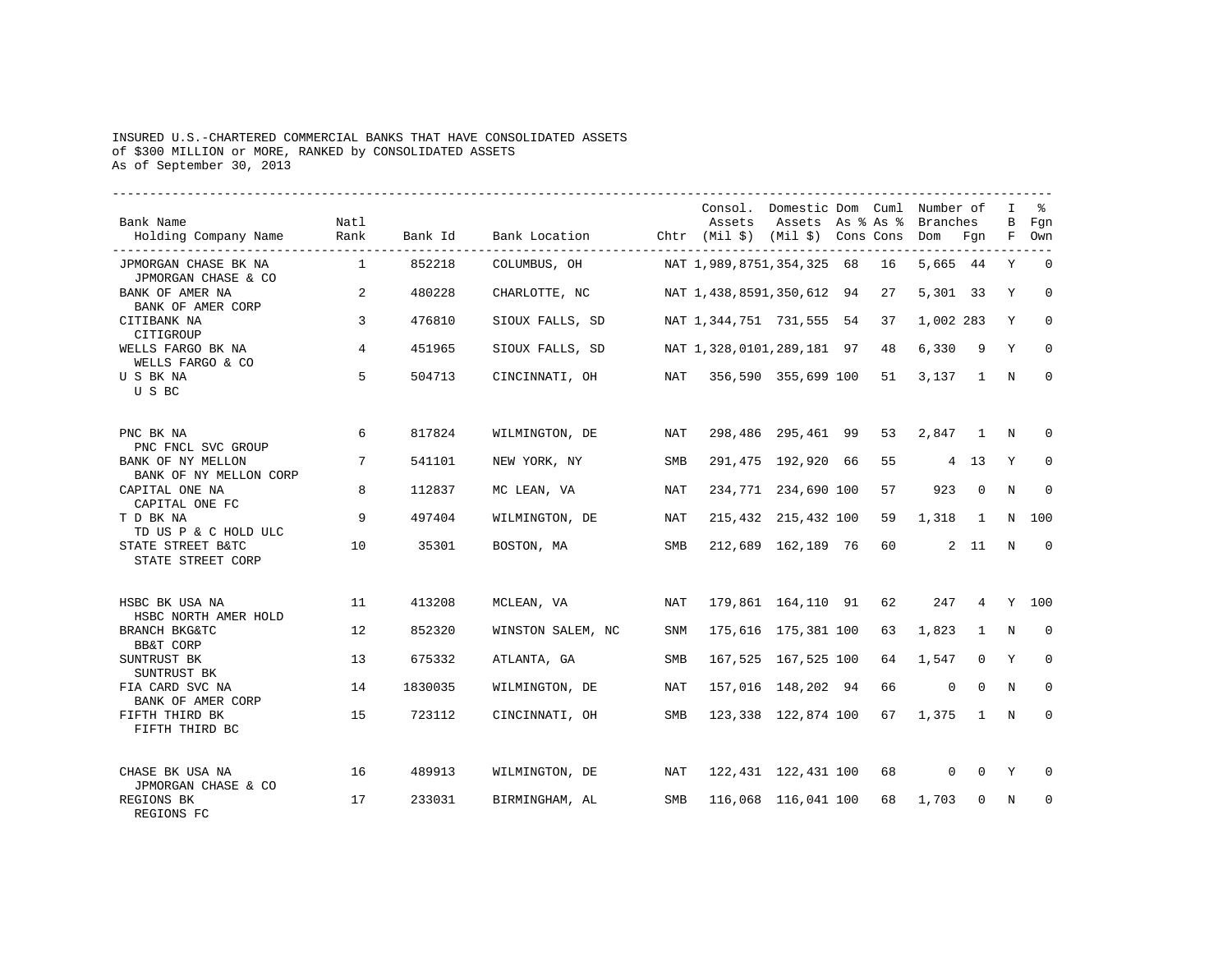| GOLDMAN SACHS BK USA<br>GOLDMAN SACHS GROUP THE          | 18 | 2182786 | NEW YORK, NY       | SMB        |        | 111, 117 111, 117 100 | 69 | 1            | 1            | N           | <sup>0</sup> |
|----------------------------------------------------------|----|---------|--------------------|------------|--------|-----------------------|----|--------------|--------------|-------------|--------------|
| UNION BK NA<br>UNIONBANCAL CORP                          | 19 | 212465  | SAN FRANCISCO, CA  | <b>NAT</b> |        | 104,956 104,405 99    | 70 | 420          | $\mathbf{1}$ | Y           | 100          |
| MORGAN STANLEY BK NA<br>MORGAN STANLEY                   | 20 | 1456501 | SALT LAKE CITY, UT | NAT        | 99,782 | 99,782 100            | 71 | $\mathbf 0$  | $\Omega$     | N           | $\Omega$     |
| RBS CITIZENS NA                                          | 21 | 3303298 | PROVIDENCE, RI     | NAT        | 98,283 | 98,283 100            | 72 | 983          | 1            | N           | 75           |
| RBS CITIZENS FNCL GRP<br>NORTHERN TC<br>NORTHERN TR CORP | 22 | 210434  | CHICAGO, IL        | <b>SMB</b> | 95,631 | 69,361 73             | 72 | 71           | 4            | Y           | $\mathbf 0$  |
| ALLY BK<br>ALLY FNCL                                     | 23 | 3284070 | MIDVALE, UT        | SNM        | 92,119 | 92,119 100            | 73 | $\mathbf 0$  | $\Omega$     | $\mathbf N$ | $\mathbf 0$  |
| BMO HARRIS BK NA<br>BMO FNCL CORP                        | 24 | 75633   | CHICAGO, IL        | <b>NAT</b> | 90,835 | 90,743 100            | 74 | 679          | $\Omega$     | N           | 100          |
| KEYBANK NA<br>KEYCORP                                    | 25 | 280110  | CLEVELAND, OH      | <b>NAT</b> | 88,093 | 87,421 99             | 75 | 1,067        | $\mathbf{1}$ | N           | $\mathbf 0$  |
| MANUFACTURERS & TRADERS TC                               | 26 | 501105  | BUFFALO, NY        | <b>SMB</b> | 83,616 | 83,616 100            | 75 | 765          | 2            | Y           | $\Omega$     |
| M&T BK CORP<br>CAPITAL ONE BK USA NA                     | 27 | 2253891 | GLEN ALLEN, VA     | NAT        | 78,384 | 76,487 98             | 76 | $\mathbf 0$  | $\mathbf{1}$ | $\rm N$     | $\mathbf 0$  |
| CAPITAL ONE FC<br>SOVEREIGN BK NA                        | 28 | 722777  | WILMINGTON, DE     | <b>NAT</b> | 74,219 | 73,801 99             | 76 | 705          | $\mathbf{1}$ | N           | 100          |
| SANTANDER HOLDS USA<br>DISCOVER BK<br>DISCOVER FS        | 29 | 30810   | GREENWOOD, DE      | SNM        | 74,034 | 74,034 100            | 77 | $\mathbf 0$  | $\Omega$     | $\rm N$     | $\Omega$     |
| COMPASS BK<br>BBVA COMPASS BSHRS                         | 30 | 697633  | BIRMINGHAM, AL     | <b>SMB</b> | 69,789 | 69,789 100            | 78 | 692          | $\Omega$     | N           | 100          |
| BANK OF THE WEST<br>BANCWEST CORP                        | 31 | 804963  | SAN FRANCISCO, CA  | <b>SNM</b> | 65,084 | 65,084 100            | 78 | 624          | $\Omega$     | Y           | 10           |
| COMERICA BK<br>COMERICA                                  | 32 | 60143   | DALLAS, TX         | <b>SMB</b> | 64,591 | 63,568 98             | 79 | 484          | $\mathbf{1}$ | $\rm N$     | $\mathbf 0$  |
| HUNTINGTON NB<br>HUNTINGTON BSHRS                        | 33 | 12311   | COLUMBUS, OH       | <b>NAT</b> | 56,434 | 56,434 100            | 79 | 775          | $\Omega$     | N           | $\Omega$     |
| DEUTSCHE BK TC AMERICAS<br>DEUTSCHE BK TR CORP           | 34 | 214807  | NEW YORK, NY       | <b>SMB</b> | 53,228 | 50,568 95             | 79 | $\mathbf{1}$ | $\mathbf{1}$ | Y           | 100          |
| FIRST REPUBLIC BK                                        | 35 | 4114567 | SAN FRANCISCO, CA  | <b>SNM</b> | 40,951 | 40,951 100            | 80 | 66           | $\Omega$     | $_{\rm N}$  | $\Omega$     |
| FIRST NIAGARA BK NA                                      | 36 | 517900  | BUFFALO, NY        | <b>NAT</b> | 37,315 | 37,315 100            | 80 | 425          | 0            | N           | $\Omega$     |
| FIRST NIAGARA FNCL GROUP<br>WELLS FARGO BK S CENT NA     | 37 | 2362458 | HOUSTON, TX        | NAT        | 32,308 | 32,308 100            | 80 | 0            | $\mathbf 0$  | N           | 0            |
| WELLS FARGO & CO<br>CITY NB<br>CITY NAT CORP             | 38 | 63069   | BEVERLY HILLS, CA  | NAT        | 28,704 | 28,704 100            | 81 | 77           | $\Omega$     | N           | $\mathbf 0$  |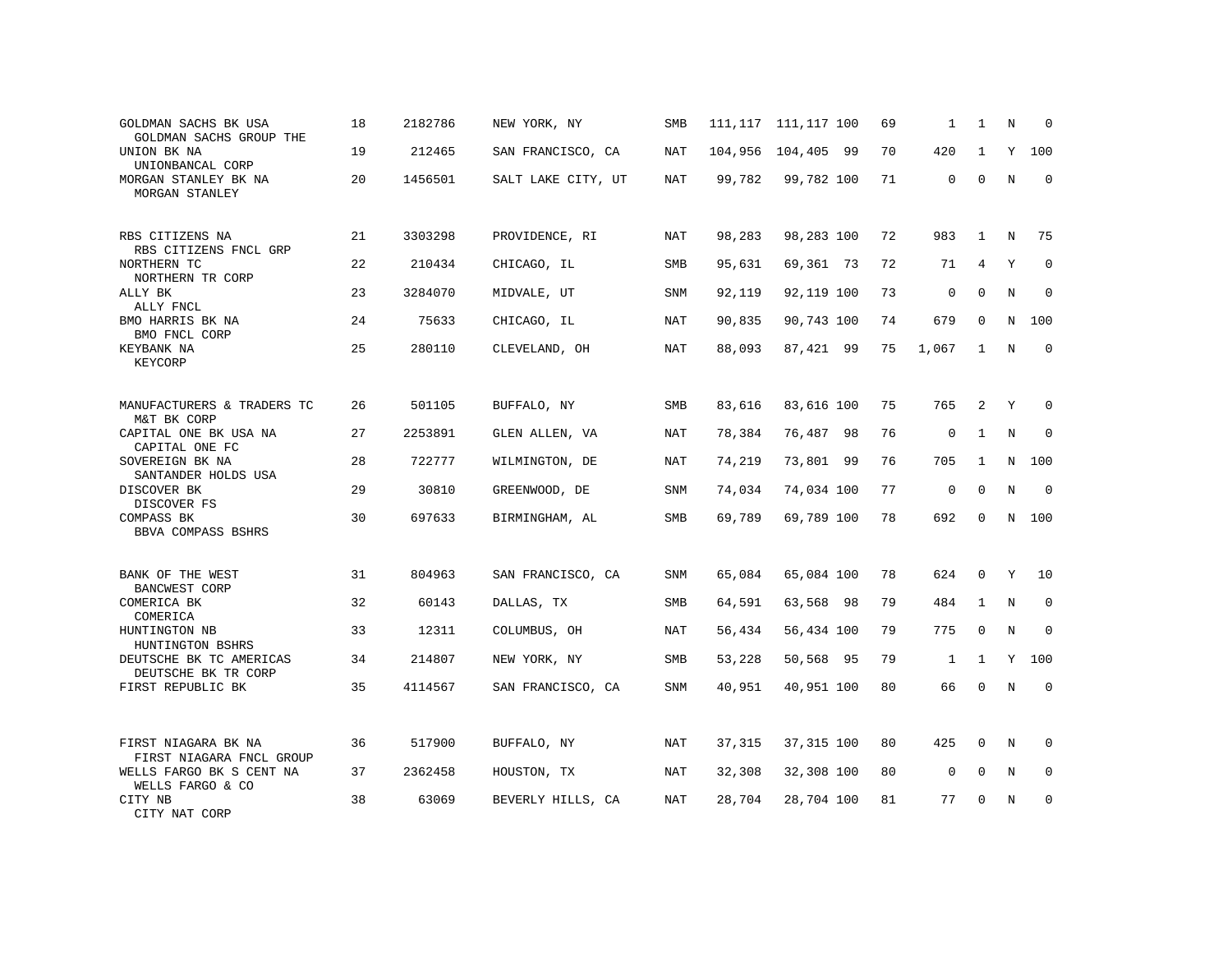| BOKF NA<br>BOK FC                           | 39 | 339858  | TULSA, OK          | <b>NAT</b> | 26,912 | 26,912 100 | 81 | 168            | 0            | Υ           | $\Omega$    |
|---------------------------------------------|----|---------|--------------------|------------|--------|------------|----|----------------|--------------|-------------|-------------|
| SYNOVUS BK<br>SYNOVUS FC                    | 40 | 395238  | COLUMBUS, GA       | SNM        | 25,877 | 25,877 100 | 81 | 285            | $\Omega$     | N           | $\mathbf 0$ |
| BANK OF AMER CA NA<br>BANK OF AMER CORP     | 41 | 1443266 | SAN FRANCISCO, CA  | NAT        | 25,580 | 25,580 100 | 81 | $\mathbf 0$    | $\mathbf 0$  | N           | $\mathbf 0$ |
| EAST W BK<br>EAST W BC                      | 42 | 197478  | PASADENA, CA       | <b>SMB</b> | 24,472 | 23,558 96  | 81 | 112            | $\mathbf{1}$ | N           | $\mathbf 0$ |
| FIRSTMERIT BK NA<br>FIRSTMERIT CORP         | 43 | 67311   | AKRON, OH          | NAT        | 24,084 | 24,084 100 | 82 | 416            | $\mathbf{0}$ | $\mathbf N$ | $\mathbf 0$ |
| FIRST TN BK NA<br>FIRST HORIZON NAT CORP    | 44 | 485559  | MEMPHIS, TN        | NAT        | 23,964 | 23,963 100 | 82 | 186            | $\mathbf{0}$ | Y           | $\mathbf 0$ |
| FROST BK<br>CULLEN/FROST BKR                | 45 | 682563  | SAN ANTONIO, TX    | SMB        | 23,546 | 23,546 100 | 82 | 131            | $\mathbf{0}$ | N           | $\mathbf 0$ |
| ASSOCIATED BK NA<br>ASSOCIATED BANC-CORP    | 46 | 917742  | GREEN BAY, WI      | NAT        | 23,387 | 23,387 100 | 82 | 251            | $\mathbf 0$  | N           | 0           |
| SILICON VALLEY BK<br>SVB FNCL GRP           | 47 | 802866  | SANTA CLARA, CA    | SMB        | 22,347 | 21,902 98  | 82 | $\overline{4}$ | $\mathbf{1}$ | N           | $\mathbf 0$ |
| COMMERCE BK<br>COMMERCE BSHRS               | 48 | 601050  | KANSAS CITY, MO    | SMB        | 22,311 | 22,311 100 | 82 | 201            | $\mathbf 0$  | N           | $\mathbf 0$ |
| MORGAN STANLEY PRIV BK NA<br>MORGAN STANLEY | 49 | 2489805 | PURCHASE, NY       | NAT        | 21,708 | 21,708 100 | 83 | $\mathbf 0$    | $\mathbf 0$  | N           | $\mathbf 0$ |
| FIRST-CITIZENS B&TC<br>FIRST CITIZENS BSHRS | 50 | 491224  | RALEIGH, NC        | SNM        | 21,165 | 21,165 100 | 83 | 400            | $\Omega$     | $_{\rm N}$  | $\mathbf 0$ |
| BARCLAYS BK DE<br>BARCLAYS DE HOLDS LLC     | 51 | 2980209 | WILMINGTON, DE     | <b>SNM</b> | 21,025 | 21,025 100 | 83 | $\mathbf 0$    | $\Omega$     |             | N 100       |
| SIGNATURE BK                                | 52 | 2942690 | NEW YORK, NY       | SNM        | 21,006 | 21,006 100 | 83 | 7              | $\Omega$     | $\mathbb N$ | $\mathbf 0$ |
| WEBSTER BK NA<br>WEBSTER FNCL CORP          | 53 | 761806  | WATERBURY, CT      | NAT        | 20,574 | 20,574 100 | 83 | 169            | $\Omega$     | Y           | $\mathbf 0$ |
| TCF NB<br>TCF FC                            | 54 | 266271  | SIOUX FALLS, SD    | NAT        | 18,409 | 18,409 100 | 83 | 428            | $\Omega$     | N           | $\Omega$    |
| SUSQUEHANNA BK<br>SUSQUEHANNA BSHRS         | 55 | 682611  | LITITZ, PA         | SMB        | 18,376 | 18,376 100 | 84 | 288            | $\Omega$     | $\mathbf N$ | $\mathbf 0$ |
| ZIONS FIRST NB<br>ZIONS BC                  | 56 | 276579  | SALT LAKE CITY, UT | NAT        | 18,060 | 18,060 100 | 84 | 132            | $\mathbf 0$  | N           | $\mathbf 0$ |
| FIRST HAWAIIAN BK<br><b>BANCWEST CORP</b>   | 57 | 980661  | HONOLULU, HI       | SNM        | 16,691 | 16,054 96  | 84 | 61             | $\mathbf 0$  | Y           | 10          |
| PROSPERITY BK<br>PROSPERITY BSHRS           | 58 | 664756  | EL CAMPO, TX       | SNM        | 16,049 | 16,049 100 | 84 | 241            | $\mathbf{0}$ | N           | $\mathbf 0$ |
| VALLEY NB<br>VALLEY NAT BC                  | 59 | 229801  | PASSAIC, NJ        | NAT        | 15,964 | 15,964 100 | 84 | 206            | $\Omega$     | N           | $\mathbf 0$ |
|                                             |    |         |                    |            |        |            |    |                |              |             |             |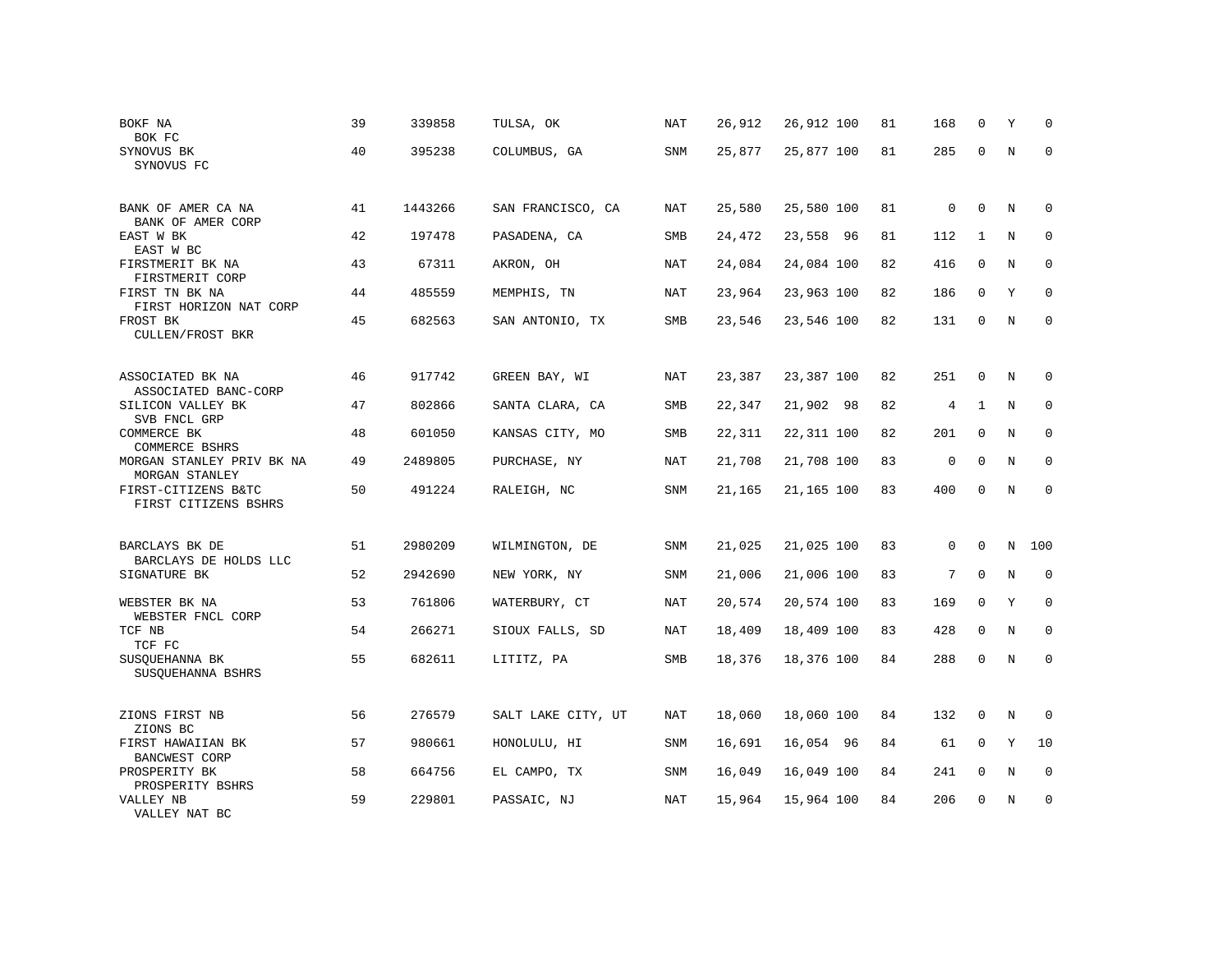| BNY MELLON NA<br>BANK OF NY MELLON CORP  | 60 | 934329  | PITTSBURGH, PA     | <b>NAT</b> | 15,948 | 15,948 100 | 84 | 10           | $\mathbf 0$  | $\rm N$ | $\mathbf 0$  |
|------------------------------------------|----|---------|--------------------|------------|--------|------------|----|--------------|--------------|---------|--------------|
| UMB BK NA<br>UMB FC                      | 61 | 936855  | KANSAS CITY, MO    | <b>NAT</b> | 15,905 | 15,905 100 | 84 | 110          | $\Omega$     | N       | $\Omega$     |
| T D BK USA NA<br>TD US P & C HOLD ULC    | 62 | 2121196 | WILMINGTON, DE     | NAT        | 15,771 | 15,771 100 | 84 | $\mathbf{1}$ | 0            | N       | 100          |
| CIT BK<br>CIT GROUP                      | 63 | 2950677 | SALT LAKE CITY, UT | <b>SNM</b> | 14,666 | 14,666 100 | 85 | $\mathbf 0$  | $\Omega$     | N       | $\mathbf 0$  |
| WELLS FARGO BK NW NA<br>WELLS FARGO & CO | 64 | 688079  | OGDEN, UT          | NAT        | 14,407 | 14,407 100 | 85 | $\mathbf 0$  | $\Omega$     | N       | $\mathbf 0$  |
| FIRST NB OF OMAHA<br>LAURITZEN CORP      | 65 | 527954  | OMAHA, NE          | NAT        | 14,256 | 14,256 100 | 85 | 104          | 0            | N       | $\mathbf 0$  |
| BANKUNITED NA<br>BANKUNITED              | 66 | 3938186 | MIAMI LAKES, FL    | <b>NAT</b> | 14,152 | 14,152 100 | 85 | 104          | $\mathbf{0}$ | N       | 0            |
| ARVEST BK<br>ARVEST BK GRP               | 67 | 311845  | FAYETTEVILLE, AR   | SMB        | 13,964 | 13,964 100 | 85 | 276          | $\mathbf 0$  | N       | 0            |
| BANK OF HAWAII<br>BANK OF HI CORP        | 68 | 795968  | HONOLULU, HI       | SMB        | 13,895 | 13,436 97  | 85 | 75           | $\mathbf{1}$ | Y       | $\mathbf{0}$ |
| PRIVATEBANK & TC<br>PRIVATEBANCORP       | 69 | 1842065 | CHICAGO, IL        | SNM        | 13,837 | 13,837 100 | 85 | 26           | 0            | N       | 0            |
| RABOBANK NA<br>RABOBANK INTL HOLD BV     | 70 | 877369  | ROSEVILLE, CA      | <b>NAT</b> | 13,806 | 13,806 100 | 85 | 119          | $\mathbf 0$  | N       | 100          |
| AMEGY BK NA<br>ZIONS BC                  | 71 | 676656  | HOUSTON, TX        | <b>NAT</b> | 13,336 | 13,336 100 | 85 | 85           | $\mathbf 0$  | N       | $\mathbf 0$  |
| FIRSTBANK<br>FIRSTBANK HC                | 72 | 288853  | LAKEWOOD, CO       | SMB        | 13,140 | 13,140 100 | 86 | 117          | 0            | N       | 0            |
| WASHINGTON FED NA<br>WASHINGTON FED INC  | 73 | 656377  | SEATTLE, WA        | <b>NAT</b> | 13,085 | 13,085 100 | 86 | 180          | $\Omega$     | N       | $\mathbf 0$  |
| IBERIABANK<br>IBERIABANK CORP            | 74 | 808176  | LAFAYETTE, LA      | SMB        | 13,079 | 13,079 100 | 86 | 172          | $\mathbf 0$  | N       | 0            |
| BANCORPSOUTH BK<br>BANCORPSOUTH          | 75 | 606046  | TUPELO, MS         | SNM        | 12,924 | 12,924 100 | 86 | 256          | $\mathbf{0}$ | N       | $\mathbf{0}$ |
| WHITNEY BK<br>HANCOCK HC                 | 76 | 1464122 | NEW ORLEANS, LA    | SNM        | 12,695 | 12,695 100 | 86 | 128          | $\mathbf{1}$ | N       | $\mathbf 0$  |
| FIRST NB OF PA<br>FNB CORP               | 77 | 379920  | GREENVILLE, PA     | NAT        | 12,605 | 12,605 100 | 86 | 249          | $\mathbf 0$  | N       | $\mathbf 0$  |
| TRUSTMARK NB<br>TRUSTMARK CORP           | 78 | 342634  | JACKSON, MS        | NAT        | 11,691 | 11,691 100 | 86 | 212          | $\mathbf 0$  | N       | $\mathbf 0$  |
| UMPQUA BK<br>UMPQUA HC                   | 79 | 143662  | ROSEBURG, OR       | SNM        | 11,560 | 11,560 100 | 86 | 196          | 0            | N       | 0            |
| CATHAY BK<br>CATHAY GEN BC               | 80 | 595869  | LOS ANGELES, CA    | SNM        | 10,807 | 10,390 96  | 86 | 49           | $\mathbf{1}$ | N       | $\mathbf{0}$ |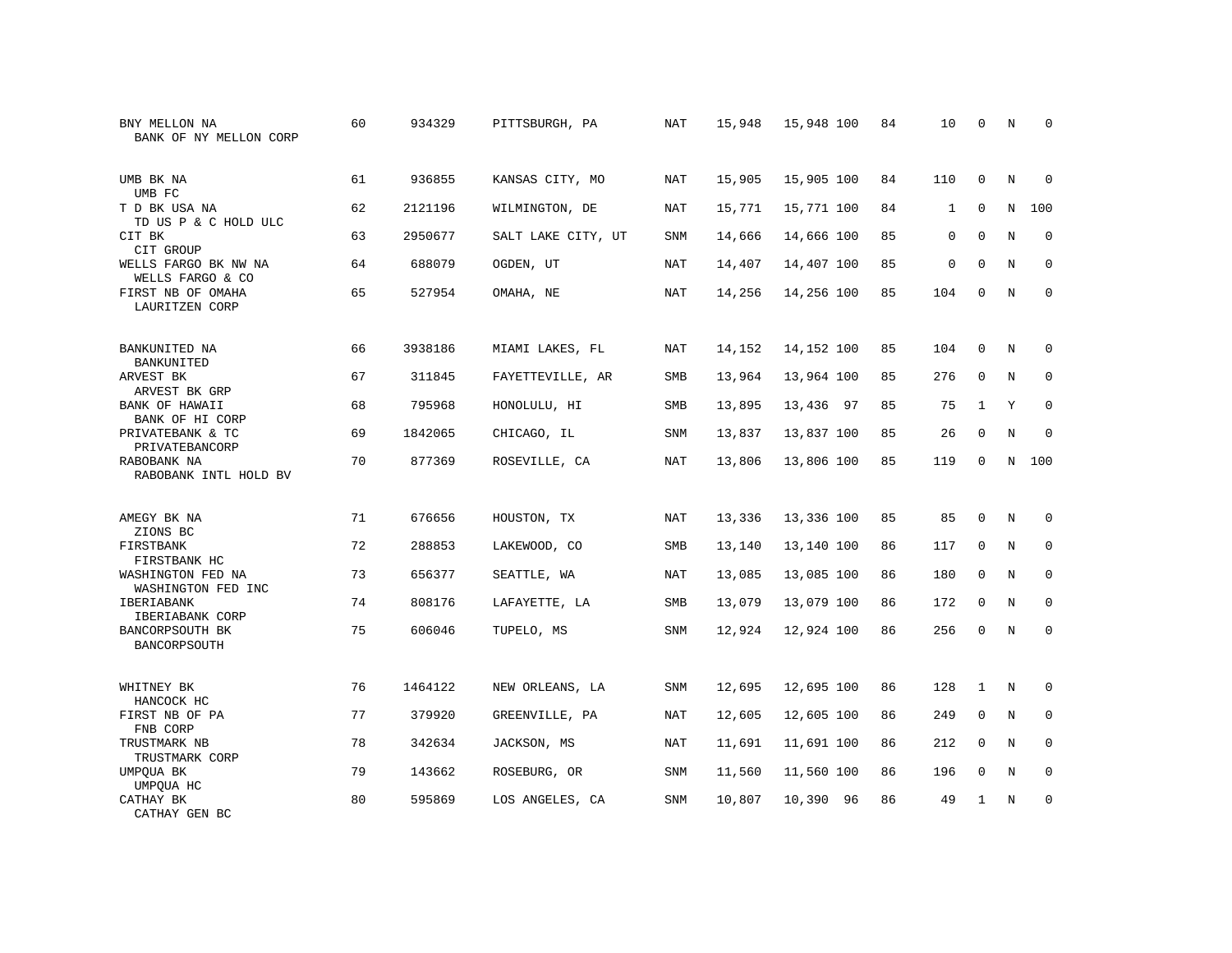| TEXAS CAP BK NA<br>TEXAS CAP BSHRS                   | 81 | 2618780 | DALLAS, TX           | <b>NAT</b> | 10,789 | 10,789 100 | 86 | 11          | $\mathbf 0$ | N           | 0           |
|------------------------------------------------------|----|---------|----------------------|------------|--------|------------|----|-------------|-------------|-------------|-------------|
| CALIFORNIA B&TC<br>ZIONS BC                          | 82 | 837260  | SAN DIEGO, CA        | <b>SNM</b> | 10,777 | 10,777 100 | 86 | 97          | 0           | N           | $\mathbf 0$ |
| RAYMOND JAMES BK NA<br>RAYMOND JAMES FNCL            | 83 | 2193616 | SAINT PETERSBURG, FL | NAT        | 10,513 | 10,478 100 | 87 | $\mathbf 0$ | $\mathbf 0$ | N           | 0           |
| STERLING SVG BK<br>STERLING FC                       | 84 | 741871  | SPOKANE, WA          | SNM        | 9,987  | 9,987 100  | 87 | 174         | $\mathbf 0$ | N           | 0           |
| JPMORGAN B&TC NA<br>JPMORGAN CHASE & CO              | 85 | 3812165 | SAN FRANCISCO, CA    | <b>NAT</b> | 9,918  | 9,918 100  | 87 | 0           | $\Omega$    | $\mathbf N$ | $\mathbf 0$ |
| INTERNATIONAL BK OF CMRC<br>INTERNATIONAL BSHRS CORP | 86 | 1001152 | LAREDO, TX           | <b>SNM</b> | 9,838  | 9,838 100  | 87 | 185         | 0           | N           | 0           |
| ISRAEL DISCOUNT BK OF NY<br>DISCOUNT BC              | 87 | 320119  | NEW YORK, NY         | SNM        | 9,719  | 8,231 85   | 87 | 6           | $\mathbf 0$ | Υ           | 0           |
| FULTON BK NA<br>FULTON FNCL CORP                     | 88 | 474919  | LANCASTER, PA        | NAT        | 9,636  | 9,636 100  | 87 | 122         | 0           | N           | $\mathbf 0$ |
| OLD NB<br>OLD NAT BC                                 | 89 | 208244  | EVANSVILLE, IN       | NAT        | 9,501  | 9,501 100  | 87 | 180         | 0           | N           | 0           |
| MB FNCL BK NA<br>MB FNCL                             | 90 | 656733  | CHICAGO, IL          | NAT        | 9,241  | 9,241 100  | 87 | 89          | $\Omega$    | $\mathbb N$ | $\mathbf 0$ |
| GREAT WESTERN BK<br>NATIONAL AMER HOLD LLC           | 91 | 131650  | SIOUX FALLS, SD      | SNM        | 9,130  | 9,130 100  | 87 | 168         | $\mathbf 0$ | N           | 100         |
| BANCO POPULAR N AMER<br>POPULAR                      | 92 | 2736291 | NEW YORK, NY         | SMB        | 8,812  | 8,812 100  | 87 | 92          | $\mathbf 0$ | $\mathbf N$ | 100         |
| PLAINSCAPITAL BK<br>MAEDGEN & WHITE                  | 93 | 637451  | DALLAS, TX           | SMB        | 8,575  | 8,575 100  | 87 | 164         | $\mathbf 0$ | N           | $\mathbf 0$ |
| PLAINSCAPITAL BK<br>DIAMOND A FNCL LP                | 93 | 637451  | DALLAS, TX           | <b>SMB</b> |        |            |    |             |             |             |             |
| NATIONAL PENN BK<br>NATIONAL PENN BSHRS              | 94 | 802110  | BOYERTOWN, PA        | NAT        | 8,398  | 8,398 100  | 87 | 128         | $\Omega$    | N           | 0           |
| FIRST MIDWEST BK<br>FIRST MIDWEST BC                 | 95 | 1007846 | ITASCA, IL           | <b>SMB</b> | 8,379  | 8,379 100  | 87 | 91          | 0           | N           | 0           |
| FIRST CITIZENS B&T CO<br>FIRST CITIZENS BC           | 96 | 93721   | COLUMBIA, SC         | SNM        | 8,153  | 8,153 100  | 87 | 185         | $\Omega$    | N           | $\mathbf 0$ |
| <b>GLACIER BK</b><br>GLACIER BC                      | 97 | 2634191 | KALISPELL, MT        | SNM        | 8,029  | 8,029 100  | 88 | 111         | 0           | N           | 0           |
| SCBT<br>FIRST FNCL HOLDS                             | 98 | 540926  | COLUMBIA, SC         | <b>SNM</b> | 8,022  | 8,022 100  | 88 | 145         | 0           | N           | $\mathbf 0$ |
| NBT BK NA<br>NBT BC                                  | 99 | 702117  | NORWICH, NY          | NAT        | 7,607  | 7,607 100  | 88 | 159         | 0           | N           | 0           |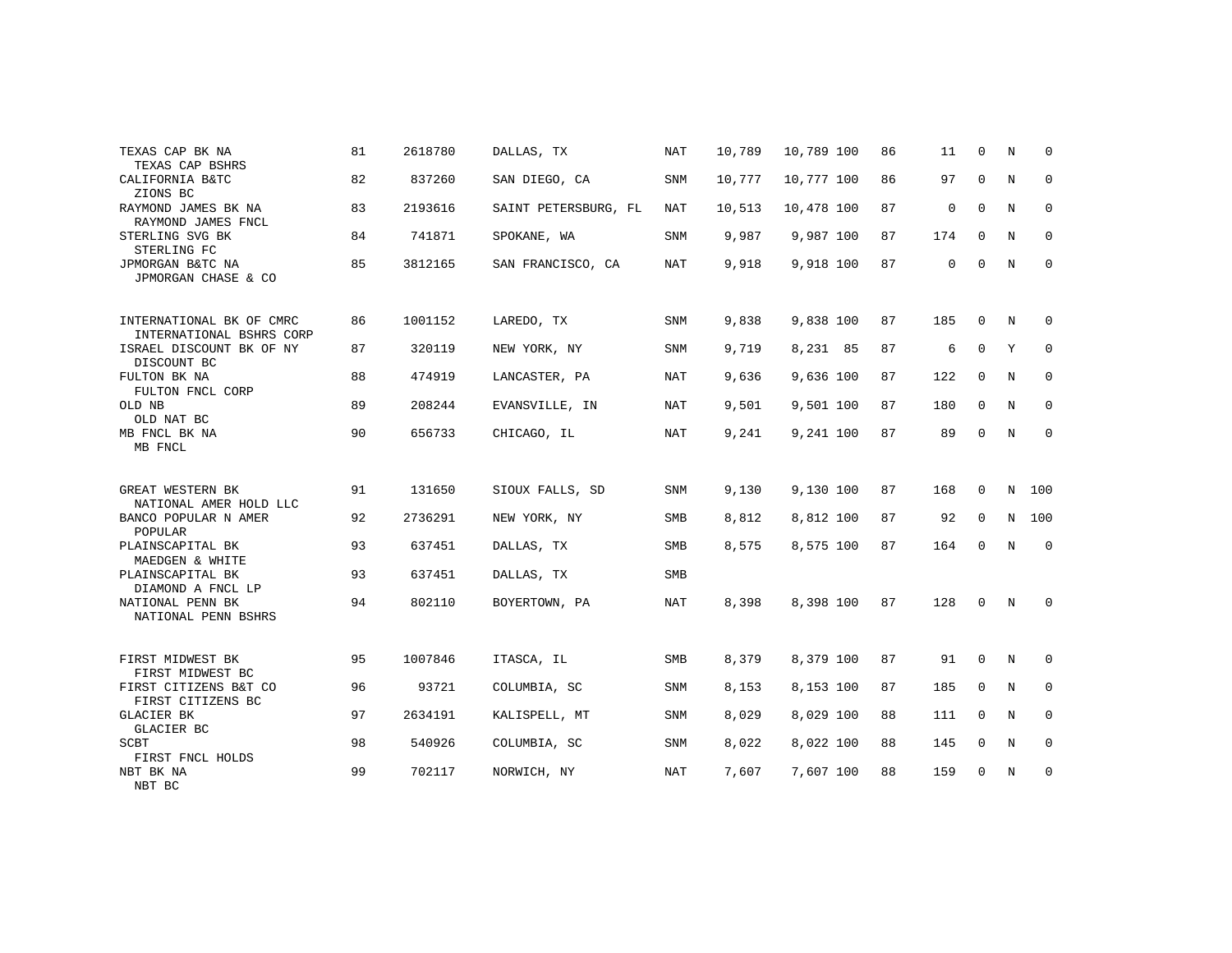| FIRST INTRST BK<br>FIRST INTRST BANCSYSTEM             | 100 | 659855  | BILLINGS, MT     | SMB        | 7,471 | 7,471 100 | 88 | 73           | $\mathbf 0$  | N | 0            |
|--------------------------------------------------------|-----|---------|------------------|------------|-------|-----------|----|--------------|--------------|---|--------------|
| COMMUNITY BK NA<br>COMMUNITY BK SYS                    | 101 | 202907  | CANTON, NY       | NAT        | 7,275 | 7,275 100 | 88 | 179          | $\mathbf 0$  | N | $\mathbf 0$  |
| UNITED CMNTY BK<br>UNITED CMNTY BK                     | 102 | 1017939 | BLAIRSVILLE, GA  | <b>SNM</b> | 7,210 | 7,210 100 | 88 | 97           | $\Omega$     | N | $\Omega$     |
| COLUMBIA ST BK<br>COLUMBIA BKG SYS                     | 103 | 2078290 | TACOMA, WA       | SNM        | 7,147 | 7,147 100 | 88 | 145          | 0            | N | $\mathbf 0$  |
| MERCANTIL COMMERCEBANK NA<br>MERCANTIL COMMERCEBANK HC | 104 | 83638   | CORAL GABLES, FL | NAT        | 6,868 | 6,868 100 | 88 | 18           | $\Omega$     | Y | $\Omega$     |
| PACIFIC WESTERN BK<br>CAPGEN CAP GRP II LLC            | 105 | 494261  | LOS ANGELES, CA  | SNM        | 6,609 | 6,609 100 | 88 | 74           | 0            | N | $\Omega$     |
| CAPITAL BK NA<br>CAPITAL BK FNCL CORP                  | 106 | 4160667 | CORAL GABLES, FL | <b>NAT</b> | 6,608 | 6,608 100 | 88 | 164          | $\mathbf 0$  | N | $\Omega$     |
| HANCOCK BK<br>HANCOCK HC                               | 107 | 463735  | GULFPORT, MS     | <b>SNM</b> | 6,606 | 6,606 100 | 88 | 95           | $\mathbf 0$  | N | 0            |
| PARK NB<br>PARK NAT CORP                               | 108 | 489623  | NEWARK, OH       | <b>NAT</b> | 6,591 | 6,591 100 | 88 | 121          | $\mathbf 0$  | N | $\mathbf 0$  |
| SAFRA NB OF NY<br>SNBNY HOLD                           | 109 | 918918  | NEW YORK, NY     | NAT        | 6,588 | 5,666 86  | 88 | $\mathbf{1}$ | $\mathbf{0}$ | Υ | 99           |
| CITIZENS BUS BK<br>CVB FC                              | 110 | 933966  | ONTARIO, CA      | <b>SNM</b> | 6.554 | 6,554 100 | 88 | 44           | $\mathbf{0}$ | N | $\Omega$     |
| COMENITY BK                                            | 111 | 1391778 | WILMINGTON, DE   | SNM        | 6,538 | 6,538 100 | 88 | $\mathbf 0$  | $\mathbf 0$  | N | $\mathbf 0$  |
| BBCN BK<br>BBCN BC                                     | 112 | 671464  | LOS ANGELES, CA  | <b>SNM</b> | 6,318 | 6,318 100 | 88 | 50           | $\mathbf 0$  | N | $\mathbf 0$  |
| CHEMICAL BK<br>CHEMICAL FC                             | 113 | 542649  | MIDLAND, MI      | SMB        | 6,250 | 6,250 100 | 88 | 156          | 0            | N | 0            |
| FIRST FNCL BK NA<br>FIRST FNCL BC                      | 114 | 165628  | HAMILTON, OH     | NAT        | 6,242 | 6,242 100 | 88 | 110          | 0            | N | $\mathbf 0$  |
| FIRST BK<br>FIRST BKS                                  | 115 | 169653  | CREVE COEUR, MO  | SMB        | 6,217 | 6,217 100 | 89 | 130          | 0            | N | 0            |
| CADENCE BK NA<br>CADENCE BC LLC                        | 116 | 4262534 | BIRMINGHAM, AL   | NAT        | 6,209 | 6,209 100 | 89 | 106          | 0            | N | 0            |
| WESBANCO BK<br>WESBANCO                                | 117 | 645625  | WHEELING, WV     | SNM        | 6,124 | 6,124 100 | 89 | 118          | 0            | N | 0            |
| FIRST COMMONWEALTH BK<br>FIRST COMMONWEALTH FNCL CORP  | 118 | 42420   | INDIANA, PA      | SNM        | 6,114 | 6,114 100 | 89 | 110          | 0            | N | $\mathbf 0$  |
| BOSTON PRIVATE B&TC<br>BOSTON PRIVATE FNCL HOLD        | 119 | 964700  | BOSTON, MA       | SNM        | 6,090 | 6,090 100 | 89 | 23           | $\mathbf 0$  | N | $\Omega$     |
| COLE TAYLOR BK<br>TAYLOR CAP GRP                       | 120 | 412135  | CHICAGO, IL      | SMB        | 5,993 | 5,993 100 | 89 | 11           | $\Omega$     | N | <sup>0</sup> |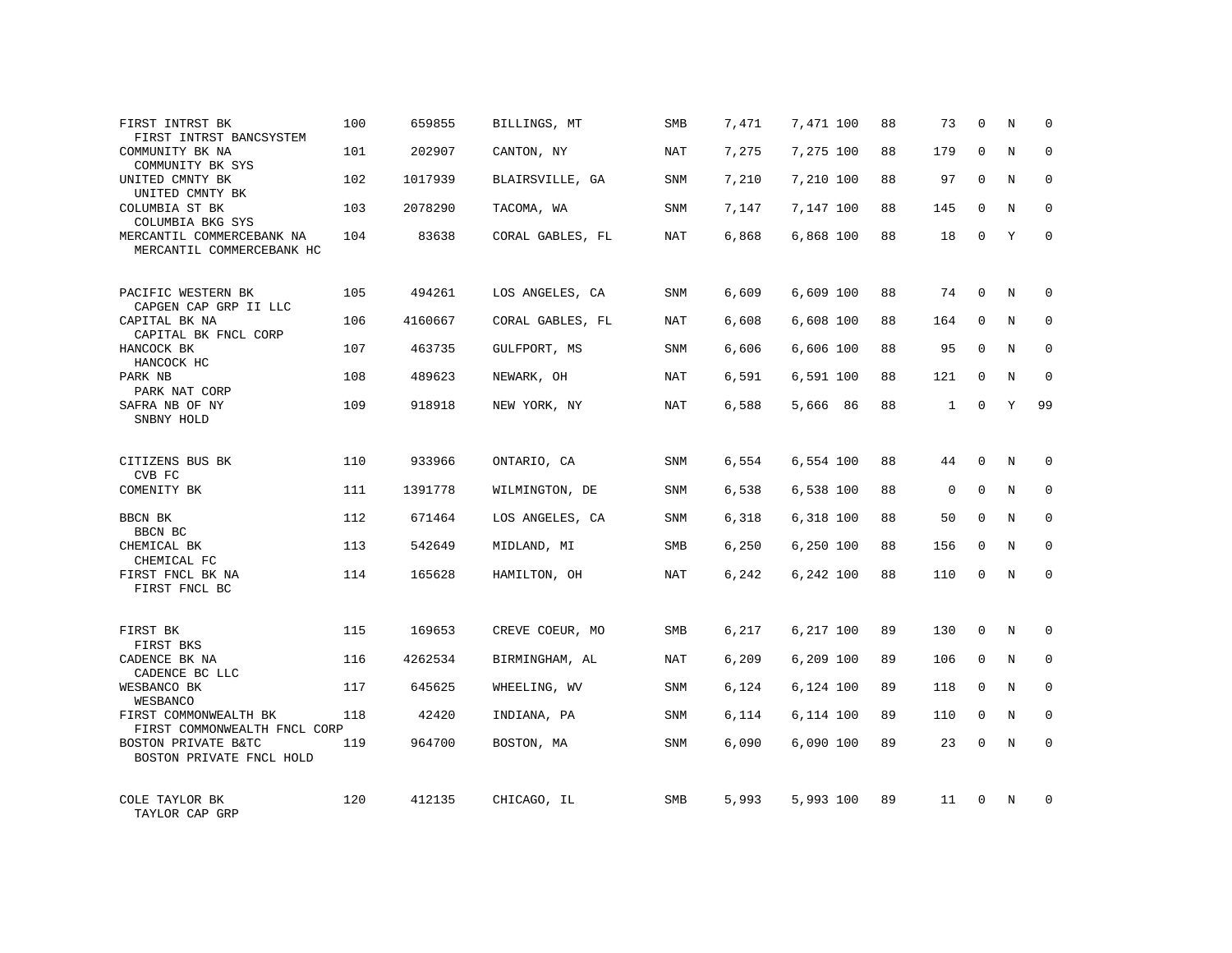| <b>BANCFIRST</b><br>BANCFIRST CORP                                       | 121 | 1386251 | OKLAHOMA CITY, OK | SNM        | 5,907 | 5,907 100 | 89 | 97          | $\Omega$     | N           | $\Omega$    |
|--------------------------------------------------------------------------|-----|---------|-------------------|------------|-------|-----------|----|-------------|--------------|-------------|-------------|
| ROCKLAND TC<br>INDEPENDENT BC                                            | 122 | 613008  | ROCKLAND, MA      | SNM        | 5,897 | 5,897 100 | 89 | 76          | $\mathbf 0$  | N           | 0           |
| RENASANT BK<br>RENASANT CORP                                             | 123 | 749242  | TUPELO, MS        | SNM        | 5,721 | 5,721 100 | 89 | 116         | 0            | N           | $\mathbf 0$ |
| WELLS FARGO FNCL NB<br>WELLS FARGO & CO                                  | 124 | 1225761 | LAS VEGAS, NV     | NAT        | 5,504 | 5,504 100 | 89 | $\mathbf 0$ | 0            | $\mathbf N$ | $\mathbf 0$ |
| PINNACLE BK                                                              | 125 | 2925666 | NASHVILLE, TN     | SNM        | 5,373 | 5,373 100 | 89 | 32          | $\mathbf 0$  | N           | $\mathbf 0$ |
| PINNACLE FNCL PTNR<br><b>BANK LEUMI USA</b><br>BANK LEUMI LE-ISRAEL CORP | 126 | 101019  | NEW YORK, NY      | SNM        | 5,177 | 5,177 100 | 89 | 7           | $\mathbf{1}$ | Y           | 98          |
| FARMERS & MRCH BK<br>PALOMAR ENT LLC                                     | 127 | 871769  | LONG BEACH, CA    | SMB        | 5,145 | 5,145 100 | 89 | 20          | $\mathbf 0$  | $_{\rm N}$  | $\mathbf 0$ |
| NBH BK NA<br>NATIONAL BK HOLDS CORP                                      | 128 | 4210227 | KANSAS CITY, MO   | NAT        | 5,117 | 5,117 100 | 89 | 132         | $\mathbf 0$  | N           | $\mathbf 0$ |
| FIRST FNCL BK NA<br>FIRST FNCL BSHRS                                     | 129 | 470050  | ABILENE, TX       | NAT        | 5,048 | 5,048 100 | 89 | 63          | $\mathbf 0$  | N           | $\mathbf 0$ |
| UNITED BK<br>UNITED BSHRS                                                | 130 | 1010930 | PARKERSBURG, WV   | <b>SMB</b> | 5,006 | 5,006 100 | 89 | 62          | 0            | N           | $\mathbf 0$ |
| CITY NB OF FL<br>BANKIA INVERSIONES FINANCIERAS                          | 131 | 814430  | MIAMI, FL         | NAT        | 4,803 | 4,803 100 | 89 | 25          | 0            | $\mathbf N$ | 99          |
| MIZUHO BK USA                                                            | 132 | 229913  | NEW YORK, NY      | <b>SMB</b> | 4,802 | 4,322 90  | 89 | $\mathbf 0$ | 0            | Y           | 100         |
| WESTAMERICA BK<br>WESTAMERICA BC                                         | 133 | 697763  | SAN RAFAEL, CA    | SMB        | 4,767 | 4,767 100 | 89 | 91          | 0            | $\mathbf N$ | $\mathbf 0$ |
| FLUSHING BK<br>FLUSHING FC                                               | 134 | 959304  | FLUSHING, NY      | SNM        | 4,737 | 4,737 100 | 89 | 18          | 0            | $\mathbb N$ | $\mathsf 0$ |
| CENTRAL PACIFIC BK<br>CENTRAL PACIFIC FC                                 | 135 | 701062  | HONOLULU, HI      | SNM        | 4,711 | 4,711 100 | 89 | 34          | $\mathbf 0$  | N           | $\Omega$    |
| BANK OF THE OZARKS<br>BANK OF THE OZARKS                                 | 136 | 107244  | LITTLE ROCK, AR   | <b>SNM</b> | 4,702 | 4,702 100 | 89 | 127         | $\Omega$     | N           | $\Omega$    |
| 1ST SOURCE BK<br>1ST SOURCE CORP                                         | 137 | 991340  | SOUTH BEND, IN    | <b>SMB</b> | 4,640 | 4,640 100 | 89 | 76          | $\mathbf 0$  | $\mathbb N$ | $\Omega$    |
| NATIONAL BK OF AZ<br>ZIONS BC                                            | 138 | 1004368 | TUCSON, AZ        | <b>NAT</b> | 4,635 | 4,635 100 | 89 | 71          | $\mathbf 0$  | $\mathbb N$ | $\mathbf 0$ |
| CARTER BK & TR                                                           | 139 | 3476192 | MARTINSVILLE, VA  | SNM        | 4,629 | 4,629 100 | 90 | 123         | $\mathbf 0$  | N           | $\mathbf 0$ |
| TOWNEBANK                                                                | 140 | 2797724 | PORTSMOUTH, VA    | SNM        | 4,571 | 4,571 100 | 90 | 27          | 0            | N           | $\Omega$    |
| S&T BK<br>S&T BC                                                         | 141 | 936426  | INDIANA, PA       | SNM        | 4,567 | 4,567 100 | 90 | 55          | U            | N           | 0           |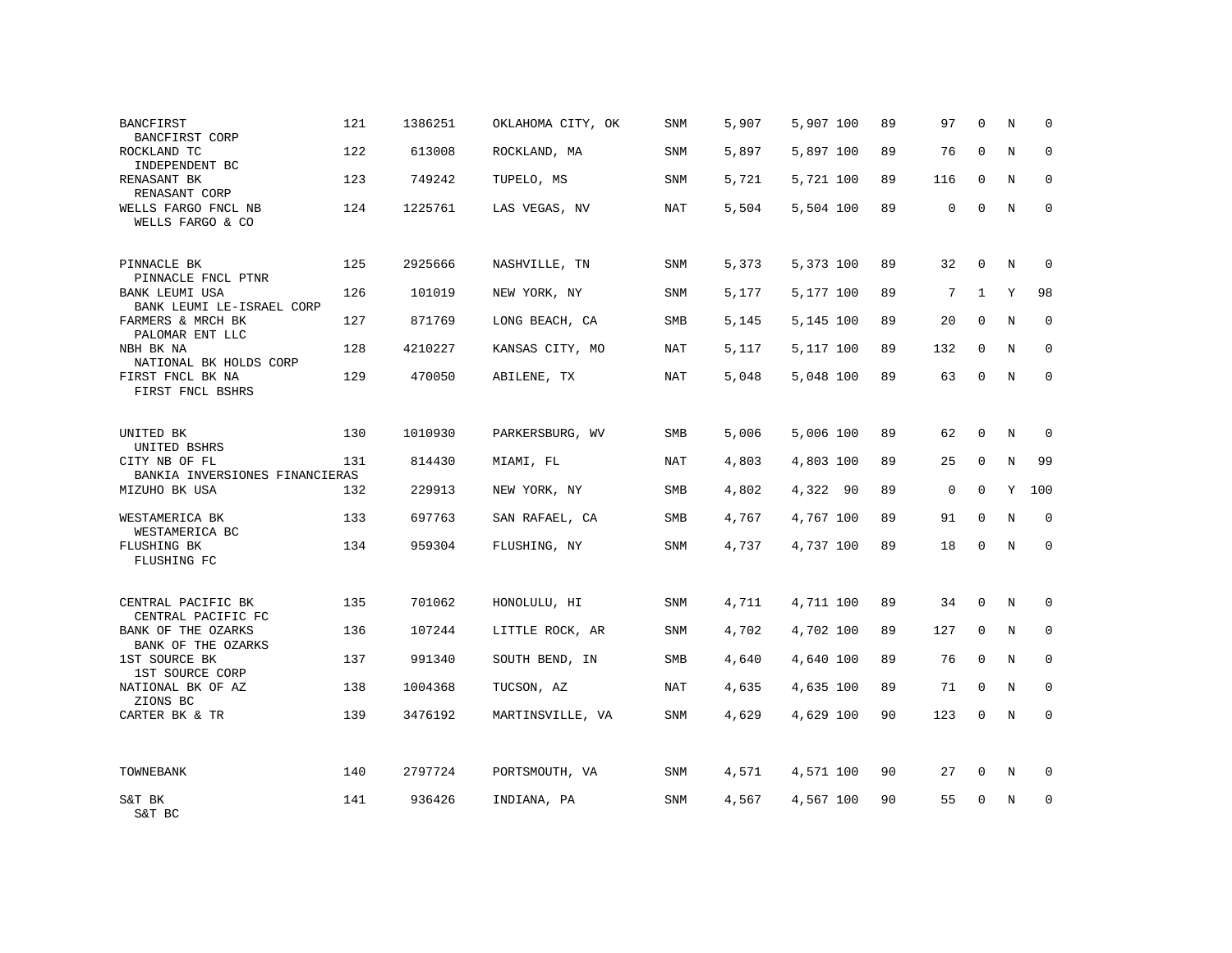| STIFEL B&T<br>STIFEL FNCL CORP                   | 142 | 3076248 | SAINT LOUIS, MO   | SNM        | 4,563 | 4,563 100 | 90 | 1           | $\mathbf 0$ | Ν           | 0            |
|--------------------------------------------------|-----|---------|-------------------|------------|-------|-----------|----|-------------|-------------|-------------|--------------|
| WASHINGTON TR BK<br>WTB FC                       | 143 | 58971   | SPOKANE, WA       | SNM        | 4,423 | 4,423 100 | 90 | 42          | $\Omega$    | N           | $\Omega$     |
| FIRST MRCH BK NA<br>FIRST MRCH CORP              | 144 | 17147   | MUNCIE, IN        | NAT        | 4,312 | 4,312 100 | 90 | 78          | 0           | N           | $\mathbf 0$  |
| FIRST SECURITY BK<br>FIRST SECURITY BANCORP      | 145 | 673440  | SEARCY, AR        | SNM        | 4,283 | 4,283 100 | 90 | 71          | 0           | N           | 0            |
| CENTENNIAL BK<br>HOME BSHRS                      | 146 | 456045  | CONWAY, AR        | SMB        | 4,153 | 4,153 100 | 90 | 112         | 0           | N           | 0            |
| WORLDS FOREMOST BK                               | 147 | 2931603 | SIDNEY, NE        | SNM        | 4,137 | 4,137 100 | 90 | $\mathbf 0$ | $\mathbf 0$ | N           | $\mathbf{0}$ |
| INTRUST BK NA<br>INTRUST FC                      | 148 | 557858  | WICHITA, KS       | NAT        | 4,082 | 4,082 100 | 90 | 47          | $\Omega$    | N           | 0            |
| BANNER BK<br><b>BANNER CORP</b>                  | 149 | 352772  | WALLA WALLA, WA   | SNM        | 4,053 | 4,053 100 | 90 | 85          | $\mathbf 0$ | N           | $\mathbf{0}$ |
| SANDY SPRING BK<br>SANDY SPRING BC               | 150 | 506922  | OLNEY, MD         | SMB        | 4,051 | 4,051 100 | 90 | 48          | $\mathbf 0$ | N           | 0            |
| UNION FIRST MKT BK<br>UNION FIRST MKT BSHRS CORP | 151 | 693224  | RICHMOND, VA      | SMB        | 4,026 | 4,026 100 | 90 | 88          | $\mathbf 0$ | N           | 0            |
| NEVADA ST BK<br>ZIONS BC                         | 152 | 456960  | LAS VEGAS, NV     | <b>SNM</b> | 3,983 | 3,983 100 | 90 | 51          | $\Omega$    | N           | $\Omega$     |
| BANCORP BK<br><b>BANCORP</b>                     | 153 | 2858960 | WILMINGTON, DE    | SNM        | 3,975 | 3,975 100 | 90 | $\mathbf 0$ | $\Omega$    | N           | 0            |
| <b>CUSTOMERS BK</b><br>CUSTOMERS BC              | 154 | 2354985 | PHOENIXVILLE, PA  | SMB        | 3,898 | 3,898 100 | 90 | 14          | $\Omega$    | N           | $\Omega$     |
| WOODFOREST NB<br>WOODFOREST FNCL GRP ESOP W 401  | 155 | 412751  | THE WOODLANDS, TX | <b>NAT</b> | 3,868 | 3,868 100 | 90 | 769         | $\Omega$    | N           | $\Omega$     |
| PINNACLE BK<br>PINNACLE BC                       | 156 | 913856  | LINCOLN, NE       | SNM        | 3,783 | 3,783 100 | 90 | 69          | $\mathbf 0$ | N           | $\mathbf{0}$ |
| AMALGAMATED BK<br>WORKERS UNITED                 | 157 | 661308  | NEW YORK, NY      | <b>SNM</b> | 3,778 | 3,778 100 | 90 | 23          | $\Omega$    | N           | $\mathbf{0}$ |
| SABADELL UNITED BK NA                            | 158 | 53033   | MIAMI, FL         | NAT        | 3,770 | 3,770 100 | 90 | 20          | $\mathbf 0$ | N           | 94           |
| AMERICANWEST BK<br>SKBHC HOLDS LLC               | 159 | 39475   | SPOKANE, WA       | <b>SNM</b> | 3,674 | 3,674 100 | 90 | 93          | $\Omega$    | $\mathbf N$ | $\mathbf{0}$ |
| JOHNSON BK<br>JOHNSON FNCL GRP                   | 160 | 58243   | RACINE, WI        | SMB        | 3,671 | 3,671 100 | 90 | 49          | 0           | N           | $\mathbf 0$  |
| COMMUNITY TR BK INC<br>COMMUNITY TR BC           | 161 | 509811  | PIKEVILLE, KY     | SMB        | 3,622 | 3,622 100 | 90 | 81          | 0           | N           | 0            |
| GREAT SOUTHERN BK<br>GREAT SOUTHERN BC           | 162 | 572374  | REEDS SPRING, MO  | SNM        | 3,601 | 3,601 100 | 90 | 111         | $\Omega$    | N           | $\mathbf{0}$ |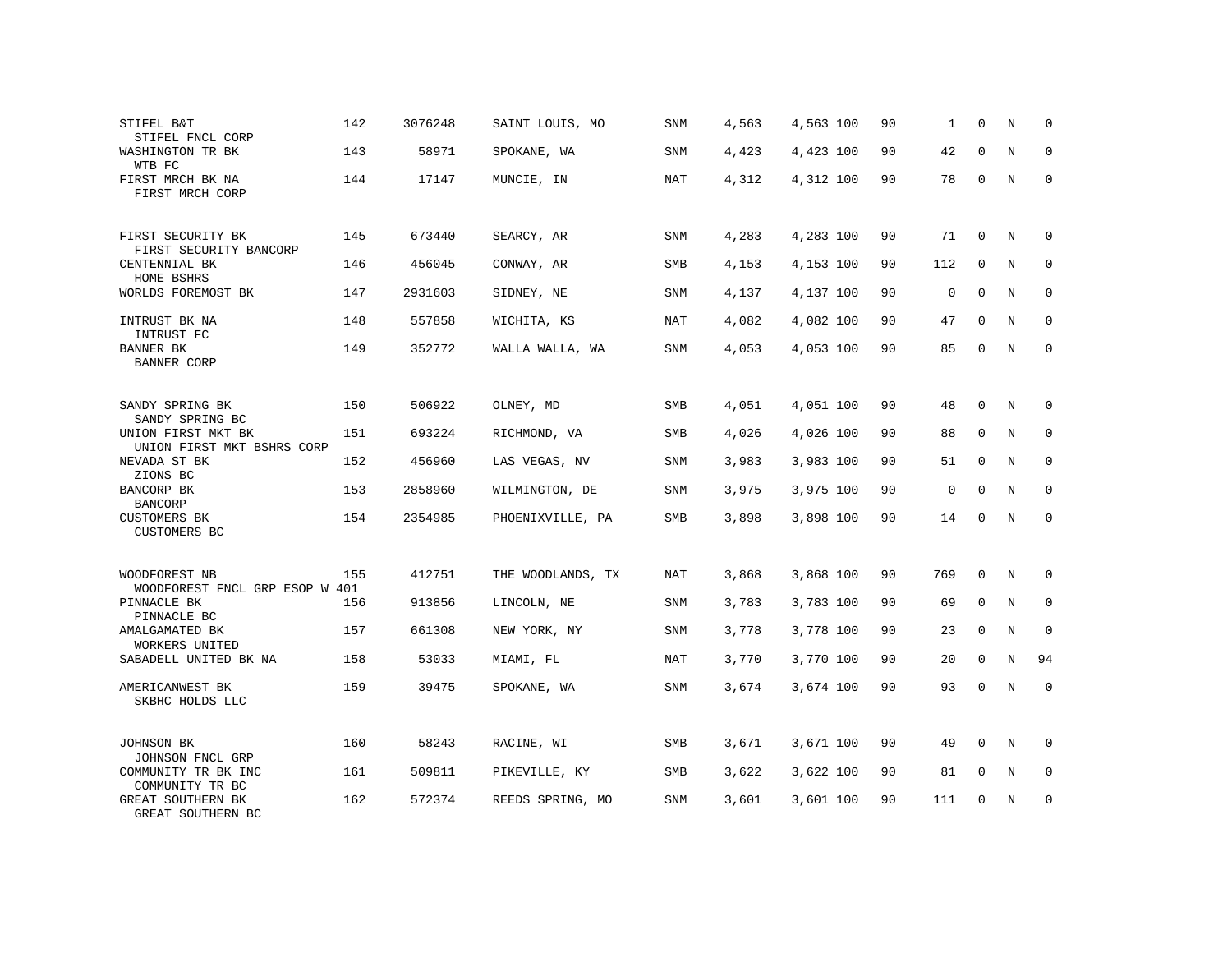| UNITED BK<br>UNITED BSHRS               | 163 | 365325  | FAIRFAX, VA      | SMB        | 3,581 | 3,581 100 | 90 | 49 | $\mathbf 0$ | N           | 0           |
|-----------------------------------------|-----|---------|------------------|------------|-------|-----------|----|----|-------------|-------------|-------------|
| FLORIDA CMNTY BK NA<br>BOND ST MGMT LLC | 164 | 4041421 | WESTON, FL       | <b>NAT</b> | 3,543 | 3,543 100 | 90 | 41 | $\Omega$    | N           | $\mathbf 0$ |
| EAGLEBANK<br>EAGLE BC                   | 165 | 2652092 | BETHESDA, MD     | SMB        | 3,490 | 3,490 100 | 90 | 18 | $\mathbf 0$ | N           | $\mathbf 0$ |
| AMARILLO NB<br>AMARILLO NAT BC          | 166 | 353555  | AMARILLO, TX     | <b>NAT</b> | 3,480 | 3,480 100 | 90 | 16 | $\Omega$    | N           | $\Omega$    |
| OPUS BK                                 | 167 | 2047504 | IRVINE, CA       | SNM        | 3,475 | 3,475 100 | 90 | 58 | $\mathbf 0$ | N           | $\mathbf 0$ |
| SOUTHSIDE BK<br>SOUTHSIDE BSHRS         | 168 | 361167  | TYLER, TX        | <b>SNM</b> | 3,463 | 3,463 100 | 90 | 39 | $\Omega$    | N           | $\Omega$    |
| BUSEY BK<br>FIRST BUSEY CORP            | 169 | 416245  | CHAMPAIGN, IL    | SNM        | 3,463 | 3,463 100 | 90 | 39 | 0           | N           | $\mathbf 0$ |
| SERVISFIRST BK<br>SERVISFIRST BSHRS     | 170 | 3348888 | BIRMINGHAM, AL   | SNM        | 3,396 | 3,396 100 | 90 | 11 | 0           | N           | 0           |
| VIEWPOINT BK NA<br>VIEWPOINT FNCL GRP   | 171 | 878898  | PLANO, TX        | NAT        | 3,385 | 3,385 100 | 90 | 31 | $\mathbf 0$ | N           | $\mathbf 0$ |
| CITY NB OF WV<br>CITY HC                | 172 | 1011526 | CHARLESTON, WV   | <b>NAT</b> | 3,374 | 3,374 100 | 91 | 85 | $\mathbf 0$ | N           | $\mathsf 0$ |
| FULTON BK OF NJ<br>FULTON FNCL CORP     | 173 | 1407932 | MOUNT LAUREL, NJ | SNM        | 3,364 | 3,364 100 | 91 | 72 | $\mathbf 0$ | N           | $\mathbf 0$ |
| CENTURY B&TC<br>CENTURY BC              | 174 | 377908  | SOMERVILLE, MA   | SNM        | 3,354 | 3,354 100 | 91 | 26 | $\Omega$    | $\mathbf N$ | $\mathbf 0$ |
| WESTERN ALLI BK<br>WESTERN ALLI BC      | 175 | 3138146 | PHOENIX, AZ      | SNM        | 3,347 | 3,347 100 | 91 | 17 | $\mathbf 0$ | N           | $\mathbf 0$ |
| NEW YORK CMRL BK<br>NEW YORK CMNTY BC   | 176 | 1438589 | ISLANDIA, NY     | SNM        | 3,337 | 3,337 100 | 91 | 33 | $\mathbf 0$ | N           | $\mathbf 0$ |
| OCEAN BK<br><b>OCEAN BSHRS</b>          | 177 | 663834  | MIAMI, FL        | SNM        | 3,302 | 3,302 100 | 91 | 20 | $\mathbf 0$ | $\mathbf N$ | $\mathbf 0$ |
| MECHANICS BK                            | 178 | 936462  | RICHMOND, CA     | SNM        | 3,300 | 3,300 100 | 91 | 30 | $\mathbf 0$ | $\mathbf N$ | 0           |
| LAKELAND BK<br>LAKELAND BC              | 179 | 687009  | NEWFOUNDLAND, NJ | SNM        | 3,293 | 3,293 100 | 91 | 51 | 0           | N           | $\mathbf 0$ |
| BANK OF NV<br>WESTERN ALLI BC           | 180 | 2197098 | LAS VEGAS, NV    | SNM        | 3,288 | 3,288 100 | 91 | 12 | 0           | N           | 0           |
| COMMUNITY BK                            | 181 | 770367  | PASADENA, CA     | SNM        | 3,236 | 3,236 100 | 91 | 17 | $\mathbf 0$ | N           | $\mathbf 0$ |
| SUN NB<br>SUN BC                        | 182 | 925710  | VINELAND, NJ     | <b>NAT</b> | 3,231 | 3,231 100 | 91 | 56 | 0           | N           | 0           |
| REPUBLIC B&TC<br>REPUBLIC BANCORP       | 183 | 316840  | LOUISVILLE, KY   | SNM        | 3,211 | 3,211 100 | 91 | 39 | $\Omega$    | N           | $\mathbf 0$ |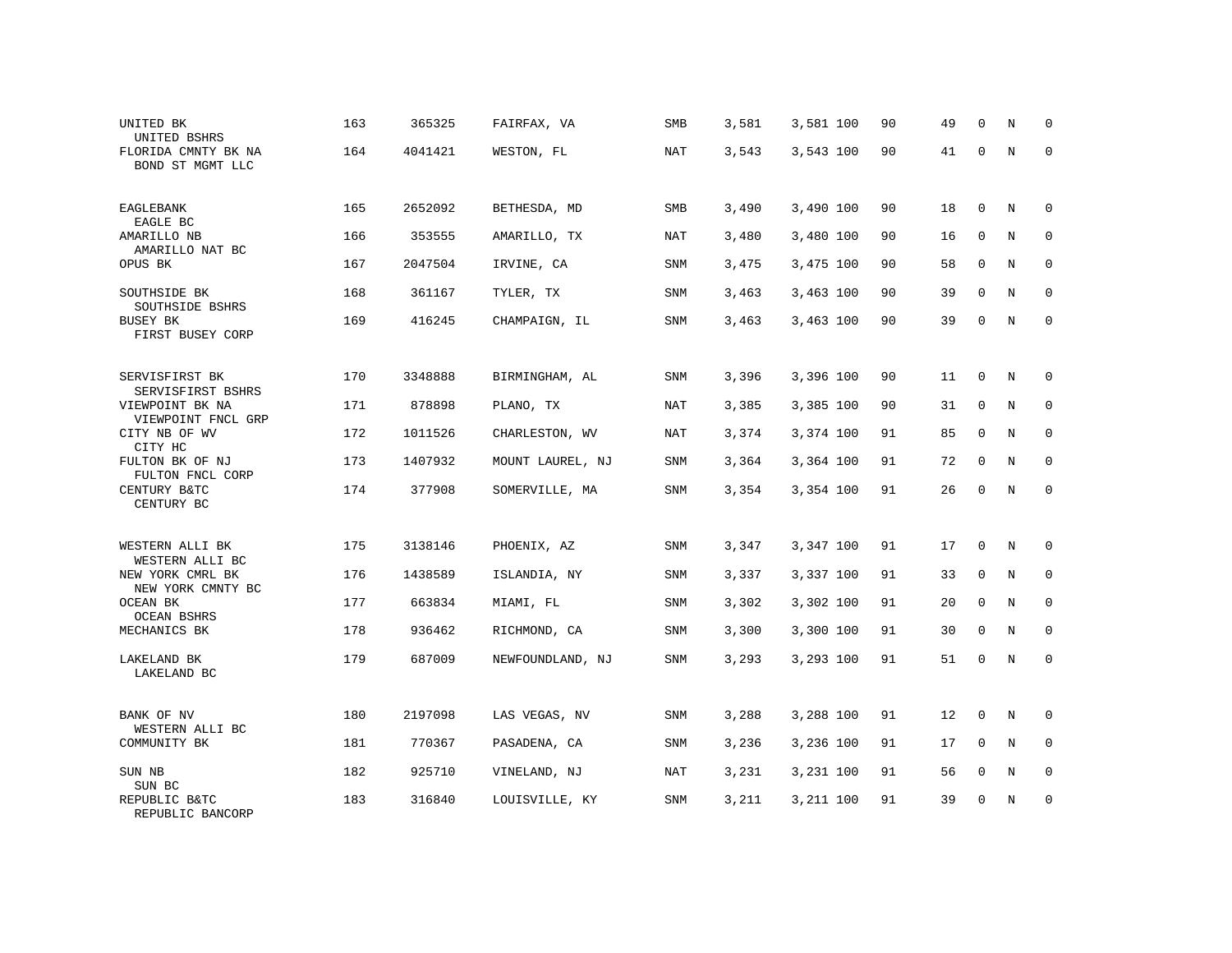| FIRST BK<br>FIRST BC                            | 184 | 216922  | TROY, NC              | SNM        | 3,172 | 3,172 100 | 91 | 95 | 0           | N           | 0           |
|-------------------------------------------------|-----|---------|-----------------------|------------|-------|-----------|----|----|-------------|-------------|-------------|
| COMMUNITY TR BK<br>COMMUNITY TR FC              | 185 | 667757  | CHOUDRANT, LA         | <b>SMB</b> | 3,164 | 3,164 100 | 91 | 36 | $\Omega$    | N           | $\Omega$    |
| FIRST NBC BK<br>FIRST NBC BHC                   | 186 | 3445769 | NEW ORLEANS, LA       | SNM        | 3,156 | 3,156 100 | 91 | 31 | $\mathbf 0$ | N           | $\mathbf 0$ |
| FIRST NB ALASKA                                 | 187 | 114260  | ANCHORAGE, AK         | NAT        | 3,138 | 3,138 100 | 91 | 29 | $\Omega$    | N           | $\Omega$    |
| WASHINGTON TC<br>WASHINGTON TR BC               | 188 | 816603  | WESTERLY, RI          | SNM        | 3,130 | 3,130 100 | 91 | 17 | $\mathbf 0$ | N           | $\mathbf 0$ |
| ENTERPRISE B&TC<br>ENTERPRISE FS CORP           | 189 | 1190476 | CLAYTON, MO           | <b>SNM</b> | 3,090 | 3,090 100 | 91 | 18 | $\mathbf 0$ | N           | $\mathbf 0$ |
| STELLARONE BK<br>STELLARONE CORP                | 190 | 1009420 | CHRISTIANSBURG, VA    | SMB        | 3,074 | 3,074 100 | 91 | 54 | $\mathbf 0$ | N           | 0           |
| LAKE CITY BK<br>LAKELAND FC                     | 191 | 874845  | WARSAW, IN            | <b>SMB</b> | 3,034 | 3,034 100 | 91 | 45 | $\mathbf 0$ | N           | $\mathbf 0$ |
| HUDSON VALLEY BK NA                             | 192 | 436711  | YONKERS, NY           | NAT        | 3,016 | 3,016 100 | 91 | 28 | $\mathbf 0$ | N           | 0           |
| HUDSON VALLEY HOLD CORP<br>BANK OF NC<br>BNC BC | 193 | 1908082 | THOMASVILLE, NC       | <b>SNM</b> | 2,967 | 2,967 100 | 91 | 32 | $\mathbf 0$ | N           | $\mathbf 0$ |
| <b>BANKERS TC</b><br>BTC FC                     | 194 | 811046  | DES MOINES, IA        | <b>SNM</b> | 2,957 | 2,957 100 | 91 | 20 | $\Omega$    | $\mathbb N$ | $\mathbf 0$ |
| FIRST FNCL BK NA<br>FIRST FC                    | 195 | 693345  | TERRE HAUTE, IN       | NAT        | 2,927 | 2,927 100 | 91 | 72 | $\mathbf 0$ | N           | $\mathbf 0$ |
| RBC BK GA NA                                    | 196 | 3783948 | ATLANTA, GA           | NAT        | 2,909 | 2,909 100 | 91 | 0  | $\mathbf 0$ | N           | 100         |
| FIRST AMER BK<br>FIRST AMER BK CORP             | 197 | 850036  | ELK GROVE VILLAGE, IL | SNM        | 2,887 | 2,887 100 | 91 | 48 | $\mathbf 0$ | N           | $\mathbf 0$ |
| BROADWAY NB<br>BROADWAY BSHRS                   | 198 | 474254  | SAN ANTONIO, TX       | <b>NAT</b> | 2,884 | 2,884 100 | 91 | 41 | $\Omega$    | $_{\rm N}$  | $\mathbf 0$ |
| BREMER BK NA<br>OTTO BREMER FOUNDATION          | 199 | 800657  | SOUTH SAINT PAUL, MN  | NAT        | 2,882 | 2,882 100 | 91 | 27 | $\mathbf 0$ | N           | 0           |
| UNION B&TC<br>FARMERS & MRCH INV                | 200 | 450856  | LINCOLN, NE           | SNM        | 2,880 | 2,880 100 | 91 | 37 | $\mathbf 0$ | N           | 0           |
| FIVE STAR BK<br>FINANCIAL INST                  | 201 | 601416  | WARSAW, NY            | <b>SMB</b> | 2,863 | 2,863 100 | 91 | 52 | $\mathbf 0$ | N           | 0           |
| LIBERTY BANK OF ARKANSAS<br>LIBERTY BSHRS       | 202 | 2967349 | JONESBORO, AR         | <b>SMB</b> | 2,853 | 2,853 100 | 91 | 45 | $\mathbf 0$ | N           | $\mathbf 0$ |
| HANMI BK<br>HANMI FC                            | 203 | 657365  | LOS ANGELES, CA       | SMB        | 2,839 | 2,839 100 | 91 | 27 | $\mathbf 0$ | N           | 0           |
| WILSHIRE ST BK<br>WILSHIRE BC                   | 204 | 382667  | LOS ANGELES, CA       | <b>SNM</b> | 2,827 | 2,827 100 | 91 | 24 | $\Omega$    | N           | $\mathbf 0$ |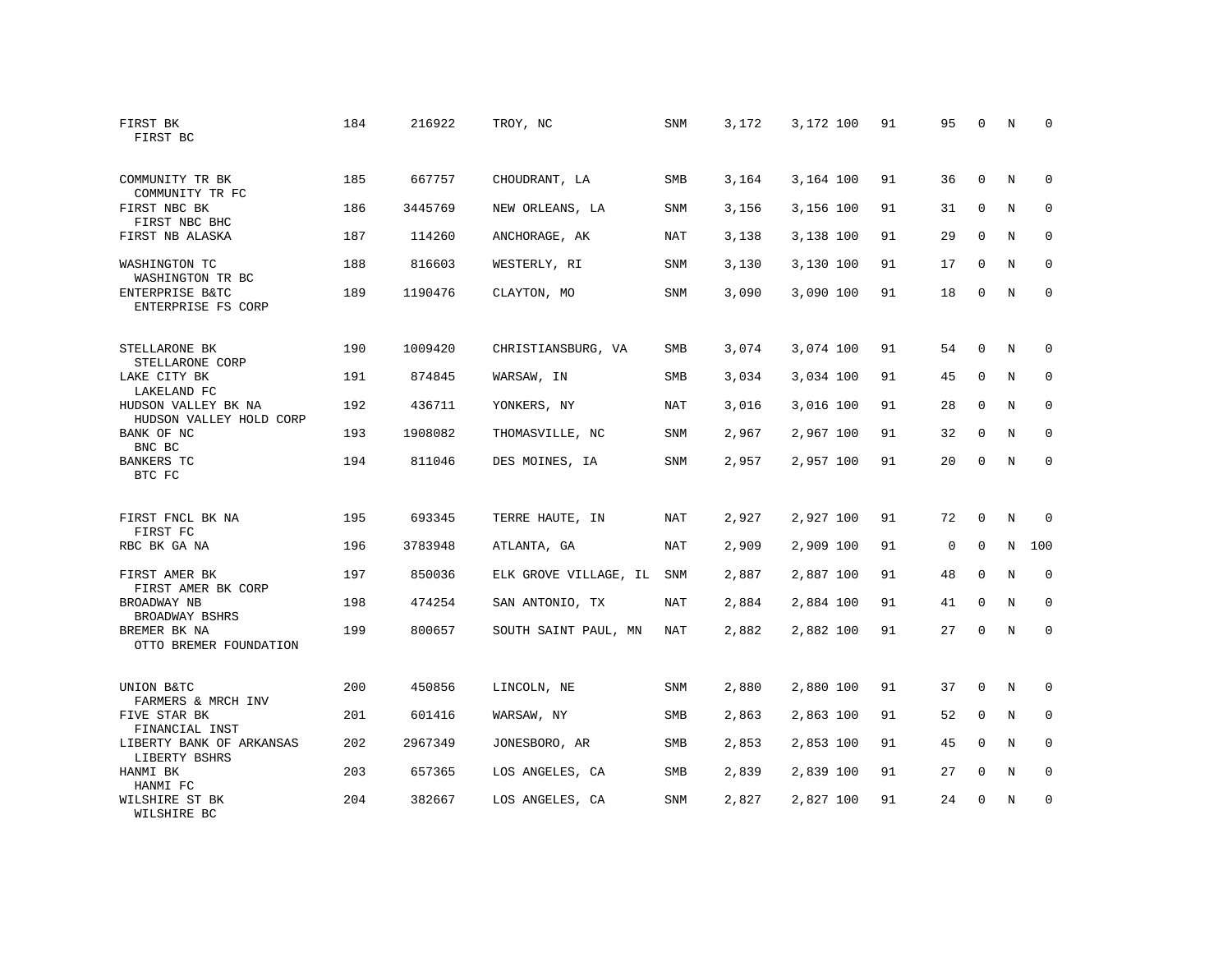| MORTON CMNTY BK<br>HOMETOWN CMNTY BC ESOP & TR       | 205 | 825146  | MORTON, IL      | <b>SMB</b> | 2,821 | 2,821 100 | 91 | 31 | $\mathbf 0$ | N           | 0           |
|------------------------------------------------------|-----|---------|-----------------|------------|-------|-----------|----|----|-------------|-------------|-------------|
| BELL ST B&TC<br>STATE BSHRS                          | 206 | 929352  | FARGO, ND       | SNM        | 2,820 | 2,820 100 | 91 | 19 | 0           | N           | $\mathbf 0$ |
| AMERIS BK<br>AMERIS BC                               | 207 | 764030  | MOULTRIE, GA    | SNM        | 2,819 | 2,819 100 | 91 | 57 | $\mathbf 0$ | $\mathbb N$ | $\mathbf 0$ |
| MAINSOURCE BK<br>MAINSOURCE FNCL GRP                 | 208 | 623445  | GREENSBURG, IN  | SNM        | 2,810 | 2,810 100 | 91 | 76 | $\mathbf 0$ | N           | 0           |
| CARDINAL BK<br>CARDINAL FC                           | 209 | 2683014 | MC LEAN, VA     | <b>SNM</b> | 2,794 | 2,794 100 | 91 | 27 | $\mathbf 0$ | $\mathbf N$ | $\mathbf 0$ |
| USAMERIBANK<br>USAMERIBANCORP                        | 210 | 3536407 | CLEARWATER, FL  | SMB        | 2,785 | 2,785 100 | 91 | 26 | $\mathbf 0$ | N           | 0           |
| HEARTLAND B&TC<br>HEARTLAND BC                       | 211 | 426534  | BLOOMINGTON, IL | <b>SNM</b> | 2,773 | 2,773 100 | 91 | 67 | $\mathbf 0$ | N           | $\mathbf 0$ |
| COBIZ BK<br>COBIZ FNCL                               | 212 | 56557   | DENVER, CO      | SMB        | 2,772 | 2,772 100 | 91 | 17 | $\mathbf 0$ | N           | 0           |
| METRO BK<br>METRO BC                                 | 213 | 775214  | LEMOYNE, PA     | SNM        | 2,755 | 2,755 100 | 91 | 32 | $\mathbf 0$ | N           | $\mathbf 0$ |
| VIRGINIA CMRC BK<br>VIRGINIA CMRC BC                 | 214 | 1190074 | ARLINGTON, VA   | SMB        | 2,754 | 2,754 100 | 91 | 27 | 0           | N           | 0           |
| STERLING NB<br>STERLING BC                           | 215 | 64619   | NEW YORK, NY    | NAT        | 2,751 | 2,751 100 | 92 | 13 | 0           | Υ           | 0           |
| VECTRA BK COLORADO NA<br>ZIONS BC                    | 216 | 933957  | FARMINGTON, NM  | NAT        | 2,677 | 2,677 100 | 92 | 39 | 0           | N           | 0           |
| COMMUNITY & SOUTHERN BK<br>COMMUNITY & SOUTHERN HOLD | 217 | 3967449 | ATLANTA, GA     | <b>SNM</b> | 2,670 | 2,670 100 | 92 | 34 | $\mathbf 0$ | N           | $\mathbf 0$ |
| TRI CTY BK<br>TRICO BSHRS                            | 218 | 100562  | CHICO, CA       | SNM        | 2,631 | 2,631 100 | 92 | 66 | $\mathbf 0$ | N           | 0           |
| FIRST CMNTY BK<br>FIRST CMNTY BSHRS                  | 219 | 2353595 | BLUEFIELD, VA   | SMB        | 2,625 | 2,625 100 | 92 | 70 | $\mathbf 0$ | N           | $\mathbf 0$ |
| BURKE & HERBERT B&TC                                 | 220 | 933621  | ALEXANDRIA, VA  | SNM        | 2,616 | 2,616 100 | 92 | 19 | 0           | N           | 0           |
| FREMONT BK<br>FREMONT BC                             | 221 | 739560  | FREMONT, CA     | SNM        | 2,572 | 2,572 100 | 92 | 17 | $\Omega$    | N           | $\mathbf 0$ |
| CAMDEN NB<br>CAMDEN NAT CORP                         | 222 | 593007  | CAMDEN, ME      | NAT        | 2,567 | 2,567 100 | 92 | 48 | $\mathbf 0$ | N           | 0           |
| FIDELITY BK<br>FIDELITY SOUTHERN CORP                | 223 | 598534  | NORCROSS, GA    | <b>SNM</b> | 2,564 | 2,564 100 | 92 | 30 | 0           | N           | $\mathbf 0$ |
| STATE B&TC<br>STATE BK FNCL CORP                     | 224 | 3384318 | MACON, GA       | SNM        | 2,532 | 2,532 100 | 92 | 21 | 0           | N           | 0           |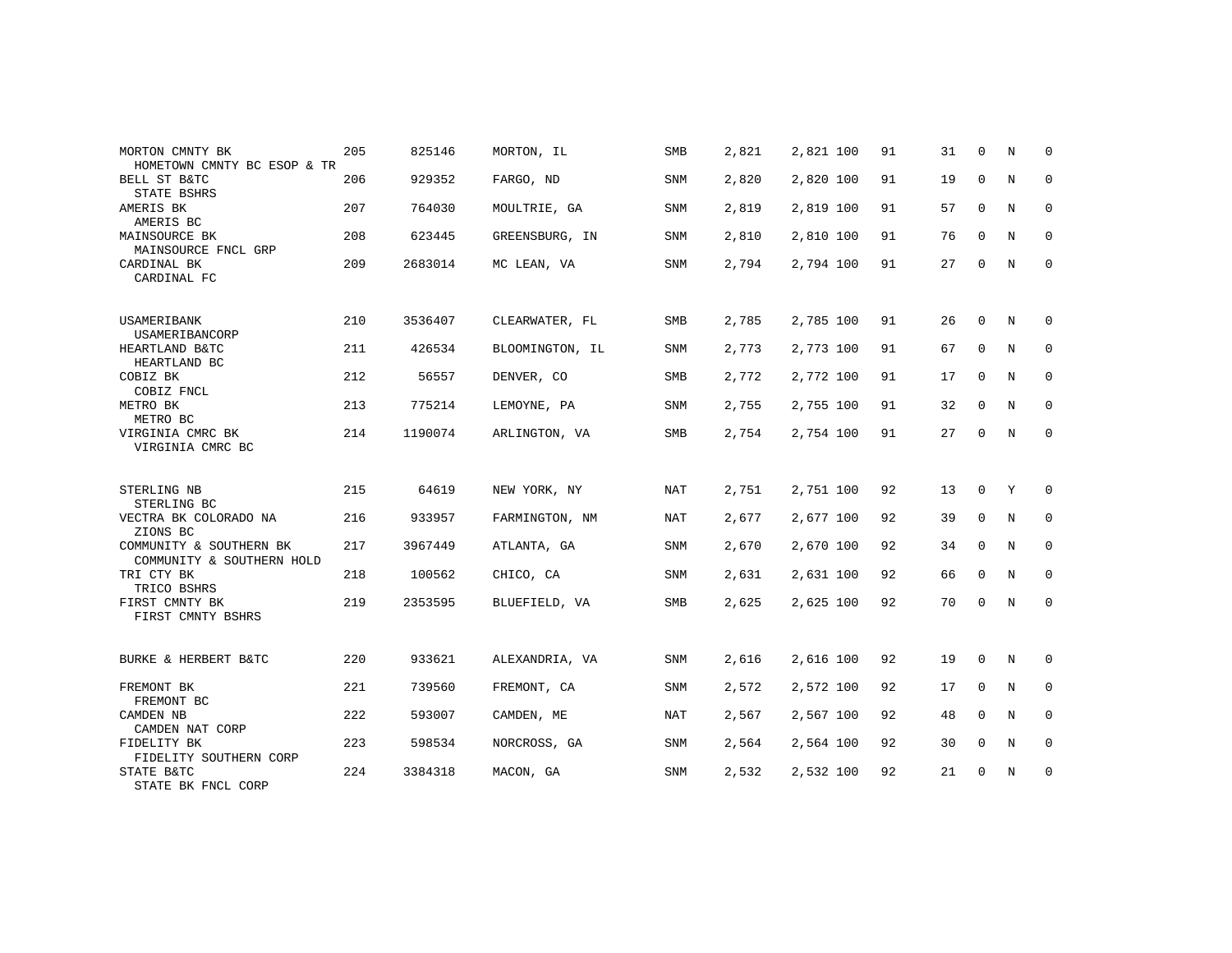| BANK OF COLORADO<br>PINNACLE BC                      | 225 | 255659  | FORT COLLINS, CO     | SNM        | 2,506 | 2,506 100 | 92 | 35 | $\Omega$    | N           | $\Omega$    |
|------------------------------------------------------|-----|---------|----------------------|------------|-------|-----------|----|----|-------------|-------------|-------------|
| CAPITAL CITY BK<br>CAPITAL CITY BK GRP               | 226 | 876634  | TALLAHASSEE, FL      | SMB        | 2,494 | 2,494 100 | 92 | 71 | $\Omega$    | N           | $\Omega$    |
| TOTALBANK                                            | 227 | 790534  | MIAMI, FL            | SNM        | 2,487 | 2,487 100 | 92 | 18 | $\mathbf 0$ | N           | 100         |
| FIRST VICTORIA NB<br>MOW/RPW HOLD II LLC             | 228 | 488167  | VICTORIA, TX         | NAT        | 2,471 | 2,471 100 | 92 | 35 | $\Omega$    | N           | $\Omega$    |
| F&M B&TC<br>ONE RICH HILL MINING LLC                 | 229 | 405959  | TULSA, OK            | SMB        | 2,468 | 2,468 100 | 92 | 11 | $\mathbf 0$ | N           | $\Omega$    |
| NORTH CMNTY BK<br>METROPOLITAN BK GRP                | 230 | 129732  | CHICAGO, IL          | SNM        | 2,464 | 2,464 100 | 92 | 90 | $\Omega$    | N           | $\Omega$    |
| COMMUNITYBANK TX NA<br>HILLISTER ENT II              | 231 | 774262  | BEAUMONT, TX         | <b>NAT</b> | 2,457 | 2,457 100 | 92 | 35 | $\Omega$    | N           | $\mathbf 0$ |
| AMERICAN CHARTERED BK<br>AMERICAN CHARTERED BC       | 232 | 231242  | SCHAUMBURG, IL       | SNM        | 2,454 | 2,454 100 | 92 | 15 | $\mathbf 0$ | N           | $\mathbf 0$ |
| STOCKMAN BK OF MT<br>STOCKMAN FC                     | 233 | 651859  | MILES CITY, MT       | SNM        | 2,444 | 2,444 100 | 92 | 30 | $\Omega$    | N           | $\Omega$    |
| <b>BANKPLUS</b><br>BANCPLUS CORP                     | 234 | 121642  | BELZONI, MS          | SNM        | 2,394 | 2,394 100 | 92 | 58 | $\Omega$    | N           | $\mathbf 0$ |
| FIRST NB OF LONG ISLAND<br>FIRST OF LONG ISLAND CORP | 235 | 837000  | GLEN HEAD, NY        | NAT        | 2,362 | 2,362 100 | 92 | 36 | $\Omega$    | N           | $\Omega$    |
| LAKE FOREST B&TC<br>WINTRUST FC                      | 236 | 1917301 | LAKE FOREST, IL      | SMB        | 2,337 | 2,305 99  | 92 | 7  | $\mathbf 0$ | N           | $\mathbf 0$ |
| CENTERSTATE BK OF FL NA<br>CENTERSTATE BK            | 237 | 1929247 | WINTER HAVEN, FL     | <b>NAT</b> | 2,330 | 2,330 100 | 92 | 54 | $\Omega$    | N           | $\Omega$    |
| ALPINE BK<br>ALPINE BK OF CO                         | 238 | 260055  | GLENWOOD SPRINGS, CO | <b>SNM</b> | 2,325 | 2,325 100 | 92 | 40 | $\Omega$    | N           | $\mathbf 0$ |
| CENTRAL TR BK<br>CENTRAL BANCOMPANY                  | 239 | 853952  | JEFFERSON CITY, MO   | <b>SNM</b> | 2,314 | 2,314 100 | 92 | 11 | $\Omega$    | N           | $\Omega$    |
| FIRST UNITED B&TC                                    | 240 | 509950  | DURANT, OK           | <b>SNM</b> | 2,295 | 2,295 100 | 92 | 30 | $\Omega$    | $\mathbf N$ | $\Omega$    |
| DURANT BC<br>MANUFACTURERS BK                        | 241 | 930965  | LOS ANGELES, CA      | SNM        | 2,293 | 2,293 100 | 92 | 11 | 0           | N           | 100         |
| STOCK YARDS B&TC<br>S Y BANCORP                      | 242 | 317342  | LOUISVILLE, KY       | SNM        | 2,283 | 2,283 100 | 92 | 33 | $\Omega$    | $_{\rm N}$  | $\mathbf 0$ |
| CENTIER BK<br>FIRST BSHRS                            | 243 | 783648  | WHITING, IN          | SNM        | 2,276 | 2,276 100 | 92 | 48 | $\mathbf 0$ | N           | 0           |
| SOUTHERN B&TC<br>SOUTHERN BSHRS NC                   | 244 | 717924  | MOUNT OLIVE, NC      | SNM        | 2,267 | 2,267 100 | 92 | 76 | $\Omega$    | N           | $\Omega$    |
| TALMER B&TC<br>TALMER BC                             | 245 | 3545324 | TROY, MI             | SNM        | 2,262 | 2,262 100 | 92 | 41 | $\Omega$    | N           | $\Omega$    |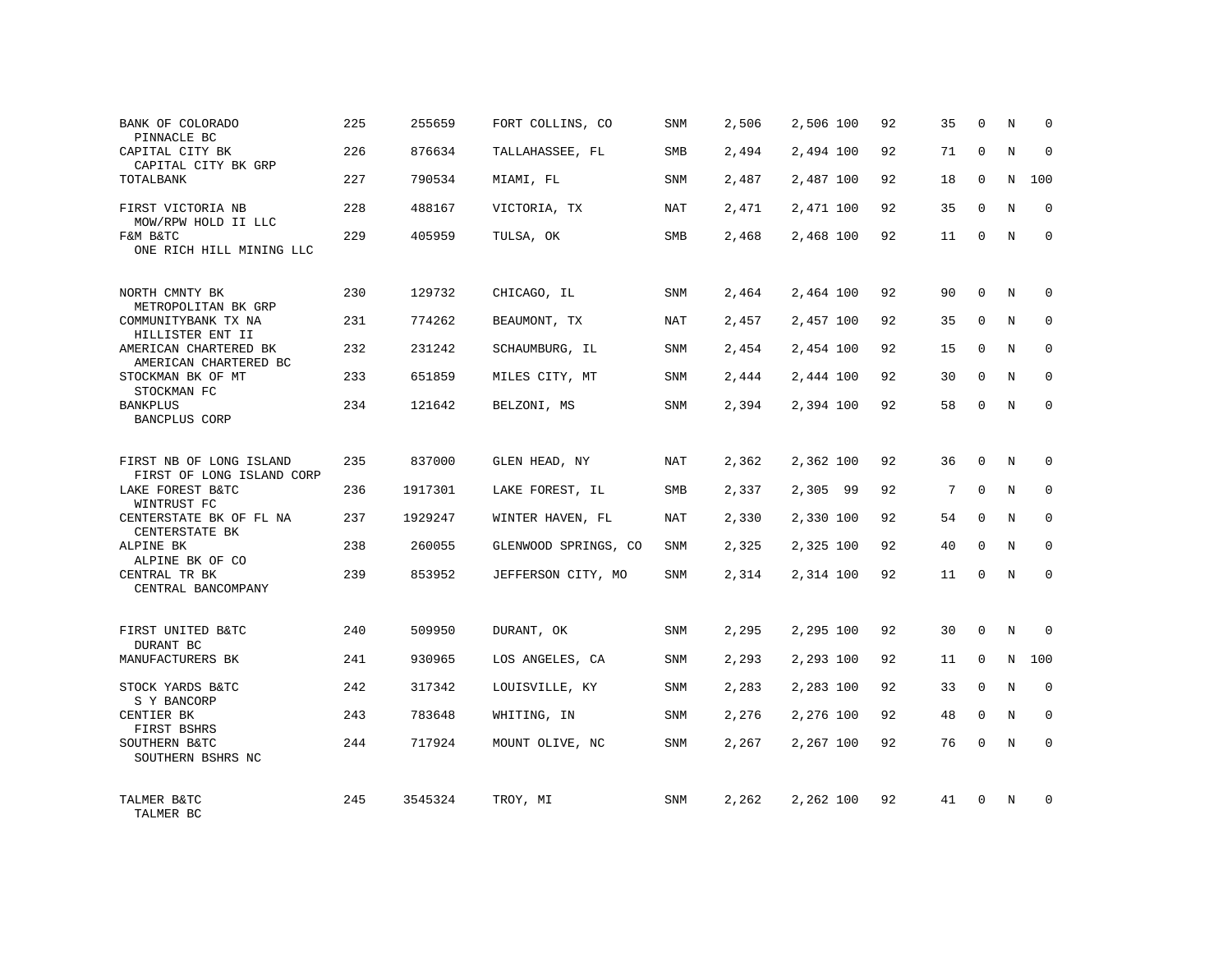| AMERICAN NB TX<br>ANB HC                            | 246 | 599764  | TERRELL, TX       | NAT        | 2,256 | 2,256 100 | 92 | 27          | 0           | N | $\mathbf 0$  |
|-----------------------------------------------------|-----|---------|-------------------|------------|-------|-----------|----|-------------|-------------|---|--------------|
| HAPPY ST BK<br>HAPPY BSHRS                          | 247 | 466857  | HAPPY, TX         | SNM        | 2,247 | 2,247 100 | 92 | 32          | $\mathbf 0$ | N | $\mathbf{0}$ |
| UNIVEST B&TC<br>UNIVEST CORP OF PA                  | 248 | 354310  | SOUDERTON, PA     | SMB        | 2,229 | 2,229 100 | 92 | 45          | $\Omega$    | N | $\mathbf{0}$ |
| TRISTATE CAP BK<br>TRISTATE CAP HLD INC             | 249 | 3475083 | PITTSBURGH, PA    | SNM        | 2,201 | 2,201 100 | 92 | $\mathbf 0$ | 0           | N | $\mathbf{0}$ |
| NORTH SHORE CMNTY B&TC<br>WINTRUST FC               | 250 | 2239288 | WILMETTE, IL      | SMB        | 2,190 | 2,190 100 | 92 | 8           | 0           | N | 0            |
| FIRST BK<br>FIRST SOUTH BC                          | 251 | 436159  | LEXINGTON, TN     | SNM        | 2,190 | 2,190 100 | 92 | 43          | $\mathbf 0$ | N | 0            |
| INDEPENDENT BK<br>INDEPENDENT BK CORP               | 252 | 636771  | IONIA, MI         | SMB        | 2,172 | 2,172 100 | 92 | 73          | $\Omega$    | N | $\mathbf{0}$ |
| SQUARE 1 BK<br>SQUARE 1 FNCL INC                    | 253 | 3345449 | DURHAM, NC        | SNM        | 2,164 | 2,164 100 | 92 | $\mathbf 0$ | $\mathbf 0$ | N | 0            |
| AMBOY BK<br>AMBOY BC                                | 254 | 9807    | OLD BRIDGE, NJ    | SMB        | 2,158 | 2,158 100 | 92 | 22          | $\mathbf 0$ | N | $\mathbf{0}$ |
| STANDARD B&TC<br>STANDARD BSHRS                     | 255 | 19730   | HICKORY HILLS, IL | SNM        | 2,154 | 2,154 100 | 92 | 39          | 0           | N | $\mathbf 0$  |
| TIB INDEPENDENT BANKERSBANK<br>INDEPENDENT BKR FC   | 256 | 529958  | IRVING, TX        | <b>SMB</b> | 2,154 | 2,154 100 | 92 | 4           | $\mathbf 0$ | N | $\mathbf 0$  |
| SEACOAST NB<br>CAPGEN CAP GRP III LLC               | 257 | 34537   | STUART, FL        | NAT        | 2,146 | 2,146 100 | 92 | 34          | 0           | N | $\mathbf{0}$ |
| LONE STAR NB<br>LONE STAR NAT BSHRS TX              | 258 | 842460  | PHARR, TX         | NAT        | 2,136 | 2,136 100 | 92 | 32          | $\mathbf 0$ | N | $\mathbf 0$  |
| HILLS B&TC<br>HILLS BC                              | 259 | 731247  | HILLS, IA         | SNM        | 2,134 | 2,134 100 | 92 | 16          | 0           | N | $\mathbf 0$  |
| BANK OF STOCKTON                                    | 260 | 479268  | STOCKTON, CA      | SNM        | 2,126 | 2,126 100 | 92 | 15          | $\mathbf 0$ | N | $\mathbf{0}$ |
| 1867 WESTERN FC<br>INTERBANK<br>OLNEY BSHRS OF TX   | 261 | 1187001 | OKLAHOMA CITY, OK | SMB        | 2,121 | 2,121 100 | 92 | 38          | 0           | N | 0            |
| AMERICAN NB<br>AMERICAN NAT CORP                    | 262 | 660655  | OMAHA, NE         | NAT        | 2,104 | 2,104 100 | 92 | 34          | $\mathbf 0$ | N | $\mathbf 0$  |
| ANB BK<br>STURM FNCL GROUP INC                      | 263 | 828651  | DENVER, CO        | SMB        | 2,101 | 2,101 100 | 92 | 37          | 0           | N | 0            |
| TORREY PINES BK<br>WESTERN ALLI BC                  | 264 | 3179082 | SAN DIEGO, CA     | SNM        | 2,078 | 2,078 100 | 92 | 10          | 0           | N | $\mathbf{0}$ |
| CITY BK                                             | 265 | 575254  | LUBBOCK, TX       | SNM        | 2,065 | 2,065 100 | 92 | 22          | 0           | N | 0            |
| SOUTH PLAINS FNCL ESOP<br>DACOTAH BK<br>DACOTAH BKS | 266 | 256553  | ABERDEEN, SD      | SMB        | 2,062 | 2,062 100 | 92 | 32          | 0           | N | $\mathbf 0$  |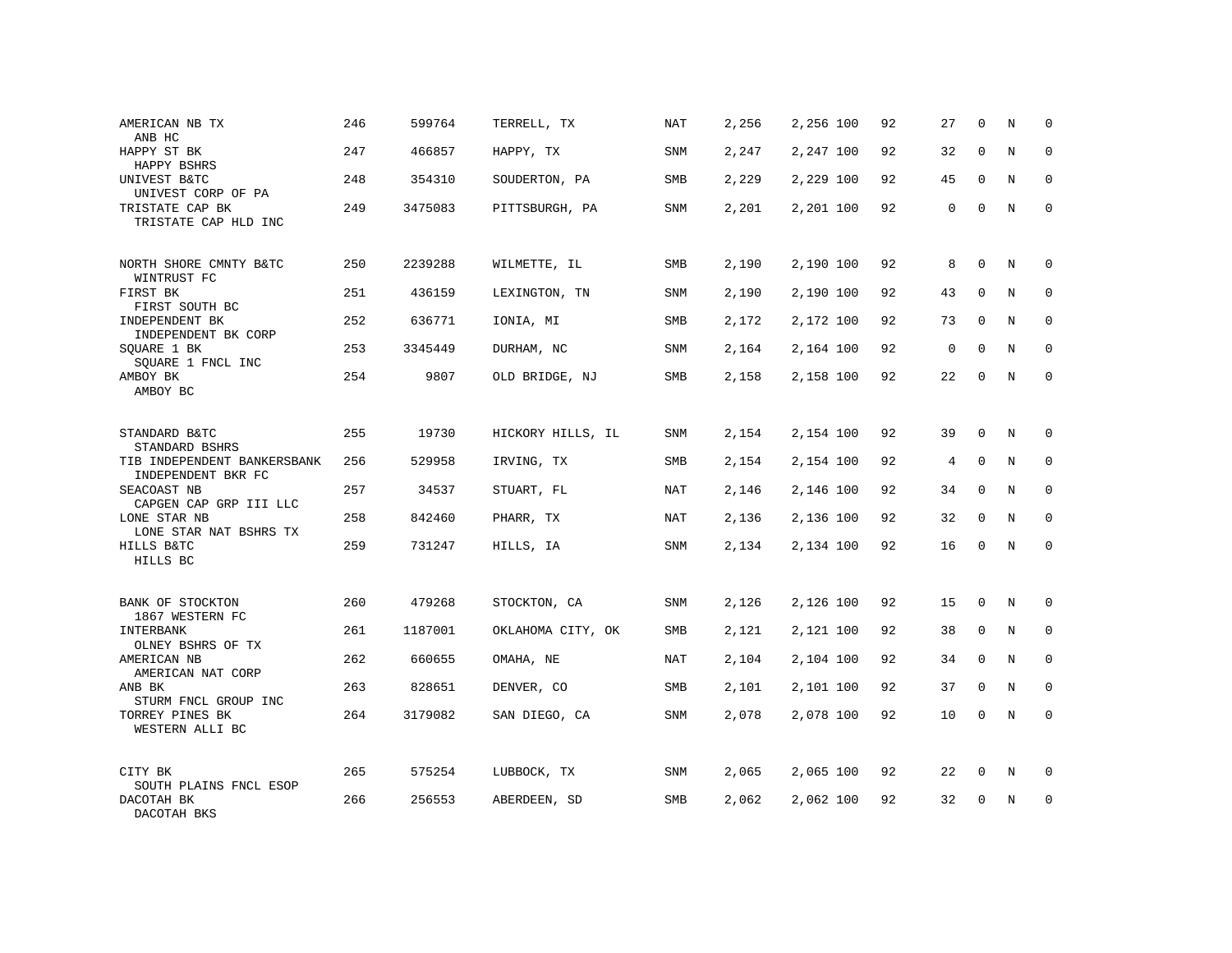| AMERICAN BK OF TX<br>NORTH AMER BSHRS             | 267 | 627658  | SHERMAN, TX         | SNM        | 2,053 | 2,053 100 | 92 | 33          | $\mathbf 0$ | N           | $\Omega$    |
|---------------------------------------------------|-----|---------|---------------------|------------|-------|-----------|----|-------------|-------------|-------------|-------------|
| GERMAN AMER BC<br>GERMAN AMER BC                  | 268 | 37640   | JASPER, IN          | SNM        | 2,052 | 2,052 100 | 92 | 34          | $\Omega$    | N           | $\Omega$    |
| RCB BK<br>RCB HC                                  | 269 | 945053  | CLAREMORE, OK       | SMB        | 2,049 | 2,049 100 | 92 | 33          | $\mathbf 0$ | N           | 0           |
| VANTAGESOUTH BK<br>PIEDMONT CMNTY BK HOLD         | 270 | 2756785 | CARY, NC            | SNM        | 2,045 | 2,045 100 | 93 | 45          | $\Omega$    | N           | $\Omega$    |
| BRYN MAWR TC<br>BRYN MAWR BK CORP                 | 271 | 765019  | BRYN MAWR, PA       | SMB        | 2,040 | 2,040 100 | 93 | 26          | $\Omega$    | N           | $\mathbf 0$ |
| COMMUNITYONE BK NA<br>COMMUNITYONE BC             | 272 | 591825  | ASHEBORO, NC        | <b>NAT</b> | 2,035 | 2,035 100 | 93 | 52          | $\mathbf 0$ | N           | $\mathbf 0$ |
| WEST SUBURBAN BK<br>WEST SUBURBAN BC              | 273 | 375034  | LOMBARD, IL         | SNM        | 2,017 | 2,017 100 | 93 | 43          | $\Omega$    | N           | $\Omega$    |
| OLD SECOND NB<br>OLD SECOND BC                    | 274 | 936136  | AURORA, IL          | <b>NAT</b> | 2,015 | 2,015 100 | 93 | 26          | $\mathbf 0$ | N           | $\mathbf 0$ |
| GRANDPOINT BK<br>GRANDPOINT CAP                   | 275 | 3640283 | LOS ANGELES, CA     | SNM        | 2,010 | 2,010 100 | 93 | 14          | $\mathbf 0$ | N           | 0           |
| COLUMBIA BK<br>FULTON FNCL CORP                   | 276 | 1189993 | COLUMBIA, MD        | SNM        | 2,008 | 2,008 100 | 93 | 38          | $\mathbf 0$ | N           | $\mathbf 0$ |
| SIMMONS FIRST NB<br>SIMMONS FIRST NAT CORP        | 277 | 663245  | PINE BLUFF, AR      | <b>NAT</b> | 1,990 | 1,990 100 | 93 | 50          | $\Omega$    | N           | $\Omega$    |
| FARMERS & MRCH BK CENT CA<br>FARMERS & MRCH BC    | 278 | 808260  | LODI, CA            | SNM        | 1,965 | 1,965 100 | 93 | 21          | $\Omega$    | N           | $\mathbf 0$ |
| CENTRAL B&TC<br>CENTRAL BSHRS                     | 279 | 1007015 | LEXINGTON, KY       | <b>SNM</b> | 1,964 | 1,964 100 | 93 | 22          | $\Omega$    | N           | $\Omega$    |
| INDEPENDENT BK<br>INDEPENDENT BK GRP              | 280 | 122854  | MCKINNEY, TX        | <b>SNM</b> | 1,943 | 1,943 100 | 93 | 29          | $\Omega$    | N           | $\Omega$    |
| BANK OF NY MELLON TC NA<br>BANK OF NY MELLON CORP | 281 | 398668  | LOS ANGELES, CA     | NAT        | 1,936 | 1,936 100 | 93 | $\mathbf 0$ | $\mathbf 0$ | N           | $\mathbf 0$ |
| PARK STERLING BK<br>PARK STERLING CORP            | 282 | 3470985 | CHARLOTTE, NC       | <b>SNM</b> | 1,929 | 1,929 100 | 93 | 43          | $\Omega$    | $_{\rm N}$  | $\mathbf 0$ |
| CANANDAIGUA NB&TC<br>CANANDAIGUA NAT CORP         | 283 | 161602  | CANANDAIGUA, NY     | <b>NAT</b> | 1,923 | 1,923 100 | 93 | 24          | $\mathbf 0$ | N           | $\mathbf 0$ |
| PEOPLES BK NA<br>PEOPLES BC                       | 284 | 577128  | MARIETTA, OH        | <b>NAT</b> | 1,910 | 1,910 100 | 93 | 41          | $\Omega$    | $\mathbf N$ | $\mathbf 0$ |
| PARKWAY B&TC<br>PARKWAY BC                        | 285 | 1001639 | HARWOOD HEIGHTS, IL | SNM        | 1,905 | 1,905 100 | 93 | 31          | 0           | N           | 0           |
| HSBC TC DE NA<br>HSBC NORTH AMER HOLD             | 286 | 3357620 | WILMINGTON, DE      | NAT        | 1,902 | 1,902 100 | 93 | 0           | $\mathbf 0$ | N           | 100         |
| GUARANTY B&TC<br>GUARANTY BC                      | 287 | 666657  | DENVER, CO          | <b>SMB</b> | 1,890 | 1,890 100 | 93 | 26          | $\Omega$    | N           | $\mathbf 0$ |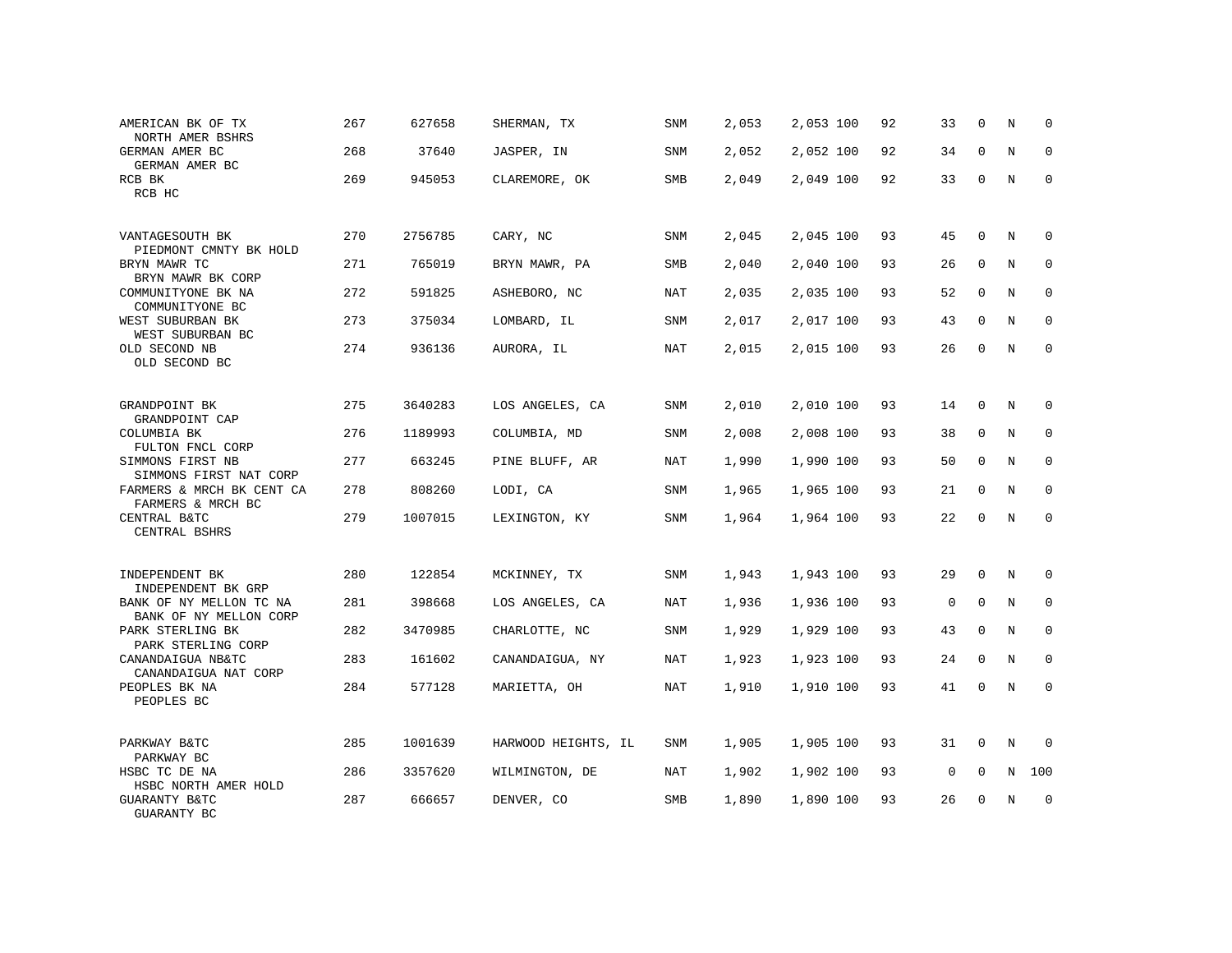| FIRST ST BK<br>COMMUNITY FIRST BSHRS         | 288 | 126254  | UNION CITY, TN      | SNM        | 1,872 | 1,872 100 | 93 | 31           | 0            | N           | 0            |
|----------------------------------------------|-----|---------|---------------------|------------|-------|-----------|----|--------------|--------------|-------------|--------------|
| INTER NB<br>BANORTE USA CORP                 | 289 | 894553  | MCALLEN, TX         | NAT        | 1,862 | 1,862 100 | 93 | 19           | $\Omega$     | $\mathbb N$ | 93           |
| MIDSOUTH BK NA<br>MIDSOUTH BC                | 290 | 223331  | LAFAYETTE, LA       | NAT        | 1,860 | 1,860 100 | 93 | 60           | $\mathbf 0$  | N           | $\Omega$     |
| LANDMARK BK NA<br>LANDRUM CO                 | 291 | 103255  | COLUMBIA, MO        | NAT        | 1,846 | 1,846 100 | 93 | 41           | 0            | N           | $\mathbf 0$  |
| GLENS FALLS NB&TC<br>ARROW FC                | 292 | 866000  | GLENS FALLS, NY     | NAT        | 1,840 | 1,840 100 | 93 | 29           | $\mathbf 0$  | N           | $\mathsf 0$  |
| ENTERPRISE B&TC<br>ENTERPRISE BC             | 293 | 1356768 | LOWELL, MA          | SNM        | 1,832 | 1,832 100 | 93 | 20           | $\mathsf{O}$ | $\mathbb N$ | $\mathbf 0$  |
| CNB BK<br>CNB FC                             | 294 | 399517  | CLEARFIELD, PA      | SNM        | 1,823 | 1,823 100 | 93 | 29           | $\mathbf 0$  | $\mathbf N$ | $\mathbf{0}$ |
| YADKIN BK<br>YADKIN FC                       | 295 | 282329  | ELKIN, NC           | SNM        | 1,811 | 1,811 100 | 93 | 32           | 0            | N           | 0            |
| BANK OF KY<br>BANK OF KY FNCL CORP           | 296 | 1459034 | CRESTVIEW HILLS, KY | SNM        | 1,801 | 1,801 100 | 93 | 31           | $\mathbf{0}$ | N           | 0            |
| NEWBRIDGE BK<br>NEWBRIDGE BC                 | 297 | 617024  | GREENSBORO, NC      | SNM        | 1,801 | 1,801 100 | 93 | 29           | $\mathbf 0$  | N           | $\mathsf 0$  |
| PEAPACK GLADSTONE BK<br>PEAPACK-GLADSTONE FC | 298 | 236706  | BEDMINSTER, NJ      | <b>SMB</b> | 1,797 | 1,797 100 | 93 | 22           | $\mathbf 0$  | $\mathbf N$ | $\mathbf{0}$ |
| SUMITOMO MITSUI TR BK USA                    | 299 | 925411  | HOBOKEN, NJ         | SNM        | 1,796 | 1,795 100 | 93 | $\mathbf{0}$ | $\mathbf 0$  | N           | 100          |
|                                              |     |         |                     |            |       |           |    |              |              |             |              |
| HORIZON BK NA<br>HORIZON BC                  | 300 | 130541  | MICHIGAN CITY, IN   | NAT        | 1,781 | 1,781 100 | 93 | 29           | 0            | N           | 0            |
| BANK RHODE ISLAND<br>BROOKLINE BC            | 301 | 2434113 | PROVIDENCE, RI      | SMB        | 1,770 | 1,770 100 | 93 | 18           | 0            | N           | 0            |
| EXCHANGE BK<br>FRANK P DOYLE TR ARTICLE IX   | 302 | 507068  | SANTA ROSA, CA      | SNM        | 1,751 | 1,751 100 | 93 | 18           | $\mathbf 0$  | N           | 0            |
| CERTUSBANK NA<br>CERTUSHOLDINGS              | 303 | 4232881 | EASLEY, SC          | NAT        | 1,738 | 1,738 100 | 93 | 33           | 0            | N           | 0            |
| TEXAS B&TC<br>OVERTON FC                     | 304 | 949154  | LONGVIEW, TX        | SNM        | 1,735 | 1,735 100 | 93 | 15           | $\mathbf 0$  | N           | $\mathbf 0$  |
|                                              |     |         |                     |            |       |           |    |              |              |             |              |
| BESSEMER TC NA<br>BESSEMER GRP               | 305 | 976703  | NEW YORK, NY        | NAT        | 1,727 | 1,727 100 | 93 | 0            | $\mathbf 0$  | N           | 0            |
| MIDWESTONE BK<br>MIDWESTONE FNCL GRP         | 306 | 836843  | IOWA CITY, IA       | <b>SNM</b> | 1,727 | 1,727 100 | 93 | 25           | $\mathbf 0$  | $\mathbf N$ | $\mathbf 0$  |
| SUFFOLK CTY NB<br>SUFFOLK BC                 | 307 | 799612  | RIVERHEAD, NY       | <b>NAT</b> | 1,724 | 1,724 100 | 93 | 29           | $\mathbf 0$  | N           | 0            |
| WILSON B&TC<br>WILSON BHC                    | 308 | 159636  | LEBANON, TN         | SNM        | 1,720 | 1,720 100 | 93 | 25           | 0            | N           | 0            |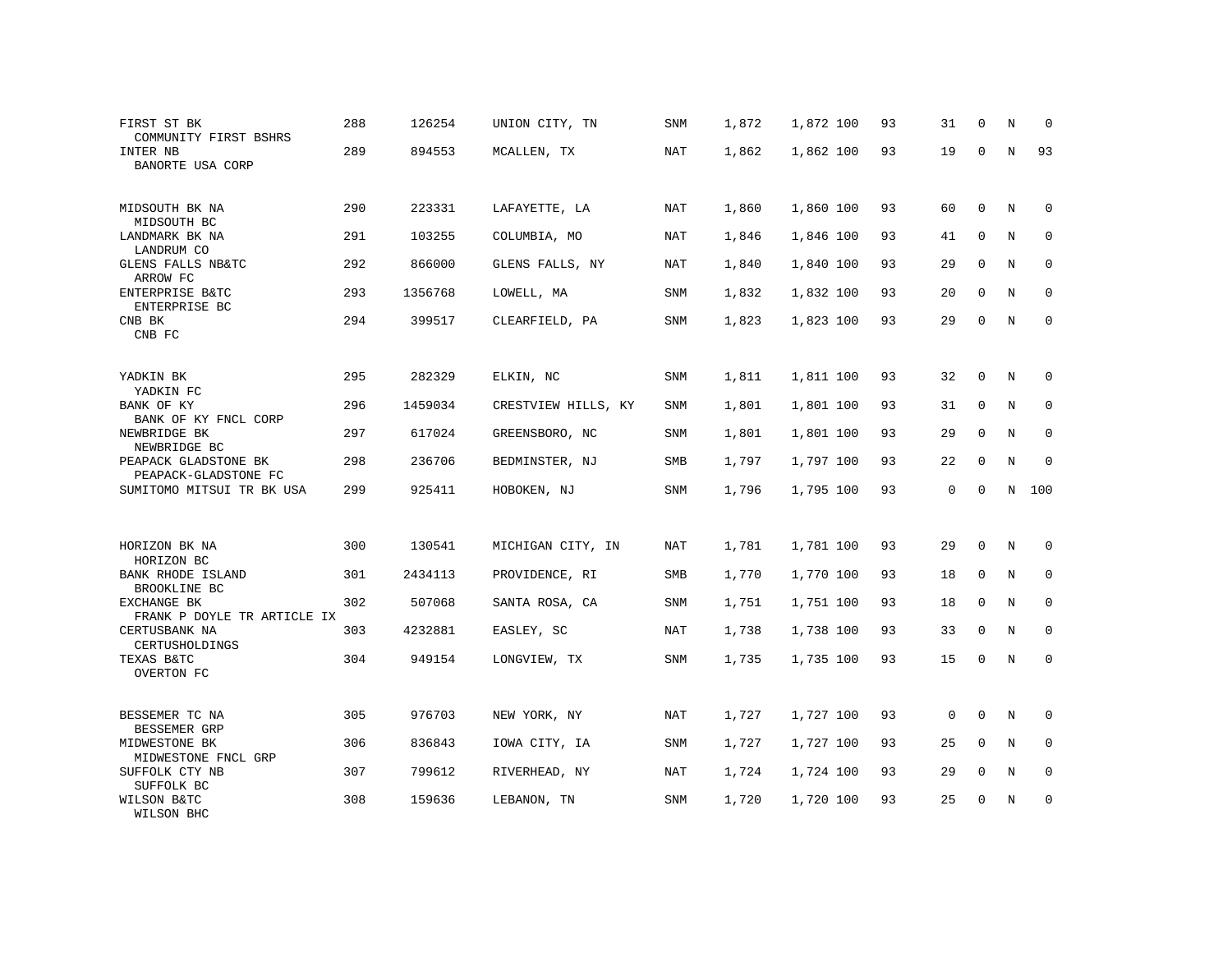| 1ST UNITED BK<br>1ST UNITED BC                 | 309 | 2860440 | BOCA RATON, FL       | <b>SMB</b> | 1,714 | 1,714 100 | 93 | 22 | $\mathbf 0$  | $\rm N$ | $\mathbf 0$  |
|------------------------------------------------|-----|---------|----------------------|------------|-------|-----------|----|----|--------------|---------|--------------|
| LEGACYTEXAS BK<br>LEGACYTEXAS GRP              | 310 | 913267  | PLANO, TX            | SMB        | 1,711 | 1,711 100 | 93 | 19 | $\Omega$     | N       | $\Omega$     |
| MIDLAND ST BK<br>MIDLAND STATES BANCORP        | 311 | 773247  | EFFINGHAM, IL        | SMB        | 1,710 | 1,710 100 | 93 | 32 | 0            | N       | 0            |
| BRAND BKG CO<br>BRAND GRP HOLD                 | 312 | 701736  | LAWRENCEVILLE, GA    | <b>SMB</b> | 1,702 | 1,702 100 | 93 | 6  | $\mathbf{0}$ | N       | $\mathbf{0}$ |
| PREFERRED BK                                   | 313 | 1918344 | LOS ANGELES, CA      | SNM        | 1,701 | 1,701 100 | 93 | 9  | $\Omega$     | N       | $\mathbf{0}$ |
| BRIDGEHAMPTON NB<br>BRIDGE BC                  | 314 | 23504   | BRIDGEHAMPTON, NY    | NAT        | 1,701 | 1,701 100 | 93 | 22 | $\mathbf{0}$ | N       | $\mathbf 0$  |
| SUNFLOWER BK NA<br>SUNFLOWER FNCL              | 315 | 474759  | SALINA, KS           | NAT        | 1,694 | 1,694 100 | 93 | 32 | $\mathbf 0$  | N       | 0            |
| GREEN BK NA<br>GREEN BC                        | 316 | 2719427 | HOUSTON, TX          | NAT        | 1,693 | 1,693 100 | 93 | 12 | 0            | N       | 0            |
| GEORGIA B&TC OF AUGUSTA<br>SOUTHEASTERN BK FC  | 317 | 1402610 | AUGUSTA, GA          | SNM        | 1,689 | 1,689 100 | 93 | 11 | $\mathbf{0}$ | N       | $\mathbf{0}$ |
| COMMERCE B&TC<br>COMMERCE BSHRS CORP           | 318 | 824000  | WORCESTER, MA        | SNM        | 1,681 | 1,681 100 | 93 | 16 | 0            | N       | 0            |
| BANK OF EDWARDSVILLE<br>BANC ED CORP           | 319 | 219343  | EDWARDSVILLE, IL     | SNM        | 1,680 | 1,680 100 | 93 | 17 | $\mathbf{0}$ | N       | $\mathbf 0$  |
| MERCHANTS BK<br>MERCHANTS BSHRS                | 320 | 166803  | SOUTH BURLINGTON, VT | SNM        | 1,679 | 1,679 100 | 93 | 35 | $\mathbf{0}$ | N       | $\mathbf 0$  |
| HERITAGE BK<br>HERITAGE FC                     | 321 | 881478  | OLYMPIA, WA          | SNM        | 1,674 | 1,674 100 | 93 | 43 | 0            | N       | 0            |
| STAR FNCL BK<br>STAR FNCL GRP                  | 322 | 547840  | FORT WAYNE, IN       | SNM        | 1,664 | 1,664 100 | 93 | 47 | $\Omega$     | N       | $\mathbf 0$  |
| STILLWATER NB&TC<br>SOUTHWEST BC               | 323 | 398350  | STILLWATER, OK       | NAT        | 1,662 | 1,662 100 | 93 | 15 | $\mathbf 0$  | N       | 0            |
| BANK OF HAMPTON ROADS<br>CAPGEN CAP GRP VI LLC | 324 | 1161029 | VIRGINIA BEACH, VA   | SMB        | 1,653 | 1,653 100 | 93 | 26 | $\mathbf{0}$ | N       | $\mathbf{0}$ |
| WHIDBEY ISLAND BK<br>WASHINGTON BKG CO         | 325 | 63078   | COUPEVILLE, WA       | SNM        | 1,646 | 1,646 100 | 93 | 30 | $\mathbf{0}$ | N       | $\mathbf 0$  |
| UNION CTR NB<br>CENTER BC                      | 326 | 29104   | UNION, NJ            | NAT        | 1,644 | 1,644 100 | 93 | 14 | $\mathbf 0$  | N       | $\mathbf 0$  |
| CTBC BK CORP USA<br>CTBC CAP CORP              | 327 | 996260  | LOS ANGELES, CA      | SNM        | 1,639 | 1,639 100 | 93 | 11 | $\mathbf{0}$ | N       | 100          |
| FIRST ST CMNTY BK<br>COOPER INVS               | 328 | 707354  | FARMINGTON, MO       | SNM        | 1,638 | 1,638 100 | 93 | 47 | $\mathbf 0$  | N       | 0            |
| NORTHBROOK B&TC<br>WINTRUST FC                 | 329 | 2938198 | NORTHBROOK, IL       | SMB        | 1,633 | 1,633 100 | 93 | 15 | $\Omega$     | N       | $\mathbf{0}$ |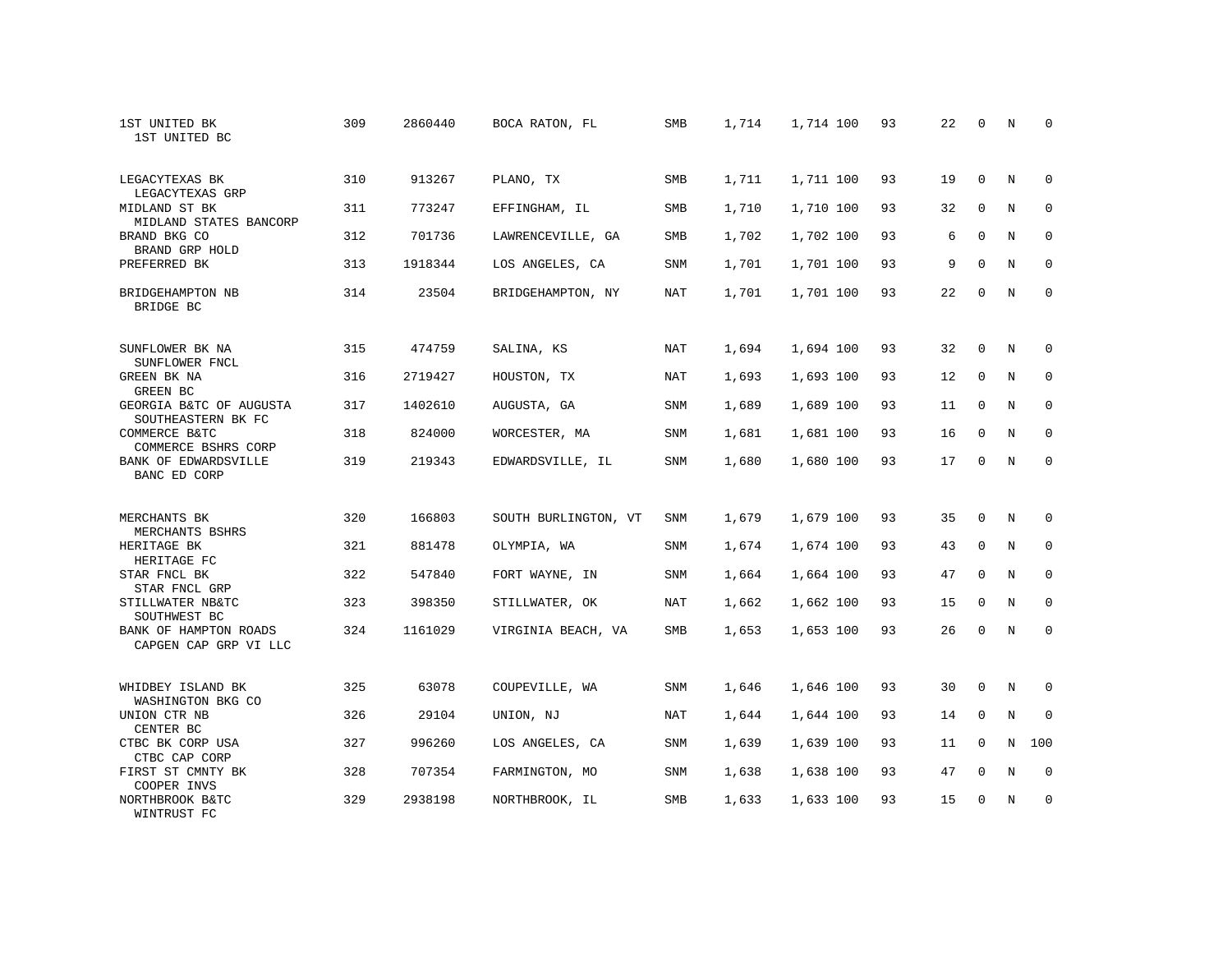| BREMER BK NA<br>OTTO BREMER FOUNDATION                    | 330 | 2516327 | FARGO, ND            | NAT        | 1,630 | 1,630 100 | 93 | 17             | 0            | N           | 0           |
|-----------------------------------------------------------|-----|---------|----------------------|------------|-------|-----------|----|----------------|--------------|-------------|-------------|
| NATIONAL BK INDIANAPOLIS<br>NATIONAL BK INDIANAPOLIS CORP | 331 | 2132941 | INDIANAPOLIS, IN     | NAT        | 1,605 | 1,605 100 | 93 | 11             | $\mathbf{1}$ | N           | $\mathbf 0$ |
| FIDELITY BK<br>FIDELITY BSHRS NC                          | 332 | 584920  | FUOUAY VARINA, NC    | <b>SNM</b> | 1,600 | 1,600 100 | 93 | 65             | $\mathbf 0$  | N           | $\mathbf 0$ |
| CITIZENS FIRST BK<br>VILLAGES BC                          | 333 | 1867983 | THE VILLAGES, FL     | SNM        | 1,591 | 1,591 100 | 93 | 9              | $\Omega$     | N           | $\mathbf 0$ |
| HINSDALE B&TC<br>WINTRUST FC                              | 334 | 2119773 | HINSDALE, IL         | SMB        | 1,582 | 1,582 100 | 93 | 8              | $\Omega$     | $\mathbf N$ | $\mathbf 0$ |
| KLEINBANK<br>KLEIN FNCL                                   | 335 | 303550  | BIG LAKE, MN         | SNM        | 1,582 | 1,582 100 | 93 | 19             | $\mathbf 0$  | N           | 0           |
| UNITED CENTRAL BK<br>CENTRAL BC                           | 336 | 259657  | GARLAND, TX          | <b>SNM</b> | 1,579 | 1,579 100 | 93 | 24             | $\Omega$     | N           | $\mathbf 0$ |
| ARMED FORCES BK NA<br>DICKINSON FC II                     | 337 | 983457  | FORT LEAVENWORTH, KS | NAT        | 1,577 | 1,577 100 | 93 | 76             | $\mathbf 0$  | N           | $\mathbf 0$ |
| INTERVEST NB<br>INTERVEST BSHRS CORP                      | 338 | 2764258 | NEW YORK, NY         | NAT        | 1,572 | 1,572 100 | 93 | 6              | $\Omega$     | $_{\rm N}$  | $\mathbf 0$ |
| PACIFIC PREMIER BK<br>PACIFIC PREMIER BC                  | 339 | 431172  | IRVINE, CA           | SMB        | 1,565 | 1,565 100 | 93 | 12             | $\mathbf 0$  | N           | $\mathbf 0$ |
| MACATAWA BK<br>MACATAWA BC                                | 340 | 2634351 | HOLLAND, MI          | <b>SNM</b> | 1,558 | 1,558 100 | 93 | 28             | $\Omega$     | N           | 0           |
| HAMILTON ST BK<br>HAMILTON ST BSHR                        | 341 | 3294583 | HOSCHTON, GA         | <b>SNM</b> | 1,554 | 1,554 100 | 93 | 22             | $\mathbf 0$  | N           | $\mathbf 0$ |
| TOMPKINS TC<br>TOMPKINS FNCL CORP                         | 342 | 433608  | ITHACA, NY           | <b>SNM</b> | 1,554 | 1,554 100 | 94 | 14             | $\mathbf 0$  | N           | $\mathbf 0$ |
| INWOOD NB<br>INWOOD BSHRS                                 | 343 | 913753  | DALLAS, TX           | <b>NAT</b> | 1,548 | 1,548 100 | 94 | 13             | $\Omega$     | N           | 0           |
| WILMINGTON TR NA<br>M&T BK CORP                           | 344 | 2265456 | WILMINGTON, DE       | NAT        | 1,544 | 1,544 100 | 94 | $\overline{a}$ | $\Omega$     | $\mathbb N$ | $\mathbf 0$ |
| EMPRISE BK<br>EMPRISE FC                                  | 345 | 65858   | WICHITA, KS          | SNM        | 1,542 | 1,542 100 | 94 | 40             | $\mathbf 0$  | N           | 0           |
| FIRST MID-IL B&T NA<br>FIRST MID-IL BSHRS                 | 346 | 762447  | MATTOON, IL          | <b>NAT</b> | 1,536 | 1,536 100 | 94 | 36             | $\Omega$     | N           | $\Omega$    |
| WESTERN NB<br>WNB BSHRS                                   | 347 | 778466  | ODESSA, TX           | NAT        | 1,530 | 1,530 100 | 94 | 7              | $\mathbf 0$  | N           | 0           |
| MARQUETTE BK<br>MAROUETTE NAT CORP                        | 348 | 716833  | CHICAGO, IL          | SMB        | 1,507 | 1,507 100 | 94 | 22             | $\Omega$     | N           | $\mathbf 0$ |
| FRANDSEN B&T<br>FRANDSEN FC                               | 349 | 751656  | LONSDALE, MN         | SNM        | 1,506 | 1,506 100 | 94 | 36             | 0            | N           | 0           |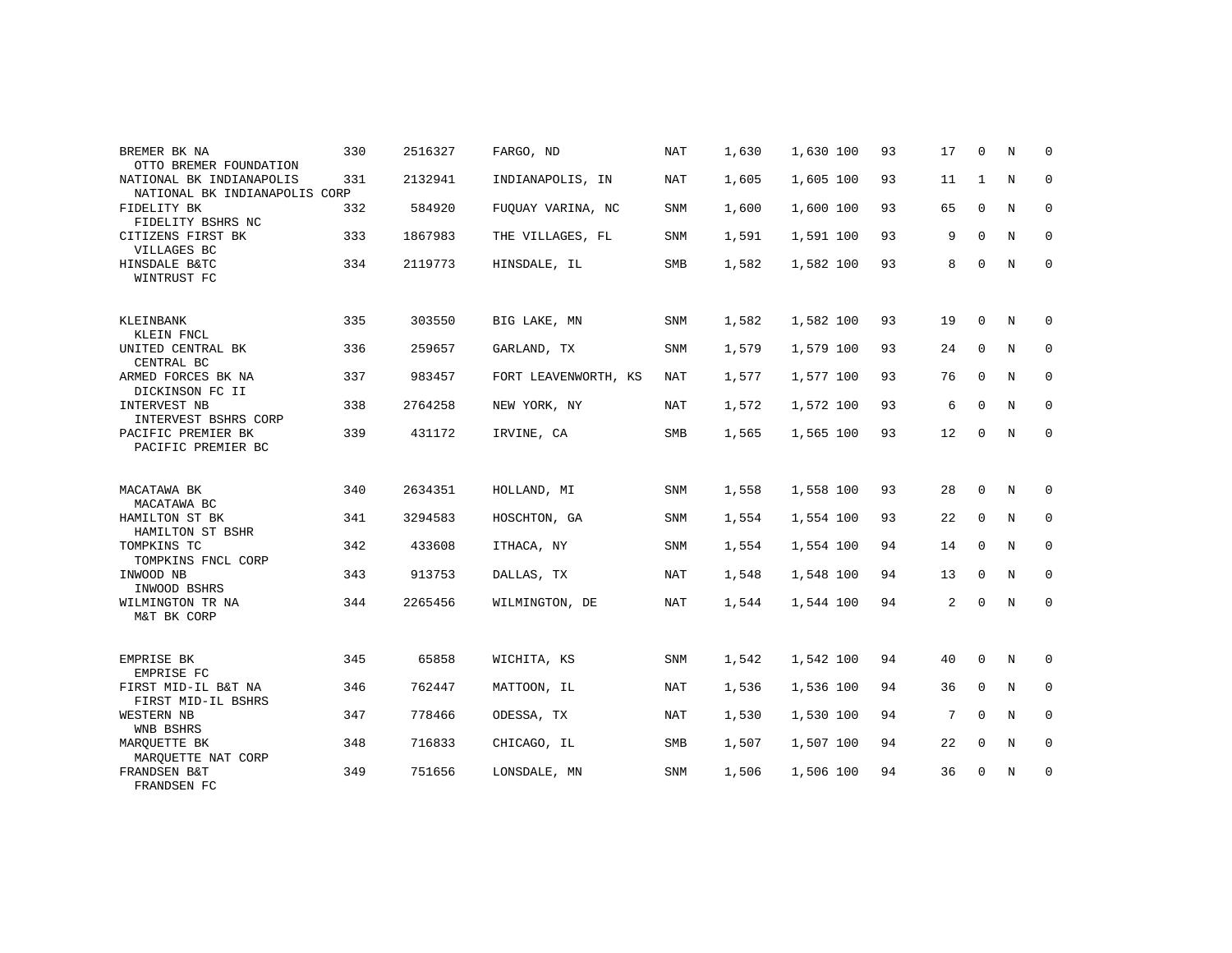| LOS ALAMOS NB<br>TRINITY CAP CORP                  | 350 | 205654  | LOS ALAMOS, NM      | NAT        | 1,504 | 1,504 100 | 94 | 6            | $\Omega$    | N          | $\Omega$    |
|----------------------------------------------------|-----|---------|---------------------|------------|-------|-----------|----|--------------|-------------|------------|-------------|
| CB&S BK<br>CBS BANC CORP                           | 351 | 594433  | RUSSELLVILLE, AL    | SNM        | 1,497 | 1,497 100 | 94 | 56           | $\Omega$    | N          | $\Omega$    |
| FIRST INTERNATIONAL B&TC<br>WATFORD CITY BSHRS     | 352 | 236153  | WATFORD CITY, ND    | SNM        | 1,494 | 1,494 100 | 94 | 21           | $\mathbf 0$ | N          | 0           |
| <b>BANK OF MARIN</b><br>BANK OF MARIN BC           | 353 | 1436204 | CORTE MADERA, CA    | SNM        | 1,484 | 1,484 100 | 94 | 17           | $\Omega$    | N          | $\Omega$    |
| FIRST NB OF ST LOUIS<br>CENTRAL BANCOMPANY         | 354 | 506249  | CLAYTON, MO         | NAT        | 1,479 | 1,479 100 | 94 | 14           | $\Omega$    | N          | $\Omega$    |
| BRIDGE BK NA<br>CARPENTER BK PTNRS                 | 355 | 3025406 | SAN JOSE, CA        | <b>NAT</b> | 1,475 | 1,475 100 | 94 | $\mathbf{1}$ | $\Omega$    | N          | $\Omega$    |
| WEST BK<br>WEST BC                                 | 356 | 139740  | WEST DES MOINES, IA | SNM        | 1,457 | 1,457 100 | 94 | 11           | $\Omega$    | N          | $\Omega$    |
| PACIFIC CONTINENTAL BK<br>PACIFIC CONTINENTAL CORP | 357 | 693662  | EUGENE, OR          | SNM        | 1,454 | 1,454 100 | 94 | 14           | $\mathbf 0$ | N          | $\mathbf 0$ |
| BOONE CTY NB OF COLUMBIA<br>CENTRAL BANCOMPANY     | 358 | 299046  | COLUMBIA, MO        | <b>NAT</b> | 1,450 | 1,450 100 | 94 | 16           | $\Omega$    | N          | $\Omega$    |
| CAMBRIDGE TC<br>CAMBRIDGE BC                       | 359 | 736206  | CAMBRIDGE, MA       | SNM        | 1,450 | 1,450 100 | 94 | 11           | $\Omega$    | N          | 5           |
| ANCHOR BK NA<br>ANCHOR BC                          | 360 | 900454  | SAINT PAUL, MN      | NAT        | 1,439 | 1,439 100 | 94 | 19           | $\Omega$    | N          | $\Omega$    |
| DUBUQUE B&TC<br>HEARTLAND FNCL USA                 | 361 | 642549  | DUBUQUE, IA         | SNM        | 1,438 | 1,438 100 | 94 | 13           | $\Omega$    | N          | $\mathbf 0$ |
| AUSTIN BK TX NA<br>JSA FAM LP                      | 362 | 548351  | JACKSONVILLE, TX    | <b>NAT</b> | 1,435 | 1,435 100 | 94 | 60           | $\Omega$    | $_{\rm N}$ | $\Omega$    |
| AUSTIN BK TX NA<br>JANE AUSTIN CHAPMAN LP          | 362 | 548351  | JACKSONVILLE, TX    | <b>NAT</b> |       |           |    |              |             |            |             |
| BARRINGTON B&TC NA<br>WINTRUST FC                  | 363 | 2508751 | BARRINGTON, IL      | <b>NAT</b> | 1,435 | 1,435 100 | 94 | 6            | $\Omega$    | N          | $\Omega$    |
| FIRST NA<br>FIRST BC                               | 364 | 439404  | DAMARISCOTTA, ME    | <b>NAT</b> | 1,432 | 1,432 100 | 94 | 16           | $\Omega$    | N          | $\Omega$    |
| INTERAUDI BK                                       | 365 | 538802  | NEW YORK, NY        | SNM        | 1,423 | 1,423 100 | 94 | $\mathbf{1}$ | $\mathbf 0$ | Y          | $\mathbf 0$ |
| FIRST GUARANTY BK<br>FIRST GUARANTY BSHRS          | 366 | 422433  | HAMMOND, LA         | SNM        | 1,423 | 1,423 100 | 94 | 20           | $\Omega$    | $_{\rm N}$ | $\Omega$    |
| MERCANTILE BK MI<br>MERCANTILE BK CORP             | 367 | 2608754 | GRAND RAPIDS, MI    | SNM        | 1,416 | 1,416 100 | 94 | 6            | $\Omega$    | N          | $\mathbf 0$ |
| LAFAYETTE AMBASSADOR BK<br>FULTON FNCL CORP        | 368 | 140018  | BETHLEHEM, PA       | SMB        | 1,411 | 1,411 100 | 94 | 23           | $\Omega$    | N          | $\Omega$    |
| BANK OF THE CASCADES<br>CASCADE BC                 | 369 | 17464   | BEND, OR            | SNM        | 1,405 | 1,405 100 | 94 | 28           | $\Omega$    | N          | $\Omega$    |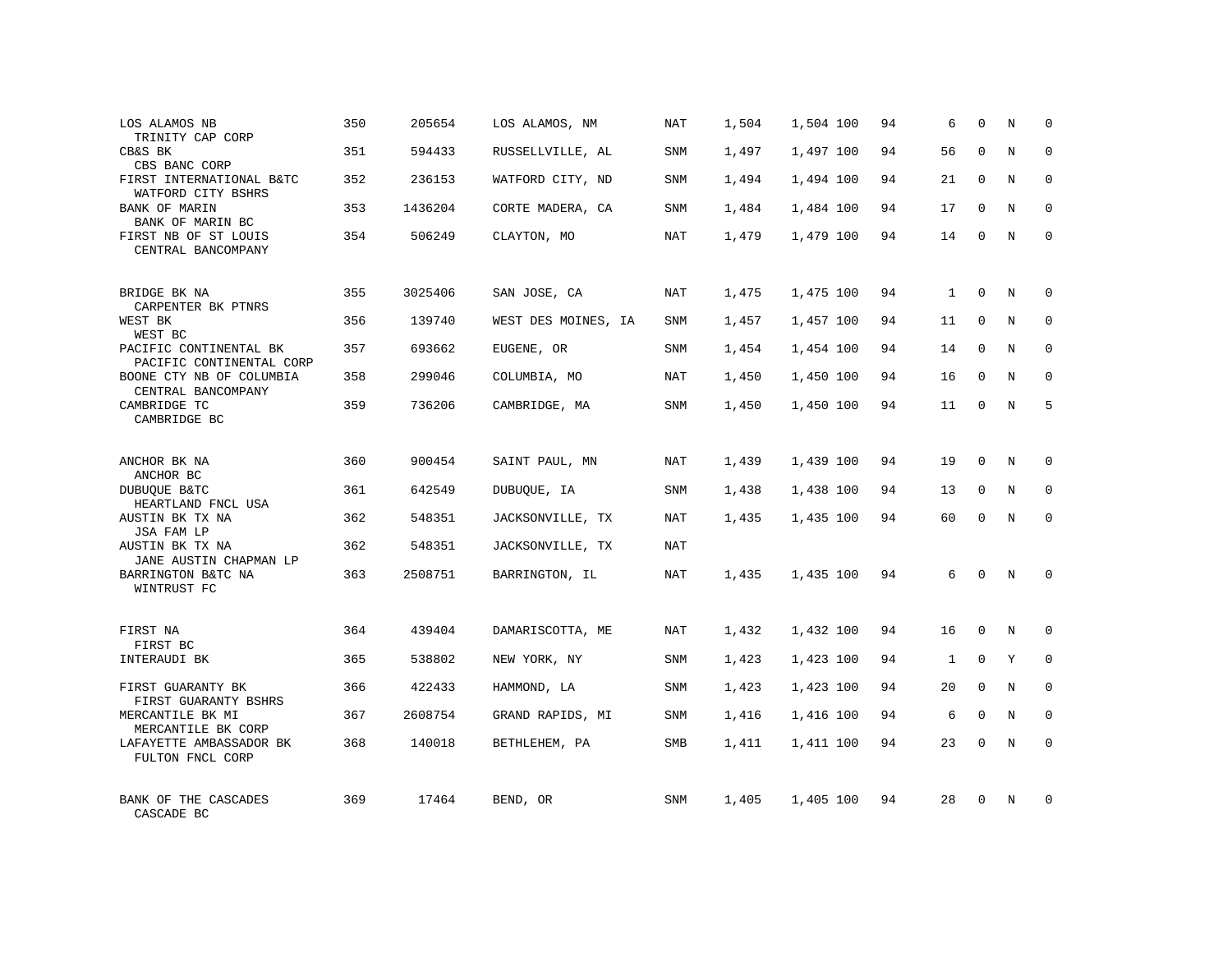| MUTUALBANK<br>MUTUALFIRST FNCL                           | 370 | 810777  | MUNCIE, IN         | SNM        | 1,404 | 1,404 100 | 94 | 30          | 0            | N           | $\mathbf 0$  |
|----------------------------------------------------------|-----|---------|--------------------|------------|-------|-----------|----|-------------|--------------|-------------|--------------|
| STEARNS BK NA<br>STEARNS FNCL SVC ESOP                   | 371 | 141556  | SAINT CLOUD, MN    | NAT        | 1,403 | 1,403 100 | 94 | 12          | $\mathbf 0$  | N           | $\mathbf{0}$ |
| ISABELLA BK<br>ISABELLA BK CORP                          | 372 | 74140   | MOUNT PLEASANT, MI | SMB        | 1,402 | 1,402 100 | 94 | 26          | $\mathbf 0$  | N           | 0            |
| HERITAGE BK OF CMRC<br>HERITAGE CMRC CORP                | 373 | 2209553 | SAN JOSE, CA       | <b>SMB</b> | 1,399 | 1,399 100 | 94 | 9           | $\Omega$     | N           | $\mathbf 0$  |
| WHITAKER BK                                              | 374 | 1445943 | LEXINGTON, KY      | SMB        | 1,398 | 1,398 100 | 94 | 37          | 0            | N           | $\mathbf 0$  |
| WHITAKER BC<br>FIRST FIDELITY BK NA<br>FIRST FIDELITY BC | 375 | 106359  | OKLAHOMA CITY, OK  | NAT        | 1,397 | 1,397 100 | 94 | 33          | $\mathbf 0$  | N           | $\mathbf 0$  |
| SUMMIT CMNTY BK<br>SUMMIT FNCL GROUP                     | 376 | 2372774 | MOOREFIELD, WV     | SNM        | 1,382 | 1,382 100 | 94 | 14          | 0            | N           | $\mathbf 0$  |
| BANK OF THE SIERRA<br>SIERRA BC                          | 377 | 662369  | PORTERVILLE, CA    | SNM        | 1,380 | 1,380 100 | 94 | 24          | $\mathbf 0$  | N           | $\mathbf 0$  |
| BAR HARBOR BK & TR CO<br><b>BAR HARBOR BSHRS</b>         | 378 | 522605  | BAR HARBOR, ME     | SNM        | 1,379 | 1,379 100 | 94 | 14          | $\mathbf 0$  | N           | $\mathbf{0}$ |
| BAC FL BK                                                | 379 | 725732  | CORAL GABLES, FL   | SNM        | 1,366 | 1,366 100 | 94 | $\mathbf 0$ | $\mathbf 0$  | Y           | $\mathbf{0}$ |
| MERCHANTS BK IN<br>MERCHANTS BC                          | 380 | 963945  | LYNN, IN           | SNM        | 1,363 | 1,363 100 | 94 | 2           | $\Omega$     | N           | $\mathbf 0$  |
| AMERICAN BUS BK                                          | 381 | 2734729 | LOS ANGELES, CA    | SNM        | 1,356 | 1,356 100 | 94 | $\mathbf 0$ | $\Omega$     | N           | $\mathbf 0$  |
| MERCHANTS BK NA<br>MERCHANTS FNCL GROUP                  | 382 | 779351  | WINONA, MN         | <b>NAT</b> | 1,344 | 1,344 100 | 94 | 21          | $\Omega$     | N           | $\Omega$     |
| CALIFORNIA UNITED BK<br>CU BC                            | 383 | 3353172 | ENCINO, CA         | SNM        | 1,344 | 1,344 100 | 94 | 7           | $\mathbf 0$  | N           | $\mathbf{0}$ |
| INDEPENDENCE BK OF KY                                    | 384 | 648242  | OWENSBORO, KY      | SNM        | 1,342 | 1,342 100 | 94 | 17          | 0            | N           | 0            |
| INDEPENDENCE BSHRS<br>BANK OF TAMPA                      | 385 | 273336  | TAMPA, FL          | <b>SNM</b> | 1,340 | 1,340 100 | 94 | 9           | $\Omega$     | $_{\rm N}$  | $\mathbf 0$  |
| TAMPA BAY BKG CO<br>CHEMUNG CANAL TC<br>CHEMUNG FC       | 386 | 884303  | ELMIRA, NY         | SMB        | 1,339 | 1,339 100 | 94 | 27          | $\mathbf 0$  | N           | 0            |
| FIRST UNITED B&TC<br>FIRST UNITED CORP                   | 387 | 61122   | OAKLAND, MD        | <b>SNM</b> | 1,337 | 1,337 100 | 94 | 24          | $\mathbf 0$  | $\mathbb N$ | $\mathbf{0}$ |
| FAR EAST NB<br>SINOPAC BC                                | 388 | 676160  | LOS ANGELES, CA    | NAT        | 1,323 | 1,296 98  | 94 | 8           | $\mathbf{1}$ |             | Y 100        |
| AMERICAN NB&TC<br>AMERICAN NAT BSHRS                     | 389 | 958727  | DANVILLE, VA       | NAT        | 1,322 | 1,322 100 | 94 | 28          | 0            | N           | 0            |
| REPUBLIC BK OF CHICAGO<br>REPUBLIC BC CO                 | 390 | 671334  | OAK BROOK, IL      | SNM        | 1,309 | 1,309 100 | 94 | 15          | $\mathbf 0$  | N           | $\mathbf 0$  |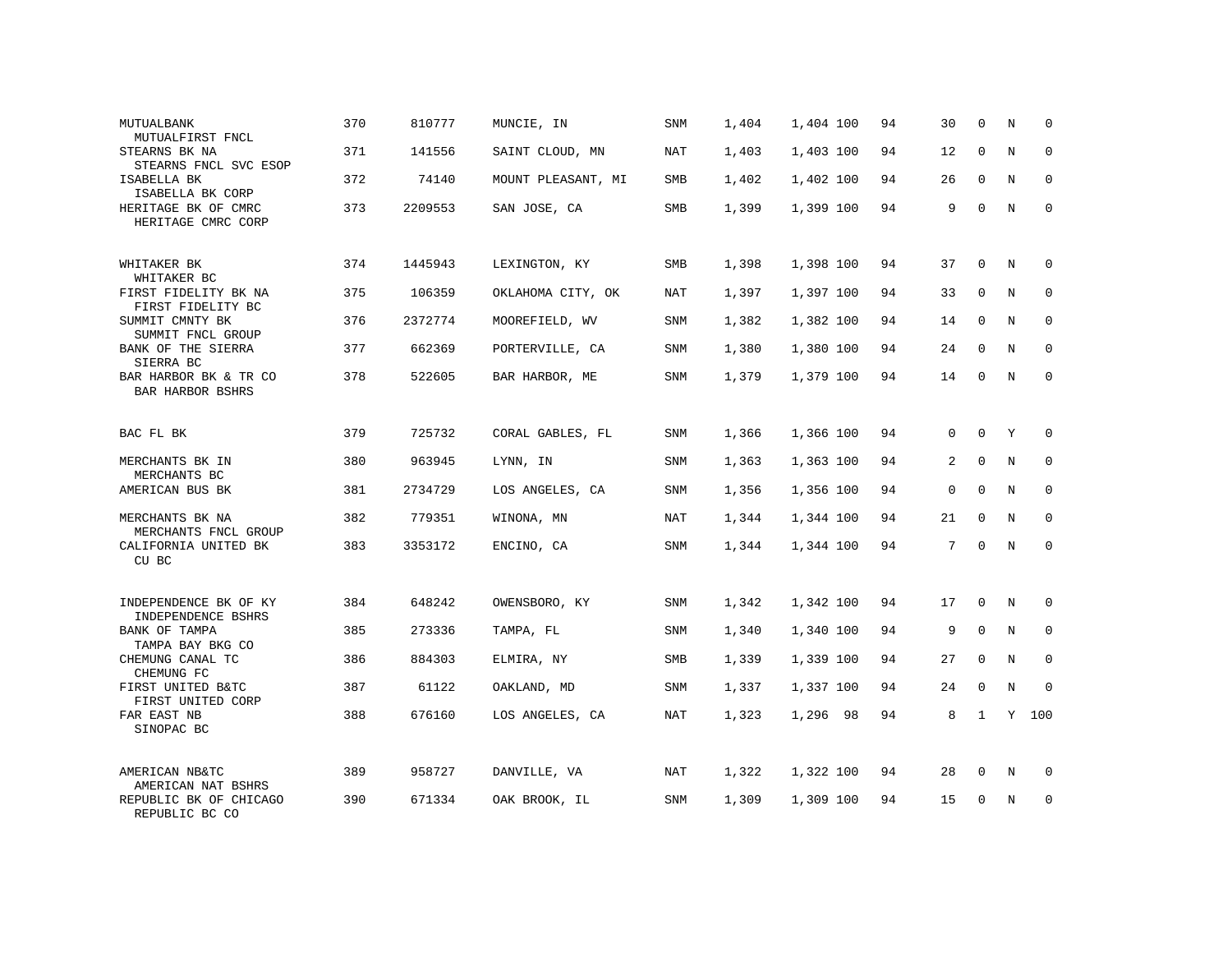| PEOPLES BK<br>PEOPLES BC                           | 391 | 455972  | BELLINGHAM, WA       | SNM        | 1,307 | 1,307 100 | 94 | 23 | $\mathbf 0$  | Ν           | $\mathbf 0$  |
|----------------------------------------------------|-----|---------|----------------------|------------|-------|-----------|----|----|--------------|-------------|--------------|
| RED RIVER BK<br>RED RIVER BSHRS                    | 392 | 2743244 | ALEXANDRIA, LA       | SNM        | 1,300 | 1,300 100 | 94 | 19 | $\Omega$     | N           | 0            |
| VIST BK<br>TOMPKINS FNCL CORP                      | 393 | 678717  | WYOMISSING, PA       | SNM        | 1,300 | 1,300 100 | 94 | 20 | 0            | N           | $\mathbf 0$  |
| BANAMEX USA<br>CITIGROUP                           | 394 | 750864  | CENTURY CITY, CA     | SNM        | 1,292 | 1,227 95  | 94 | 2  | 0            | Y           | 5            |
| C1 BK<br>CBM FL HC                                 | 395 | 2362074 | SAINT PETERSBURG, FL | SNM        | 1,288 | 1,288 100 | 94 | 28 | $\mathbf 0$  | N           | $\mathbf 0$  |
| FIRST B&TC<br>FIRST BC                             | 396 | 223322  | LEBANON, VA          | SMB        | 1,286 | 1,286 100 | 94 | 19 | $\mathbf 0$  | N           | $\mathbf{0}$ |
| ALERUS FNCL NA<br>ALERUS FC                        | 397 | 933256  | GRAND FORKS, ND      | NAT        | 1,284 | 1,284 100 | 94 | 13 | $\Omega$     | N           | 0            |
| FIRST ST BK CENTRAL TX<br>CENTRAL CMNTY CORP       | 398 | 751759  | AUSTIN, TX           | SNM        | 1,284 | 1,284 100 | 94 | 30 | $\mathbf 0$  | N           | $\mathbf{0}$ |
| CASHMERE VALLEY BK                                 | 399 | 574976  | CASHMERE, WA         | SNM        | 1,273 | 1,273 100 | 94 | 9  | $\mathbf 0$  | N           | 0            |
| QUAD CITY B&TC<br>QCR HOLDS                        | 400 | 2142155 | BETTENDORF, IA       | SMB        | 1,262 | 1,262 100 | 94 | 4  | $\mathbf 0$  | N           | 0            |
| CORNERSTONE BK<br>FIRST YORK BC                    | 401 | 403151  | YORK, NE             | SMB        | 1,257 | 1,257 100 | 94 | 32 | $\Omega$     | N           | $\Omega$     |
| NATIONAL EXCHANGE B&T<br>NEB CORP                  | 402 | 722544  | FOND DU LAC, WI      | NAT        | 1,242 | 1,242 100 | 94 | 26 | $\mathbf 0$  | N           | 0            |
| PATRIOT BK<br>PATRIOT BSHRS                        | 403 | 78858   | HOUSTON, TX          | <b>SNM</b> | 1,241 | 1,241 100 | 94 | 9  | $\Omega$     | N           | $\Omega$     |
| <b>CNLBANK</b><br>CNLBANCSHARES                    | 404 | 2596262 | ORLANDO, FL          | <b>SNM</b> | 1,236 | 1,236 100 | 94 | 15 | $\mathbf{0}$ | N           | $\mathbf 0$  |
| FIRSTBANK<br>FIRSTBANK CORP                        | 405 | 960841  | MOUNT PLEASANT, MI   | SNM        | 1,232 | 1,232 100 | 94 | 38 | $\mathbf 0$  | N           | $\mathbf{0}$ |
| GUARANTY BOND BK NA<br><b>GUARANTY BSHRS</b>       | 406 | 112163  | MOUNT PLEASANT, TX   | <b>NAT</b> | 1,220 | 1,220 100 | 94 | 18 | $\mathbf{0}$ | N           | $\mathbf{0}$ |
| CITIZENS & NORTHERN BK<br>CITIZENS & NORTHERN CORP | 407 | 895710  | WELLSBORO, PA        | SNM        | 1,220 | 1,220 100 | 94 | 25 | $\mathbf 0$  | N           | 0            |
| FIRST PREMIER BK<br>UNITED NAT CORP                | 408 | 374653  | SIOUX FALLS, SD      | SMB        | 1,219 | 1,219 100 | 94 | 16 | $\Omega$     | $\mathbf N$ | $\mathbf{0}$ |
| CITIZENS NB<br>HENDERSON CITIZENS BSHRS            | 409 | 56351   | HENDERSON, TX        | <b>NAT</b> | 1,213 | 1,213 100 | 94 | 23 | $\mathbf{0}$ | N           | $\mathbf 0$  |
| UNITED BK IA<br>IDA GROVE BSHRS                    | 410 | 738040  | IDA GROVE, IA        | SNM        | 1,213 | 1,213 100 | 94 | 24 | 0            | N           | 0            |
| EXTRACO BKS NA<br>EXTRACO CORP                     | 411 | 537560  | TEMPLE, TX           | NAT        | 1,212 | 1,212 100 | 94 | 19 | $\Omega$     | N           | $\mathbf{0}$ |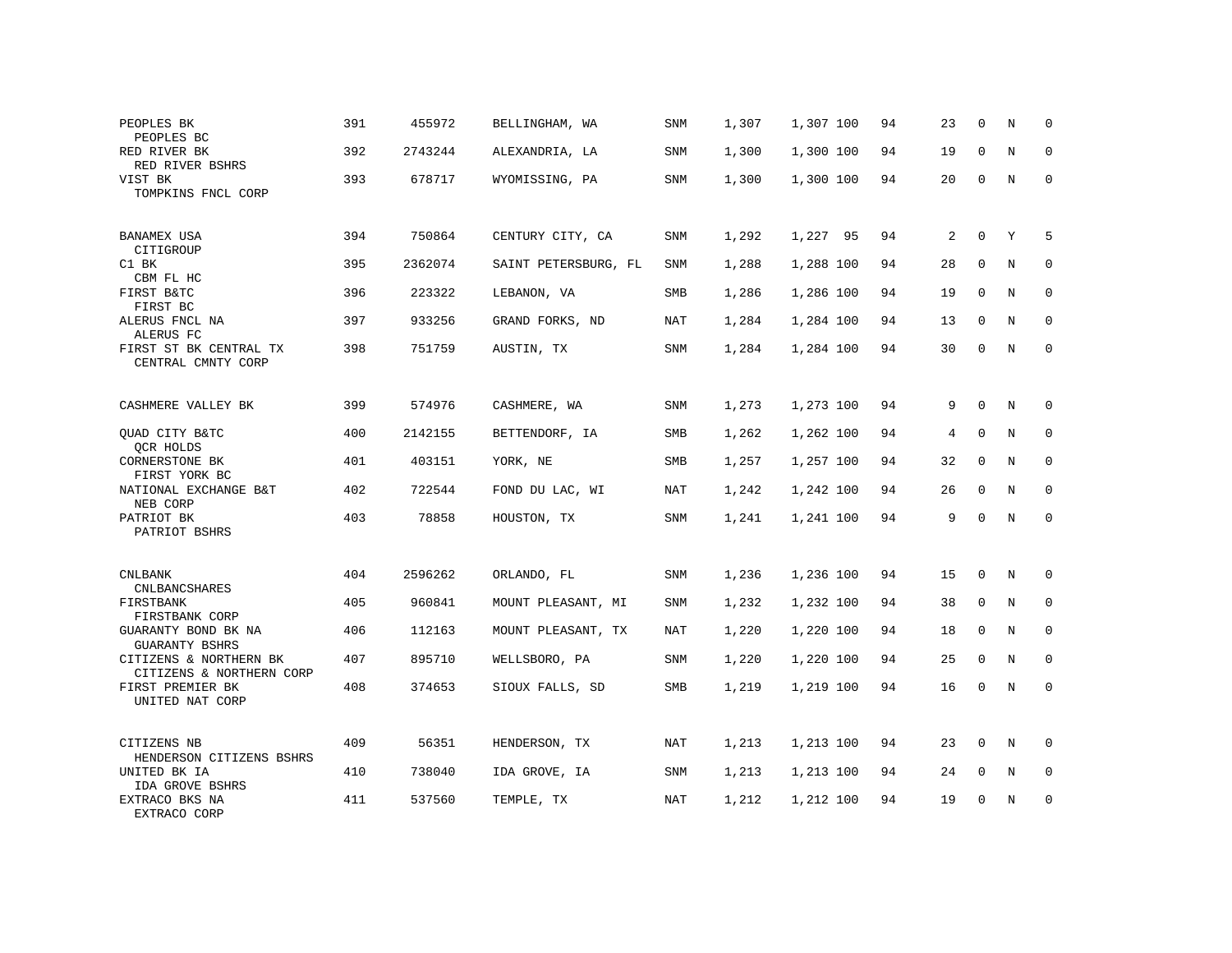| ORRSTOWN BK<br>ORRSTOWN FNCL SVC           | 412 | 342410  | SHIPPENSBURG, PA   | <b>SMB</b> | 1,212 | 1,212 100 | 94 | 21 | $\mathbf 0$  | Ν | 0            |
|--------------------------------------------|-----|---------|--------------------|------------|-------|-----------|----|----|--------------|---|--------------|
| LORAIN NB<br>LNB BC                        | 413 | 39420   | LORAIN, OH         | NAT        | 1,210 | 1,210 100 | 94 | 19 | $\Omega$     | N | $\mathbf{0}$ |
| MIDDLEBURG BK<br>MIDDLEBURG FC             | 414 | 679826  | MIDDLEBURG, VA     | SMB        | 1,209 | 1,209 100 | 94 | 12 | $\mathbf 0$  | N | $\Omega$     |
| GLENVIEW ST BK<br>CUMMINS-AMER CORP        | 415 | 750239  | GLENVIEW, IL       | SNM        | 1,209 | 1,209 100 | 94 | 7  | 0            | N | $\mathbf 0$  |
| AMERICAN BK NA<br>AMERICAN BK HOLDING CORP | 416 | 807955  | CORPUS CHRISTI, TX | NAT        | 1,208 | 1,208 100 | 94 | 12 | 0            | N | $\mathbf 0$  |
| COUNTRY CLUB BK<br>CCB FNCL CORP           | 417 | 625654  | KANSAS CITY, MO    | SMB        | 1,208 | 1,208 100 | 94 | 24 | $\mathbf 0$  | N | $\mathbf{0}$ |
| SUMMIT BK<br>SUMMIT BANCORP                | 418 | 2505787 | ARKADELPHIA, AR    | SMB        | 1,207 | 1,207 100 | 94 | 23 | $\mathbf 0$  | N | $\mathbf{0}$ |
| NORTH DALLAS B&TC                          | 419 | 490450  | DALLAS, TX         | SNM        | 1,202 | 1,202 100 | 94 | 5  | $\mathbf 0$  | N | $\Omega$     |
| SOUTHERN BANCORP BK<br>SOUTHERN BC         | 420 | 852544  | ARKADELPHIA, AR    | SMB        | 1,198 | 1,198 100 | 94 | 38 | $\mathbf 0$  | N | $\mathbf{0}$ |
| MONROE BK & TR<br>MBT FC                   | 421 | 364449  | MONROE, MI         | SNM        | 1,197 | 1,197 100 | 94 | 23 | $\mathbf 0$  | N | 0            |
| SOUTHWEST BK<br>FIRST TX BHC               | 422 | 423458  | FORT WORTH, TX     | SMB        | 1,194 | 1,194 100 | 94 | 16 | $\Omega$     | N | $\Omega$     |
| RIVER CITY BK                              | 423 | 253468  | SACRAMENTO, CA     | SNM        | 1,193 | 1,193 100 | 94 | 11 | 0            | N | $\mathbf{0}$ |
|                                            |     |         |                    |            |       |           |    |    |              |   |              |
| METCALF BK<br>CENTRAL BANCOMPANY           | 424 | 704559  | LEES SUMMIT, MO    | SMB        | 1,188 | 1,188 100 | 94 | 24 | $\mathbf 0$  | N | 0            |
| BCB CMNTY BK<br>BCB BC                     | 425 | 2954059 | BAYONNE, NJ        | SNM        | 1,183 | 1,183 100 | 94 | 10 | $\mathbf{0}$ | N | $\mathbf{0}$ |
| TRI CITY NB<br>TRI CITY BSHRS CORP         | 426 | 242444  | OAK CREEK, WI      | NAT        | 1,174 | 1,174 100 | 94 | 42 | $\mathbf 0$  | N | $\mathbf{0}$ |
| OLD LINE BK<br>OLD LINE BSHRS              | 427 | 1401387 | BOWIE, MD          | SMB        | 1,173 | 1,173 100 | 94 | 22 | $\mathbf{0}$ | N | $\mathbf{0}$ |
| NORTHRIM BK<br>NORTHRIM BC                 | 428 | 1718188 | ANCHORAGE, AK      | SNM        | 1,172 | 1,172 100 | 94 | 9  | $\mathbf 0$  | N | $\mathbf{0}$ |
| TEXAS CMNTY BK NA<br>VISION BSHRS          | 429 | 528960  | LAREDO, TX         | NAT        | 1,170 | 1,170 100 | 94 | 8  | 0            | Ν | 0            |
| FIRST CITIZENS NB<br>FIRST CITIZENS BSHRS  | 430 | 133850  | DYERSBURG, TN      | NAT        | 1,164 | 1,164 100 | 94 | 19 | $\mathbf{0}$ | N | $\mathbf 0$  |
| BRYANT BK                                  | 431 | 3356191 | TUSCALOOSA, AL     | SNM        | 1,163 | 1,163 100 | 94 | 13 | 0            | N | 0            |
| FIRST FARMERS B&T<br>FIRST FARMERS FC      | 432 | 139843  | CONVERSE, IN       | SMB        | 1,158 | 1,158 100 | 94 | 23 | $\Omega$     | N | $\mathbf{0}$ |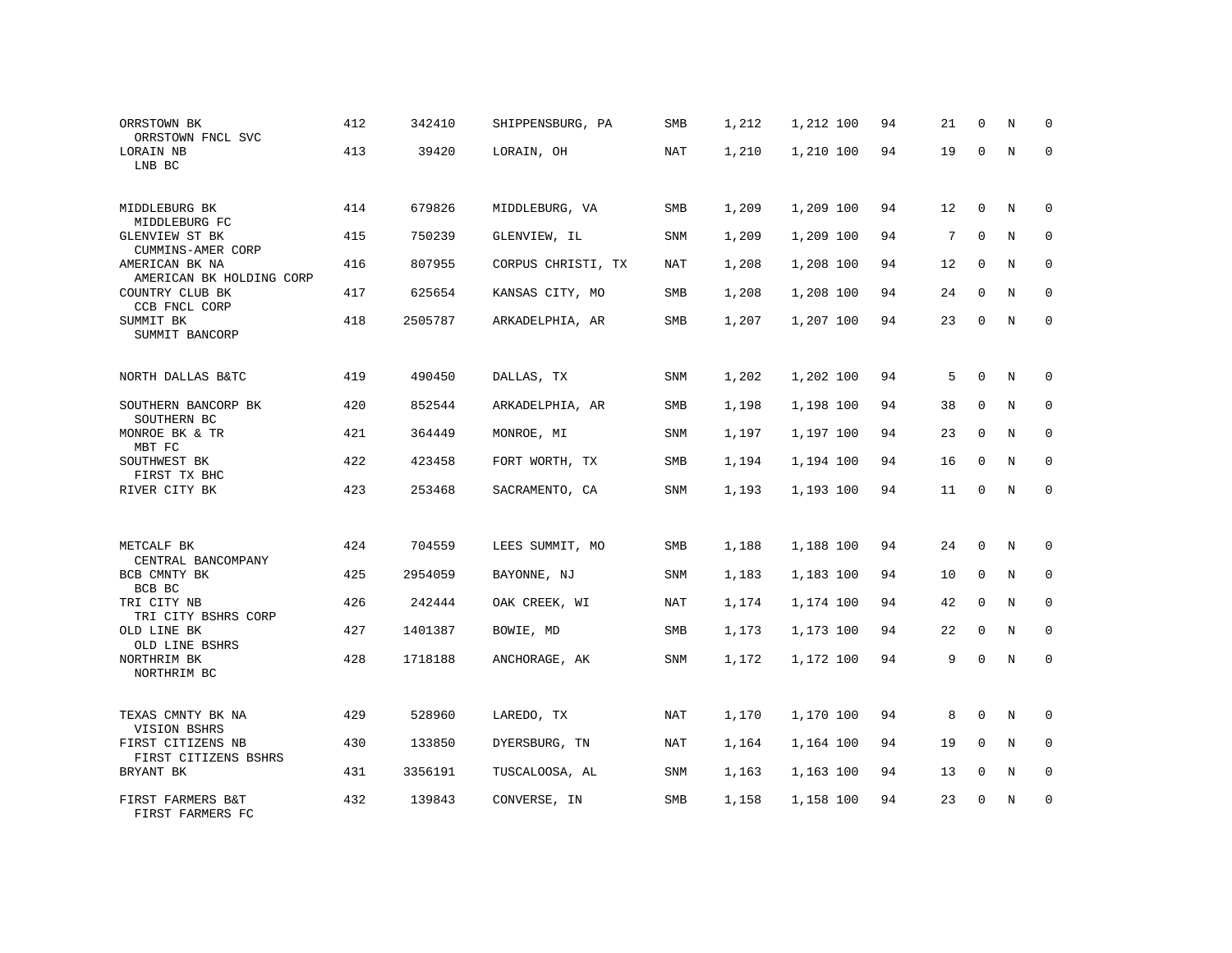| CENTRAL BK<br>CENTRAL BSHRS                     | 433 | 1189041 | STILLWATER, MN       | SNM        | 1,157 | 1,157 100 | 94 | 19          | $\mathbf 0$  | N           | $\mathbf 0$  |
|-------------------------------------------------|-----|---------|----------------------|------------|-------|-----------|----|-------------|--------------|-------------|--------------|
| EQUITY BK<br>EQUITY BSHRS                       | 434 | 139656  | ANDOVER, KS          | SMB        | 1,156 | 1,156 100 | 94 | 27          | $\Omega$     | N           | $\Omega$     |
| <b>JEFFERSON BK</b><br><b>JEFFERSON BSHRS</b>   | 435 | 45560   | SAN ANTONIO, TX      | SNM        | 1,154 | 1,154 100 | 94 | 12          | $\mathbf 0$  | N           | $\mathbf{0}$ |
| MIDWEST BANKCENTRE<br>STUPP BROS                | 436 | 657459  | SAINT LOUIS, MO      | SMB        | 1,153 | 1,153 100 | 94 | 6           | $\Omega$     | N           | $\Omega$     |
| HERITAGE OAKS BK<br>HERITAGE OAKS BC            | 437 | 797467  | PASO ROBLES, CA      | SNM        | 1,152 | 1,152 100 | 94 | 11          | $\mathbf 0$  | N           | $\mathbf{0}$ |
| METROBANK NA<br>METROCORP BSHRS                 | 438 | 189352  | HOUSTON, TX          | <b>NAT</b> | 1,148 | 1,148 100 | 94 | 12          | $\mathbf{0}$ | N           | $\mathbf{0}$ |
| CITIZENS BKG CO<br>FIRST CITIZENS BC            | 439 | 542528  | SANDUSKY, OH         | SMB        | 1,144 | 1,144 100 | 95 | 27          | $\mathbf 0$  | N           | $\mathbf 0$  |
| BANTERRA BK<br><b>BANTERRA CORP</b>             | 440 | 502849  | MARION, IL           | SNM        | 1,137 | 1,137 100 | 95 | 29          | $\mathbf 0$  | $\mathbf N$ | $\mathbf{0}$ |
| DBA FIRST CONVENIENCE BK<br>FIRST CMNTY BSHRS   | 441 | 613950  | KILLEEN, TX          | NAT        | 1,137 | 1,137 100 | 95 | 310         | $\mathbf 0$  | N           | $\mathbf{0}$ |
| LIBERTYVILLE B&TC<br>WINTRUST FC                | 442 | 2339795 | LIBERTYVILLE, IL     | SMB        | 1,136 | 1,136 100 | 95 | 7           | $\mathbf 0$  | N           | $\mathbf{0}$ |
| FIRST AMER BK<br>STARK BK GRP                   | 443 | 653648  | FORT DODGE, IA       | <b>SMB</b> | 1,136 | 1,136 100 | 95 | 17          | $\Omega$     | N           | $\Omega$     |
| CARROLLTON BK<br>CBX CORP                       | 444 | 1001648 | CARROLLTON, IL       | SNM        | 1,132 | 1,132 100 | 95 | 8           | $\Omega$     | N           | $\mathbf{0}$ |
| FARMERS NB<br>FARMERS NAT BC                    | 445 | 680813  | CANFIELD, OH         | NAT        | 1,131 | 1,131 100 | 95 | 19          | $\mathbf 0$  | N           | 0            |
| CITYWIDE BKS<br>CITYWIDE BKS CO                 | 446 | 697754  | AURORA, CO           | SNM        | 1,130 | 1,130 100 | 95 | 11          | $\mathbf 0$  | N           | $\mathbf{0}$ |
| CONNECTONE BK<br>CONNECTONE BC                  | 447 | 3317932 | ENGLEWOOD CLIFFS, NJ | SNM        | 1,130 | 1,130 100 | 95 | 7           | $\Omega$     | N           | 0            |
| FIRST UNITED BK<br>PLAINS BC                    | 448 | 578255  | DIMMITT, TX          | SNM        | 1,129 | 1,129 100 | 95 | 15          | $\mathbf 0$  | N           | $\mathbf 0$  |
| ALPINE B&TC<br>ALPINE BC                        | 449 | 813947  | ROCKFORD, IL         | SMB        | 1,125 | 1,125 100 | 95 | 17          | $\mathbf 0$  | N           | $\mathbf 0$  |
| WASHINGTONFIRST BK<br>WASHINGTONFIRST BSHRS INC | 450 | 3253571 | RESTON, VA           | SNM        | 1,123 | 1,123 100 | 95 | 15          | $\mathbf 0$  | N           | $\mathbf 0$  |
| ATLANTIC CAP BK<br>BANKCAP EQT FUND LLC         | 451 | 3555695 | ATLANTA, GA          | <b>SNM</b> | 1,121 | 1,121 100 | 95 | $\mathbf 0$ | $\Omega$     | N           | $\mathbf 0$  |
| NICOLET NB<br>NICOLET BSHRS                     | 452 | 2941068 | GREEN BAY, WI        | NAT        | 1,121 | 1,121 100 | 95 | 22          | $\mathbf 0$  | N           | 0            |
| HAWTHORN BK<br>HAWTHORN BSHRS                   | 453 | 508346  | JEFFERSON CITY, MO   | SNM        | 1,118 | 1,118 100 | 95 | 23          | $\Omega$     | N           | $\mathbf{0}$ |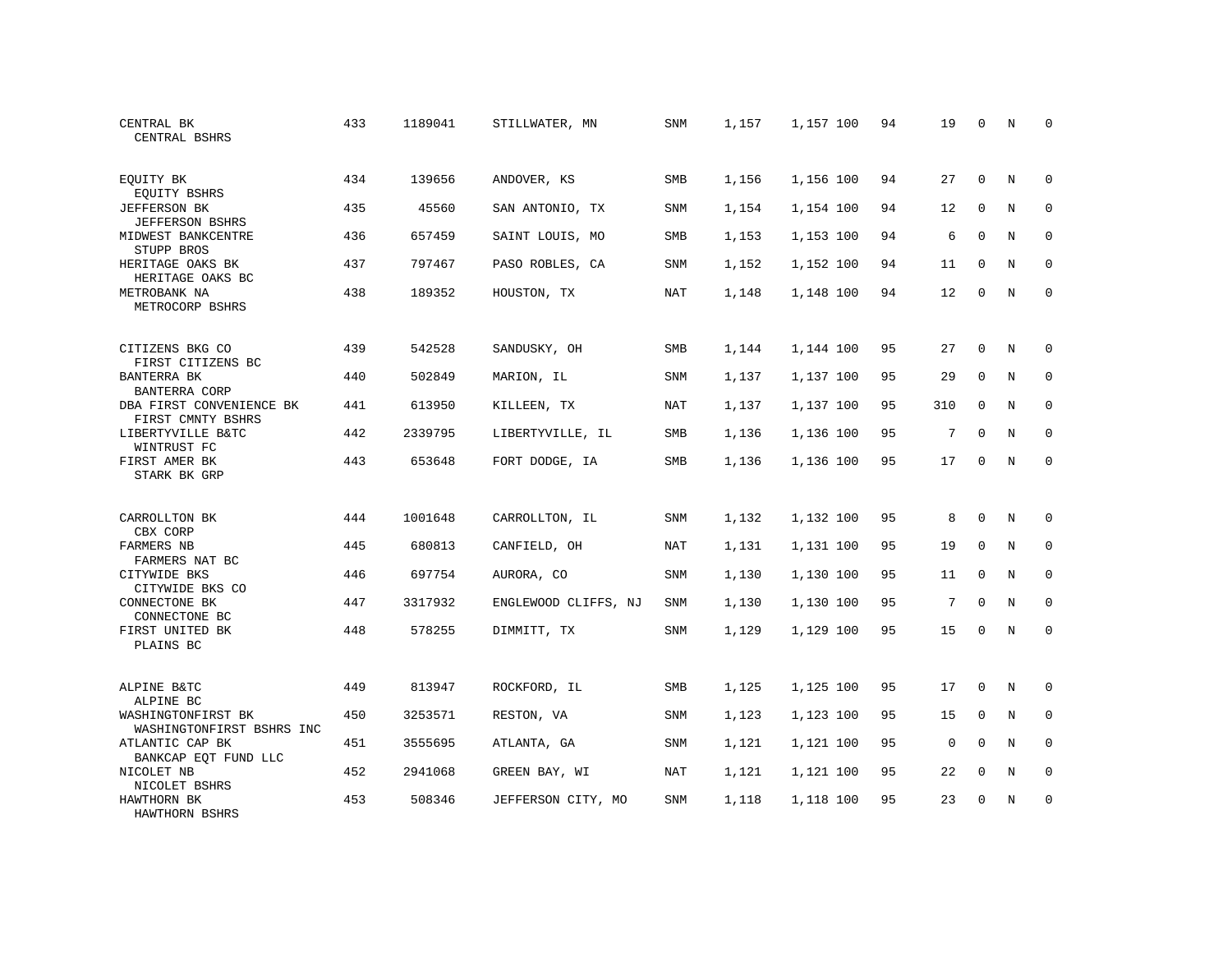| LAKESIDE BK<br>LAKESIDE BC                         | 454 | 201834  | CHICAGO, IL         | <b>SNM</b> | 1,118 | 1,118 100 | 95 | 5  | $\Omega$    | N           | $\Omega$    |
|----------------------------------------------------|-----|---------|---------------------|------------|-------|-----------|----|----|-------------|-------------|-------------|
| NATIONAL REPUBLIC BK CHICAGO<br>NRBC HC            | 455 | 215130  | CHICAGO, IL         | NAT        | 1,116 | 1,116 100 | 95 | 1  | $\mathbf 0$ | N           | 0           |
| PEOPLES BK A CODORUS VALLEY<br>CODORUS VALLEY BC   | 456 | 556815  | YORK, PA            | <b>SNM</b> | 1,114 | 1,114 100 | 95 | 25 | $\mathbf 0$ | N           | $\mathbf 0$ |
| ESSEX BK<br>COMMUNITY BKR TR CORP                  | 457 | 781028  | TAPPAHANNOCK, VA    | SMB        | 1,113 | 1,113 100 | 95 | 22 | $\mathbf 0$ | N           | 0           |
| BANK IA<br>BANK IA CORP                            | 458 | 187947  | WEST DES MOINES, IA | SMB        | 1,113 | 1,113 100 | 95 | 23 | $\mathbf 0$ | $\mathbb N$ | $\mathbf 0$ |
| COLONY BK<br>COLONY BC                             | 459 | 491934  | FITZGERALD, GA      | <b>SNM</b> | 1,110 | 1,110 100 | 95 | 28 | $\Omega$    | N           | 0           |
| PALMETTO BK<br>CAPGEN CAP GRP V LLC                | 460 | 862824  | GREENVILLE, SC      | SNM        | 1,100 | 1,100 100 | 95 | 30 | $\mathbf 0$ | N           | 0           |
| NORTHSTAR BK OF TX<br>CARLILE BSHRS                | 461 | 646453  | DENTON, TX          | SMB        | 1,096 | 1,096 100 | 95 | 14 | $\mathbf 0$ | $\mathbf N$ | 0           |
| CENTRAL VALLEY CMNTY BK<br>CENTRAL VALLEY CMNTY BC | 462 | 703767  | FRESNO, CA          | <b>SNM</b> | 1,091 | 1,091 100 | 95 | 20 | 0           | N           | 0           |
| OLD PLANK TRAIL CMNTY BK NA<br>WINTRUST FC         | 463 | 3404207 | NEW LENOX, IL       | <b>NAT</b> | 1,091 | 1,091 100 | 95 | 14 | $\Omega$    | $\mathbf N$ | $\mathbf 0$ |
| BANK INDEP                                         | 464 | 539032  | SHEFFIELD, AL       | SMB        | 1,089 | 1,089 100 | 95 | 26 | $\mathbf 0$ | N           | $\Omega$    |
| BANCINDEPENDENT<br>STONEGATE BK                    | 465 | 3339046 | FORT LAUDERDALE, FL | SNM        | 1,087 | 1,087 100 | 95 | 9  | $\mathbf 0$ | N           | 0           |
| TRADITIONAL BK<br>TRADITIONAL BC                   | 466 | 786210  | MOUNT STERLING, KY  | SNM        | 1,085 | 1,085 100 | 95 | 11 | $\mathbf 0$ | N           | $\mathbf 0$ |
| MONTECITO B&T<br>MONTECITO BC                      | 467 | 514066  | SANTA BARBARA, CA   | SNM        | 1,084 | 1,084 100 | 95 | 8  | $\mathbf 0$ | N           | 0           |
| <b>BANK OF CASTILE</b><br>TOMPKINS FNCL CORP       | 468 | 165806  | CASTILE, NY         | <b>SNM</b> | 1,083 | 1,083 100 | 95 | 15 | $\mathbf 0$ | N           | $\mathbf 0$ |
| SOVEREIGN BK<br>SOVEREIGN BSHRS                    | 469 | 3269590 | DALLAS, TX          | SNM        | 1,083 | 1,083 100 | 95 | 10 | 0           | N           | 0           |
| FIRST MARINER BK<br>FIRST MARINER BC               | 470 | 309570  | BALTIMORE, MD       | SNM        | 1,083 | 1,083 100 | 95 | 18 | $\mathbf 0$ | N           | 0           |
| BLACKHAWK B&T<br>BLACKHAWK BC                      | 471 | 890742  | MILAN, IL           | <b>SNM</b> | 1,079 | 1,079 100 | 95 | 15 | $\Omega$    | N           | 0           |
| CITIZENS NB OF MERIDIAN<br>CITIZENS NAT BANC CORP  | 472 | 69333   | MERIDIAN, MS        | NAT        | 1,078 | 1,078 100 | 95 | 26 | 0           | N           | 0           |
| WOORI AMER BK                                      | 473 | 384018  | NEW YORK, NY        | <b>SNM</b> | 1,077 | 1,077 100 | 95 | 12 | $\Omega$    | N           | 100         |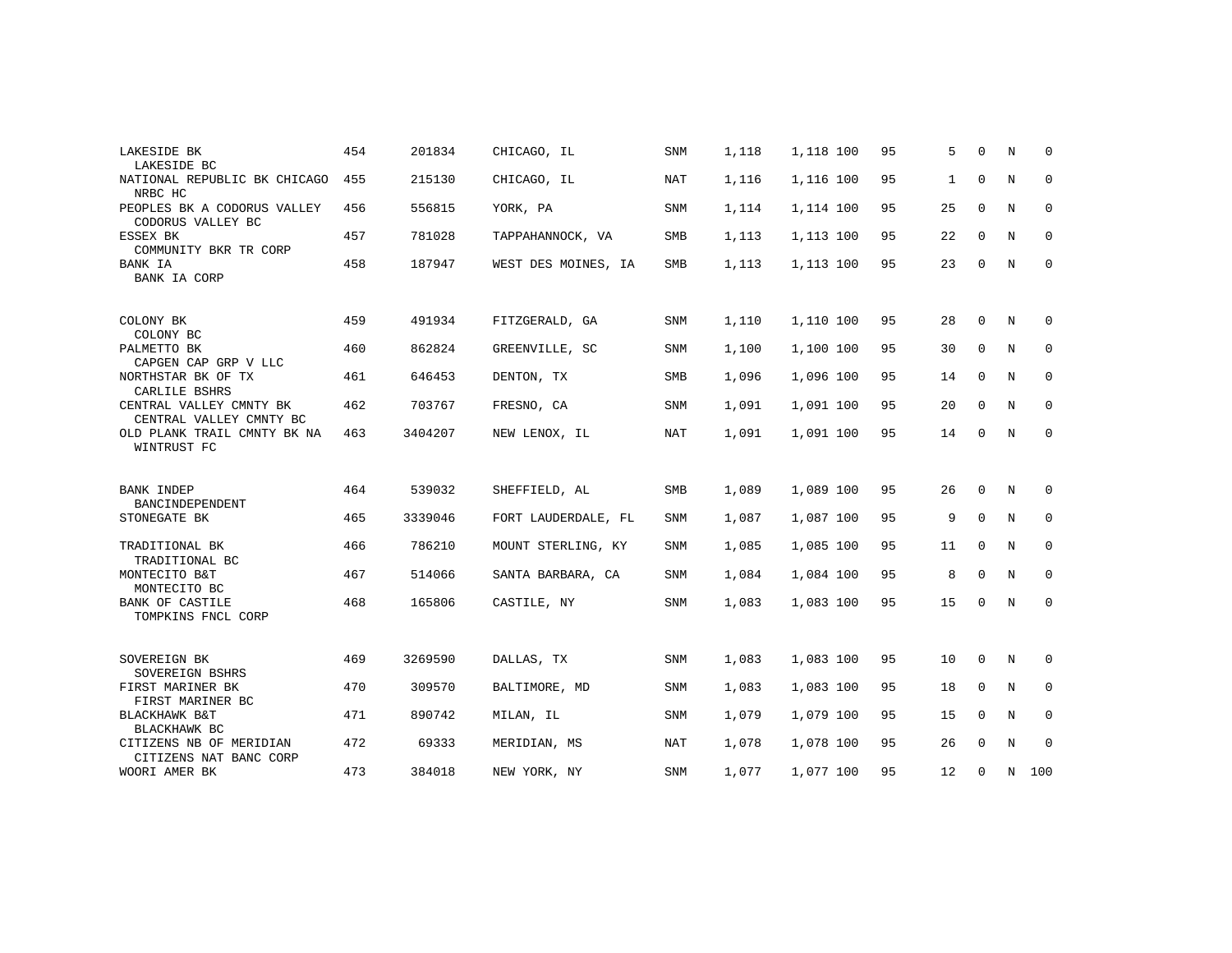| NATIONAL BK OF BLACKSBURG<br>NATIONAL BSHRS             | 474 | 754929  | BLACKSBURG, VA    | NAT        | 1,075 | 1,075 100 | 95 | 24           | $\Omega$    | N | $\Omega$     |
|---------------------------------------------------------|-----|---------|-------------------|------------|-------|-----------|----|--------------|-------------|---|--------------|
| FIRST FARMERS & MRCH B<br>FIRST FARMERS & MRCH CORP     | 475 | 150035  | COLUMBIA, TN      | SMB        | 1,073 | 1,073 100 | 95 | 18           | $\Omega$    | N | $\Omega$     |
| FIRST NB OF FORT SMITH<br>FIRST BK CORP                 | 476 | 397540  | FORT SMITH, AR    | NAT        | 1,068 | 1,068 100 | 95 | 16           | 0           | N | $\mathbf 0$  |
| PRIVATE BK OF CA<br>BANC OF CA                          | 477 | 3252510 | LOS ANGELES, CA   | SNM        | 1,065 | 1,065 100 | 95 | 5            | $\Omega$    | N | $\Omega$     |
| LIBERTY BK<br>LIBERTY BSHRS                             | 478 | 2352235 | SPRINGFIELD, MO   | SNM        | 1,065 | 1,065 100 | 95 | 22           | $\Omega$    | N | $\mathbf 0$  |
| NORTHWEST BK<br>NORTHWEST FC                            | 479 | 1387605 | SPENCER, IA       | SNM        | 1,062 | 1,062 100 | 95 | 18           | $\Omega$    | N | $\Omega$     |
| COMMUNITY NB<br>MIDLAND BSHRS                           | 480 | 293053  | MIDLAND, TX       | NAT        | 1,053 | 1,053 100 | 95 | 10           | $\Omega$    | N | $\Omega$     |
| FIRST BUS BK<br>FIRST BUS FS                            | 481 | 537449  | MADISON, WI       | SNM        | 1,051 | 1,051 100 | 95 | $\mathbf 0$  | $\Omega$    | N | $\mathbf 0$  |
| EMPIRE BK<br>CENTRAL BANCOMPANY                         | 482 | 290052  | SPRINGFIELD, MO   | <b>SNM</b> | 1,050 | 1,050 100 | 95 | 20           | $\Omega$    | N | $\Omega$     |
| CAPSTAR BK                                              | 483 | 3715444 | NASHVILLE, TN     | SMB        | 1,049 | 1,049 100 | 95 | 4            | $\Omega$    | N | $\mathbf 0$  |
|                                                         |     |         |                   |            |       |           |    |              |             |   |              |
| INTERNATIONAL BK OF CMRC<br>INTERNATIONAL BSHRS CORP    | 484 | 230759  | BROWNSVILLE, TX   | <b>SNM</b> | 1,043 | 1,043 100 | 95 | 13           | $\Omega$    | N | $\Omega$     |
| BRIDGEVIEW BK GRP<br>BRIDGEVIEW BC                      | 485 | 312730  | BRIDGEVIEW, IL    | SNM        | 1,042 | 1,042 100 | 95 | 14           | $\mathbf 0$ | N | $\mathbf{0}$ |
| PEOPLES BK<br>PEOPLES BC OF NC                          | 486 | 220527  | NEWTON, NC        | <b>SNM</b> | 1,040 | 1,040 100 | 95 | 22           | $\Omega$    | N | $\Omega$     |
| INLAND B&TC<br>INLAND BC                                | 487 | 189745  | OAK BROOK, IL     | <b>SNM</b> | 1,039 | 1,039 100 | 95 | 11           | $\mathbf 0$ | N | $\mathbf{0}$ |
| FIRST SOUTHERN BK<br>FIRST SOUTHERN BC                  | 488 | 279338  | BOCA RATON, FL    | <b>SMB</b> | 1,039 | 1,039 100 | 95 | 18           | $\Omega$    | N | $\Omega$     |
| PBI BK                                                  | 489 | 522847  | LOUISVILLE, KY    | <b>SNM</b> | 1,037 | 1,037 100 | 95 | 17           | $\Omega$    | N | $\Omega$     |
| PORTER BANCORP<br>GREAT FL BK                           | 490 | 3277876 | MIAMI, FL         | SNM        | 1,037 | 1,037 100 | 95 | 26           | $\mathbf 0$ | Y | $\mathbf{0}$ |
| BANK FIRST NAT<br>FIRST MANITOWOC BC                    | 491 | 594947  | MANITOWOC, WI     | <b>NAT</b> | 1,036 | 1,036 100 | 95 | 12           | $\Omega$    | N | $\Omega$     |
| FIRST BK HIGHLAND PARK<br>BANK OF HIGHLAND PK FNCL CORP | 492 | 804338  | HIGHLAND PARK, IL | SNM        | 1,034 | 1,034 100 | 95 | $\mathbf{1}$ | $\mathbf 0$ | N | $\mathbf 0$  |
| BANK OF MO<br>RELIABLE CMNTY BSHRS                      | 493 | 330855  | PERRYVILLE, MO    | <b>SNM</b> | 1,034 | 1,034 100 | 95 | 18           | $\Omega$    | N | $\Omega$     |
| <b>EVB</b><br>EASTERN VA BSHRS                          | 494 | 790721  | TAPPAHANNOCK, VA  | SMB        | 1,033 | 1,033 100 | 95 | 23           | $\Omega$    | N | $\Omega$     |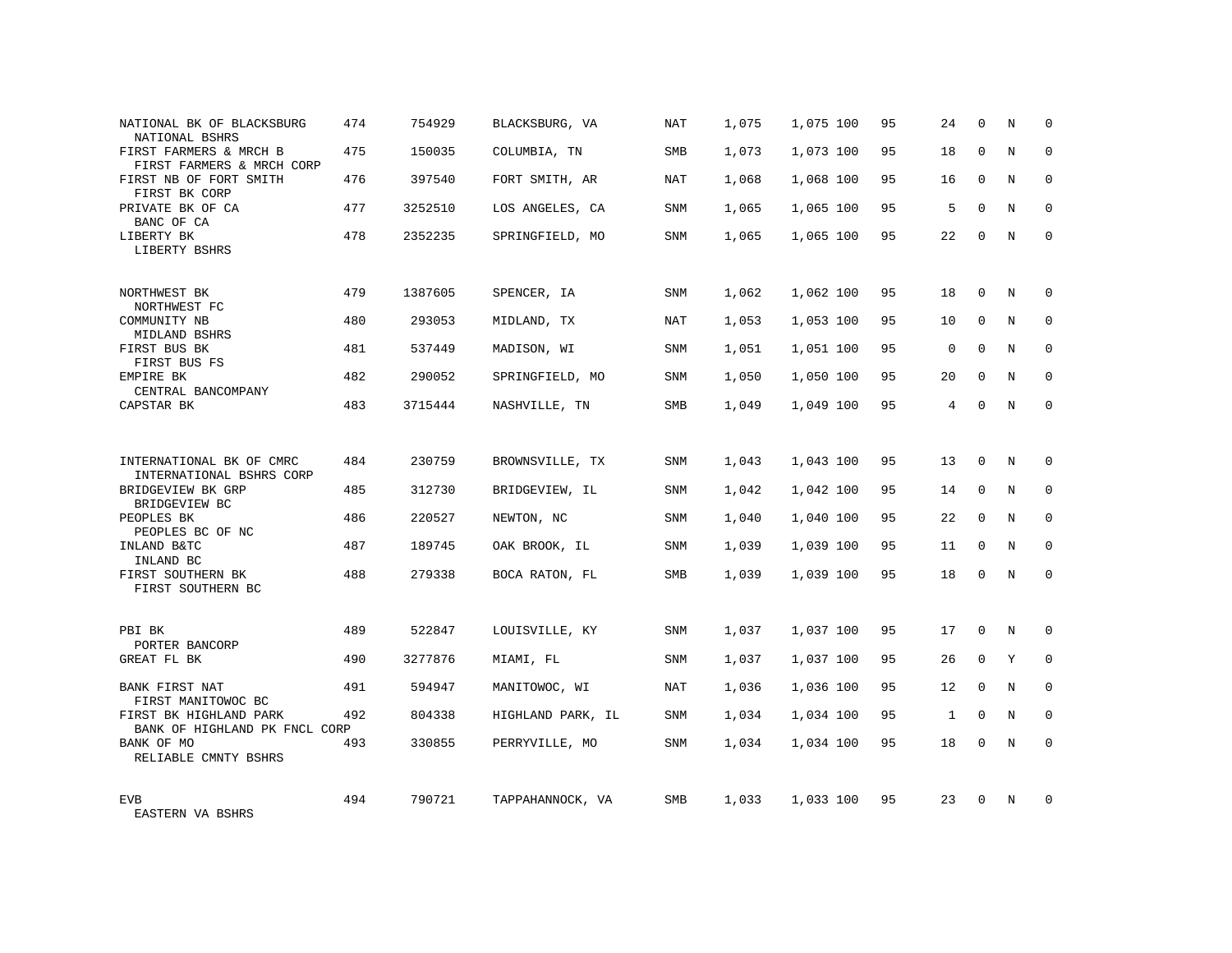| NORTHERN B&TC<br>NORTHERN BC                           | 495 | 900306  | WOBURN, MA           | SNM        | 1,031 | 1,031 100 | 95 | 10 | $\mathbf 0$  | N           | $\mathbf 0$  |
|--------------------------------------------------------|-----|---------|----------------------|------------|-------|-----------|----|----|--------------|-------------|--------------|
| BANK OF AMER FORK<br>PEOPLES UT BC                     | 496 | 984379  | AMERICAN FORK, UT    | SNM        | 1,030 | 1,030 100 | 95 | 12 | $\Omega$     | N           | $\mathbf 0$  |
| UNITED BK<br>UNITED BC                                 | 497 | 37435   | ZEBULON, GA          | SNM        | 1,026 | 1,026 100 | 95 | 15 | 0            | N           | $\mathbf 0$  |
| WESTSTAR BK<br>WESTSTAR BHC                            | 498 | 1447639 | EL PASO, TX          | SMB        | 1,022 | 1,022 100 | 95 | 8  | $\Omega$     | N           | $\mathbf{0}$ |
| STARION FNCL<br>STARION BC                             | 499 | 2009605 | BISMARCK, ND         | SNM        | 1,021 | 1,021 100 | 95 | 13 | $\mathbf 0$  | N           | $\mathbf 0$  |
| ACNB BK<br>ACNB CORP                                   | 500 | 5210    | GETTYSBURG, PA       | SNM        | 1,020 | 1,020 100 | 95 | 18 | $\mathbf{0}$ | N           | $\mathbf 0$  |
| ADIRONDACK TC<br>ADIRONDACK TC ESOT                    | 501 | 645317  | SARATOGA SPRINGS, NY | SMB        | 1,018 | 1,018 100 | 95 | 11 | $\mathbf 0$  | N           | $\mathbf 0$  |
| FIRST ST BK<br>BRISCOE RANCH                           | 502 | 273662  | UVALDE, TX           | SNM        | 1,018 | 1,018 100 | 95 | 7  | $\mathbf 0$  | N           | $\mathbf 0$  |
| KANSAS ST BK OF MANHATTAN<br>MANHATTAN BC              | 503 | 160959  | MANHATTAN, KS        | SNM        | 1,017 | 1,017 100 | 95 | 6  | $\Omega$     | N           | $\mathbf{0}$ |
|                                                        |     |         |                      |            |       |           |    |    |              |             |              |
| FIRST CITIZENS NB<br>FIRST CITIZENS FC                 | 504 | 186744  | MASON CITY, IA       | NAT        | 1,014 | 1,014 100 | 95 | 9  | $\mathbf 0$  | N           | $\mathbf 0$  |
| URBAN PARTSHP BK                                       | 505 | 4184186 | CHICAGO, IL          | SNM        | 1,013 | 1,013 100 | 95 | 15 | $\Omega$     | $_{\rm N}$  | $\mathbf 0$  |
| AMERICAN BK CTR<br>AMERICAN BC                         | 506 | 971959  | DICKINSON, ND        | SNM        | 1,012 | 1,012 100 | 95 | 12 | $\mathbf 0$  | N           | $\mathbf 0$  |
| FSGBANK NA<br>FIRST SCTY GRP                           | 507 | 2920737 | CHATTANOOGA, TN      | <b>NAT</b> | 1,011 | 1,011 100 | 95 | 29 | $\Omega$     | $_{\rm N}$  | $\mathbf 0$  |
| MONARCH BK<br>MONARCH FNCL HOLD                        | 508 | 2718345 | CHESAPEAKE, VA       | SMB        | 1,011 | 1,011 100 | 95 | 13 | 0            | N           | $\mathbf{0}$ |
|                                                        |     |         |                      |            |       |           |    |    |              |             |              |
| RIVER VALLEY BK<br>RIVER VALLEY BC                     | 509 | 163549  | WAUSAU, WI           | SNM        | 1,011 | 1,011 100 | 95 | 14 | 0            | N           | 0            |
| AMERISERV FNCL BK<br>AMERISERV FNCL                    | 510 | 928618  | JOHNSTOWN, PA        | <b>SMB</b> | 1,010 | 1,010 100 | 95 | 17 | $\mathbf 0$  | $\mathbb N$ | $\mathbf 0$  |
| RELIANCE BK<br>RELIANCE BSHRS                          | 511 | 2769589 | SAINT LOUIS, MO      | SNM        | 1,009 | 1,009 100 | 95 | 22 | 0            | N           | 0            |
| HOME FED BK<br>HOME FED BC                             | 512 | 1014077 | NAMPA, ID            | <b>SNM</b> | 1,009 | 1,009 100 | 95 | 23 | $\mathbf 0$  | N           | $\mathbf 0$  |
| FIRST DAKOTA NB<br>FIRST DAKOTA FC                     | 513 | 441256  | YANKTON, SD          | NAT        | 1,003 | 1,003 100 | 95 | 15 | 0            | $\rm N$     | 0            |
|                                                        |     |         |                      |            |       |           |    |    |              |             |              |
| FIRST NB IN SIOUX FALLS<br>MINNEHAHA BSHRS             | 514 | 326858  | SIOUX FALLS, SD      | NAT        | 1,003 | 1,003 100 | 95 | 16 | 0            | N           | 0            |
| FARMERS & MERCHANTS TR CO OF<br>FRANKLIN FNCL SVC CORP | 515 | 289515  | CHAMBERSBURG, PA     | <b>SNM</b> | 1,000 | 1,000 100 | 95 | 25 | $\mathbf 0$  | N           | $\mathbf{0}$ |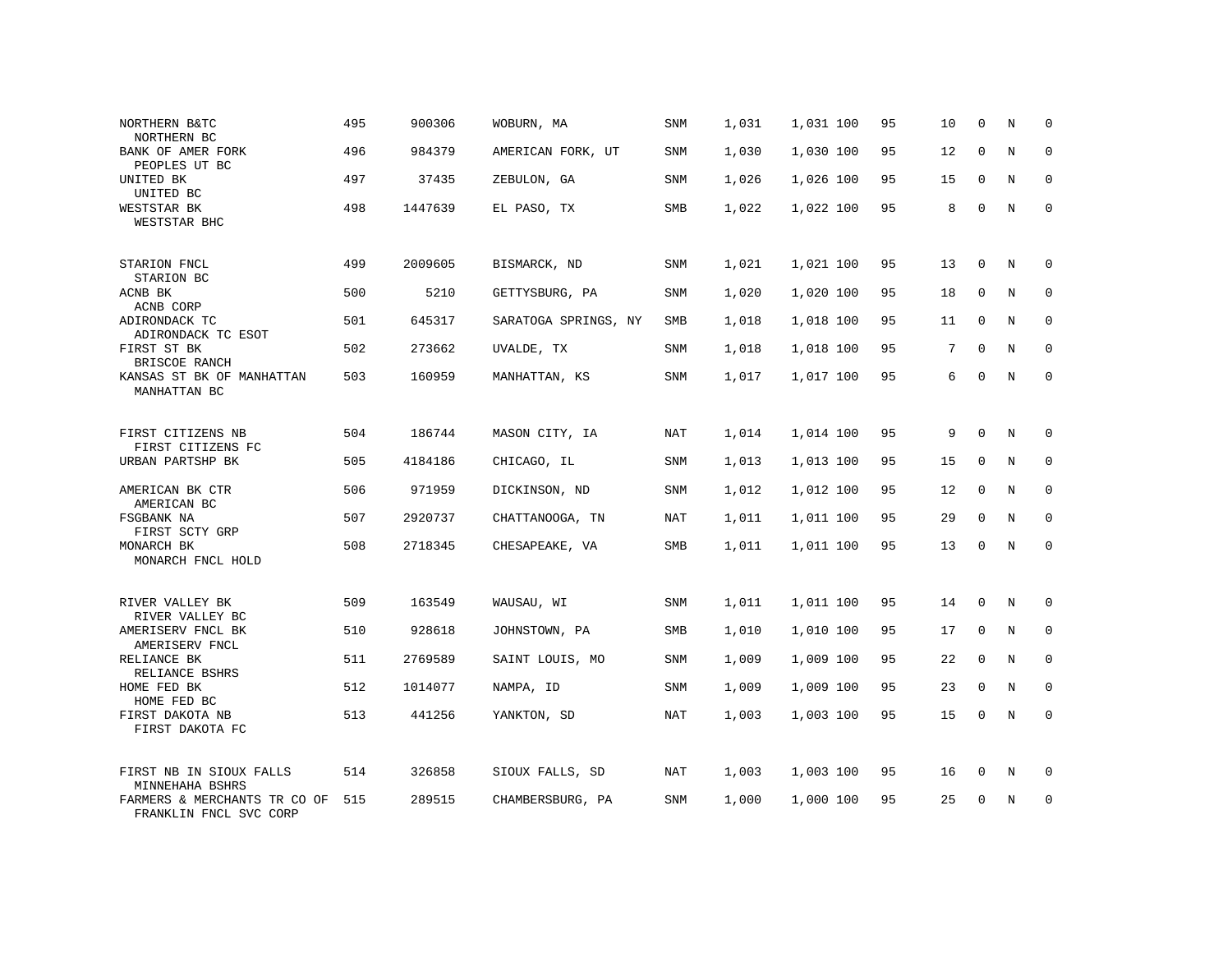| NEW MEXICO B&TC<br>HEARTLAND FNCL USA    | 516 | 2649122 | ALBUQUERQUE, NM       | SNM        | 1,000 | 1,000 100 | 95 | 15           | $\mathbf 0$  | N           | U            |
|------------------------------------------|-----|---------|-----------------------|------------|-------|-----------|----|--------------|--------------|-------------|--------------|
| PARAGON CMRL BK<br>PARAGON CMRL CORP     | 517 | 2806626 | RALEIGH, NC           | SNM        | 998   | 998 100   | 95 | $\mathbf{1}$ | $\Omega$     | N           | 0            |
| AMERICAN HERITAGE BK<br>AMERICAN BC      | 518 | 311050  | SAPULPA, OK           | SMB        | 997   | 997 100   | 95 | 19           | $\mathbf{0}$ | N           | $\mathbf{0}$ |
| COMMUNITY BK OF TRI-CTY<br>TRI-COUNTY FC | 519 | 697978  | WALDORF, MD           | <b>SMB</b> | 991   | 991 100   | 95 | 10           | $\Omega$     | N           | $\Omega$     |
| SHINHAN BK AMER                          | 520 | 1494914 | NEW YORK, NY          | SNM        | 985   | 985 100   | 95 | 14           | $\mathbf 0$  | N           | 0            |
| BAYLAKE BK<br>BAYLAKE CORP               | 521 | 280044  | STURGEON BAY, WI      | <b>SMB</b> | 983   | 983 100   | 95 | 21           | $\Omega$     | N           | $\Omega$     |
| GULF COAST B&TC                          | 522 | 1458608 | NEW ORLEANS, LA       | SNM        | 982   | 982 100   | 95 | 16           | $\mathbf 0$  | N           | 0            |
| MAHOPAC NB<br>TOMPKINS FNCL CORP         | 523 | 521804  | MAHOPAC, NY           | <b>NAT</b> | 980   | 980 100   | 95 | 14           | $\Omega$     | N           | $\Omega$     |
| STATE B&TC<br>STATE BK & TR CO ESOP      | 524 | 736448  | GREENWOOD, MS         | <b>SNM</b> | 979   | 979 100   | 95 | 34           | $\Omega$     | N           | $\Omega$     |
| FIRST NAT CMNTY BK<br>FIRST NAT CMNTY BC | 525 | 239613  | DUNMORE, PA           | NAT        | 978   | 978 100   | 95 | 20           | $\mathbf 0$  | $\mathbf N$ | $\mathbf 0$  |
| CITIZENS & FARMERS BK<br>C&F FC          | 526 | 928421  | WEST POINT, VA        | SNM        | 978   | 978 100   | 95 | 17           | $\Omega$     | N           | $\mathbf{0}$ |
| DL EVANS BK<br>DL EVANS BC               | 527 | 543262  | BURLEY, ID            | SNM        | 976   | 976 100   | 95 | 19           | $\Omega$     | N           | $\Omega$     |
| METROPOLITAN NB<br>ROGERS BSHRS          | 528 | 874649  | LITTLE ROCK, AR       | <b>NAT</b> | 973   | 973 100   | 95 | 44           | $\mathbf{0}$ | N           | $\mathbf{0}$ |
| ALMA BK                                  | 529 | 3633173 | ASTORIA, NY           | SNM        | 963   | 963 100   | 95 | 9            | $\mathbf{0}$ | N           | $\mathbf 0$  |
| CONWAY NB<br>CNB CORP                    | 530 | 631422  | CONWAY, SC            | <b>NAT</b> | 959   | 959 100   | 95 | 14           | $\mathbf 0$  | $\mathbf N$ | $\mathbf{0}$ |
| FIRST FOUND BK<br>FIRST FOUND            | 531 | 3637685 | IRVINE, CA            | SNM        | 958   | 958 100   | 95 | 7            | $\mathbf 0$  | N           | $\mathbf 0$  |
| VILLAGE B&TC<br>WINTRUST FC              | 532 | 2298995 | ARLINGTON HEIGHTS, IL | SMB        | 955   | 955 100   | 95 | 6            | $\mathbf 0$  | N           | $\mathbf 0$  |
| FIRST NAT BKG ASSN<br>FIRST BSHRS        | 533 | 2385514 | HATTIESBURG, MS       | <b>NAT</b> | 951   | 951 100   | 95 | 24           | $\Omega$     | N           | $\mathbf 0$  |
| FORCHT BK NA<br>FORCHT BC INC            | 534 | 3141726 | LEXINGTON, KY         | <b>NAT</b> | 949   | 949 100   | 95 | 29           | $\Omega$     | N           | $\mathbf 0$  |
| BANK ANN ARBOR<br>ARBOR BC               | 535 | 2390929 | ANN ARBOR, MI         | SNM        | 948   | 948 100   | 95 | 6            | $\mathbf 0$  | N           | 0            |
| BREMER BK NA<br>OTTO BREMER FOUNDATION   | 536 | 995450  | GRAND FORKS, ND       | <b>NAT</b> | 948   | 948 100   | 95 | 8            | $\Omega$     | N           | $\mathbf{0}$ |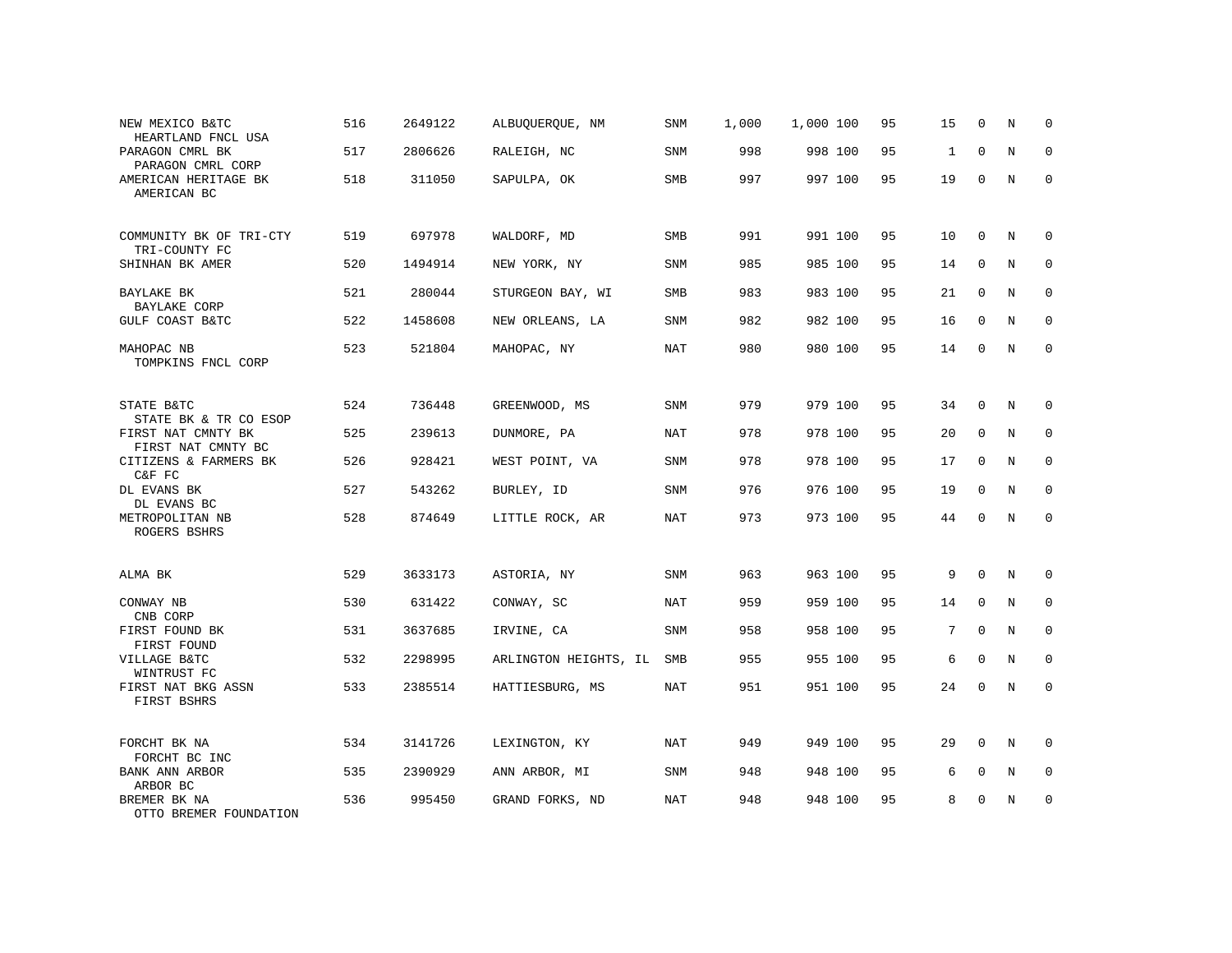| UNITED CMNTY BK<br>UNITED CMNTY BC        | 537 | 439338  | CHATHAM, IL                | <b>SNM</b> | 944 | 944 100 | 95 | 17             | $\mathbf 0$ | N           | $\Omega$    |
|-------------------------------------------|-----|---------|----------------------------|------------|-----|---------|----|----------------|-------------|-------------|-------------|
| IAB FNCL BK<br>INDEPENDENT ALLI BKS       | 538 | 435349  | FORT WAYNE, IN             | SNM        | 943 | 943 100 | 95 | 17             | $\Omega$    | N           | $\mathbf 0$ |
| SAVINGS BK OF MENDOCINO CTY               | 539 | 146663  | UKIAH, CA                  | SNM        | 941 | 941 100 | 95 | 9              | $\mathbf 0$ | $\rm N$     | $\mathbf 0$ |
| FIRST ST BK<br>TRI-CTY FNCL GRP           | 540 | 887340  | MENDOTA, IL                | SNM        | 940 | 940 100 | 95 | 20             | $\mathbf 0$ | $\mathbf N$ | $\mathbf 0$ |
| LCNB NB<br>LCNB CORP                      | 541 | 785923  | LEBANON, OH                | NAT        | 940 | 940 100 | 95 | 30             | 0           | N           | $\mathbf 0$ |
| MOODY NB<br>MOODY BSHRS                   | 542 | 253356  | GALVESTON, TX              | NAT        | 939 | 939 100 | 95 | 19             | $\mathbf 0$ | N           | $\mathbf 0$ |
| DBA REPUBLIC BANK<br>REPUBLIC FIRST BC    | 543 | 1216321 | PHILADELPHIA, PA           | SNM        | 939 | 939 100 | 95 | 13             | $\mathbf 0$ | $\mathbf N$ | $\mathbf 0$ |
| BANK OF CMRC                              | 544 | 324863  | IDAHO FALLS, ID            | SNM        | 939 | 939 100 | 95 | 16             | 0           | N           | $\mathbf 0$ |
| US CENTURY BK                             | 545 | 3146150 | MIAMI, FL                  | SNM        | 938 | 938 100 | 95 | 23             | $\mathbf 0$ | Y           | 0           |
| AMERICAN MOMENTUM BK<br>ADAM BK GRP       | 546 | 3447576 | TAMPA, FL                  | SNM        | 937 | 937 100 | 95 | 21             | $\mathbf 0$ | N           | $\mathbf 0$ |
| KITSAP BK<br>OLYMPIC BC                   | 547 | 584377  | PORT ORCHARD, WA           | SNM        | 936 | 936 100 | 95 | 19             | $\mathbf 0$ | N           | $\mathbf 0$ |
| ONB BK<br>ONB CORP                        | 548 | 852713  | OUAKERTOWN, PA             | SNM        | 934 | 934 100 | 95 | 10             | $\mathbf 0$ | $\mathbb N$ | $\mathbf 0$ |
| COREFIRST B&TC<br>COMMERCE B&T HC ESOP    | 549 | 361055  | TOPEKA, KS                 | SNM        | 931 | 931 100 | 95 | 20             | $\mathbf 0$ | N           | $\mathbf 0$ |
| FARMERS & MRCH ST BK<br>FARMERS & MRCH BC | 550 | 214414  | ARCHBOLD, OH               | SNM        | 928 | 928 100 | 95 | 19             | 0           | N           | $\mathbf 0$ |
| HERITAGE BK<br>HOPFED BC                  | 551 | 986672  | HOPKINSVILLE, KY           | SNM        | 928 | 928 100 | 95 | 17             | $\mathbf 0$ | N           | $\mathbf 0$ |
| BANK OF UTICA                             | 552 | 254317  | UTICA, NY                  | SNM        | 928 | 928 100 | 95 | $\mathbf 0$    | $\Omega$    | N           | $\mathbf 0$ |
| REDDING BK OF CMRC<br>BANK OF CMRC HOLD   | 553 | 933863  | REDDING, CA                | SNM        | 928 | 928 100 | 95 | $\overline{4}$ | $\Omega$    | N           | $\mathbf 0$ |
| FIRST NB OF NORTHERN CA<br>FNB BC         | 554 | 167060  | SOUTH SAN FRANCISCO, CANAT |            | 926 | 926 100 | 95 | 12             | $\mathbf 0$ | N           | $\mathbf 0$ |
| AMERICAN FNB<br>AFNB HOLD                 | 555 | 2694681 | HOUSTON, TX                | NAT        | 924 | 924 100 | 95 | 14             | 0           | N           | 0           |
| PANHANDLE ST BK<br>INTERMOUNTAIN CMNTY BC | 556 | 257868  | SANDPOINT, ID              | SNM        | 924 | 924 100 | 95 | 18             | 0           | N           | $\mathbf 0$ |
| <b>BANK OF HOUSTON</b><br>BOH HOLD        | 557 | 3327164 | HOUSTON, TX                | SNM        | 922 | 922 100 | 95 | 5              | $\Omega$    | N           | $\mathbf 0$ |
|                                           |     |         |                            |            |     |         |    |                |             |             |             |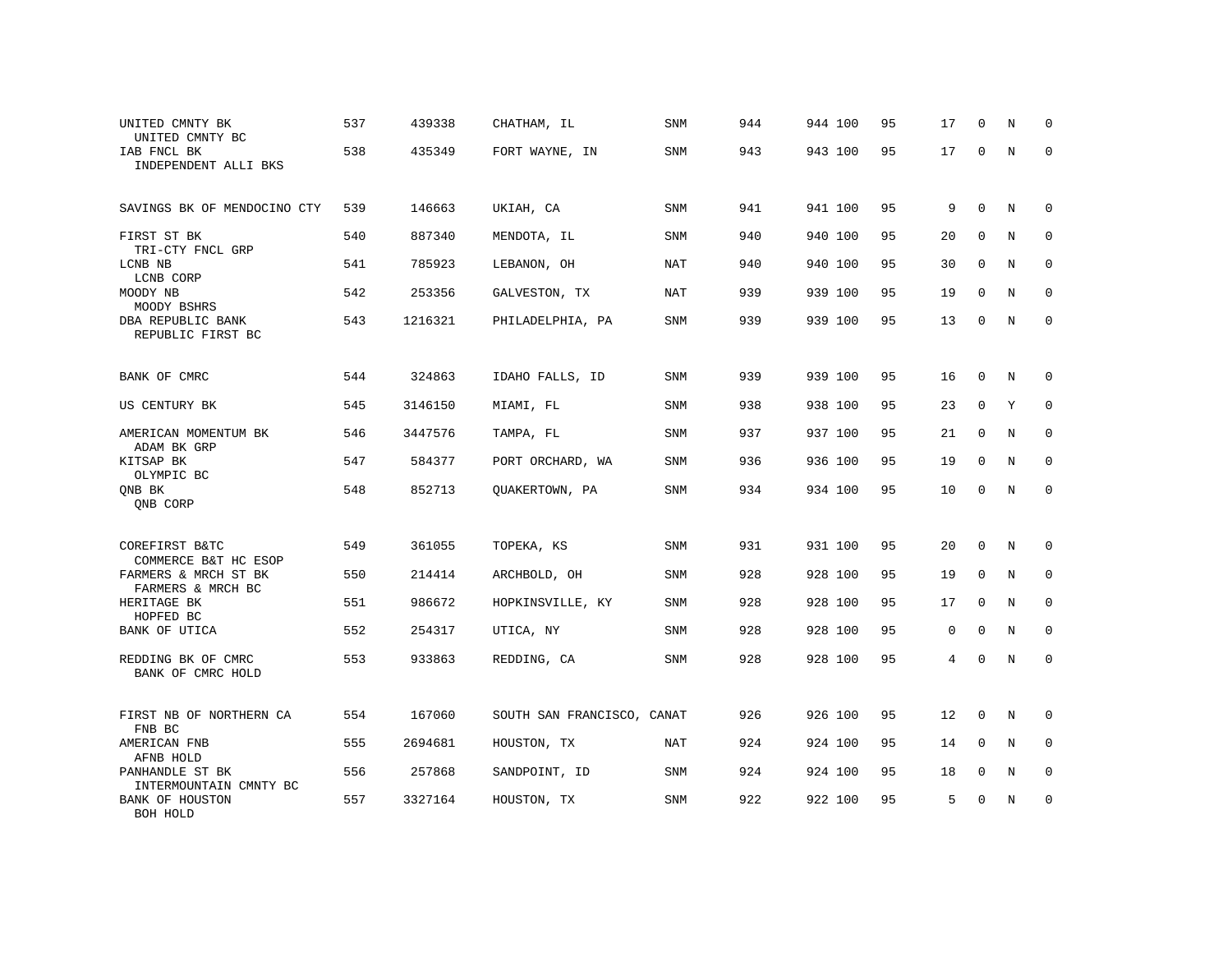| UNITED B&T<br>UNITED BC                             | 558 | 401148  | ANN ARBOR, MI   | <b>SNM</b> | 918 | 918 100 | 95 | 17          | $\mathbf 0$ | N           | 0           |
|-----------------------------------------------------|-----|---------|-----------------|------------|-----|---------|----|-------------|-------------|-------------|-------------|
| PACIFIC MERC BK<br>CARPENTER BK PTNRS               | 559 | 2717012 | COSTA MESA, CA  | <b>SMB</b> | 917 | 917 100 | 95 | 7           | $\Omega$    | N           | $\Omega$    |
| PENN SECURITY B&TC<br>PENSECO FNCL SVC CORP         | 560 | 528616  | SCRANTON, PA    | <b>SNM</b> | 914 | 914 100 | 95 | 12          | $\mathbf 0$ | N           | $\mathbf 0$ |
| CENTRIX B&TC                                        | 561 | 2816474 | BEDFORD, NH     | <b>SNM</b> | 909 | 909 100 | 95 | 5           | $\Omega$    | N           | $\Omega$    |
| NORTH VALLEY BK<br>NORTH VALLEY BC                  | 562 | 808167  | REDDING, CA     | SMB        | 907 | 907 100 | 95 | 21          | $\mathbf 0$ | N           | $\mathbf 0$ |
| BANK OF TN<br>BANCTENN CORP                         | 563 | 340135  | KINGSPORT, TN   | <b>SNM</b> | 906 | 906 100 | 95 | 18          | $\mathbf 0$ | N           | $\mathbf 0$ |
| SEASIDE NB&TC<br>THREE SHORES BC                    | 564 | 3487518 | ORLANDO, FL     | <b>NAT</b> | 904 | 904 100 | 95 | 12          | $\mathbf 0$ | N           | 0           |
| FIRSTBANK SW<br>FIRSTPERRYTON BC                    | 565 | 840363  | AMARILLO, TX    | <b>SNM</b> | 902 | 902 100 | 96 | 9           | $\mathbf 0$ | $\mathbf N$ | $\mathbf 0$ |
| AMERICAN T&SB<br>ATBANCORP                          | 566 | 596848  | DUBUQUE, IA     | <b>SMB</b> | 901 | 901 100 | 96 | 11          | $\mathbf 0$ | N           | $\mathbf 0$ |
| NORTHWAY BK<br>NORTHWAY FNCL                        | 567 | 30502   | BERLIN, NH      | <b>SNM</b> | 898 | 898 100 | 96 | 17          | $\mathbf 0$ | $\mathbf N$ | $\mathbf 0$ |
| FIRST CITIZENS CMNTY BK<br>CITIZENS FNCL SVC        | 568 | 978118  | MANSFIELD, PA   | SMB        | 897 | 897 100 | 96 | 16          | $\Omega$    | N           | $\Omega$    |
| INDUSTRIAL & CMRL BK<br>EAST ASIA HC                | 569 | 1015560 | NEW YORK, NY    | <b>NAT</b> | 897 | 897 100 | 96 | 12          | $\Omega$    | $\mathbf N$ | 29          |
| CRESCOM BK<br>CAROLINA FC                           | 570 | 3013823 | CHARLESTON, SC  | SNM        | 895 | 895 100 | 96 | 9           | $\mathbf 0$ | N           | $\mathbf 0$ |
| FIRST CHOICE BK                                     | 571 | 3582673 | MERCERVILLE, NJ | SNM        | 894 | 894 100 | 96 | 5           | $\Omega$    | N           | $\mathbf 0$ |
| NATIONAL BK                                         | 572 | 2949710 | MOLINE, IL      | NAT        | 894 | 894 100 | 96 | 18          | $\Omega$    | N           | $\mathbf 0$ |
| NATIONAL BSHRS<br>MONTGOMERY BK NA<br>MONTGOMERY BC | 573 | 613558  | SIKESTON, MO    | <b>NAT</b> | 893 | 893 100 | 96 | 10          | 0           | N           | $\mathbf 0$ |
| COMMERCE BK OF WA NA<br>ZIONS BC                    | 574 | 1198641 | SEATTLE, WA     | <b>NAT</b> | 892 | 892 100 | 96 | $\mathbf 0$ | $\mathbf 0$ | N           | 0           |
| SECURITY FIRST BK<br>STOCKMENS LP                   | 575 | 276850  | LINCOLN, NE     | SNM        | 892 | 892 100 | 96 | 32          | $\mathbf 0$ | N           | 0           |
| FIRST VOLUNTEER BK<br>FIRST VOLUNTEER CORP          | 576 | 234739  | CHATTANOOGA, TN | SNM        | 891 | 891 100 | 96 | 24          | $\Omega$    | N           | $\mathbf 0$ |
| BK OF GEORGETOWN                                    | 577 | 3329702 | WASHINGTON, DC  | SNM        | 891 | 891 100 | 96 | 10          | $\mathbf 0$ | N           | $\mathbf 0$ |
| EAGLE B&TC OF MO<br>JEFFERSON CTY BSHRS             | 578 | 846356  | HILLSBORO, MO   | <b>SNM</b> | 890 | 890 100 | 96 | 16          | $\Omega$    | N           | $\mathbf 0$ |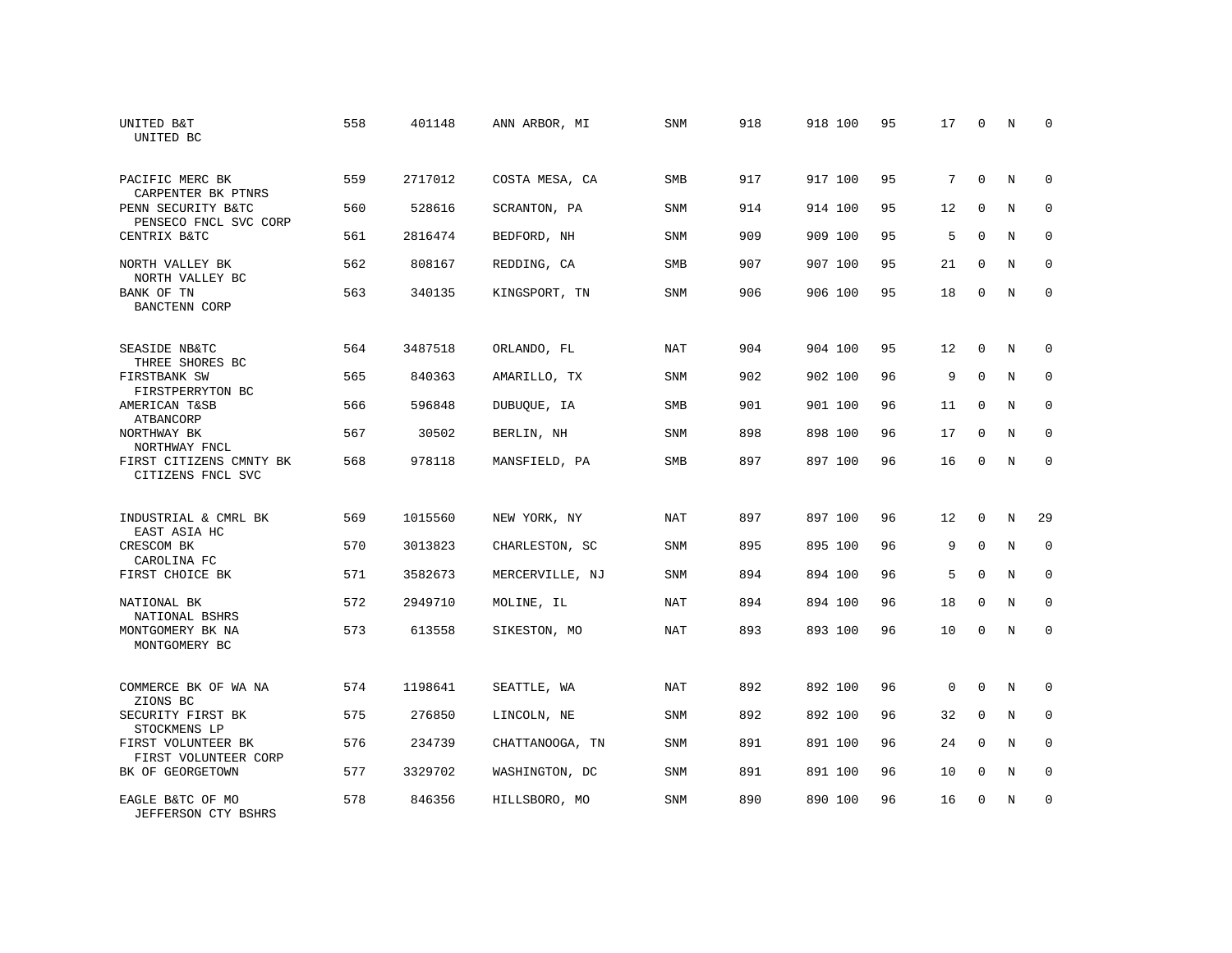| FIRST B&T                                           | 579 | 77851   | BROOKINGS, SD     | <b>SNM</b> | 885 | 885 100 | 96 | 5  | $\Omega$    | N | $\Omega$    |
|-----------------------------------------------------|-----|---------|-------------------|------------|-----|---------|----|----|-------------|---|-------------|
| FISHBACK FC<br>ALLEGIANCE BK TX<br>ALLEGIANCE BSHRS | 580 | 3579589 | HOUSTON, TX       | <b>SNM</b> | 882 | 882 100 | 96 | 6  | $\mathbf 0$ | N | $\mathbf 0$ |
| CENTRUE BK<br>CENTRUE FC                            | 581 | 457547  | STREATOR, IL      | <b>SMB</b> | 882 | 882 100 | 96 | 23 | $\mathbf 0$ | N | 0           |
| FIRST NAT BKRS BK<br>FIRST NAT BKR BSHRS            | 582 | 734538  | BATON ROUGE, LA   | NAT        | 878 | 878 100 | 96 | 3  | $\Omega$    | N | 0           |
| FIRST NORTHERN BK<br>FIRST NORTHERN CMNTY BC        | 583 | 783161  | DIXON, CA         | <b>SNM</b> | 876 | 876 100 | 96 | 10 | $\Omega$    | N | $\mathbf 0$ |
| UNITY BK<br>UNITY BC                                | 584 | 1890525 | CLINTON, NJ       | <b>SNM</b> | 875 | 875 100 | 96 | 14 | $\Omega$    | N | $\Omega$    |
| JERSEY SHORE ST BK<br>PENNS WOODS BC                | 585 | 732918  | WILLIAMSPORT, PA  | SNM        | 875 | 875 100 | 96 | 12 | $\mathbf 0$ | N | 0           |
| OLD POINT NB OF PHOEBUS<br>OLD POINT FC             | 586 | 186221  | HAMPTON, VA       | NAT        | 872 | 872 100 | 96 | 17 | $\mathbf 0$ | N | 0           |
| PEOPLES NB<br>MARKET STREET BSHRS                   | 587 | 375043  | MOUNT VERNON, IL  | NAT        | 872 | 872 100 | 96 | 18 | $\mathbf 0$ | N | $\mathbf 0$ |
| TOWN BK<br>WINTRUST FC                              | 588 | 2693264 | HARTLAND, WI      | SMB        | 872 | 872 100 | 96 | 6  | $\Omega$    | N | 0           |
| CITIZENS BK<br>CITIZENS HC                          | 589 | 29636   | PHILADELPHIA, MS  | <b>SNM</b> | 871 | 871 100 | 96 | 20 | $\Omega$    | N | $\Omega$    |
| FIRST B&TC EAST TX<br>DIBOLL ST BSHRS               | 590 | 642259  | DIBOLL, TX        | SNM        | 869 | 869 100 | 96 | 17 | $\mathbf 0$ | N | $\mathbf 0$ |
| TROY B&TC<br>TRUST NO 3 UNDER THE WILL OF           | 591 | 134437  | TROY, AL          | <b>SNM</b> | 867 | 867 100 | 96 | 8  | $\mathbf 0$ | N | 0           |
| CITIZENS B&TC<br>YOUNG CORP                         | 592 | 381343  | CHILLICOTHE, MO   | <b>SNM</b> | 866 | 866 100 | 96 | 20 | $\Omega$    | N | $\mathbf 0$ |
| CRESCENT B&TC<br>CB&T HC                            | 593 | 1885932 | NEW ORLEANS, LA   | <b>SNM</b> | 863 | 863 100 | 96 | 7  | $\mathbf 0$ | N | 0           |
| VALLEY VIEW ST BK                                   | 594 | 339951  | OVERLAND PARK, KS | <b>SNM</b> | 861 | 861 100 | 96 | 9  | $\mathbf 0$ | N | 0           |
| VALLEY VIEW BSHRS<br>WEST TX NB                     | 595 | 237066  | MIDLAND, TX       | NAT        | 860 | 860 100 | 96 | 10 | $\Omega$    | N | $\mathbf 0$ |
| FIRST-WEST TX BSHRS<br>1ST SUMMIT BK                | 596 | 526519  | JOHNSTOWN, PA     | <b>SNM</b> | 858 | 858 100 | 96 | 14 | $\mathbf 0$ | N | 0           |
| 1ST SUMMIT BC OF JOHNSTOWN<br>FIVE POINTS BK        | 597 | 554857  | GRAND ISLAND, NE  | <b>SMB</b> | 855 | 855 100 | 96 | 10 | $\Omega$    | N | $\mathbf 0$ |
| HOMETOWN BC<br>TECHE FED BK<br>MRP LLC              | 598 | 886174  | NEW IBERIA, LA    | <b>SNM</b> | 854 | 854 100 | 96 | 57 | $\mathbf 0$ | N | 0           |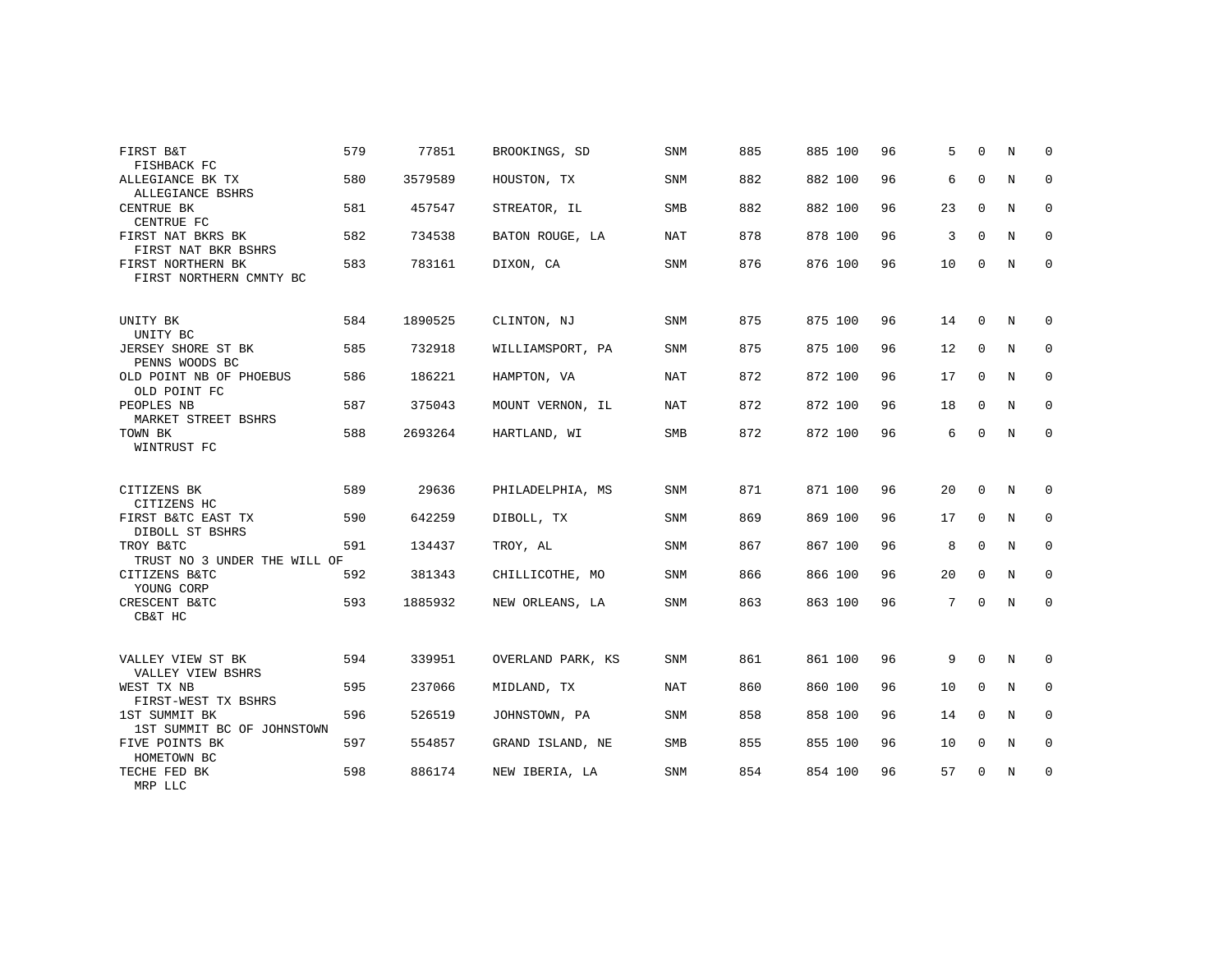| TECHE FED BK                                                            | 598 | 886174  | NEW IBERIA, LA    | SNM        |     |         |    |          |              |             |              |
|-------------------------------------------------------------------------|-----|---------|-------------------|------------|-----|---------|----|----------|--------------|-------------|--------------|
| PATRICK LITTLE LLC<br>TECHE FED BK<br>ROSS LITTLE JR LLC                | 598 | 886174  | NEW IBERIA, LA    | <b>SNM</b> |     |         |    |          |              |             |              |
| BANK OF PRINCETON                                                       | 599 | 3595271 | PRINCETON, NJ     | SNM        | 853 | 853 100 | 96 | 9        | $\Omega$     | N           | $\Omega$     |
| SECURITY FED BK<br>SECURITY FED CORP                                    | 600 | 763677  | AIKEN, SC         | <b>SNM</b> | 852 | 852 100 | 96 | 13       | $\Omega$     | N           | $\Omega$     |
| FIRST FINANCIAL BK<br>FIRST FINANCIAL BANC CORP                         | 601 | 48374   | EL DORADO, AR     | SMB        | 851 | 851 100 | 96 | 8        | 0            | N           | $\mathbf 0$  |
| FIRST FSB                                                               | 602 | 368175  | ELIZABETHTOWN, KY | SNM        | 850 | 850 100 | 96 | 16       | $\mathbf 0$  | N           | $\Omega$     |
| FIRST FNCL SERVICE CORP<br>FIRST CMNTY FNCL BK<br>FIRST CMNTY FNCL PTNR | 603 | 3809446 | PLAINFIELD, IL    | <b>SNM</b> | 849 | 849 100 | 96 | 5        | $\Omega$     | N           | $\Omega$     |
| SOUTHERN FIRST BK<br>SOUTHERN FIRST BSHRS                               | 604 | 2849801 | GREENVILLE, SC    | SNM        | 848 | 848 100 | 96 | 7        | $\Omega$     | N           | $\mathbf 0$  |
| ACCESS NB<br>ACCESS NAT CORP                                            | 605 | 2859903 | RESTON, VA        | <b>NAT</b> | 846 | 846 100 | 96 | 4        | $\Omega$     | N           | $\Omega$     |
| FIRST NB OF SANTA FE<br>STRATEGIC GROWTH BK                             | 606 | 787253  | SANTA FE, NM      | NAT        | 846 | 846 100 | 96 | 12       | $\Omega$     | N           | $\mathbf 0$  |
| AVENUE BK<br>AVENUE FNCL HOLD                                           | 607 | 481355  | NASHVILLE, TN     | <b>SNM</b> | 841 | 841 100 | 96 | 4        | $\Omega$     | N           | $\Omega$     |
| FIRST KEYSTONE CMNTY BK<br>FIRST KEYSTONE CORP                          | 608 | 790918  | BERWICK, PA       | SNM        | 839 | 839 100 | 96 | 15       | $\mathbf 0$  | N           | $\mathbf 0$  |
| WAUKESHA ST BK                                                          | 609 | 290249  | WAUKESHA, WI      | <b>SNM</b> | 838 | 838 100 | 96 | 19       | $\Omega$     | N           | $\Omega$     |
| MVB BK INC<br>MVB FC                                                    | 610 | 2757205 | FAIRMONT, WV      | <b>SNM</b> | 837 | 837 100 | 96 | 8        | $\mathbf 0$  | N           | $\mathbf{0}$ |
| FIRST B&T<br>FIRST EVANSTON BC                                          | 611 | 2333298 | EVANSTON, IL      | <b>SMB</b> | 837 | 837 100 | 96 | 8        | $\mathbf 0$  | N           | $\mathbf{0}$ |
| FIDUCIARY TC INTL                                                       | 612 | 160614  | NEW YORK, NY      | <b>SNM</b> | 835 | 835 100 | 96 | $\Omega$ | $\mathbf{1}$ | Y           | $\Omega$     |
| FRANKLIN RESOURCES<br>VIRGINIA HERITAGE BK                              | 613 | 3374298 | VIENNA, VA        | SMB        | 835 | 835 100 | 96 | 4        | $\mathbf 0$  | $\mathbf N$ | $\mathbf{0}$ |
| QUEENSBOROUGH NB&TC<br>OUEENSBOROUGH CO                                 | 614 | 960935  | LOUISVILLE, GA    | NAT        | 833 | 833 100 | 96 | 21       | $\mathbf 0$  | N           | $\mathbf 0$  |
| SOMERSET TC<br>SOMERSET TR HC                                           | 615 | 212522  | SOMERSET, PA      | SNM        | 832 | 832 100 | 96 | 22       | 0            | $\mathbf N$ | $\mathbf{0}$ |
| HABIB AMER BK<br>MAHAM BETEILIGUNGSGESELLSCHAFT                         | 616 | 245016  | NEW YORK, NY      | <b>SNM</b> | 831 | 789 95  | 96 | 6        | $\Omega$     | Υ           | 25           |
| <b>BANKWEST</b><br>SOUTH DAKOTA BSHRS                                   | 617 | 540551  | PIERRE, SD        | <b>SNM</b> | 830 | 830 100 | 96 | 13       | $\Omega$     | N           | <sup>0</sup> |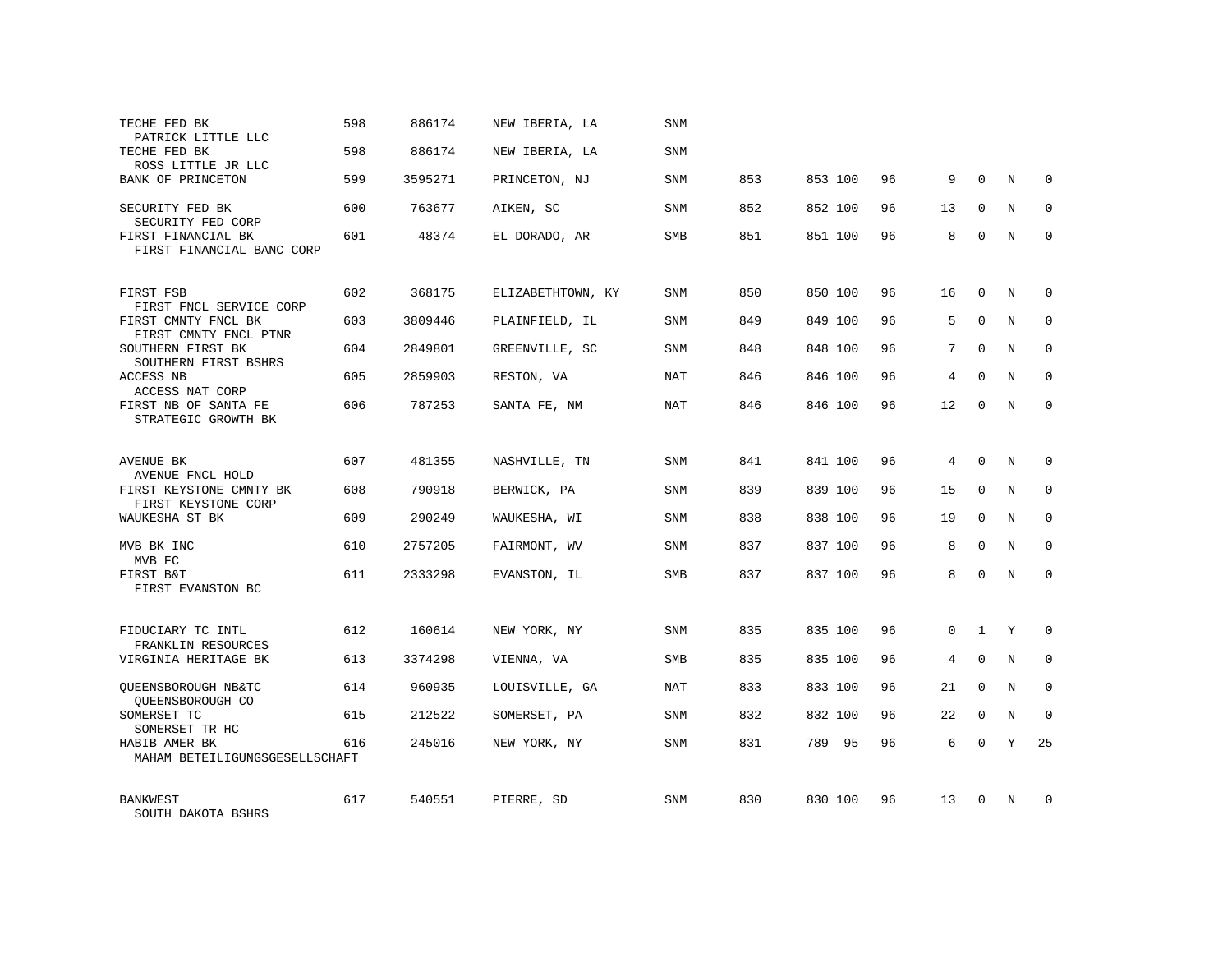| TEXAS FIRST BK                                         | 618 | 473266  | TEXAS CITY, TX    | <b>SMB</b> | 829 | 829 100 | 96 | 21 | $\mathbf 0$ | N           | $\mathbf 0$  |
|--------------------------------------------------------|-----|---------|-------------------|------------|-----|---------|----|----|-------------|-------------|--------------|
| TEXAS INDEPENDENT BSHRS<br>BNC NB                      | 619 | 2358769 | GLENDALE, AZ      | <b>NAT</b> | 829 | 829 100 | 96 | 13 | $\mathbf 0$ | N           | $\mathbf 0$  |
| <b>BNCCORP</b><br>SOUTHERN BK                          | 620 | 272272  | POPLAR BLUFF, MO  | <b>SMB</b> | 824 | 824 100 | 96 | 17 | $\mathbf 0$ | N           | $\mathbf 0$  |
| SOUTHERN MO BC<br>CITIZENS NB<br>CNB BSHRS             | 621 | 717737  | SEVIERVILLE, TN   | <b>NAT</b> | 822 | 822 100 | 96 | 17 | $\mathbf 0$ | $\mathbb N$ | $\mathbf 0$  |
| FIRST AMER BK                                          | 622 | 771458  | ARTESIA, NM       | SNM        | 822 | 822 100 | 96 | 15 | 0           | N           | $\mathbf 0$  |
| FIRST ARTESIA BSHRS<br>HIGH POINT B&TC                 | 623 | 49821   | HIGH POINT, NC    | SNM        | 820 | 820 100 | 96 | 11 | $\mathbf 0$ | N           | $\mathbf 0$  |
| HIGH POINT BK CORP<br>PROVIDENT MUNICIPAL BK           | 624 | 3108907 | MONTEBELLO, NY    | SNM        | 820 | 820 100 | 96 | 1  | $\mathbf 0$ | N           | 0            |
| EVANS BK NA                                            | 625 | 292908  | ANGOLA, NY        | NAT        | 818 | 818 100 | 96 | 12 | $\mathbf 0$ | N           | $\mathbf 0$  |
| EVANS BC<br>FIRST NAT B&TC<br>CENTRE 1 BC              | 626 | 207845  | BELOIT, WI        | NAT        | 818 | 818 100 | 96 | 12 | $\mathbf 0$ | N           | $\mathbf 0$  |
| CENTRAL NB<br>CENTRAL OF KS                            | 627 | 234355  | JUNCTION CITY, KS | NAT        | 818 | 818 100 | 96 | 32 | $\mathbf 0$ | N           | $\mathbf 0$  |
| FALCON INTL BK<br>FALCON BSHRS                         | 628 | 564557  | LAREDO, TX        | SNM        | 817 | 817 100 | 96 | 13 | 1           | N           | $\Omega$     |
| FIRST ST BK OF THE FL<br>FIRST ST BK OF THE FL KEYS HC | 629 | 191935  | KEY WEST, FL      | SNM        | 815 | 815 100 | 96 | 10 | $\mathbf 0$ | N           | $\mathbf 0$  |
| FIRST CMNTY BK<br>FIRST COMMUNITY BSHRS                | 630 | 2596646 | BATESVILLE, AR    | SNM        | 813 | 813 100 | 96 | 14 | $\mathbf 0$ | N           | $\mathbf 0$  |
| COMMUNITY NB&TC<br>COMMUNITY BC                        | 631 | 923752  | CHANUTE, KS       | NAT        | 813 | 813 100 | 96 | 25 | $\Omega$    | N           | $\mathbf{0}$ |
| FARMERS B&TC<br>MAGNOLIA BKG CORP                      | 632 | 12946   | MAGNOLIA, AR      | <b>SMB</b> | 813 | 813 100 | 96 | 12 | $\mathbf 0$ | N           | $\mathbf{0}$ |
| PARK BK<br>BANKMANAGERS CORP                           | 633 | 200640  | MILWAUKEE, WI     | SNM        | 812 | 812 100 | 96 | 4  | $\mathbf 0$ | N           | $\mathbf 0$  |
| FIRST WESTERN B&TC<br>WESTBRAND                        | 634 | 687951  | MINOT, ND         | SMB        | 812 | 812 100 | 96 | 3  | $\mathbf 0$ | $\mathbf N$ | $\mathbf{0}$ |
| FOUR OAKS B&TC<br>FOUR OAKS FINCORP                    | 635 | 292524  | FOUR OAKS, NC     | <b>SMB</b> | 809 | 809 100 | 96 | 12 | $\mathbf 0$ | N           | $\mathbf 0$  |
| SECURITY NB OF OMAHA<br>SECURITY NAT CORP              | 636 | 844053  | OMAHA, NE         | NAT        | 808 | 808 100 | 96 | 14 | $\mathbf 0$ | N           | $\mathbf 0$  |
| FIRST NB&TC NEWTOWN<br>FNB BC                          | 637 | 1007417 | NEWTOWN, PA       | NAT        | 808 | 808 100 | 96 | 16 | 0           | N           | 0            |
| CROSSFIRST BK<br>CROSSFIRST HOLD LLC                   | 638 | 3594005 | LEAWOOD, KS       | SNM        | 808 | 808 100 | 96 | 3  | $\Omega$    | N           | $\mathbf 0$  |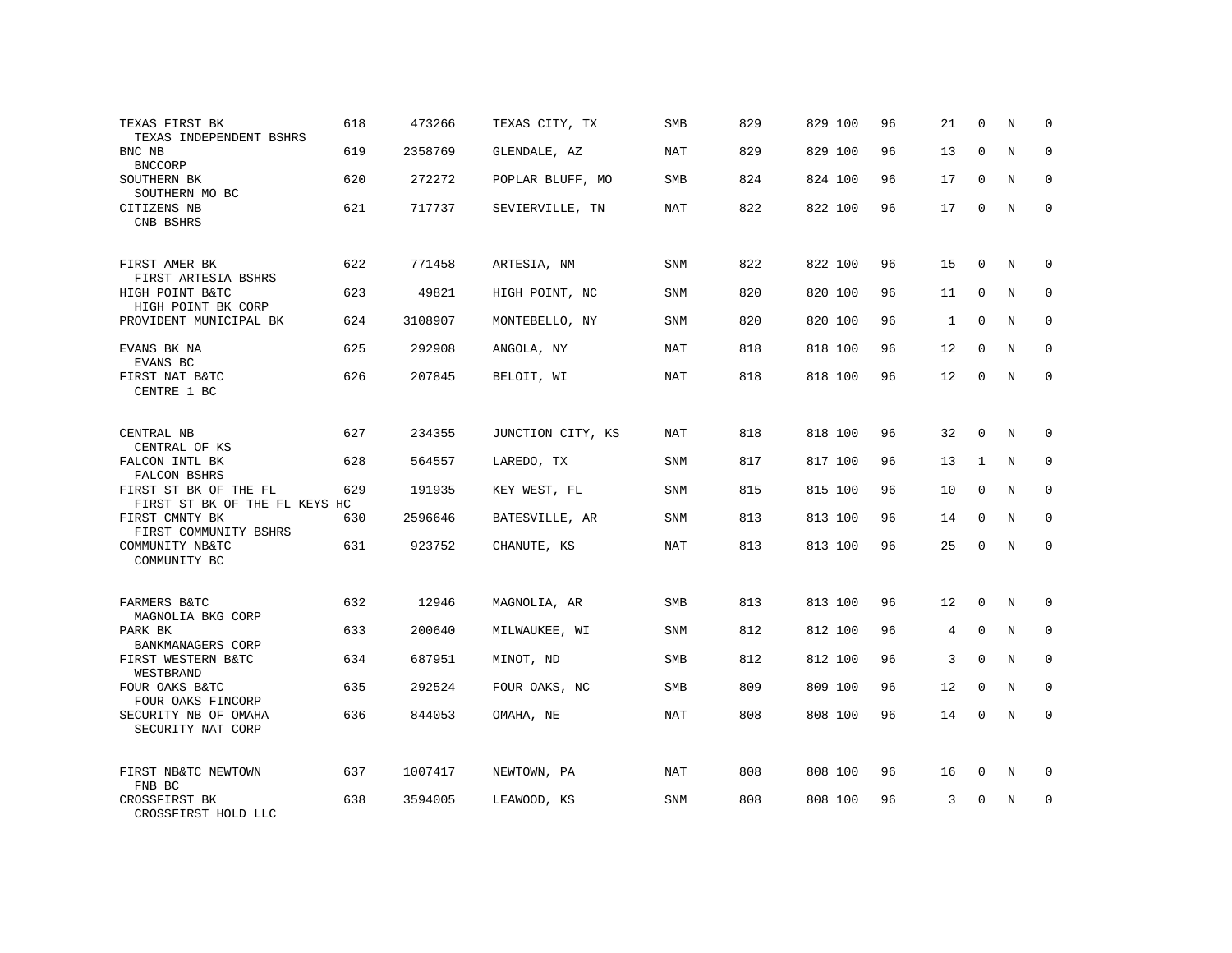| BANK OF UT<br>BOU BC                                       | 639 | 933975  | OGDEN, UT         | SMB        | 807 | 807 100 | 96 | 12              | $\Omega$    | N           | $\Omega$    |
|------------------------------------------------------------|-----|---------|-------------------|------------|-----|---------|----|-----------------|-------------|-------------|-------------|
| BANESCO USA                                                | 640 | 3402913 | CORAL GABLES, FL  | <b>SNM</b> | 806 | 783 97  | 96 | 6               | $\Omega$    | $\mathbf N$ | $\mathbf 0$ |
| LUBBOCK NB<br>COMMERCE NAT FNCL SVC                        | 641 | 766258  | LUBBOCK, TX       | NAT        | 805 | 805 100 | 96 | 10              | $\mathbf 0$ | N           | $\mathbf 0$ |
| SPIRITBANK<br>SPIRIT BC                                    | 642 | 142955  | TULSA, OK         | SNM        | 805 | 805 100 | 96 | 13              | $\mathbf 0$ | N           | 0           |
| FIRSTCAPITAL BK OF TX NA<br>FIRST BSHRS OF TX              | 643 | 2746263 | MIDLAND, TX       | <b>NAT</b> | 804 | 804 100 | 96 | 6               | $\mathbf 0$ | N           | 0           |
| SECURITY BK OF KANSAS CITY<br>VALLEY VIEW BSHRS            | 644 | 1009354 | KANSAS CITY, KS   | SNM        | 803 | 803 100 | 96 | 8               | $\mathbf 0$ | N           | 0           |
| OLD FL NB<br>OLD FLORIDA BSHRS                             | 645 | 646837  | ORLANDO, FL       | <b>NAT</b> | 800 | 800 100 | 96 | 9               | $\Omega$    | N           | 0           |
| SECURITY NB SIOUX CITY<br>SECURITY NAT CORP                | 646 | 418249  | SIOUX CITY, IA    | <b>NAT</b> | 800 | 800 100 | 96 | 5               | $\Omega$    | N           | $\mathbf 0$ |
| CALIFORNIA REPUBLIC BK                                     | 647 | 3669930 | IRVINE, CA        | <b>SMB</b> | 799 | 799 100 | 96 | 3               | $\Omega$    | N           | 0           |
| CALIFORNIA REPUBLIC BC<br>CAPITALMARK B&T                  | 648 | 3560783 | CHATTANOOGA, TN   | <b>SMB</b> | 798 | 798 100 | 96 | 4               | $\mathbf 0$ | N           | $\mathbf 0$ |
|                                                            | 649 |         |                   |            |     |         |    |                 | $\mathbf 0$ |             | $\mathbf 0$ |
| COMMUNITY NB                                               |     | 3345168 | GREAT NECK, NY    | <b>NAT</b> | 797 | 797 100 | 96 | $\mathbf 0$     |             | N           |             |
| FIRST NB<br>WAUPACA BC                                     | 650 | 466642  | WAUPACA, WI       | NAT        | 795 | 795 100 | 96 | 10              | $\mathbf 0$ | N           | $\mathbf 0$ |
| VALLEY BK<br>VALLEY FC                                     | 651 | 2303086 | ROANOKE, VA       | <b>SMB</b> | 795 | 795 100 | 96 | 7               | $\mathbf 0$ | N           | 0           |
| EPHRATA NB                                                 | 652 | 425911  | EPHRATA, PA       | NAT        | 794 | 794 100 | 96 | 8               | $\mathbf 0$ | N           | 0           |
| HIBSHMAN TR FOR EPHRATA NB STK<br>PEOPLES BK<br>PEOPLES FC | 653 | 870539  | BILOXI, MS        | <b>SNM</b> | 792 | 792 100 | 96 | 16              | $\mathbf 0$ | $\mathbb N$ | $\mathbf 0$ |
| CRYSTAL LAKE B&TC NA<br>WINTRUST FC                        | 654 | 2624400 | CRYSTAL LAKE, IL  | <b>NAT</b> | 791 | 791 100 | 96 | $7\overline{ }$ | $\mathbf 0$ | $\mathbb N$ | 0           |
| NODAWAY VALLEY BK<br>NODAWAY VALLEY BSHRS                  | 655 | 770657  | MARYVILLE, MO     | <b>SNM</b> | 790 | 790 100 | 96 | 7               | $\mathbf 0$ | $\mathbb N$ | $\mathbf 0$ |
| 1ST CONSTITUTION BK<br>1ST CONSTITUTION BC                 | 656 | 1412619 | CRANBURY, NJ      | <b>SNM</b> | 790 | 790 100 | 96 | 13              | $\mathbf 0$ | $_{\rm N}$  | 0           |
| F&M BK<br>F&M FC                                           | 657 | 741330  | CLARKSVILLE, TN   | SNM        | 789 | 789 100 | 96 | 15              | 0           | N           | 0           |
| MORRILL & JANES B&TC<br>MORRILL BSHRS                      | 658 | 680354  | OVERLAND PARK, KS | SNM        | 787 | 787 100 | 96 | 10              | 0           | N           | 0           |
| HELM BK USA                                                | 659 | 1414819 | MIAMI, FL         | SNM        | 784 | 784 100 | 96 | 0               | $\mathbf 0$ | N           | 0           |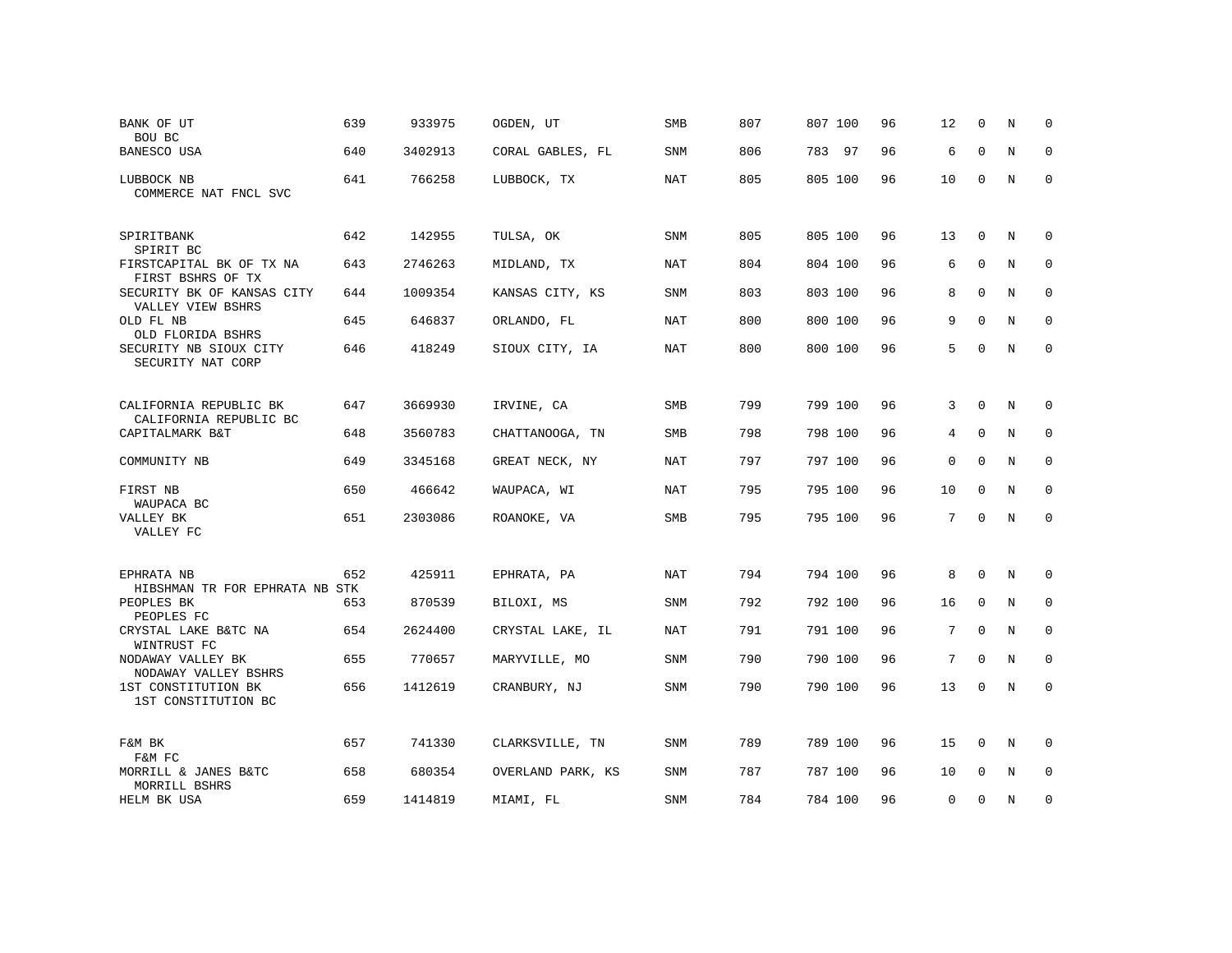| SKAGIT ST BK<br>SKAGIT ST BC                 | 660 | 227179  | BURLINGTON, WA      | SNM        | 782 | 782 100 | 96 | 11             | 0            | N           | 0            |
|----------------------------------------------|-----|---------|---------------------|------------|-----|---------|----|----------------|--------------|-------------|--------------|
| SALIN B&TC<br>SALIN BSHRS                    | 661 | 123646  | INDIANAPOLIS, IN    | SMB        | 780 | 780 100 | 96 | 20             | $\Omega$     | N           | 0            |
| FIRST BKR TC NA<br>FIRST BKR TRUSTSHARES     | 662 | 344647  | QUINCY, IL          | NAT        | 778 | 778 100 | 96 | 9              | $\mathbf 0$  | N           | $\Omega$     |
| STATE BK OF CROSS PLAINS<br>SBCP BC          | 663 | 525549  | CROSS PLAINS, WI    | SNM        | 778 | 778 100 | 96 | 9              | $\Omega$     | N           | $\Omega$     |
| SECURITY BK<br>SECURITY STAR BSHRS           | 664 | 641355  | MIDLAND, TX         | SNM        | 778 | 778 100 | 96 | 11             | $\mathbf 0$  | N           | 0            |
| PLANTERS BK<br>PLANTERS FNCL GRP             | 665 | 2497181 | HOPKINSVILLE, KY    | <b>SNM</b> | 776 | 776 100 | 96 | 14             | $\Omega$     | N           | $\Omega$     |
| METROPOLITAN BK<br>METROPOLITAN BANCGROUP    | 666 | 699132  | CRYSTAL SPRINGS, MS | SNM        | 774 | 774 100 | 96 | 8              | 0            | N           | $\mathbf{0}$ |
| FIRST BK FNCL CENTRE<br>OCONOMOWOC BSHRS     | 667 | 806846  | OCONOMOWOC, WI      | SNM        | 774 | 774 100 | 96 | 13             | $\mathbf 0$  | N           | $\mathbf 0$  |
| INDEPENDENT BK<br>INDEPENDENT HOLDINGS       | 668 | 2666400 | MEMPHIS, TN         | <b>SNM</b> | 772 | 772 100 | 96 | 9              | $\Omega$     | N           | $\mathbf{0}$ |
| ALOSTAR BK OF CMRC                           | 669 | 4262543 | BIRMINGHAM, AL      | SNM        | 771 | 771 100 | 96 | $\mathbf{0}$   | $\mathbf 0$  | $\mathbf N$ | $\mathbf 0$  |
| BERKSHIRE BK<br>BERKSHIRE BC                 | 670 | 1396764 | NEW YORK, NY        | <b>SNM</b> | 770 | 770 100 | 96 | 11             | $\mathbf{0}$ | N           | $\mathbf{0}$ |
| COLORADO EAST B&TC<br><b>COLOEAST BSHRS</b>  | 671 | 320155  | LAMAR, CO           | SNM        | 768 | 768 100 | 96 | 17             | $\Omega$     | N           | $\Omega$     |
| AMALGAMATED BK CHICAGO<br>AMALGAMATED INV CO | 672 | 397531  | CHICAGO, IL         | <b>SNM</b> | 764 | 764 100 | 96 | $\mathbf{1}$   | $\mathbf{0}$ | N           | $\mathbf 0$  |
| MILE HIGH BK<br>STRATEGIC GROWTH BK          | 673 | 515353  | LONGMONT, CO        | SNM        | 763 | 763 100 | 96 | 16             | $\mathbf 0$  | N           | $\mathbf 0$  |
| WHEATON B&TC<br>WINTRUST FC                  | 674 | 2044811 | WHEATON, IL         | SMB        | 761 | 761 100 | 96 | $\overline{4}$ | $\mathbf 0$  | N           | $\mathbf 0$  |
| ADVANTAGE BK<br>CAMCO FNCL CORP              | 675 | 834979  | CAMBRIDGE, OH       | SNM        | 760 | 760 100 | 96 | 21             | $\mathbf{0}$ | $\mathbf N$ | $\mathbf 0$  |
| CHAMBERS BK<br>CHAMBERS BSHRS                | 676 | 517049  | DANVILLE, AR        | SNM        | 758 | 758 100 | 96 | 19             | $\Omega$     | N           | $\mathbf 0$  |
| TWO RIVER CMNTY BK<br>TWO RIVER BC           | 677 | 2888789 | TINTON FALLS, NJ    | SNM        | 757 | 757 100 | 96 | 14             | $\mathbf 0$  | N           | 0            |
| VINTON CTY NB<br>COMMUNITY BSHRS             | 678 | 754826  | MC ARTHUR, OH       | <b>NAT</b> | 757 | 757 100 | 96 | 14             | $\mathbf{0}$ | N           | $\mathbf 0$  |
| STATE BK OF SOUTHERN UT<br>SOUTHERN UT BC    | 679 | 656470  | CEDAR CITY, UT      | SNM        | 749 | 749 100 | 96 | 12             | $\mathbf 0$  | N           | 0            |
| STATE BK THE LAKES<br>WINTRUST FC            | 680 | 595430  | ANTIOCH, IL         | SMB        | 748 | 748 100 | 96 | 4              | $\Omega$     | N           | $\mathbf 0$  |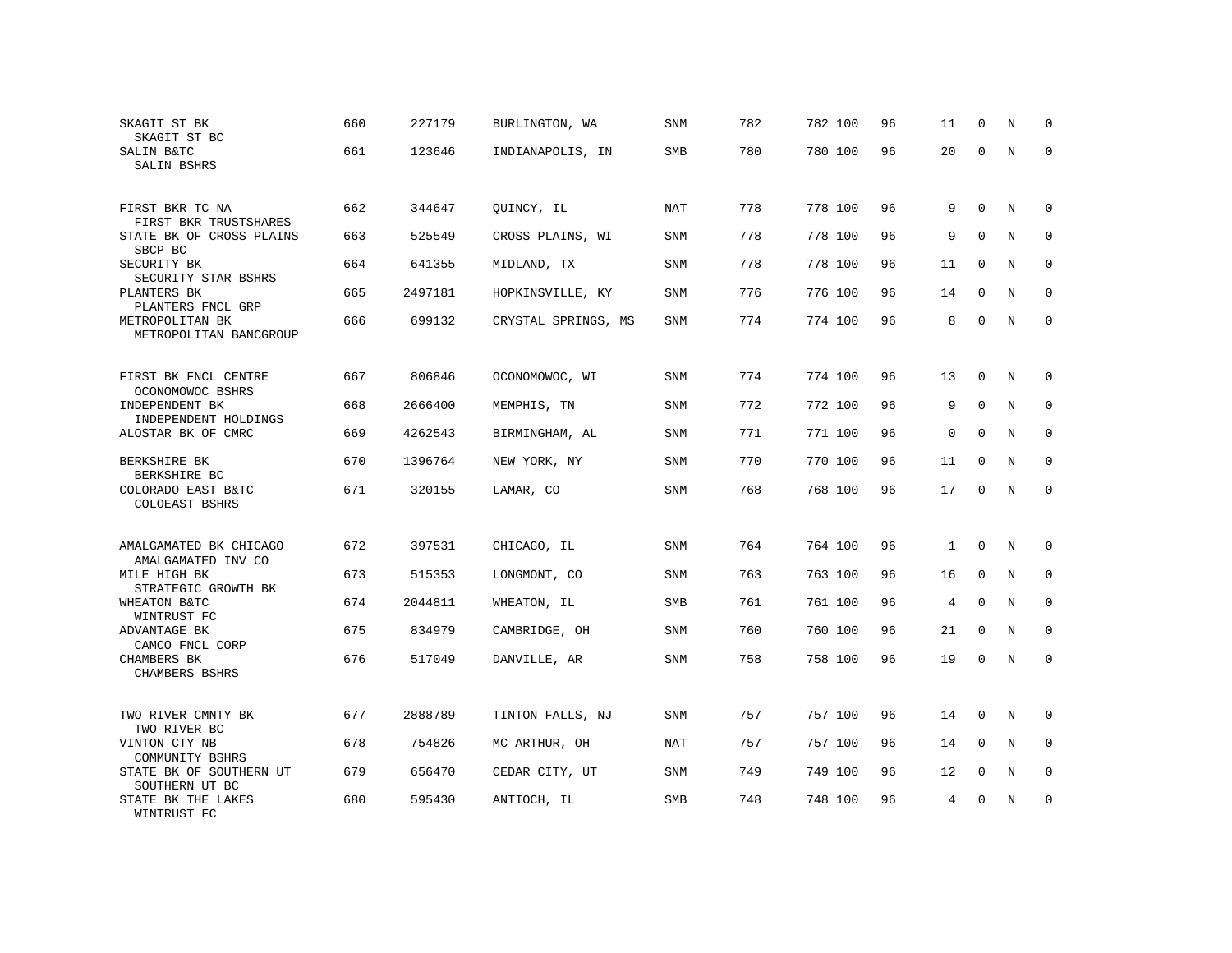| COMMERCIAL BK<br>ROBERTSON HC LP          | 681 | 497039  | HARROGATE, TN       | SMB        | 748 | 748 100 | 96 | 36          | $\Omega$    | N           | <sup>0</sup> |
|-------------------------------------------|-----|---------|---------------------|------------|-----|---------|----|-------------|-------------|-------------|--------------|
| COMMERCIAL BK<br>UNIFIED SHARES LLC       | 681 | 497039  | HARROGATE, TN       | SMB        |     |         |    |             |             |             |              |
| PROSPERITY BK<br>PROSPERITY BKG CO        | 682 | 879532  | SAINT AUGUSTINE, FL | SNM        | 748 | 748 100 | 96 | 12          | $\Omega$    | N           | $\mathbf 0$  |
| CITIZENS 1ST BK                           | 683 | 869663  | TYLER, TX           | SNM        | 747 | 747 100 | 96 | 3           | $\mathbf 0$ | N           | $\mathbf 0$  |
| PARKE BK<br>PARKE BC                      | 684 | 2764212 | SEWELL, NJ          | SNM        | 747 | 747 100 | 96 | 4           | $\Omega$    | N           | $\mathbf 0$  |
| INVESTORS CMNTY BK<br>COUNTY BC           | 685 | 2524797 | MANITOWOC, WI       | SNM        | 746 | 746 100 | 96 | 1           | $\mathbf 0$ | N           | $\mathbf 0$  |
| PLANTERS B&TC<br>PLANTERS HOLDING COMPANY | 686 | 972648  | INDIANOLA, MS       | SNM        | 746 | 746 100 | 96 | 12          | $\mathbf 0$ | N           | $\mathbf 0$  |
| AUBURNBANK<br>AUBURN NBC                  | 687 | 749635  | AUBURN, AL          | <b>SMB</b> | 745 | 745 100 | 96 | 9           | $\mathbf 0$ | N           | $\mathbf 0$  |
| BEVERLY B&TC NA<br>WINTRUST FC            | 688 | 3216017 | CHICAGO, IL         | <b>NAT</b> | 743 | 743 100 | 96 | 6           | $\mathbf 0$ | N           | $\mathbf 0$  |
| BANK OF WA<br>DIAMOND BANCORP             | 689 | 565750  | WASHINGTON, MO      | SNM        | 743 | 743 100 | 96 | 5           | $\Omega$    | N           | $\mathbf 0$  |
| FIRST NB<br>FIRST PARAGOULD BSHRS         | 690 | 42448   | PARAGOULD, AR       | <b>NAT</b> | 742 | 742 100 | 96 | 7           | $\Omega$    | $_{\rm N}$  | $\Omega$     |
| KENTUCKY BK<br>KENTUCKY BSHRS INC         | 691 | 373115  | PARIS, KY           | SNM        | 741 | 741 100 | 96 | 13          | $\Omega$    | N           | $\Omega$     |
| COMMONWEALTH B&TC<br>COMMONWEALTH BSHRS   | 692 | 189044  | LOUISVILLE, KY      | <b>SNM</b> | 740 | 740 100 | 96 | 14          | $\mathbf 0$ | N           | $\mathbf 0$  |
| PREMIER BK<br>PREMIER FNCL BC             | 693 | 2692753 | HUNTINGTON, WV      | <b>SNM</b> | 738 | 738 100 | 96 | 22          | $\Omega$    | N           | $\mathbf 0$  |
| FIRST INTERNET BK IN<br>FIRST INTERNET BC | 694 | 2758613 | INDIANAPOLIS, IN    | <b>SNM</b> | 737 | 737 100 | 96 | $\mathbf 0$ | $\mathbf 0$ | N           | $\mathbf 0$  |
| OHIO VALLEY BK CO<br>OHIO VALLEY BC       | 695 | 498317  | GALLIPOLIS, OH      | <b>SMB</b> | 735 | 735 100 | 96 | 13          | $\Omega$    | N           | $\mathbf 0$  |
| GEORGIA CMRC BK<br>GEORGIA CMRC BSHRS     | 696 | 3165320 | ATLANTA, GA         | <b>SNM</b> | 735 | 735 100 | 96 | 6           | $\Omega$    | $\mathbb N$ | $\mathbf 0$  |
| STATE BK OF INDIA CA                      | 697 | 779968  | LOS ANGELES, CA     | SNM        | 733 | 733 100 | 96 | 9           | $\mathbf 0$ | N           | 100          |
| BESSEMER TC<br>BESSEMER GRP               | 698 | 7009    | WOODBRIDGE, NJ      | SNM        | 732 | 732 100 | 96 | $\mathbf 0$ | $\mathbf 0$ | N           | $\mathbf 0$  |
| ESPIRITO SANTO BK                         | 699 | 729132  | MIAMI, FL           | SNM        | 732 | 732 100 | 96 | $\mathbf 0$ | 0           | Υ           | 14           |
| POST OAK BK NA<br>POST OAK BSHRS          | 700 | 3274772 | HOUSTON, TX         | <b>NAT</b> | 731 | 731 100 | 96 | 6           | $\Omega$    | N           | $\mathbf 0$  |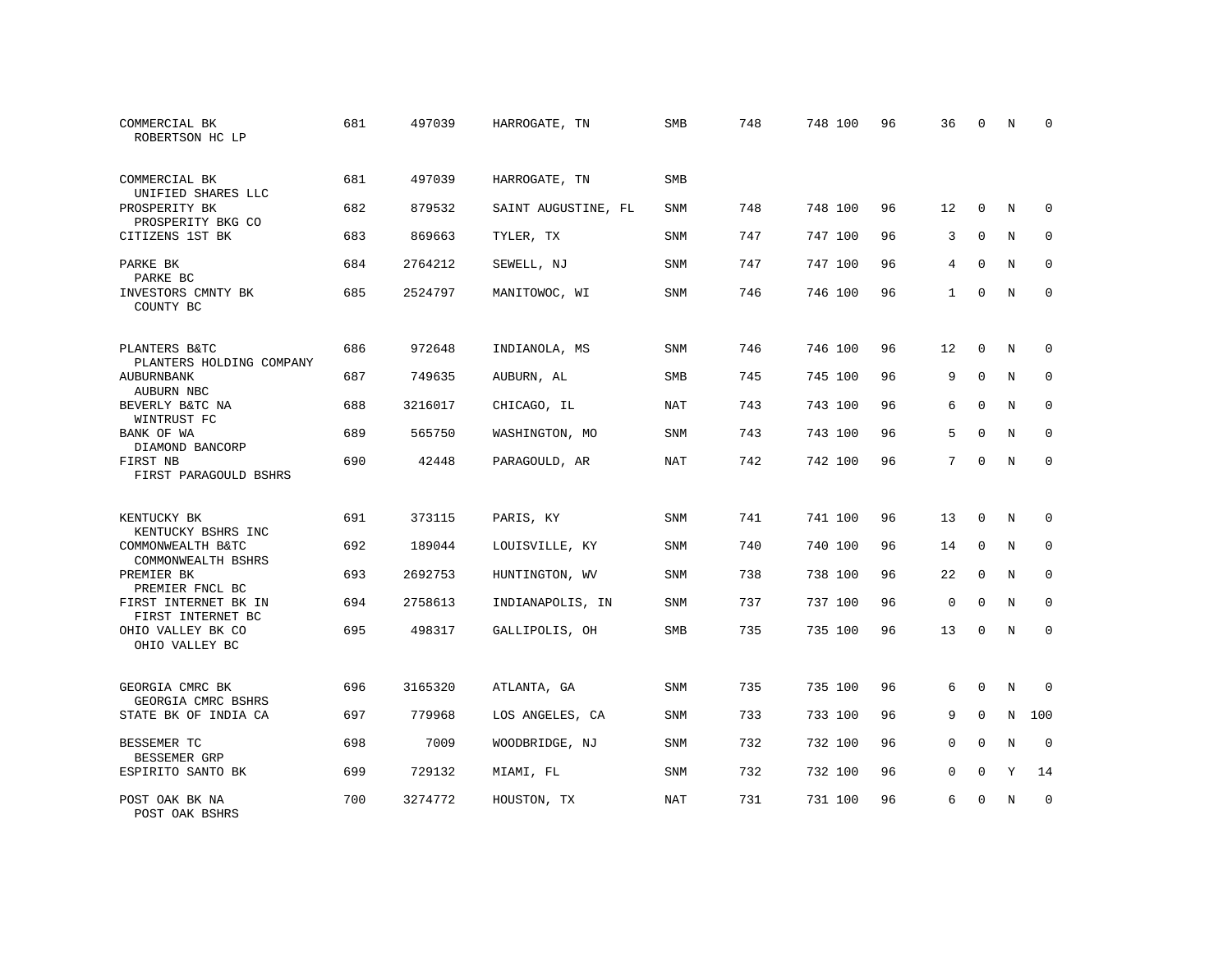| 1ST ENT BK                                      | 701 | 3452123 | LOS ANGELES, CA  | <b>SNM</b> | 731 | 731 100 | 96 | 2  | $\Omega$    | N | $\Omega$    |
|-------------------------------------------------|-----|---------|------------------|------------|-----|---------|----|----|-------------|---|-------------|
| PACIFIC CITY BK<br>PACIFIC CITY FC              | 702 | 3212402 | LOS ANGELES, CA  | <b>SNM</b> | 731 | 731 100 | 96 | 8  | $\mathbf 0$ | N | $\mathbf 0$ |
| CENTRAL BK<br>CENTRAL BC                        | 703 | 622774  | PROVO, UT        | <b>SNM</b> | 730 | 730 100 | 96 | 9  | $\mathbf 0$ | N | 0           |
| SABINE ST B&TC<br>SABINE BSHRS                  | 704 | 125855  | MANY, LA         | <b>SNM</b> | 730 | 730 100 | 96 | 44 | $\Omega$    | N | $\mathbf 0$ |
| ROYAL BK AMERICA<br>ROYAL BSHRS OF PA           | 705 | 471217  | NARBERTH, PA     | <b>SNM</b> | 730 | 730 100 | 96 | 13 | $\mathbf 0$ | N | $\mathbf 0$ |
| ROYAL BUS BK<br>RBB BC                          | 706 | 3835454 | LOS ANGELES, CA  | SNM        | 729 | 729 100 | 96 | 10 | $\mathbf 0$ | N | 0           |
| INTEGRITY BK<br>INTEGRITY BSHRS                 | 707 | 3188646 | CAMP HILL, PA    | <b>SNM</b> | 729 | 729 100 | 96 | 6  | $\Omega$    | N | $\mathbf 0$ |
| SCHAUMBURG B&TC NA<br>WINTRUST FC               | 708 | 2970657 | SCHAUMBURG, IL   | NAT        | 728 | 728 100 | 96 | 4  | $\Omega$    | N | 0           |
| MERIDIAN BK NA<br>MARQUETTE FNCL CO             | 709 | 978369  | PHOENIX, AZ      | <b>NAT</b> | 728 | 728 100 | 96 | 7  | $\Omega$    | N | $\mathbf 0$ |
| BANK OF SPRINGFIELD<br>SPRING BC                | 710 | 248240  | SPRINGFIELD, IL  | <b>SNM</b> | 728 | 728 100 | 96 | 8  | $\Omega$    | N | $\mathbf 0$ |
| HOME ST BK<br>HOME ST BC                        | 711 | 89751   | LOVELAND, CO     | SNM        | 727 | 727 100 | 96 | 11 | $\Omega$    | N | 0           |
| FIRST NB CENTRAL TX<br>FCT BSHRS                | 712 | 369659  | WACO, TX         | NAT        | 726 | 726 100 | 96 | 4  | 0           | N | 0           |
| CITIZENS NB NA<br>CITIZENS NAT BSHRS OF BOSSIER | 713 | 594853  | BOSSIER CITY, LA | NAT        | 725 | 725 100 | 96 | 13 | $\mathbf 0$ | N | 0           |
| CENTENNIAL BK<br>COMMERCE BSHRS                 | 714 | 973364  | LUBBOCK, TX      | SMB        | 724 | 724 100 | 96 | 12 | $\mathbf 0$ | N | 0           |
| JEFF DAVIS B&TC<br>JEFF DAVIS BSHRS             | 715 | 980531  | JENNINGS, LA     | SNM        | 723 | 723 100 | 96 | 19 | $\mathbf 0$ | N | $\mathbf 0$ |
| CORTRUST BK NA<br>HOPKINS FC                    | 716 | 61355   | MITCHELL, SD     | <b>NAT</b> | 723 | 723 100 | 96 | 23 | $\mathbf 0$ | N | 0           |
| BREMER BK NA<br>OTTO BREMER FOUNDATION          | 717 | 503453  | MENOMONIE, WI    | NAT        | 721 | 721 100 | 96 | 11 | $\mathbf 0$ | N | 0           |
| LYONS NB<br>LYONS BC                            | 718 | 323204  | LYONS, NY        | <b>NAT</b> | 720 | 720 100 | 96 | 10 | $\Omega$    | N | $\mathbf 0$ |
| NORTHEAST BK<br>NORTHEAST BC                    | 719 | 468806  | LEWISTON, ME     | <b>SMB</b> | 720 | 720 100 | 96 | 9  | $\mathbf 0$ | N | $\mathbf 0$ |
| UNITED BKR BK<br>UNITED BKR BC                  | 720 | 930358  | BLOOMINGTON, MN  | <b>SMB</b> | 720 | 720 100 | 96 | 0  | $\mathbf 0$ | N | 0           |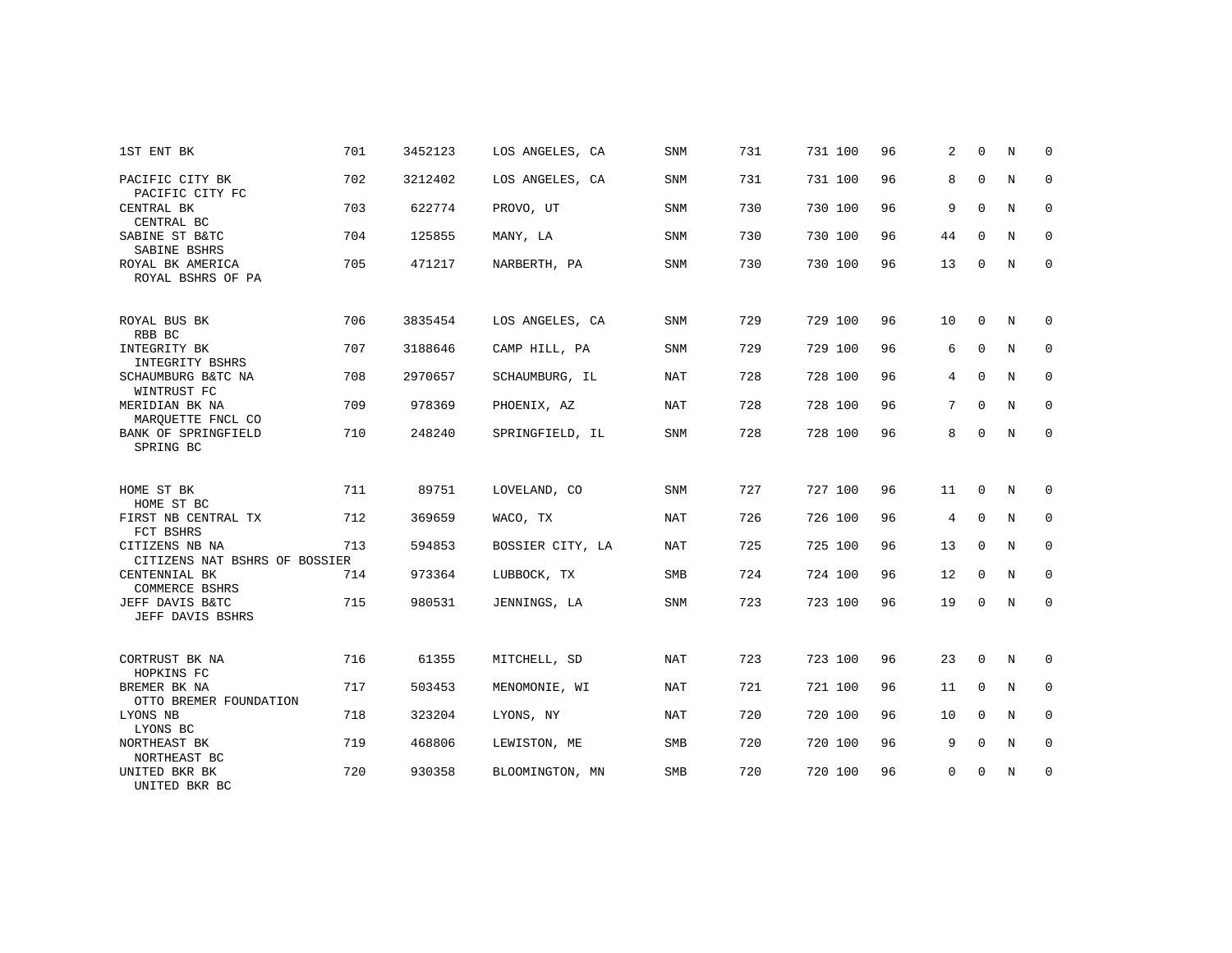| FIRST NB<br>CAPITOL BC                             | 721 | 355858  | FORT PIERRE, SD    | NAT        | 719 | 719 100 | 96 | 13 | 0            | N | 0            |
|----------------------------------------------------|-----|---------|--------------------|------------|-----|---------|----|----|--------------|---|--------------|
| BANKFIRST FINANCIAL SVC<br>BANKFIRST CAP CORP      | 722 | 914648  | MACON, MS          | SMB        | 719 | 719 100 | 96 | 10 | $\Omega$     | N | $\Omega$     |
| SECURITY ST B&TC<br>SECURITY HC                    | 723 | 247355  | FREDERICKSBURG, TX | SNM        | 718 | 718 100 | 96 | 17 | $\mathbf 0$  | N | $\mathbf 0$  |
| FIRST AMER B&TC<br>ONE AMER CORP                   | 724 | 101037  | VACHERIE, LA       | SNM        | 718 | 718 100 | 97 | 23 | $\Omega$     | N | $\Omega$     |
| PEOPLES NEIGH BK<br>PEOPLES FNCL SVC CORP          | 725 | 278818  | HALLSTEAD, PA      | SNM        | 716 | 716 100 | 97 | 12 | 0            | N | $\mathbf 0$  |
| BANK OF THE PACIFIC<br>PACIFIC FC                  | 726 | 307679  | ABERDEEN, WA       | SNM        | 715 | 715 100 | 97 | 18 | 0            | N | $\mathbf 0$  |
| CNB B&T NA<br>CNB BK SHARES                        | 727 | 613343  | CARLINVILLE, IL    | NAT        | 713 | 713 100 | 97 | 11 | $\Omega$     | N | $\mathbf 0$  |
| FIRST SOUTHERN NB<br>FIRST SOUTHERN BC             | 728 | 702612  | LANCASTER, KY      | <b>NAT</b> | 712 | 712 100 | 97 | 17 | $\mathbf 0$  | N | $\mathbf{0}$ |
| PARK BK<br>PARK BC                                 | 729 | 403946  | MADISON, WI        | SNM        | 712 | 712 100 | 97 | 11 | $\Omega$     | N | $\mathbf{0}$ |
| SONABANK<br>SOUTHERN NAT BC OF VA INC              | 730 | 3325759 | MC LEAN, VA        | SMB        | 708 | 708 100 | 97 | 18 | $\mathbf 0$  | N | $\mathbf{0}$ |
| PEOPLES ST BK<br>PSB HOLDS                         | 731 | 340144  | WAUSAU, WI         | SNM        | 705 | 705 100 | 97 | 7  | $\Omega$     | N | $\Omega$     |
| MODERN BK NA<br>MODERN BK MGMT LLC                 | 732 | 2398701 | NEW YORK, NY       | NAT        | 703 | 703 100 | 97 | 1  | $\Omega$     | Y | $\mathbf 0$  |
| TOWER B&TC<br>TOWER FC                             | 733 | 2744063 | FORT WAYNE, IN     | SMB        | 703 | 703 100 | 97 | 6  | $\Omega$     | N | $\Omega$     |
| WAYNE BK<br>NORWOOD FNCL                           | 734 | 59316   | HONESDALE, PA      | SNM        | 702 | 702 100 | 97 | 15 | $\mathbf 0$  | N | $\mathbf 0$  |
| CITIZENS BK<br>EMPLOYEE STOCK BONUS TR EMPL        | 735 | 961259  | FARMINGTON, NM     | SNM        | 702 | 702 100 | 97 | .5 | $\Omega$     | N | $\Omega$     |
| YOUR CMNTY BK<br>COMMUNITY BK SHARES OF IN         | 736 | 54375   | NEW ALBANY, IN     | <b>SNM</b> | 700 | 700 100 | 97 | 20 | $\Omega$     | N | $\Omega$     |
| CITIZENS SECURITY B&TC<br>MABREY BC                | 737 | 139553  | BIXBY, OK          | SMB        | 700 | 700 100 | 97 | 11 | $\mathbf 0$  | N | $\mathbf 0$  |
| BREMER BK NA<br>OTTO BREMER FOUNDATION             | 738 | 224655  | WILLMAR, MN        | <b>NAT</b> | 699 | 699 100 | 97 | 4  | $\Omega$     | N | $\Omega$     |
| FIRST B&TC<br>FIRST TR CORP                        | 739 | 1862719 | NEW ORLEANS, LA    | SNM        | 699 | 699 100 | 97 | 14 | $\mathbf 0$  | N | $\mathbf 0$  |
| MID PENN BK<br>MID PENN BC                         | 740 | 786612  | MILLERSBURG, PA    | <b>SNM</b> | 698 | 698 100 | 97 | 14 | $\Omega$     | N | $\mathbf{0}$ |
| FARMERS BK & CAPITAL TC<br>FARMERS CAPITAL BK CORP | 741 | 728742  | FRANKFORT, KY      | <b>SMB</b> | 697 | 697 100 | 97 | 8  | <sup>0</sup> | N | $\Omega$     |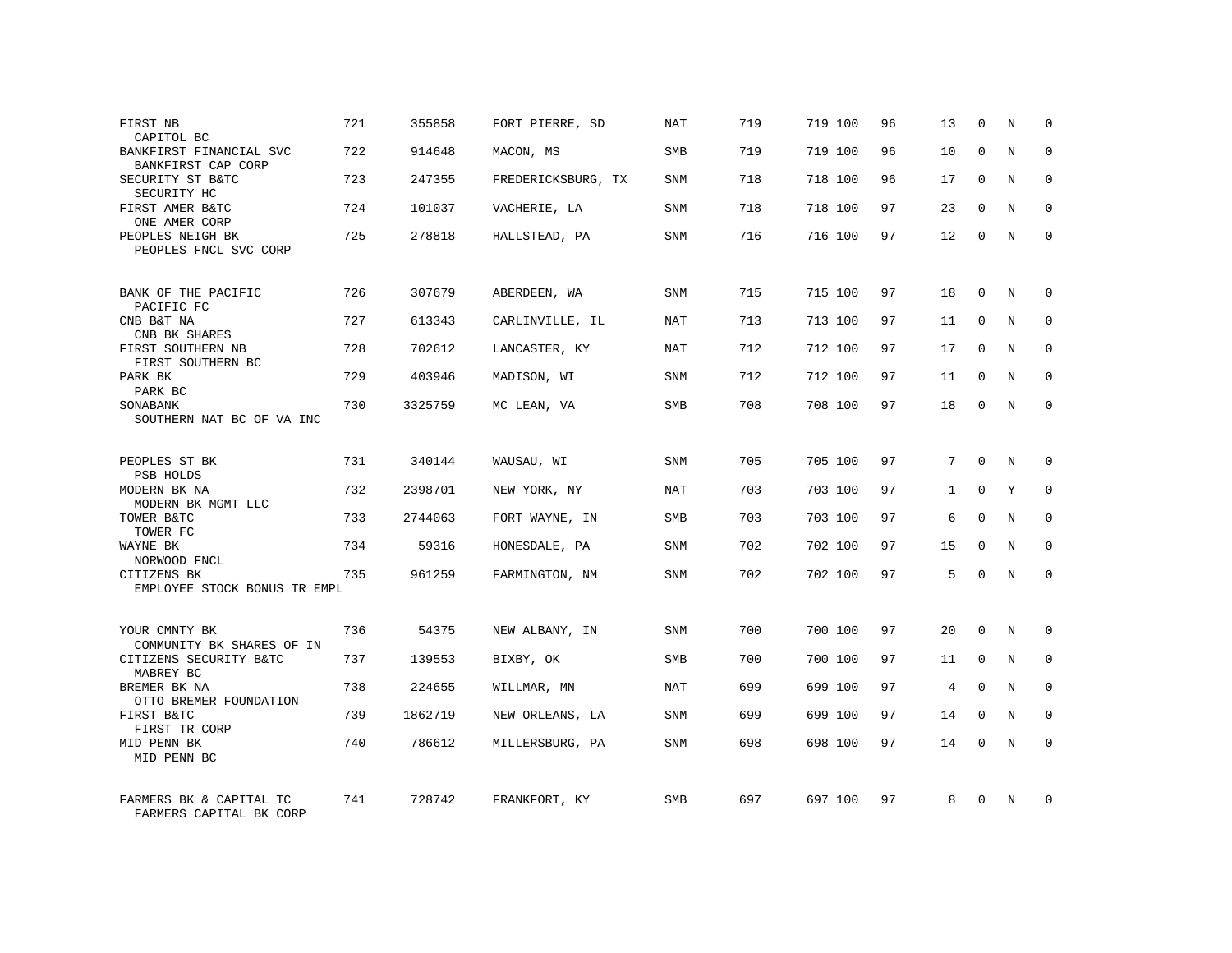| 1ST FNCL BK USA                                                        | 742 | 526452  | DAKOTA DUNES, SD  | SNM        | 696 | 696 100 | 97 | 1  | $\Omega$    | N | $\mathbf 0$  |
|------------------------------------------------------------------------|-----|---------|-------------------|------------|-----|---------|----|----|-------------|---|--------------|
| BANK HOLLAND<br>LAKE MI FC                                             | 743 | 2721103 | HOLLAND, MI       | SNM        | 695 | 695 100 | 97 | 2  | $\Omega$    | N | $\mathbf{0}$ |
| <b>BANK MIDWEST</b><br>GOODENOW BC                                     | 744 | 45551   | SPIRIT LAKE, IA   | <b>SMB</b> | 694 | 694 100 | 97 | 9  | $\mathbf 0$ | N | $\mathbf 0$  |
| CLAYTON B&TC<br>CLAYTON BC                                             | 745 | 146654  | KNOXVILLE, TN     | SNM        | 692 | 692 100 | 97 | 16 | $\Omega$    | N | $\mathbf{0}$ |
| ST CHARLES B&TC                                                        | 746 | 428547  | SAINT CHARLES, IL | SMB        | 692 | 692 100 | 97 | 4  | $\mathbf 0$ | N | $\mathbf 0$  |
| WINTRUST FC<br>FIRST NB OF PULASKI<br>FIRST PULASKI NAT CORP           | 747 | 972732  | PULASKI, TN       | NAT        | 692 | 692 100 | 97 | 11 | $\Omega$    | N | $\mathbf 0$  |
| CENTRAL NB<br>CENTRABANC CORP                                          | 748 | 428060  | WACO, TX          | NAT        | 692 | 692 100 | 97 | 3  | $\mathbf 0$ | N | $\mathbf{0}$ |
| DAKOTA CMNTY B&TC NA<br>DAKOTA CMNTY BSHRS                             | 749 | 815156  | HEBRON, ND        | NAT        | 691 | 691 100 | 97 | 11 | $\Omega$    | N | $\mathbf 0$  |
| NEW PEOPLES BK<br>NEW PEOPLES BSHRS                                    | 750 | 2736451 | HONAKER, VA       | SMB        | 691 | 691 100 | 97 | 22 | 0           | N | $\mathbf 0$  |
| FIRST NB<br>FIRST NATIONAL SECURITY CO                                 | 751 | 324649  | HOT SPRINGS, AR   | NAT        | 691 | 691 100 | 97 | 22 | $\mathbf 0$ | N | $\mathbf 0$  |
| PRAIRIE ST B&TC<br>AMERICAN CENTRAL BANCORP                            | 752 | 1222948 | MOUNT ZION, IL    | SNM        | 689 | 689 100 | 97 | 19 | $\mathbf 0$ | N | 0            |
| FIRST NB OF TN                                                         | 753 | 283737  | LIVINGSTON, TN    | NAT        | 689 | 689 100 | 97 | 6  | $\Omega$    | N | $\mathbf{0}$ |
| SUNRISE BKS NA<br>DBA SUNRISE BKS                                      | 754 | 860053  | SAINT PAUL, MN    | NAT        | 688 | 688 100 | 97 | 7  | $\mathbf 0$ | N | $\mathbf 0$  |
| ATLANTIC STEWARDSHIP BK<br>STEWARDSHIP FNCL CORP                       | 755 | 527507  | MIDLAND PARK, NJ  | SNM        | 688 | 688 100 | 97 | 13 | $\Omega$    | N | $\mathbf{0}$ |
| AMERICAN BK CMRC                                                       | 756 | 215662  | WOLFFORTH, TX     | <b>SNM</b> | 685 | 685 100 | 97 | 17 | 0           | N | $\mathbf 0$  |
| AMERICO BSHRS<br>FARMERS & MERCHANTS BK                                | 757 | 677644  | STUTTGART, AR     | <b>SMB</b> | 684 | 684 100 | 97 | 13 | $\mathbf 0$ | N | $\mathbf 0$  |
| FARMERS & MERCHANTS BSHRS<br>BUSINESS FIRST BK<br>BUSINESS FIRST BSHRS | 758 | 3408728 | BATON ROUGE, LA   | SNM        | 683 | 683 100 | 97 | 4  | $\mathbf 0$ | N | $\mathbf 0$  |
| CACHE VALLEY BK<br>CACHE VALLEY BKG CO                                 | 759 | 995076  | LOGAN, UT         | SNM        | 683 | 683 100 | 97 | 16 | 0           | N | $\mathbf 0$  |
| FIRST ST BK<br>RED RIVER BC                                            | 760 | 435750  | GAINESVILLE, TX   | SNM        | 682 | 682 100 | 97 | 9  | $\mathbf 0$ | N | $\mathbf{0}$ |
| FIRST SOUTH BK<br>FIRST SOUTH BC                                       | 761 | 883874  | WASHINGTON, NC    | SNM        | 681 | 681 100 | 97 | 25 | 0           | N | 0            |
| BANKWELL BK<br>BANKWELL FNCL GRP                                       | 762 | 3109043 | NEW CANAAN, CT    | <b>SNM</b> | 680 | 680 100 | 97 | 5  | $\Omega$    | N | $\mathbf{0}$ |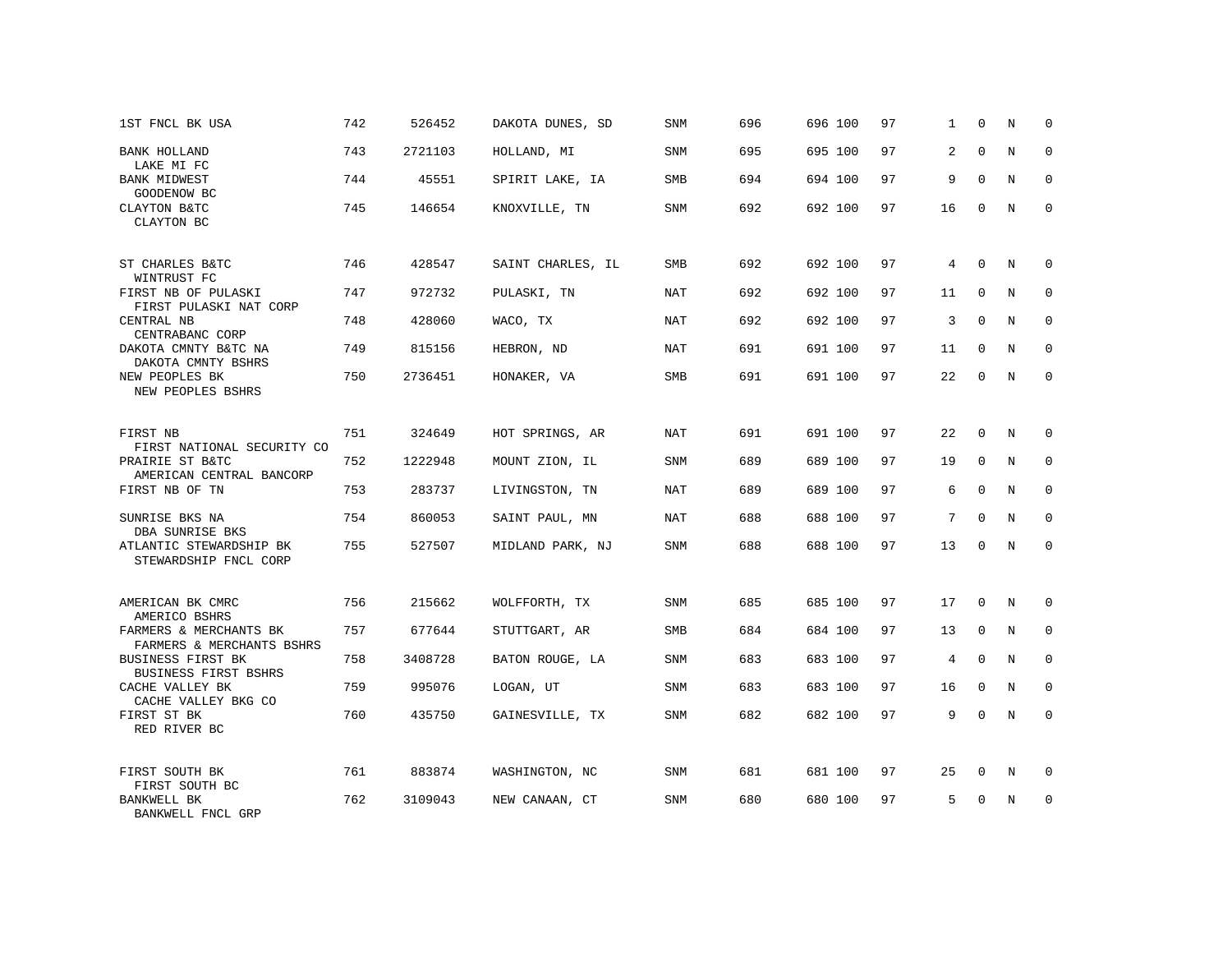| FIRST CMNTY BK<br>FIRST CMNTY HOLD         | 763 | 3232204 | SANTA ROSA, CA      | SNM        | 680 | 680 100 | 97 | 7                 | $\Omega$     | N           | $\Omega$     |
|--------------------------------------------|-----|---------|---------------------|------------|-----|---------|----|-------------------|--------------|-------------|--------------|
| COMMUNITY BK OF MS<br>COMMUNITY BSHRS ESOP | 764 | 460033  | FOREST, MS          | SNM        | 678 | 678 100 | 97 | 7                 | $\Omega$     | N           | $\Omega$     |
| ORANGE CTY TC<br>ORANGE COUNTY BC          | 765 | 176101  | MIDDLETOWN, NY      | SMB        | 678 | 678 100 | 97 | 8                 | $\mathbf 0$  | N           | $\mathbf 0$  |
| NORTH ST BK<br>NORTH STATE BC              | 766 | 2915461 | RALEIGH, NC         | SNM        | 675 | 675 100 | 97 | 6                 | $\Omega$     | N           | 0            |
| FINEMARK NB&TC<br>FINEMARK HOLD            | 767 | 3547131 | FORT MYERS, FL      | <b>NAT</b> | 675 | 675 100 | 97 | 7                 | $\Omega$     | N           | $\mathbf{0}$ |
| MOUNTAIN 1ST B&TC<br>1ST FS CORP           | 768 | 3261549 | HENDERSONVILLE, NC  | SNM        | 675 | 675 100 | 97 | 11                | $\mathbf 0$  | N           | $\mathbf 0$  |
| NATIONAL BK OF CMRC<br>CHARLES INV GRP LLC | 769 | 3275939 | BIRMINGHAM, AL      | <b>NAT</b> | 673 | 673 100 | 97 | 7                 | $\Omega$     | N           | $\mathbf{0}$ |
| SUNWEST BK<br>WESTERN ACQ LLC              | 770 | 140362  | IRVINE, CA          | SNM        | 673 | 673 100 | 97 | 9                 | $\mathbf 0$  | $\mathbf N$ | $\mathbf{0}$ |
| CITIZENS BK MUKWONAGO<br>CITIZENS BK HOLD  | 771 | 783844  | MUKWONAGO, WI       | SNM        | 670 | 670 100 | 97 | 12                | $\mathbf{0}$ | N           | $\mathbf 0$  |
| PROVIDENCE BK<br>LINCO BSHRS               | 772 | 704755  | COLUMBIA, MO        | SMB        | 669 | 669 100 | 97 | 12                | $\mathbf{0}$ | N           | 0            |
| NORTHSTAR BK OF CO<br>CARLILE BSHRS        | 773 | 776659  | HIGHLANDS RANCH, CO | SMB        | 668 | 668 100 | 97 | 19                | $\Omega$     | N           | $\Omega$     |
| SOLVAY BK<br>SOLVAY BC                     | 774 | 722816  | SOLVAY, NY          | SMB        | 668 | 668 100 | 97 | 7                 | $\Omega$     | N           | 0            |
| PINNACLE BK WY<br>PINNACLE BC              | 775 | 561659  | TORRINGTON, WY      | <b>SNM</b> | 668 | 668 100 | 97 | $12 \overline{ }$ | $\Omega$     | N           | $\Omega$     |
| FIRST NB OF THE GULF COAST<br>TGR FNCL     | 776 | 3591282 | NAPLES, FL          | <b>NAT</b> | 668 | 668 100 | 97 | $\overline{4}$    | $\Omega$     | N           | $\Omega$     |
| CAROLINA BK<br>CAROLINA BK HOLD            | 777 | 2516626 | GREENSBORO, NC      | SNM        | 667 | 667 100 | 97 | 7                 | $\mathbf 0$  | $\mathbf N$ | $\mathbf{0}$ |
| <b>BANKFIRST</b><br>CAPGEN CAP GRP LLC     | 778 | 1401686 | WINTER PARK, FL     | <b>SNM</b> | 667 | 667 100 | 97 | 11                | $\Omega$     | N           | $\mathbf 0$  |
| FIRST NORTHERN B&TC<br>PALM BC             | 779 | 186717  | PALMERTON, PA       | SMB        | 667 | 667 100 | 97 | 10                | $\mathbf{0}$ | N           | $\mathbf 0$  |
| SOUTH SIDE T&SB PEORIA<br>MID IL BC        | 780 | 662640  | PEORIA, IL          | SNM        | 667 | 667 100 | 97 | $12 \overline{ }$ | $\Omega$     | $\mathbf N$ | $\mathbf{0}$ |
| LINCOLN SVGS BK<br>LINCOLN BC              | 781 | 589943  | CEDAR FALLS, IA     | SNM        | 666 | 666 100 | 97 | 15                | $\mathbf{0}$ | N           | $\mathbf 0$  |
| OUACHITA INDP BK<br>OUACHITA BSHRS CORP    | 782 | 2454607 | MONROE, LA          | SNM        | 664 | 664 100 | 97 | 11                | 0            | N           | 0            |
| TENNESSEE ST BK<br>TENNESSEE ST BSHRS      | 783 | 479839  | PIGEON FORGE, TN    | SMB        | 664 | 664 100 | 97 | 16                | $\Omega$     | N           | $\mathbf{0}$ |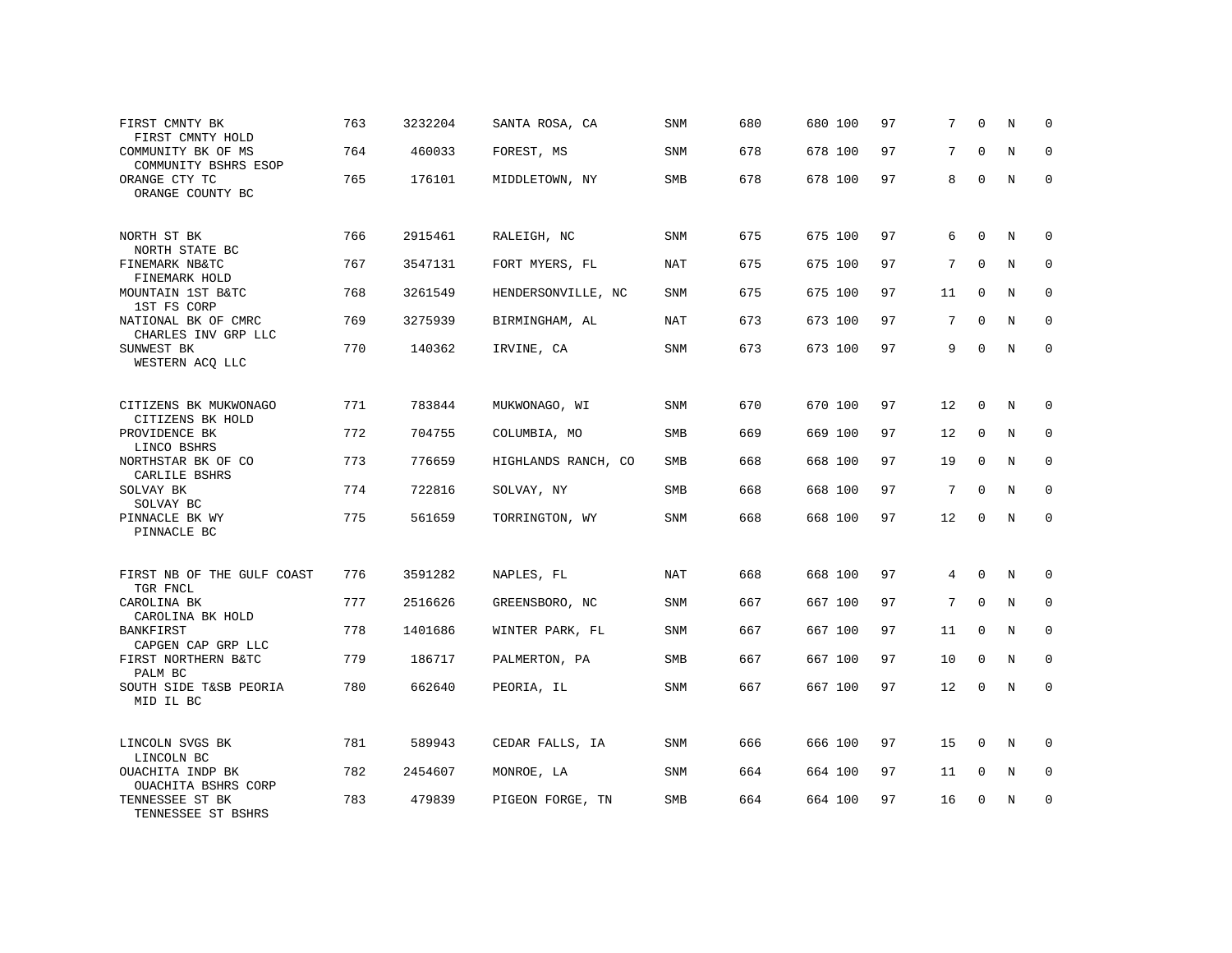| NATIONAL B&TC OF SYCAMORE<br>NI BSHRS CORP           | 784 | 534345  | SYCAMORE, IL     | NAT        | 664 | 664 100 | 97 | 9            | $\Omega$     | N           | $\Omega$    |
|------------------------------------------------------|-----|---------|------------------|------------|-----|---------|----|--------------|--------------|-------------|-------------|
| CASS CMRL BK<br>CASS INFO SYS                        | 785 | 177751  | DES PERES, MO    | <b>SMB</b> | 663 | 663 100 | 97 | 3            | $\Omega$     | N           | $\Omega$    |
| UNITED SCTY BK<br>UNITED SCTY BSHRS                  | 786 | 1162017 | FRESNO, CA       | SMB        | 662 | 662 100 | 97 | 11           | $\mathbf 0$  | N           | 0           |
| EMBASSY BK FOR THE LEHIGH VA<br>EMBASSY BC           | 787 | 3068579 | BETHLEHEM, PA    | <b>SNM</b> | 662 | 662 100 | 97 | 6            | $\Omega$     | N           | $\Omega$    |
| FARMERS B&TC<br><b>FARMERS ENT</b>                   | 788 | 482156  | GREAT BEND, KS   | <b>SNM</b> | 662 | 662 100 | 97 | 7            | $\mathbf 0$  | $\mathbf N$ | $\mathbf 0$ |
| CHOICE FNCL GRP<br>CHOICE FNCL HOLD                  | 789 | 826956  | GRAFTON, ND      | SNM        | 661 | 661 100 | 97 | 9            | $\mathbf 0$  | $\mathbf N$ | $\mathbf 0$ |
| FRANKLIN SYNERGY BK<br>FRANKLIN FNCL NETWORK         | 790 | 3635533 | FRANKLIN, TN     | <b>SMB</b> | 660 | 660 100 | 97 | 3            | $\Omega$     | N           | $\mathbf 0$ |
| OAK VALLEY CMNTY BK<br>OAK VALLEY BC                 | 791 | 1864197 | OAKDALE, CA      | SMB        | 659 | 659 100 | 97 | 13           | $\mathbf 0$  | N           | 0           |
| CITIZENS NB<br>CITIZENS BSHRS                        | 792 | 738013  | BLUFFTON, OH     | <b>NAT</b> | 659 | 659 100 | 97 | 9            | $\Omega$     | N           | $\mathbf 0$ |
| FIRST COLLINSVILLE BK<br>FIRST CO BANCORP            | 793 | 1459717 | COLLINSVILLE, IL | SNM        | 658 | 658 100 | 97 | 7            | $\mathbf 0$  | N           | 0           |
| HILLTOP NB<br>MIDLAND FC                             | 794 | 1454    | CASPER, WY       | <b>NAT</b> | 657 | 657 100 | 97 | 5            | $\Omega$     | N           | $\mathbf 0$ |
| COMMERCIAL B&TC<br>COMMERCIAL HC                     | 795 | 467658  | PARIS, TN        | SNM        | 655 | 655 100 | 97 | 9            | $\Omega$     | N           | $\mathbf 0$ |
| COMMUNITY BK ELLISVILLE MISS<br>COMMUNITY BSHRS ESOP | 796 | 517834  | ELLISVILLE, MS   | SNM        | 654 | 654 100 | 97 | 9            | $\mathbf 0$  | N           | 0           |
| CHESAPEAKE BK<br>CHESAPEAKE FNCL SHARES              | 797 | 214722  | KILMARNOCK, VA   | <b>SMB</b> | 653 | 653 100 | 97 | 11           | $\mathbf{0}$ | N           | 0           |
| BARABOO NB<br>BARABOO BC                             | 798 | 24949   | BARABOO, WI      | <b>NAT</b> | 653 | 653 100 | 97 | 14           | $\mathbf 0$  | $\mathbf N$ | 0           |
| HOMEBANC NA<br>HOMEBANCORP                           | 799 | 3577389 | LAKE MARY, FL    | <b>NAT</b> | 653 | 653 100 | 97 | 14           | $\mathbf 0$  | N           | $\mathbf 0$ |
| CEDAR RAPIDS B&TC<br>OCR HOLDS                       | 800 | 3029589 | CEDAR RAPIDS, IA | SMB        | 652 | 652 100 | 97 | $\mathbf{1}$ | $\mathbf 0$  | N           | 0           |
| MIZUHO TR & BKG CO USA                               | 801 | 1160161 | NEW YORK, NY     | SNM        | 651 | 651 100 | 97 | $\mathbf 0$  | $\mathbf 0$  |             | Y 100       |
| METRO BK                                             | 802 | 1394621 | PELL CITY, AL    | SNM        | 651 | 651 100 | 97 | 8            | 0            | N           | 0           |
| DNB FIRST NA<br>DNB FNCL CORP                        | 803 | 71318   | DOWNINGTOWN, PA  | <b>NAT</b> | 651 | 651 100 | 97 | 12           | 0            | N           | $\mathbf 0$ |
| WESTERN ST BK<br>WESTERN ST AGY INC ESOP & TR        | 804 | 233554  | DEVILS LAKE, ND  | SNM        | 646 | 646 100 | 97 | 10           | $\Omega$     | N           | $\mathbf 0$ |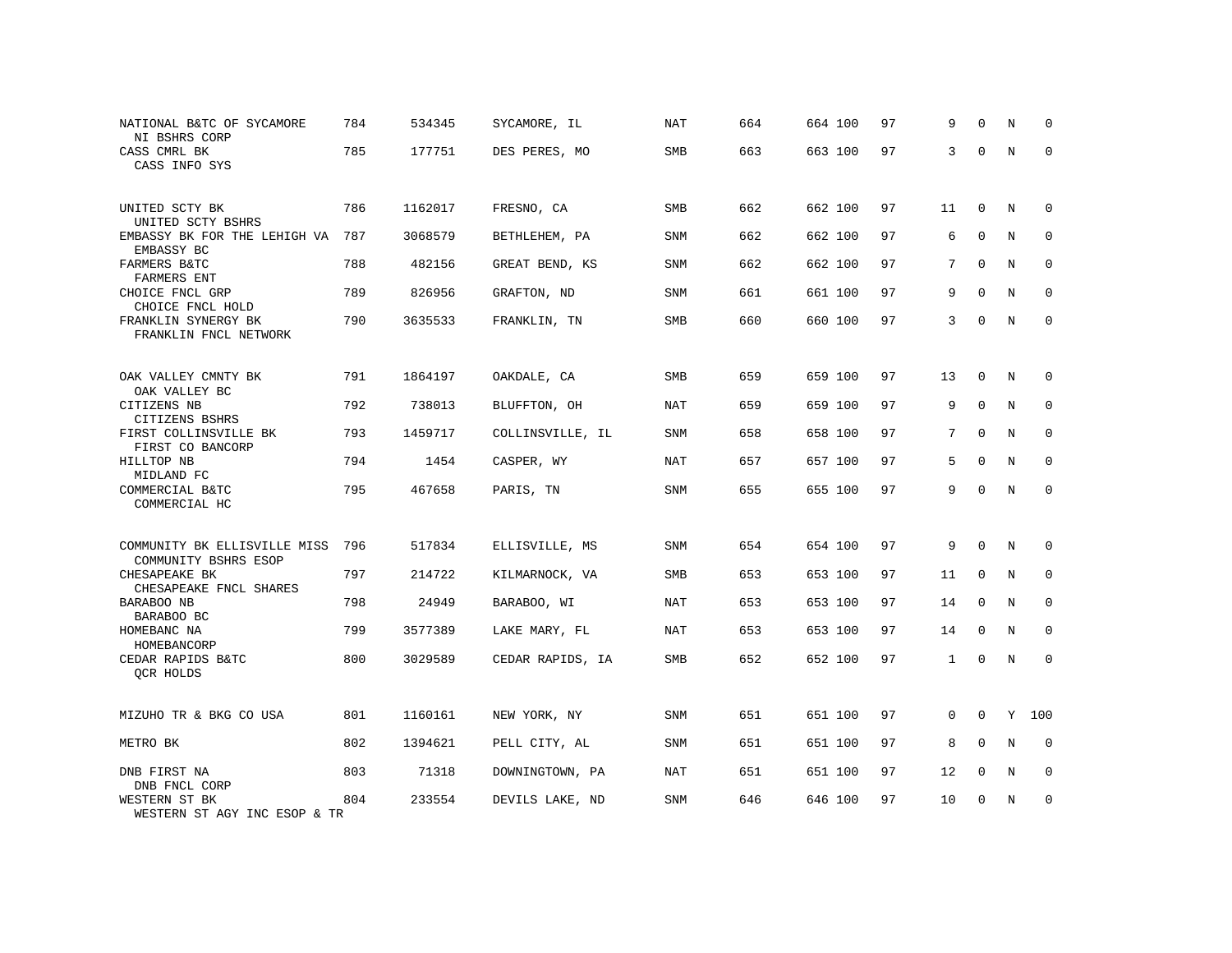| BREMER BK NA<br>OTTO BREMER FOUNDATION             | 805 | 268556  | ALEXANDRIA, MN      | NAT        | 646 | 646 100 | 97 | 7  | $\Omega$    | N           | $\Omega$    |
|----------------------------------------------------|-----|---------|---------------------|------------|-----|---------|----|----|-------------|-------------|-------------|
| NATIONAL B&TC<br>NB&T FNCL GROUP ESOP              | 806 | 328423  | WILMINGTON, OH      | <b>NAT</b> | 645 | 645 100 | 97 | 21 | $\mathbf 0$ | N           | $\mathbf 0$ |
| CONESTOGA BK<br>CONESTOGA BC                       | 807 | 833271  | CHESTER SPRINGS, PA | <b>SMB</b> | 644 | 644 100 | 97 | 13 | $\mathbf 0$ | N           | $\mathbf 0$ |
| FIRST ARKANSAS B&T<br>FIRST ARKANSAS BSHRS         | 808 | 466240  | JACKSONVILLE, AR    | <b>SNM</b> | 644 | 644 100 | 97 | 20 | $\Omega$    | N           | $\Omega$    |
| FIRST WESTERN TR BK<br>FIRST WESTERN FNCL          | 809 | 3158546 | DENVER, CO          | <b>SNM</b> | 644 | 644 100 | 97 | 7  | $\Omega$    | N           | $\mathbf 0$ |
| FOCUS BK<br>SECURITY STATE BSHRS                   | 810 | 498148  | CHARLESTON, MO      | <b>SNM</b> | 643 | 643 100 | 97 | 11 | $\Omega$    | N           | $\Omega$    |
| CITIZENS ST BK<br>INDUSTRY BSHRS                   | 811 | 54656   | BUFFALO, TX         | <b>SNM</b> | 642 | 642 100 | 97 | 6  | $\Omega$    | N           | 0           |
| MOUNTAIN WEST BK NA<br>MOUNTAIN WEST FC            | 812 | 1861927 | HELENA, MT          | NAT        | 642 | 642 100 | 97 | 13 | $\mathbf 0$ | N           | $\mathbf 0$ |
| BREMER BK NA<br>OTTO BREMER FOUNDATION             | 813 | 824550  | SAINT CLOUD, MN     | NAT        | 641 | 641 100 | 97 | 4  | $\Omega$    | N           | $\Omega$    |
| FIRST SECURITY BK<br>INTER-MOUNTAIN BC             | 814 | 633154  | BOZEMAN, MT         | SNM        | 640 | 640 100 | 97 | 7  | $\mathbf 0$ | $\mathbf N$ | $\mathbf 0$ |
| ILLINOIS NB<br>ILLINOIS NAT BC                     | 815 | 925037  | SPRINGFIELD, IL     | <b>NAT</b> | 640 | 640 100 | 97 | 11 | $\Omega$    | N           | $\mathbf 0$ |
| FIDELITY DEPOSIT & DISCOUNT<br>FIDELITY D&D BC INC | 816 | 1007819 | DUNMORE, PA         | <b>SNM</b> | 640 | 640 100 | 97 | 10 | $\mathbf 0$ | N           | 0           |
| <b>GUARANTY BK</b><br>GUARANTY FED BSHRS           | 817 | 131173  | SPRINGFIELD, MO     | <b>SNM</b> | 640 | 640 100 | 97 | 8  | $\mathbf 0$ | $\mathbf N$ | $\mathbf 0$ |
| TWO RIVERS B&TC<br>TWO RIVERS FNCL GRP             | 818 | 3320781 | BURLINGTON, IA      | SNM        | 636 | 636 100 | 97 | 11 | $\mathbf 0$ | N           | 0           |
| CITIZENS BK<br>CITCO CMNTY BSHRS                   | 819 | 778738  | ELIZABETHTON, TN    | <b>SNM</b> | 636 | 636 100 | 97 | 11 | $\mathbf 0$ | $\mathbf N$ | $\mathbf 0$ |
| WISCONSIN B&TC<br>HEARTLAND FNCL USA               | 820 | 463342  | MADISON, WI         | SNM        | 636 | 636 100 | 97 | 9  | $\mathbf 0$ | $\mathbf N$ | $\mathbf 0$ |
| FIRST CMNTY BK<br>FIRST CMNTY CORP                 | 821 | 2328137 | LEXINGTON, SC       | SNM        | 635 | 635 100 | 97 | 10 | $\Omega$    | N           | $\Omega$    |
| EASTWOOD BK<br>EASTWOOD FC ESOP                    | 822 | 315852  | ROCHESTER, MN       | SNM        | 635 | 635 100 | 97 | 10 | $\mathbf 0$ | N           | 0           |
| BANK OF BLUE VALLEY<br>BLUE VALLEY BC              | 823 | 1421161 | OVERLAND PARK, KS   | <b>SMB</b> | 632 | 632 100 | 97 | 4  | $\Omega$    | N           | $\mathbf 0$ |
| STATE B&TC<br>SB FNCL GRP                          | 824 | 614313  | DEFIANCE, OH        | SMB        | 632 | 632 100 | 97 | 18 | 0           | N           | $\mathbf 0$ |
| KISHACOOUILLAS VALLEY NB<br>KISH BC                | 825 | 600419  | BELLEVILLE, PA      | NAT        | 632 | 632 100 | 97 | 11 | $\Omega$    | N           | $\mathbf 0$ |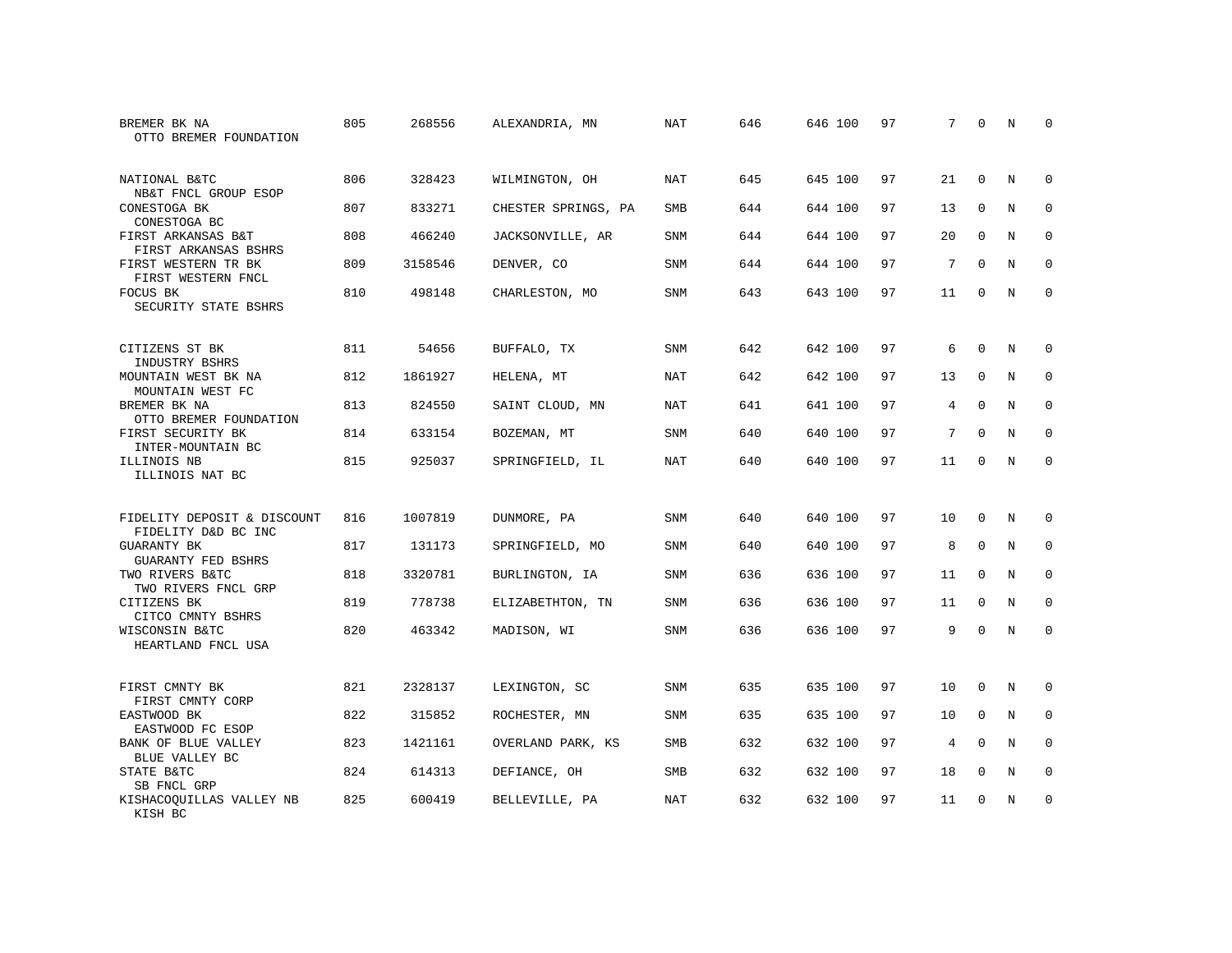| LEADER BK NA<br>LEADER BC                               | 826 | 3109146 | ARLINGTON, MA     | <b>NAT</b> | 631 | 631 100 | 97 | 6  | $\Omega$    | N           | 0           |
|---------------------------------------------------------|-----|---------|-------------------|------------|-----|---------|----|----|-------------|-------------|-------------|
| FIRST CMNTY BK NA<br>JLL ASSC GP FCH                    | 827 | 359360  | SUGAR LAND, TX    | NAT        | 631 | 631 100 | 97 | 24 | $\mathbf 0$ | N           | 0           |
| FIRST COLUMBIA B&TC<br>CCFNB BC                         | 828 | 881012  | BLOOMSBURG, PA    | SNM        | 630 | 630 100 | 97 | 12 | $\mathbf 0$ | N           | 0           |
| CITIZENS NB<br>FIRST CITIZENS BSHRS                     | 829 | 552161  | WAXAHACHIE, TX    | NAT        | 629 | 629 100 | 97 | 11 | $\Omega$    | N           | $\mathbf 0$ |
| LANDMARK NB<br>LANDMARK BC INC                          | 830 | 481177  | MANHATTAN, KS     | <b>NAT</b> | 628 | 628 100 | 97 | 22 | $\mathbf 0$ | N           | $\mathbf 0$ |
| PUTNAM CTY BK<br>PUTNAM BSHRS                           | 831 | 417626  | HURRICANE, WV     | SMB        | 628 | 628 100 | 97 | 2  | $\Omega$    | N           | 0           |
| JOHN MARSHALL BK                                        | 832 | 3419416 | RESTON, VA        | <b>SMB</b> | 627 | 627 100 | 97 | 6  | $\mathbf 0$ | N           | 0           |
| ARMSTRONG BK<br>IRONHORSE FNCL GRP                      | 833 | 470452  | MUSKOGEE, OK      | <b>SNM</b> | 626 | 626 100 | 97 | 16 | $\mathbf 0$ | N           | $\mathbf 0$ |
| VISION BK NA<br>VISION BSHRS                            | 834 | 241157  | ADA, OK           | NAT        | 626 | 626 100 | 97 | 8  | $\mathbf 0$ | N           | 0           |
| FARMERS ST BK<br>NEIGHBOR INS AGY                       | 835 | 1006148 | MARION, IA        | <b>SNM</b> | 625 | 625 100 | 97 | 6  | $\Omega$    | $\mathbb N$ | $\mathbf 0$ |
| METROPOLITAN NB                                         | 836 | 2705895 | NEW YORK, NY      | <b>NAT</b> | 625 | 625 100 | 97 | 4  | $\mathbf 0$ | N           | 0           |
| PASL HOLD LLC<br>HAWAII NB                              | 837 | 915065  | HONOLULU, HI      | NAT        | 621 | 621 100 | 97 | 13 | 0           | N           | 0           |
| HAWAII NAT BSHRS<br>KIRKPATRICK BK<br>AMERICAN BC OF OK | 838 | 67151   | EDMOND, OK        | SNM        | 621 | 621 100 | 97 | 4  | $\mathbf 0$ | N           | 0           |
| HARBOR CMNTY BK<br>HCBF HC                              | 839 | 883137  | INDIANTOWN, FL    | <b>SNM</b> | 621 | 621 100 | 97 | 17 | $\mathbf 0$ | N           | $\mathbf 0$ |
| FRONTIER ST BK                                          | 840 | 632858  | OKLAHOMA CITY, OK | SNM        | 621 | 621 100 | 97 | 0  | $\mathbf 0$ | N           | $\mathbf 0$ |
|                                                         |     |         |                   |            |     |         |    |    |             |             |             |
| HOME ST BK NA<br>HOME ST BC                             | 841 | 696430  | CRYSTAL LAKE, IL  | NAT        | 621 | 621 100 | 97 | 7  | $\mathbf 0$ | N           | 0           |
| AMERICAN ST BK<br>AMBANK CO                             | 842 | 735441  | SIOUX CENTER, IA  | SNM        | 620 | 620 100 | 97 | 5  | $\Omega$    | N           | 0           |
| ADIRONDACK BK<br>ADIRONDACK BC                          | 843 | 101671  | UTICA, NY         | <b>SMB</b> | 618 | 618 100 | 97 | 17 | $\Omega$    | N           | $\mathbf 0$ |
| BALTIMORE CTY SVGS BK<br>BCSB BC                        | 844 | 430278  | BALTIMORE, MD     | SMB        | 617 | 617 100 | 97 | 15 | $\mathbf 0$ | N           | 0           |
| SILVERGATE BK<br>SILVERGATE CAP CORP                    | 845 | 1216826 | LA JOLLA, CA      | <b>SMB</b> | 616 | 616 100 | 97 | 5  | $\Omega$    | $\rm N$     | $\mathbf 0$ |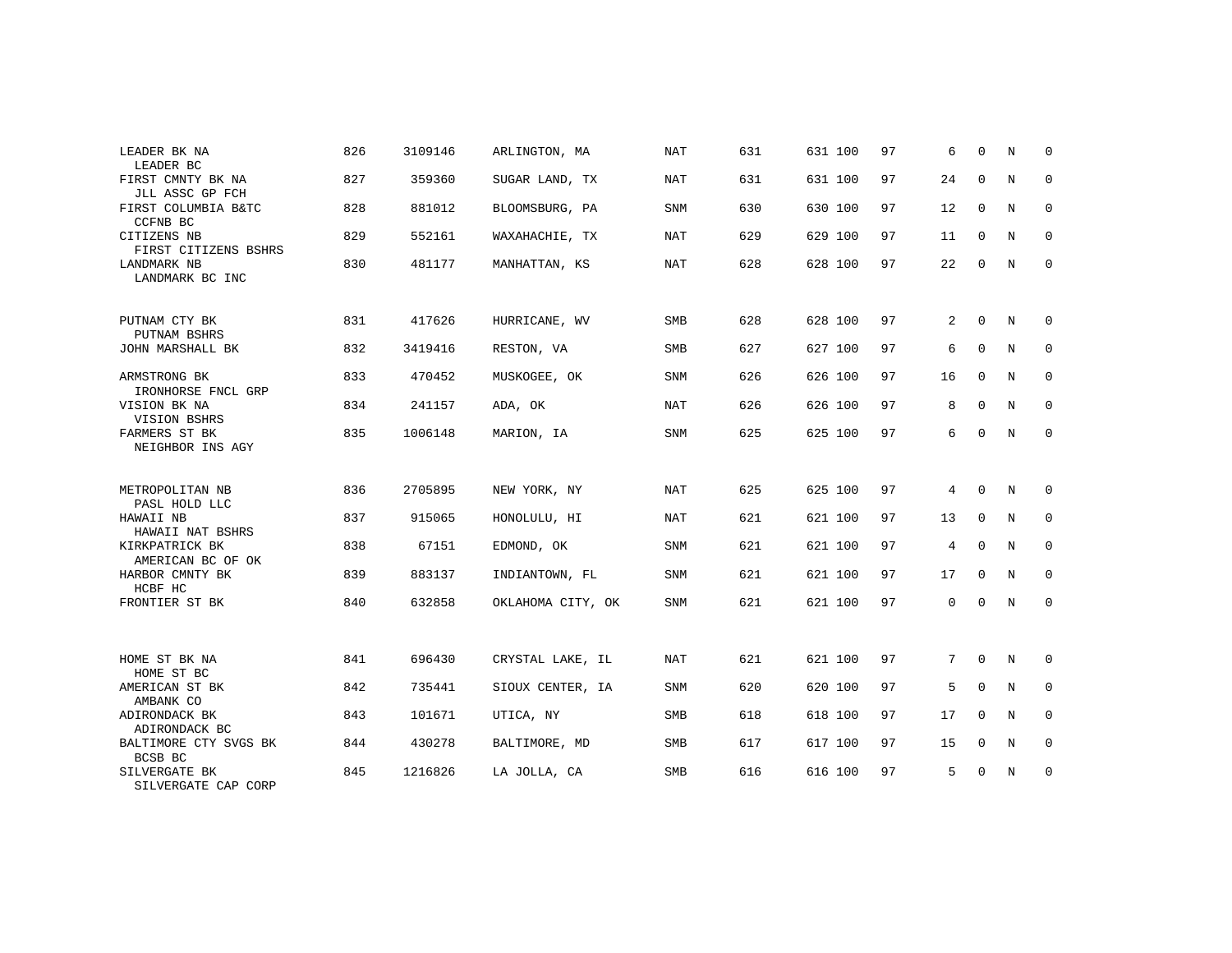| CROGHAN COLONIAL BK<br>CROGHAN BSHRS             | 846 | 362717  | FREMONT, OH          | SMB        | 616 | 616 100 | 97 | 13           | $\mathbf 0$  | N           | $\mathbf 0$  |
|--------------------------------------------------|-----|---------|----------------------|------------|-----|---------|----|--------------|--------------|-------------|--------------|
| KATAHDIN TC<br>KATAHDIN BSHRS CORP               | 847 | 327305  | PATTEN, ME           | SNM        | 616 | 616 100 | 97 | 17           | $\mathbf 0$  | N           | $\Omega$     |
| COMMUNITY FNCL SVC BK<br>COMMUNITY FNCL SVC ESOP | 848 | 698144  | BENTON, KY           | SNM        | 613 | 613 100 | 97 | 4            | 0            | N           | $\mathbf 0$  |
| ONEUNITED BK                                     | 849 | 935308  | BOSTON, MA           | <b>SNM</b> | 612 | 612 100 | 97 | 8            | $\Omega$     | N           | $\Omega$     |
| FIRST B&TC<br>FIRST BK LUBBOCK BSHRS             | 850 | 294564  | LUBBOCK, TX          | SNM        | 608 | 608 100 | 97 | 4            | $\mathbf 0$  | N           | $\mathbf 0$  |
| SIGNATURE BK NA<br>SIGNATURE BC                  | 851 | 3076604 | TOLEDO, OH           | NAT        | 607 | 607 100 | 97 | $\mathbf{1}$ | $\Omega$     | N           | $\Omega$     |
| FIRST NB AMES IA<br>AMES NAT CORP                | 852 | 820048  | AMES, IA             | NAT        | 607 | 607 100 | 97 | 3            | $\Omega$     | N           | $\mathbf{0}$ |
| COMMUNITY B&TC OF FL<br>FLORIDA CMTY BSHRS       | 853 | 2655495 | OCALA, FL            | SNM        | 607 | 607 100 | 97 | 8            | $\Omega$     | N           | $\mathbf 0$  |
| COCONUT GROVE BK<br>COCONUT GROVE BSHRS          | 854 | 648130  | MIAMI, FL            | SMB        | 606 | 606 100 | 97 | 4            | $\Omega$     | N           | $\Omega$     |
| DIME BK<br>DIMECO                                | 855 | 56717   | HONESDALE, PA        | SNM        | 605 | 605 100 | 97 | 5            | $\Omega$     | N           | $\mathbf{0}$ |
| XENITH BK<br>BANKCAP EQT FUND LLC                | 856 | 3153288 | RICHMOND, VA         | <b>SMB</b> | 604 | 604 100 | 97 | 5            | $\Omega$     | N           | $\Omega$     |
| ONB B&TC<br>CENTRAL BANCOMPANY                   | 857 | 2826316 | TULSA, OK            | SNM        | 604 | 604 100 | 97 | 8            | $\mathbf 0$  | N           | $\mathbf 0$  |
| COMMUNITY BK COAST<br>COMMUNITY BSHRS ESOP       | 858 | 2376464 | BILOXI, MS           | SNM        | 604 | 604 100 | 97 | 12           | $\Omega$     | N           | $\mathbf 0$  |
| AMERICAN RIVER BK<br>AMERICAN RIVER BSHRS        | 859 | 735768  | SACRAMENTO, CA       | <b>SNM</b> | 603 | 603 100 | 97 | 10           | $\mathbf 0$  | N           | $\mathbf 0$  |
| SOUTHWEST MO BK<br>SOUTHWEST MO BC               | 860 | 760854  | CARTHAGE, MO         | <b>SNM</b> | 602 | 602 100 | 97 | 10           | $\mathbf 0$  | N           | $\mathbf 0$  |
| ELKHORN VALLEY B&TC<br>FEO INV                   | 861 | 439356  | NORFOLK, NE          | <b>SNM</b> | 600 | 600 100 | 97 | 6            | $\Omega$     | N           | $\mathbf 0$  |
| VERITEX CMNTY BK<br>WCM HOLDS                    | 862 | 3221468 | DALLAS, TX           | <b>SMB</b> | 600 | 600 100 | 97 | 9            | $\mathbf 0$  | $\mathbf N$ | $\mathbf 0$  |
| ADAMS B&TC<br>ADBANC                             | 863 | 463650  | OGALLALA, NE         | SMB        | 599 | 599 100 | 97 | 16           | $\mathbf 0$  | N           | $\mathbf 0$  |
| CENTURY BK<br>CENTURY FS CORP                    | 864 | 83375   | SANTA FE, NM         | SNM        | 598 | 598 100 | 97 | 7            | $\mathbf 0$  | $\mathbf N$ | $\mathbf 0$  |
| HIGHLANDS UNION BK<br>HIGHLANDS BSHRS            | 865 | 969424  | ABINGDON, VA         | SMB        | 597 | 597 100 | 97 | 13           | 0            | N           | $\mathbf 0$  |
| LEVEL ONE BK<br>LEVEL ONE BC                     | 866 | 3612525 | FARMINGTON HILLS, MI | <b>SNM</b> | 596 | 596 100 | 97 | 6            | <sup>0</sup> | N           | $\Omega$     |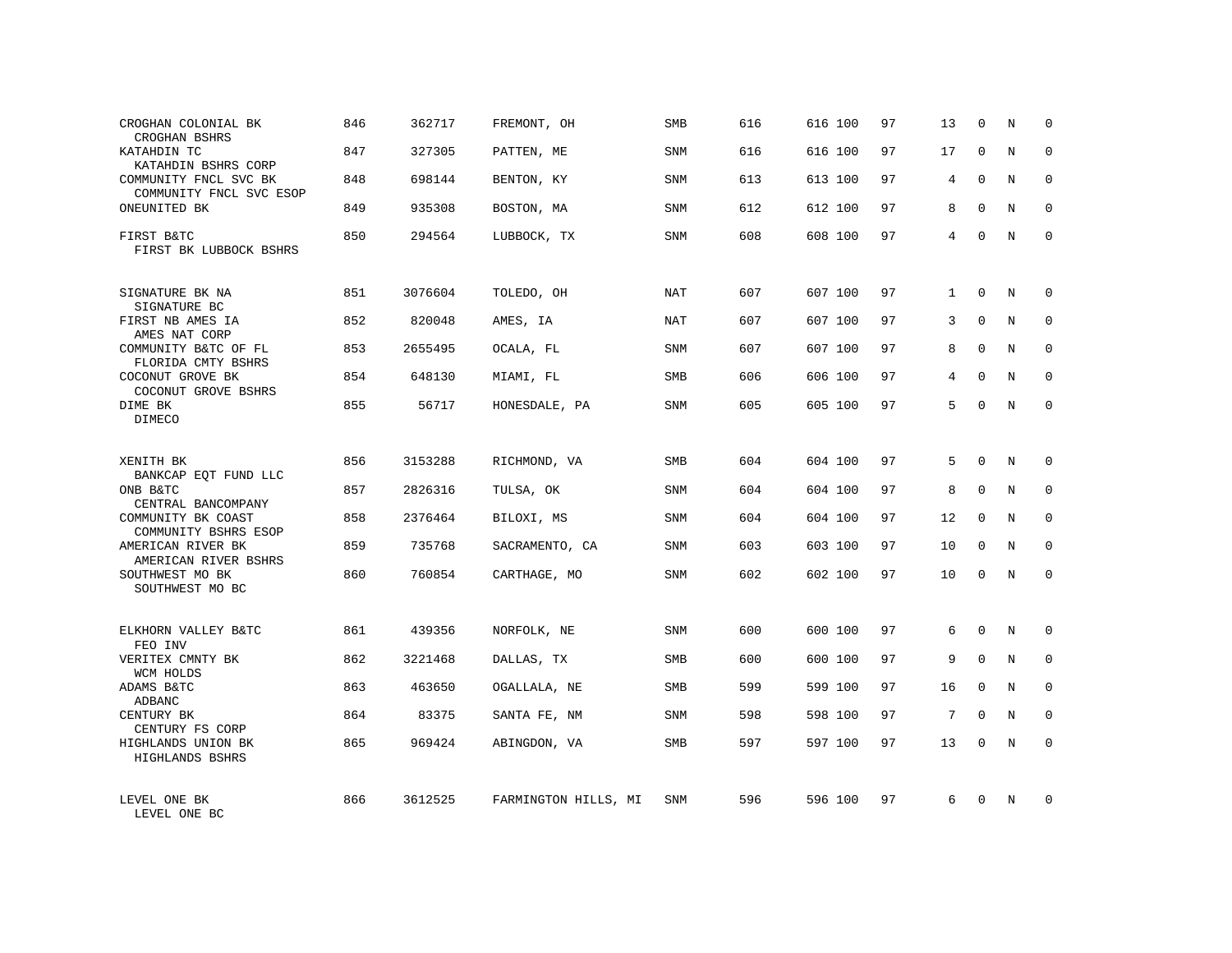| CITIZENS TRI-CTY BK<br>SEOUATCHIE VALLEY BSHRS    | 867 | 162337  | DUNLAP, TN         | SNM        | 595 | 595 100 | 97 | 21          | $\mathbf 0$ | N          | $\mathbf 0$ |
|---------------------------------------------------|-----|---------|--------------------|------------|-----|---------|----|-------------|-------------|------------|-------------|
| FIDELITY B&T<br>FIDELITY CO                       | 868 | 939249  | DUBUOUE, IA        | SNM        | 595 | 595 100 | 97 | 18          | $\Omega$    | N          | $\mathbf 0$ |
| HERITAGE BK<br>LIBERTY SHARES                     | 869 | 507330  | HINESVILLE, GA     | SNM        | 594 | 594 100 | 97 | 28          | 0           | N          | $\mathbf 0$ |
| COMMERCIAL & SVG BK<br>CSB BC                     | 870 | 189129  | MILLERSBURG, OH    | SMB        | 594 | 594 100 | 97 | 15          | $\Omega$    | N          | $\mathbf 0$ |
| FAUQUIER BK                                       | 871 | 976226  | WARRENTON, VA      | SMB        | 593 | 593 100 | 97 | 9           | $\Omega$    | N          | $\mathbf 0$ |
| FAUQUIER BSHRS<br>SAEHAN BK<br>SAEHAN BC          | 872 | 1865680 | LOS ANGELES, CA    | SNM        | 592 | 592 100 | 97 | 10          | $\mathbf 0$ | N          | $\mathbf 0$ |
| MARLIN BUS BK<br>MARLIN BUS SVC CORP              | 873 | 3716852 | SALT LAKE CITY, UT | <b>SMB</b> | 592 | 592 100 | 97 | $\mathbf 0$ | $\Omega$    | N          | $\mathbf 0$ |
| FIRST NB AMER<br>FIRST NAT BSHRS                  | 874 | 413141  | EAST LANSING, MI   | <b>NAT</b> | 591 | 591 100 | 97 | 2           | $\mathbf 0$ | N          | $\mathbf 0$ |
| ALLIANCE BK<br>ALLIANCE FS                        | 875 | 166652  | LAKE CITY, MN      | SNM        | 589 | 589 100 | 97 | 12          | $\Omega$    | N          | $\mathbf 0$ |
| MIDWEST BANK NA<br>MIDWEST BANC HC                | 876 | 669555  | PIERCE, NE         | NAT        | 589 | 589 100 | 97 | 8           | $\mathbf 0$ | N          | $\mathbf 0$ |
| MISSOURI B&TC<br>MBT BSHRS                        | 877 | 615459  | KANSAS CITY, MO    | SNM        | 589 | 589 100 | 97 | 3           | $\Omega$    | N          | $\mathbf 0$ |
| FIRST NB OF BEMIDJI<br>FIRST NB BEMIDJI ESOP & TR | 878 | 363657  | BEMIDJI, MN        | NAT        | 589 | 589 100 | 97 | 3           | $\mathbf 0$ | N          | $\mathbf 0$ |
| EVERTRUST BK<br>IBT HC                            | 879 | 2297998 | PASADENA, CA       | SNM        | 588 | 588 100 | 97 | 6           | $\Omega$    | N          | 91          |
| MERCHANTS NB<br>MERCHANTS BC                      | 880 | 701222  | HILLSBORO, OH      | <b>NAT</b> | 587 | 587 100 | 97 | 11          | $\mathbf 0$ | N          | $\mathbf 0$ |
| MICHIGAN COMMERCE BK                              | 881 | 1478222 | ANN ARBOR, MI      | SNM        | 586 | 586 100 | 97 | 9           | $\mathbf 0$ | N          | $\mathbf 0$ |
| CAPITOL BC<br>BLACKHAWK BK<br>BLACKHAWK BC        | 882 | 27548   | BELOIT, WI         | SNM        | 586 | 586 100 | 97 | 7           | $\Omega$    | $_{\rm N}$ | $\mathbf 0$ |
| BANK OF NJ<br>BANCORP OF NJ                       | 883 | 3443345 | FORT LEE, NJ       | SNM        | 586 | 586 100 | 97 | 8           | $\mathbf 0$ | N          | $\mathbf 0$ |
| SALISBURY B&TC<br>SALISBURY BC                    | 884 | 821906  | LAKEVILLE, CT      | <b>SNM</b> | 585 | 585 100 | 97 | 7           | $\Omega$    | $_{\rm N}$ | $\mathbf 0$ |
| <b>GOLDEN BK NA</b>                               | 885 | 536059  | HOUSTON, TX        | NAT        | 585 | 585 100 | 97 | 5           | 0           | N          | $\mathbf 0$ |
| HONESDALE NB<br>HONAT BC                          | 886 | 465618  | HONESDALE, PA      | <b>NAT</b> | 584 | 584 100 | 97 | 9           | $\mathbf 0$ | N          | 0           |
| PINNACLE BK<br>PINNACLE BC                        | 887 | 867650  | KEENE, TX          | SNM        | 584 | 584 100 | 97 | 10          | $\Omega$    | N          | $\mathbf 0$ |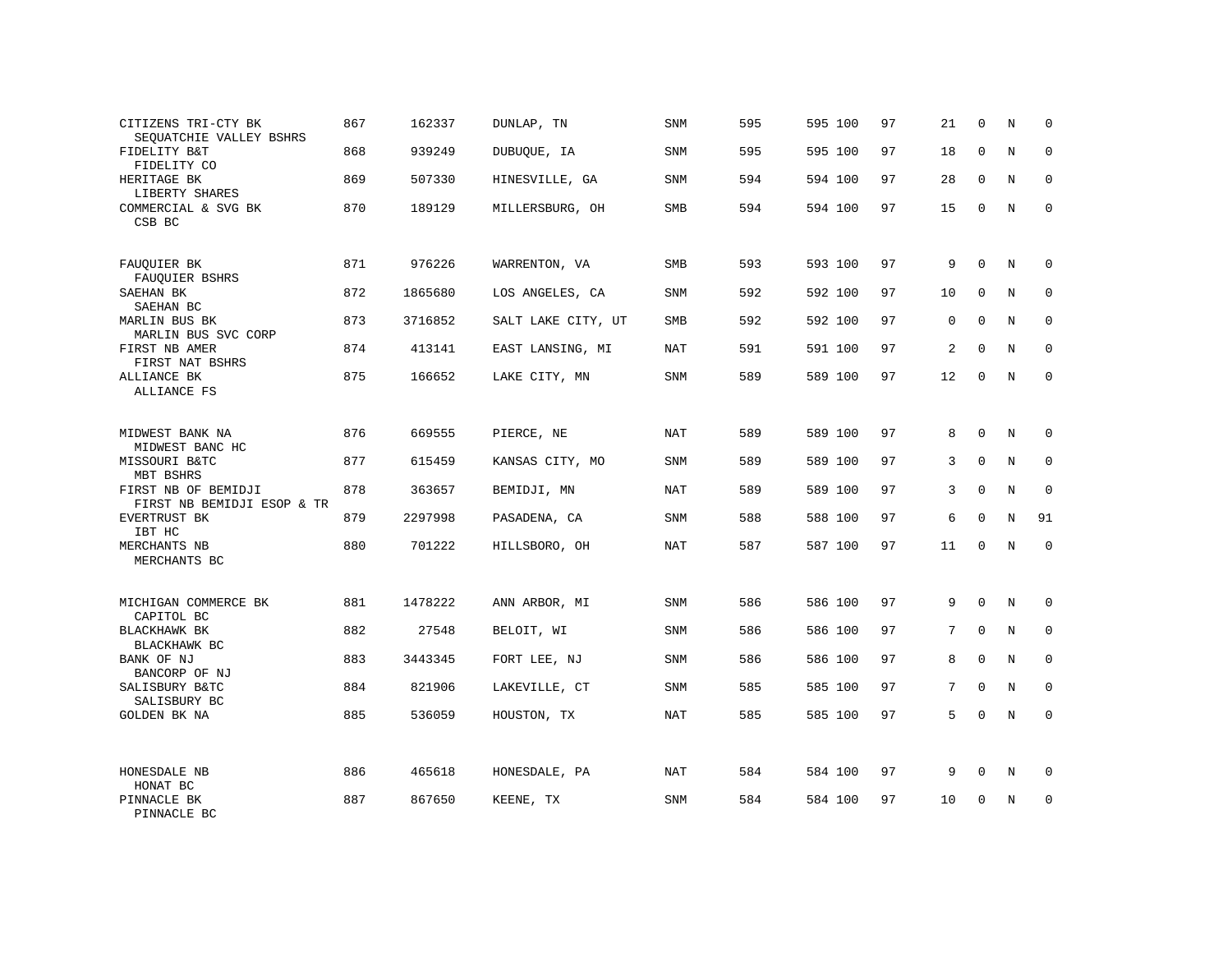| GREAT LAKES BK NA<br>GREAT LAKES FNCL RESOURCE ESOP | 888 | 395836  | BLUE ISLAND, IL       | NAT        | 583 | 583 100 | 97 | 7              | $\Omega$     | N           | 0            |
|-----------------------------------------------------|-----|---------|-----------------------|------------|-----|---------|----|----------------|--------------|-------------|--------------|
| HEARTLAND BK<br>HEARTLAND BC                        | 889 | 853112  | GAHANNA, OH           | SMB        | 583 | 583 100 | 97 | 11             | $\Omega$     | N           | $\Omega$     |
| GUARANTY B&TC<br>GUARANTY CAPITAL CORP              | 890 | 84541   | BELZONI, MS           | SNM        | 582 | 582 100 | 97 | 12             | 0            | N           | $\mathbf 0$  |
| MARINE BK<br>MARINE BC                              | 891 | 258445  | SPRINGFIELD, IL       | SNM        | 582 | 582 100 | 97 | 8              | $\Omega$     | N           | 0            |
| MERCHANTS & MARINE BK<br>MERCHANTS & MARINE BC      | 892 | 94139   | PASCAGOULA, MS        | SNM        | 582 | 582 100 | 97 | 12             | 0            | N           | 0            |
| TRUST CO OF AMER                                    | 893 | 1977248 | ENGLEWOOD, CO         | SNM        | 581 | 581 100 | 97 | $\mathbf{0}$   | $\mathbf 0$  | N           | $\mathbf 0$  |
| STATE BK COUNTRYSIDE<br><b>SBC</b>                  | 894 | 225335  | COUNTRYSIDE, IL       | SNM        | 581 | 581 100 | 97 | 5              | $\Omega$     | N           | $\Omega$     |
| TALBOT BK OF EASTON MD<br>SHORE BSHRS               | 895 | 796125  | EASTON, MD            | SNM        | 581 | 581 100 | 97 | 6              | $\mathbf 0$  | N           | $\mathbf 0$  |
| BANK OF CLARKE CTY<br>EAGLE FNCL SVC                | 896 | 753324  | BERRYVILLE, VA        | SMB        | 581 | 581 100 | 97 | 11             | $\mathbf{0}$ | N           | $\mathbf 0$  |
| FIRST NB OF HUTCHINSON<br>FIRST KS BSHRS            | 897 | 754853  | HUTCHINSON, KS        | <b>NAT</b> | 580 | 580 100 | 97 | 9              | $\mathbf 0$  | N           | 0            |
| TOWN NORTH BK NA<br><b>CU BK SHARES</b>             | 898 | 384652  | DALLAS, TX            | <b>NAT</b> | 580 | 580 100 | 97 | $\Omega$       | $\Omega$     | N           | $\Omega$     |
| ALLIANCE BK<br>ALLIANCE BSHRS                       | 899 | 176464  | SULPHUR SPRINGS, TX   | <b>SNM</b> | 579 | 579 100 | 97 | 8              | $\Omega$     | N           | 0            |
| CENTRAL NB&TC<br>CENTRAL SVC CORP                   | 900 | 278555  | ENID, OK              | <b>NAT</b> | 579 | 579 100 | 97 | 9              | $\Omega$     | N           | $\Omega$     |
| LANDMARK CMNTY BK                                   | 901 | 2758024 | COLLIERVILLE, TN      | <b>SNM</b> | 577 | 577 100 | 97 | 2              | $\Omega$     | N           | $\Omega$     |
| EVANGELINE B&TC<br>EVANGELINE BSHRS                 | 902 | 372538  | VILLE PLATTE, LA      | <b>SNM</b> | 577 | 577 100 | 97 | 8              | $\mathbf 0$  | N           | $\mathbf{0}$ |
| MIDDLEFIELD BKG CO<br>MIDDLEFIELD BC                | 903 | 177920  | MIDDLEFIELD, OH       | <b>SNM</b> | 576 | 576 100 | 97 | 7              | $\Omega$     | N           | $\Omega$     |
| BEACH CMNTY BK<br>BEACH CMNTY BSHRS                 | 904 | 3022076 | FORT WALTON BEACH, FL | SNM        | 575 | 575 100 | 97 | 10             | $\mathbf 0$  | N           | 0            |
| LUANA SVG BK<br>LUANA BC                            | 905 | 674849  | LUANA, IA             | <b>SNM</b> | 575 | 575 100 | 97 | $\overline{4}$ | $\Omega$     | $\mathbf N$ | $\mathbf{0}$ |
| FIRST ST BK<br>FIRST ST FC                          | 906 | 113740  | EASTPOINTE, MI        | SNM        | 574 | 574 100 | 97 | 10             | $\mathbf{0}$ | N           | $\mathbf 0$  |
| UNION BK<br>UNION BSHRS                             | 907 | 333203  | MORRISVILLE, VT       | SNM        | 574 | 574 100 | 97 | 15             | 0            | N           | 0            |
| WAUCHULA ST BK<br>CREWS BKG CORP                    | 908 | 200435  | WAUCHULA, FL          | <b>SNM</b> | 572 | 572 100 | 97 | 5              | $\Omega$     | N           | $\mathbf{0}$ |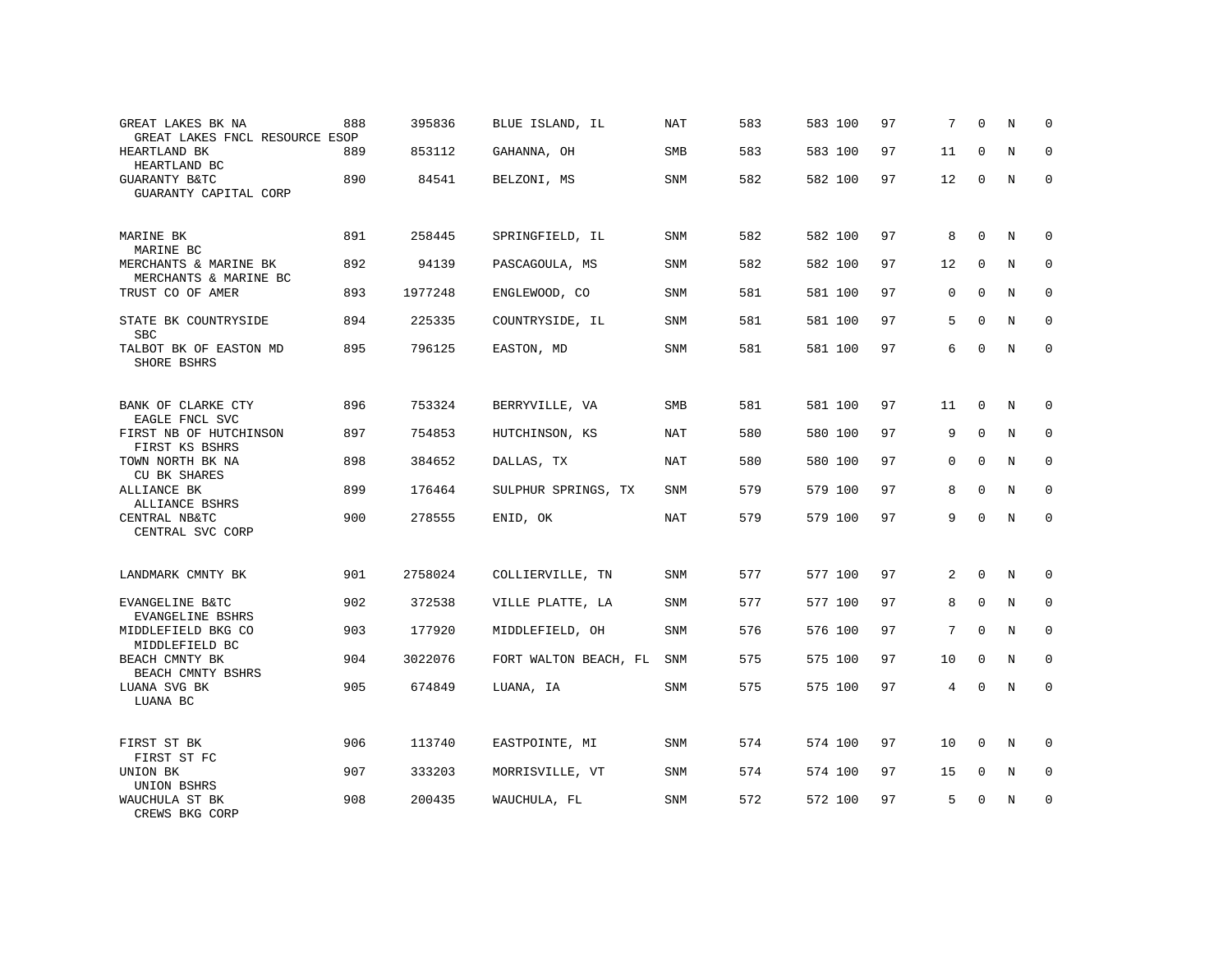| LEGEND BK NA<br>LEGEND BC                                        | 909 | 100357  | BOWIE, TX         | NAT        | 571 | 571 100 | 97 | 8            | $\mathbf 0$  | N           | 0            |
|------------------------------------------------------------------|-----|---------|-------------------|------------|-----|---------|----|--------------|--------------|-------------|--------------|
| FARMERS & MRCH BK<br>FMB BSHRS                                   | 910 | 763930  | LAKELAND, GA      | SNM        | 571 | 571 100 | 97 | 5            | $\Omega$     | N           | 0            |
| FIVE STAR BK<br>FIVE STAR BC                                     | 911 | 2867337 | ROCKLIN, CA       | SNM        | 570 | 570 100 | 97 | 5            | $\mathbf 0$  | N           | $\Omega$     |
| PREMIER VALLEY BK                                                | 912 | 3028902 | FRESNO, CA        | SNM        | 568 | 568 100 | 97 | 3            | $\Omega$     | N           | $\Omega$     |
| SCOTT VALLEY BK<br>LEARNER FC                                    | 913 | 852263  | YREKA, CA         | SNM        | 568 | 568 100 | 97 | 11           | $\mathbf 0$  | N           | 0            |
| PACIFIC COAST BKR BK<br>PACIFIC COAST BKR BSHRS                  | 914 | 2451240 | WALNUT CREEK, CA  | SMB        | 567 | 567 100 | 97 | $\Omega$     | $\Omega$     | N           | $\Omega$     |
| PIONEER B&TC<br>BELLE FOURCHE BSHRS                              | 915 | 65559   | BELLE FOURCHE, SD | SNM        | 566 | 566 100 | 97 | 5            | $\mathbf 0$  | N           | $\mathbf{0}$ |
| UNITED PRAIRIE BK<br>FARMERS ST CORP                             | 916 | 712059  | MOUNTAIN LAKE, MN | SNM        | 564 | 564 100 | 97 | 12           | 0            | N           | $\mathbf 0$  |
| MBANK                                                            | 917 | 132554  | MANISTIQUE, MI    | SNM        | 564 | 564 100 | 97 | 11           | $\mathbf{0}$ | N           | $\mathbf{0}$ |
| MACKINAC FC<br>NATIONAL BK OF KANSAS CITY<br>AMERI-NATIONAL CORP | 918 | 2747587 | LEAWOOD, KS       | <b>NAT</b> | 564 | 564 100 | 97 | 5            | $\mathbf 0$  | N           | $\mathbf 0$  |
| CHARTER BK EAU CLAIRE<br>CHARTER BSHRS                           | 919 | 160650  | EAU CLAIRE, WI    | <b>SNM</b> | 564 | 564 100 | 97 | $\mathbf{0}$ | $\mathbf{0}$ | N           | $\mathbf{0}$ |
| COMMUNITY NB<br>COMMUNITY BC                                     | 920 | 270504  | DERBY, VT         | <b>NAT</b> | 564 | 564 100 | 97 | 13           | $\Omega$     | N           | $\Omega$     |
| INVESTAR BK                                                      | 921 | 3449066 | BATON ROUGE, LA   | SNM        | 563 | 563 100 | 97 | 9            | $\mathbf 0$  | N           | $\mathbf 0$  |
| FIRST B&TC                                                       | 922 | 1228034 | DUNCAN, OK        | SNM        | 562 | 562 100 | 97 | 9            | $\mathbf 0$  | N           | $\mathbf 0$  |
| PREMIER BK                                                       | 923 | 33259   | MAPLEWOOD, MN     | SNM        | 562 | 562 100 | 97 | 6            | $\mathbf 0$  | $\mathbf N$ | $\mathbf{0}$ |
| COMMUNITY BK                                                     | 924 | 268257  | FORT WORTH, TX    | <b>SMB</b> | 562 | 562 100 | 97 | 9            | $\mathbf 0$  | $\mathbf N$ | $\mathbf 0$  |
| COMMUNITY BKR<br>LIBERTY B&TC<br>LIBERTY FNCL SVC                | 925 | 283438  | NEW ORLEANS, LA   | SNM        | 562 | 562 100 | 97 | 14           | $\mathbf 0$  | N           | $\mathbf{0}$ |
| GULFSTREAM BUS BK<br><b>GULFSTREAM BSHRS</b>                     | 926 | 2814210 | STUART, FL        | SNM        | 562 | 562 100 | 98 | 3            | $\mathbf 0$  | N           | 0            |
| FIRST BK & TR<br>FISHBACK FC                                     | 927 | 550756  | SIOUX FALLS, SD   | SNM        | 561 | 561 100 | 98 | 5            | $\mathbf 0$  | N           | $\mathbf 0$  |
| FIRST PALMETTO BK<br>FIRST PALMETTO FC                           | 928 | 586072  | CAMDEN, SC        | SNM        | 561 | 561 100 | 98 | 20           | $\mathbf 0$  | N           | 0            |
| COMMUNITY ST BK NA<br>VAN DIEST INV CO                           | 929 | 790543  | ANKENY, IA        | <b>NAT</b> | 561 | 561 100 | 98 | 10           | $\Omega$     | N           | $\mathbf{0}$ |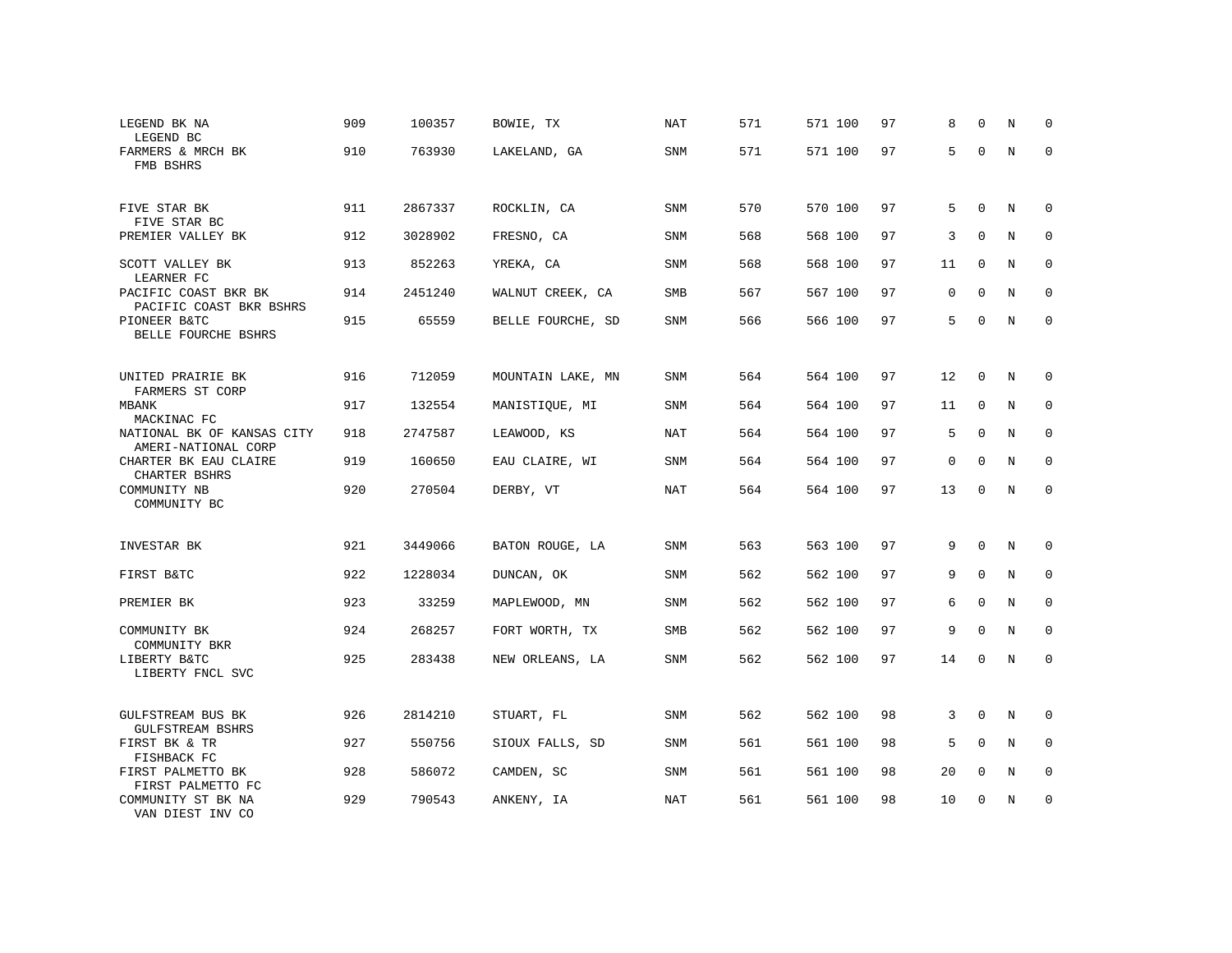| PENN LIBERTY BK<br>PENN LIBERTY FNCL CORP          | 930 | 3277988 | WAYNE, PA            | SNM        | 560 | 560 100 | 98 | 8            | $\Omega$    | N | $\Omega$    |
|----------------------------------------------------|-----|---------|----------------------|------------|-----|---------|----|--------------|-------------|---|-------------|
| FIRST UNITED SCTY BK<br>UNITED SCTY BSHRS          | 931 | 259330  | THOMASVILLE, AL      | <b>SNM</b> | 560 | 560 100 | 98 | 18           | $\Omega$    | N | $\Omega$    |
| CECILIAN BK<br>FIRST CECILIAN BANCORP              | 932 | 982142  | CECILIA, KY          | <b>SNM</b> | 560 | 560 100 | 98 | 11           | $\mathbf 0$ | N | $\mathbf 0$ |
| UNION BK CO<br>UNITED BSHRS                        | 933 | 780218  | COLUMBUS GROVE, OH   | <b>SNM</b> | 559 | 559 100 | 98 | 13           | $\Omega$    | N | $\Omega$    |
| THOMASVILLE NB<br>THOMASVILLE BSHRS                | 934 | 2344753 | THOMASVILLE, GA      | NAT        | 558 | 558 100 | 98 | 2            | $\mathbf 0$ | N | $\mathbf 0$ |
| ATLANTIC CMNTY BKR BK                              | 935 | 959715  | CAMP HILL, PA        | <b>SMB</b> | 558 | 558 100 | 98 | $\mathbf{1}$ | $\Omega$    | N | $\mathbf 0$ |
| SUPERIOR NB&TC<br>KEWEENAW FC                      | 936 | 245557  | HANCOCK, MI          | NAT        | 557 | 557 100 | 98 | 9            | $\Omega$    | N | 0           |
| FARMERS & MERCHANTS BK<br>F&M BK CORP              | 937 | 713926  | TIMBERVILLE, VA      | <b>SMB</b> | 556 | 556 100 | 98 | 8            | $\Omega$    | N | $\mathbf 0$ |
| MISSION BK<br>VALLEY VIEW BSHRS                    | 938 | 170051  | MISSION, KS          | <b>SNM</b> | 555 | 555 100 | 98 | 6            | $\mathbf 0$ | N | $\mathbf 0$ |
| PINNACLE BK<br>PINNACLE FC                         | 939 | 366238  | ELBERTON, GA         | <b>SNM</b> | 555 | 555 100 | 98 | 12           | $\Omega$    | N | $\mathbf 0$ |
| HERITAGE BK<br>HERITAGE GROUP                      | 940 | 666554  | WOOD RIVER, NE       | SNM        | 555 | 555 100 | 98 | 16           | $\Omega$    | N | $\Omega$    |
| CENTRAL BK OF LK OF THE OZAR<br>CENTRAL BANCOMPANY | 941 | 1015243 | OSAGE BEACH, MO      | <b>SNM</b> | 553 | 553 100 | 98 | 7            | $\Omega$    | N | 0           |
| MONTICELLO BKG CO<br>MONTICELLO BSHRS              | 942 | 266945  | MONTICELLO, KY       | SMB        | 552 | 552 100 | 98 | 11           | 0           | N | 0           |
| WOOD & HUSTON BK<br>WOOD & HUSTON BC               | 943 | 671558  | MARSHALL, MO         | <b>SNM</b> | 552 | 552 100 | 98 | 9            | $\Omega$    | N | $\mathbf 0$ |
| SEAWAY B&TC<br>SEAWAY BSHRS                        | 944 | 673431  | CHICAGO, IL          | SNM        | 551 | 551 100 | 98 | 10           | $\Omega$    | N | $\mathbf 0$ |
| BANK OF JACKSON HOLE<br>BANCSHARES OF JACKSON HOLE | 945 | 898458  | JACKSON, WY          | SMB        | 550 | 550 100 | 98 | 9            | $\Omega$    | N | $\mathbf 0$ |
| COMMUNITY BK<br>CB FNCL SERV INC                   | 946 | 371924  | CARMICHAELS, PA      | SNM        | 549 | 549 100 | 98 | 10           | $\mathbf 0$ | N | 0           |
| BANK OF NEW ENGLAND                                | 947 | 113601  | SALEM, NH            | SNM        | 548 | 548 100 | 98 | 8            | $\mathbf 0$ | N | $\mathbf 0$ |
| AMERICAN BK NORTH<br>MESABA BSHRS                  | 948 | 716655  | NASHWAUK, MN         | SNM        | 547 | 547 100 | 98 | 11           | $\Omega$    | N | $\Omega$    |
| INDUSTRY ST BK<br>INDUSTRY BSHRS                   | 949 | 733054  | INDUSTRY, TX         | SNM        | 547 | 547 100 | 98 | 3            | $\mathbf 0$ | N | 0           |
| PEOPLES ST BK<br>PEOPLES BC                        | 950 | 262844  | PRAIRIE DU CHIEN, WI | <b>SNM</b> | 547 | 547 100 | 98 | 12           | $\Omega$    | N | $\mathbf 0$ |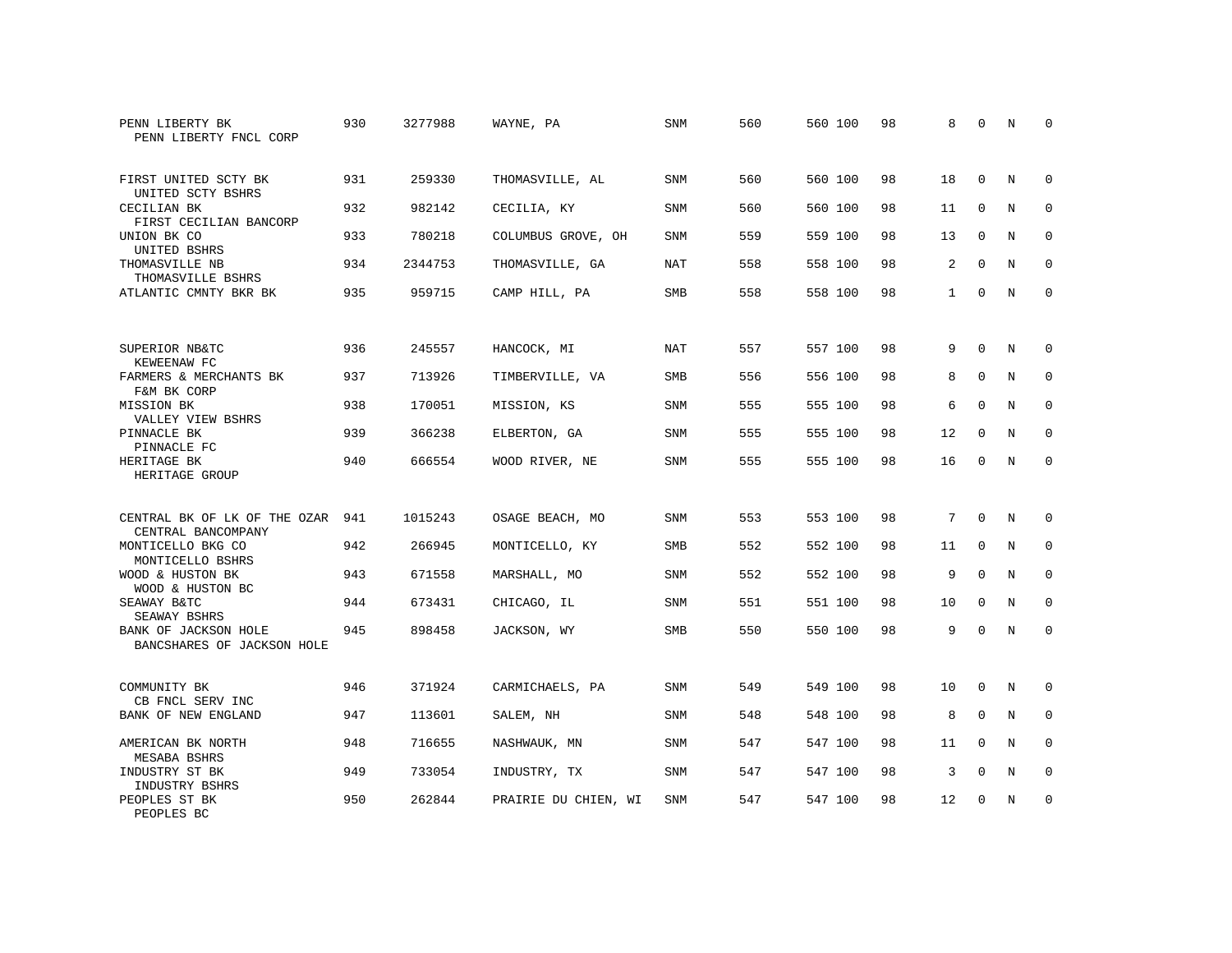| LONE STAR ST BK W TX<br>LONE STAR ST BSHRS        | 951 | 3607062 | LUBBOCK, TX       | <b>SMB</b> | 546 | 546 100 | 98 | 3              | $\Omega$    | N           | 0           |
|---------------------------------------------------|-----|---------|-------------------|------------|-----|---------|----|----------------|-------------|-------------|-------------|
| NEW CENTURY BK<br>NEW CENTURY BC                  | 952 | 2913887 | DUNN, NC          | <b>SNM</b> | 544 | 544 100 | 98 | 6              | $\mathbf 0$ | N           | $\mathbf 0$ |
| FLORIDA BK<br>FLORIDA BK GRP                      | 953 | 704737  | TAMPA, FL         | <b>SMB</b> | 544 | 544 100 | 98 | 12             | $\mathbf 0$ | N           | 0           |
| CITIZENS BK<br>CITIZENS BSHRS                     | 954 | 856748  | BATESVILLE, AR    | SMB        | 544 | 544 100 | 98 | 9              | $\Omega$    | N           | $\mathbf 0$ |
| UNITED B&TC<br><b>UBT BSHRS</b>                   | 955 | 990352  | MARYSVILLE, KS    | <b>SMB</b> | 543 | 543 100 | 98 | 14             | $\Omega$    | N           | $\mathbf 0$ |
| INTERNATIONAL BK CMRC<br>INTERNATIONAL BSHRS CORP | 956 | 382069  | ZAPATA, TX        | <b>SNM</b> | 542 | 542 100 | 98 | 14             | $\mathbf 0$ | N           | 0           |
| NATIONAL BK<br>NATIONAL UNITED BSHRS              | 957 | 322056  | GATESVILLE, TX    | NAT        | 542 | 542 100 | 98 | 7              | $\mathbf 0$ | N           | 0           |
| CITIZENS NB OF PAINTSVILLE<br>CITIZENS NAT CORP   | 958 | 495419  | PAINTSVILLE, KY   | NAT        | 542 | 542 100 | 98 | 10             | $\mathbf 0$ | N           | $\mathbf 0$ |
| AMERICAN ST B&TC OF WILLISTO<br>AMERICAN ST BHC   | 959 | 244251  | WILLISTON, ND     | SNM        | 541 | 541 100 | 98 | $\mathbf{1}$   | 0           | N           | 0           |
| WEST AL B&TC<br>WEST AL CAP CORP                  | 960 | 501132  | REFORM, AL        | <b>SNM</b> | 541 | 541 100 | 98 | 13             | $\mathbf 0$ | $\mathbb N$ | $\mathbf 0$ |
| FARMERS & MRCHS BK<br>COUNTRY BSHRS               | 961 | 455552  | MILFORD, NE       | SNM        | 541 | 541 100 | 98 | 10             | $\mathbf 0$ | N           | 0           |
| HORICON BK<br>SWORD FC                            | 962 | 528849  | HORICON, WI       | <b>SNM</b> | 541 | 541 100 | 98 | 12             | $\mathbf 0$ | N           | $\mathbf 0$ |
| FIRST AMER INTL BK<br>FIRST AMER INTL CORP        | 963 | 2857794 | BROOKLYN, NY      | SNM        | 541 | 541 100 | 98 | 8              | $\mathbf 0$ | N           | 0           |
| BRIDGEWATER BK<br>BRIDGEWATER BSHRS               | 964 | 3378773 | BLOOMINGTON, MN   | <b>SNM</b> | 540 | 540 100 | 98 | $\overline{a}$ | $\Omega$    | $_{\rm N}$  | $\mathbf 0$ |
| COMMERCE BK<br>INTERNATIONAL BSHRS CORP           | 965 | 625159  | LAREDO, TX        | SNM        | 540 | 540 100 | 98 | 3              | $\mathbf 0$ | N           | 0           |
| NBC OKLAHOMA<br>NBC CORP OF OKLAHOMA              | 966 | 39756   | OKLAHOMA CITY, OK | SNM        | 540 | 540 100 | 98 | 7              | $\mathbf 0$ | N           | 0           |
| GRAND BK                                          | 967 | 3117431 | DALLAS, TX        | <b>SNM</b> | 539 | 539 100 | 98 | $\mathbf{1}$   | $\Omega$    | N           | $\mathbf 0$ |
| BANK OF SOUTHSIDE VA<br>BANK OF SOUTHSIDE VA CORP | 968 | 610128  | CARSON, VA        | SNM        | 538 | 538 100 | 98 | 14             | $\mathbf 0$ | N           | 0           |
| GIRARD NB<br><b>GN BSHRS</b>                      | 969 | 928056  | GIRARD, KS        | <b>NAT</b> | 538 | 538 100 | 98 | 11             | $\mathbf 0$ | N           | $\mathbf 0$ |
| CITIZENS UNION BK<br>LEA M MCMULLAN TR            | 970 | 65746   | SHELBYVILLE, KY   | <b>SNM</b> | 538 | 538 100 | 98 | 14             | 0           | N           | 0           |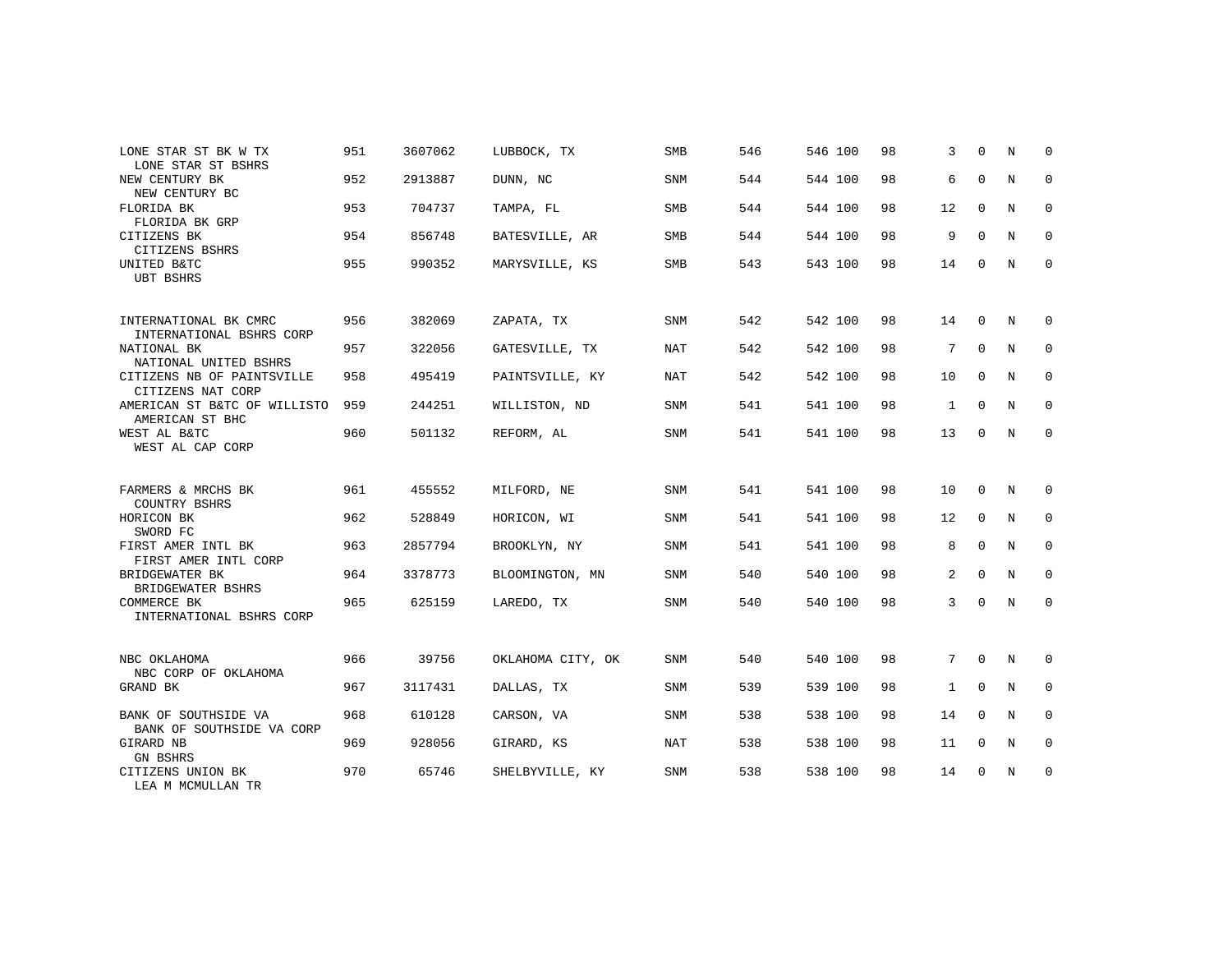| UNITED B&TC<br>FARMERS CAPITAL BK CORP          | 971 | 479914  | VERSAILLES, KY    | <b>SNM</b> | 537 | 537 100 | 98 | 12             | $\mathbf 0$ | N           | $\Omega$    |
|-------------------------------------------------|-----|---------|-------------------|------------|-----|---------|----|----------------|-------------|-------------|-------------|
| SECURITY BK OF CA<br>SECURITY CA BC             | 972 | 3358289 | RIVERSIDE, CA     | SNM        | 537 | 537 100 | 98 | 3              | $\Omega$    | $\mathbf N$ | $\Omega$    |
| FIRST CAP BK<br>FIRST CAP BC                    | 973 | 2742153 | GLEN ALLEN, VA    | SMB        | 536 | 536 100 | 98 | 7              | $\Omega$    | N           | 0           |
| FIRST BK<br>FIRST NAT CORP                      | 974 | 899428  | STRASBURG, VA     | <b>SMB</b> | 536 | 536 100 | 98 | 9              | $\Omega$    | N           | $\Omega$    |
| PATRIOT NB<br>PNBK SPONSOR LLC                  | 975 | 2236821 | STAMFORD, CT      | <b>NAT</b> | 535 | 535 100 | 98 | 9              | $\Omega$    | N           | 0           |
| SOUTHERN MI B&TC<br>SOUTHERN MI BC              | 976 | 822042  | COLDWATER, MI     | SNM        | 535 | 535 100 | 98 | 16             | $\Omega$    | N           | $\Omega$    |
| ALBANY B&TC NA<br>ALBANK CORP                   | 977 | 2732    | CHICAGO, IL       | <b>NAT</b> | 535 | 535 100 | 98 | 3              | $\Omega$    | $_{\rm N}$  | $\Omega$    |
| BAKER BOYER NB<br>BAKER BOYER BC                | 978 | 69678   | WALLA WALLA, WA   | NAT        | 534 | 534 100 | 98 | 6              | $\Omega$    | N           | $\Omega$    |
| SUSSEX BK<br>SUSSEX BC                          | 979 | 403106  | FRANKLIN, NJ      | SNM        | 534 | 534 100 | 98 | 9              | $\Omega$    | $_{\rm N}$  | $\Omega$    |
| CORTLAND SVG & BKG CO<br>CORTLAND BC            | 980 | 846619  | CORTLAND, OH      | SMB        | 533 | 533 100 | 98 | 12             | $\Omega$    | $_{\rm N}$  | $\Omega$    |
| 1ST CENTURY BK NA<br><b>1ST CENTURY BSHRS</b>   | 981 | 3247598 | LOS ANGELES, CA   | NAT        | 532 | 532 100 | 98 | $\Omega$       | $\Omega$    | N           | $\Omega$    |
| COMMUNITY W BK NA<br>COMMUNITY W BSHRS          | 982 | 1412712 | GOLETA, CA        | <b>NAT</b> | 532 | 532 100 | 98 | $\overline{4}$ | $\mathbf 0$ | $\mathbf N$ | $\mathbf 0$ |
| PRIORITYONE BK<br>PRIORITYONE CAP CORP          | 983 | 956938  | MAGEE, MS         | <b>SNM</b> | 532 | 532 100 | 98 | 10             | $\Omega$    | N           | $\Omega$    |
| QUAIL CREEK BK NA<br><b>QUAIL CREEK BSHRS</b>   | 984 | 507152  | OKLAHOMA CITY, OK | <b>NAT</b> | 532 | 532 100 | 98 | $\mathbf 0$    | $\mathbf 0$ | $\rm N$     | $\mathbf 0$ |
| PADUCAH B&TC<br>PADUCAH BSHRS                   | 985 | 285740  | PADUCAH, KY       | <b>SMB</b> | 530 | 530 100 | 98 | 5              | $\Omega$    | N           | $\mathbf 0$ |
| PEOPLES BK OF AL<br>ALTRUST FS                  | 986 | 60330   | CULLMAN, AL       | <b>SNM</b> | 530 | 530 100 | 98 | 22             | $\Omega$    | N           | $\Omega$    |
| NEXTIER BK NA<br>NEXTIER INC                    | 987 | 315629  | BUTLER, PA        | <b>NAT</b> | 530 | 530 100 | 98 | 15             | $\mathsf 0$ | $\mathbf N$ | $\mathbf 0$ |
| COMMUNITY B&TC<br>COMMUNITY BANC CORP SHEBOYGAN | 988 | 1393624 | SHEBOYGAN, WI     | <b>SNM</b> | 530 | 530 100 | 98 | 10             | $\Omega$    | N           | $\Omega$    |
| JGB BK NA<br>JGB FNCL HC                        | 989 | 838632  | MIAMI, FL         | <b>NAT</b> | 530 | 530 100 | 98 | 6              | 0           | Y           | $\mathbf 0$ |
| UWHARRIE BK<br>UWHARRIE CAP CORP                | 990 | 590220  | ALBEMARLE, NC     | SMB        | 529 | 529 100 | 98 | 8              | $\Omega$    | $\mathbb N$ | $\Omega$    |
| NEWFIELD NB<br>NEWFIELD BC                      | 991 | 632410  | NEWFIELD, NJ      | <b>NAT</b> | 528 | 528 100 | 98 | 11             | $\Omega$    | N           | $\Omega$    |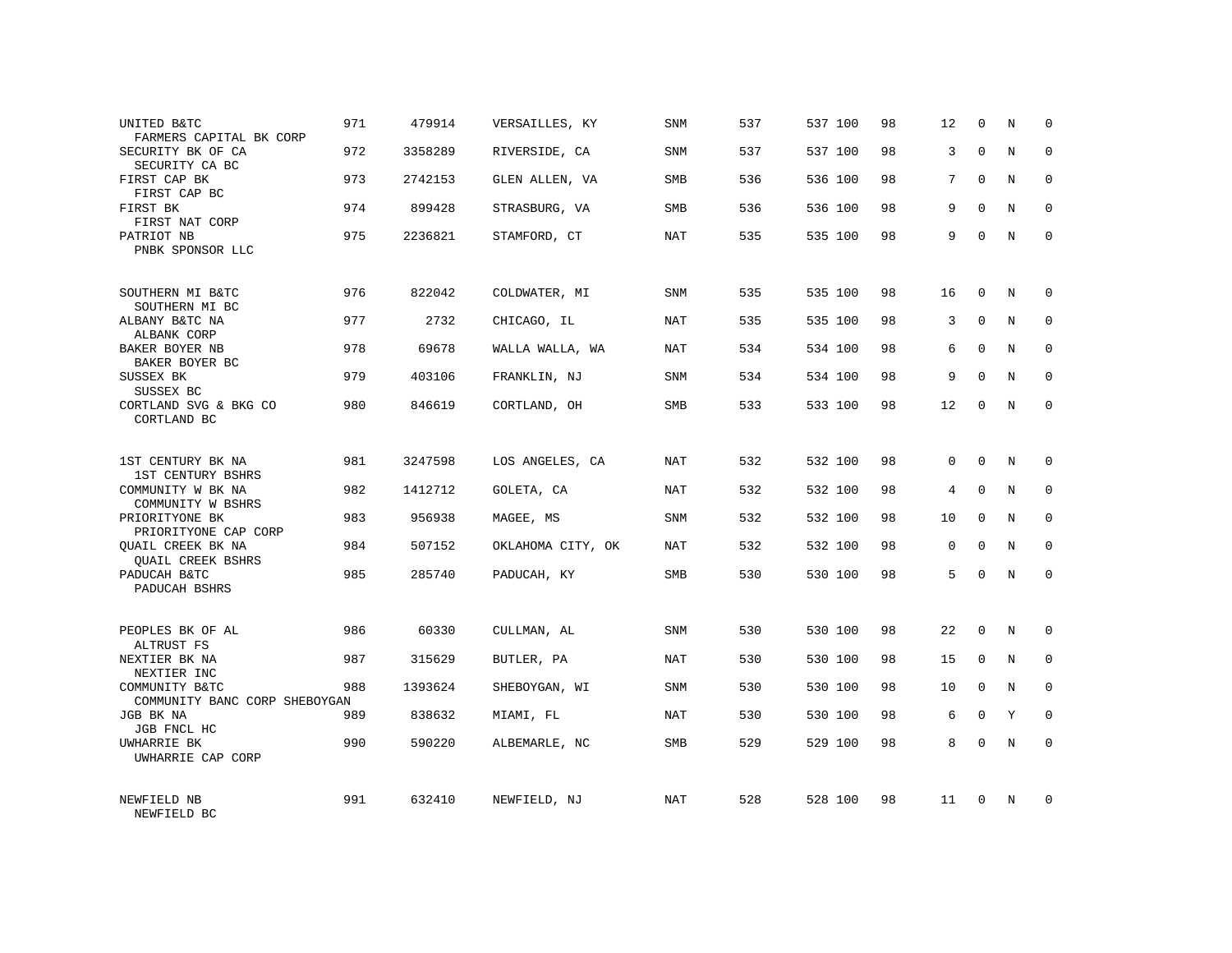| FIRST NB OF DIETERICH<br>PRIME BANC CORP            | 992  | 771140  | DIETERICH, IL              | NAT        | 528 | 528 100 | 98 | 6  | $\Omega$    | N | 0           |
|-----------------------------------------------------|------|---------|----------------------------|------------|-----|---------|----|----|-------------|---|-------------|
| HERITAGE BK OF NV<br>HERITAGE BC                    | 993  | 2349301 | RENO, NV                   | SNM        | 528 | 528 100 | 98 | 5  | $\Omega$    | N | $\Omega$    |
| CONCORDIA B&TC<br>CONCORDIA CAP CORP                | 994  | 819556  | VIDALIA, LA                | SNM        | 527 | 527 100 | 98 | 6  | $\Omega$    | N | 0           |
| VALLEY BK<br>RIVER VALLEY BC                        | 995  | 2085177 | MOLINE, IL                 | SNM        | 526 | 526 100 | 98 | 13 | $\Omega$    | N | $\mathbf 0$ |
| ICON BK TX NA<br>ICON CAP CORP                      | 996  | 3559938 | HOUSTON, TX                | NAT        | 526 | 526 100 | 98 | 6  | $\Omega$    | N | $\Omega$    |
| FARMERS NB<br>EMCLAIRE FNCL CORP                    | 997  | 119528  | EMLENTON, PA               | <b>NAT</b> | 525 | 525 100 | 98 | 14 | $\mathbf 0$ | N | $\mathbf 0$ |
| PLUMAS BK<br>PLUMAS BC                              | 998  | 670467  | QUINCY, CA                 | SNM        | 524 | 524 100 | 98 | 11 | $\mathbf 0$ | N | $\mathbf 0$ |
| PROGRESS B&T<br>PROGRESS FC                         | 999  | 3690596 | HUNTSVILLE, AL             | <b>SNM</b> | 524 | 524 100 | 98 | 4  | $\mathbf 0$ | N | $\mathbf 0$ |
| FARMERS ST BK<br>FSB FNCL SVC                       | 1000 | 840747  | WATERLOO, IA               | SNM        | 523 | 523 100 | 98 | 8  | $\Omega$    | N | $\mathbf 0$ |
| FIRST GEN BK                                        | 1001 | 3386264 | ROWLAND HEIGHTS, CA        | SNM        | 522 | 522 100 | 98 | 3  | $\mathbf 0$ | N | 0           |
| CFG CMNTY BK<br>CAPITAL FUND BC                     | 1002 | 2471239 | LUTHERVILLE TIMONIUM, MSMB |            | 522 | 522 100 | 98 | 2  | $\Omega$    | N | $\Omega$    |
| CROWN BK                                            | 1003 | 2686211 | OCEAN CITY, NJ             | SNM        | 522 | 522 100 | 98 | 15 | $\mathbf 0$ | N | $\mathbf 0$ |
| FIRST AMER B&TC<br>FIRST AMER BC                    | 1004 | 921039  | ATHENS, GA                 | <b>SNM</b> | 520 | 520 100 | 98 | 6  | $\Omega$    | N | $\Omega$    |
| FARMERS BK<br>FIRST FARMERS BSHRS                   | 1005 | 901938  | PORTLAND, TN               | SNM        | 520 | 520 100 | 98 | 9  | $\Omega$    | N | $\mathbf 0$ |
| CITIZENS BK<br>CITIZENS BC                          | 1006 | 98463   | CORVALLIS, OR              | SNM        | 520 | 520 100 | 98 | 13 | $\mathbf 0$ | N | 0           |
| <b>FARMERS NB</b><br>PROPHETSTOWN BKG CO            | 1007 | 933041  | PROPHETSTOWN, IL           | <b>NAT</b> | 518 | 518 100 | 98 | 2  | $\Omega$    | N | $\mathbf 0$ |
| NATIONAL BK OF CMRC<br>NATCOM BSHRS                 | 1008 | 775456  | SUPERIOR, WI               | <b>NAT</b> | 518 | 518 100 | 98 | 5  | $\mathbf 0$ | N | $\mathbf 0$ |
| <b>BANK OF KIRKSVILLE</b><br>ROCKHOLD BANCORP       | 1009 | 796451  | KIRKSVILLE, MO             | <b>SNM</b> | 518 | 518 100 | 98 | 7  | $\Omega$    | N | $\mathbf 0$ |
| BROTHERHOOD B&TC<br>INTERNATIONAL BHOOD BOILERMKRS  | 1010 | 246657  | KANSAS CITY, KS            | SNM        | 518 | 518 100 | 98 | 6  | $\Omega$    | N | $\mathbf 0$ |
| FIRST NB OF GILLETTE<br>FIRST NAT BK OF GILLETTE HC | 1011 | 890050  | GILLETTE, WY               | NAT        | 518 | 518 100 | 98 | 2  | $\mathbf 0$ | N | 0           |
| FIRST BK OF BERNE<br>FIRST BERNE FC                 | 1012 | 312244  | BERNE, IN                  | SMB        | 517 | 517 100 | 98 | 10 | $\Omega$    | N | $\mathbf 0$ |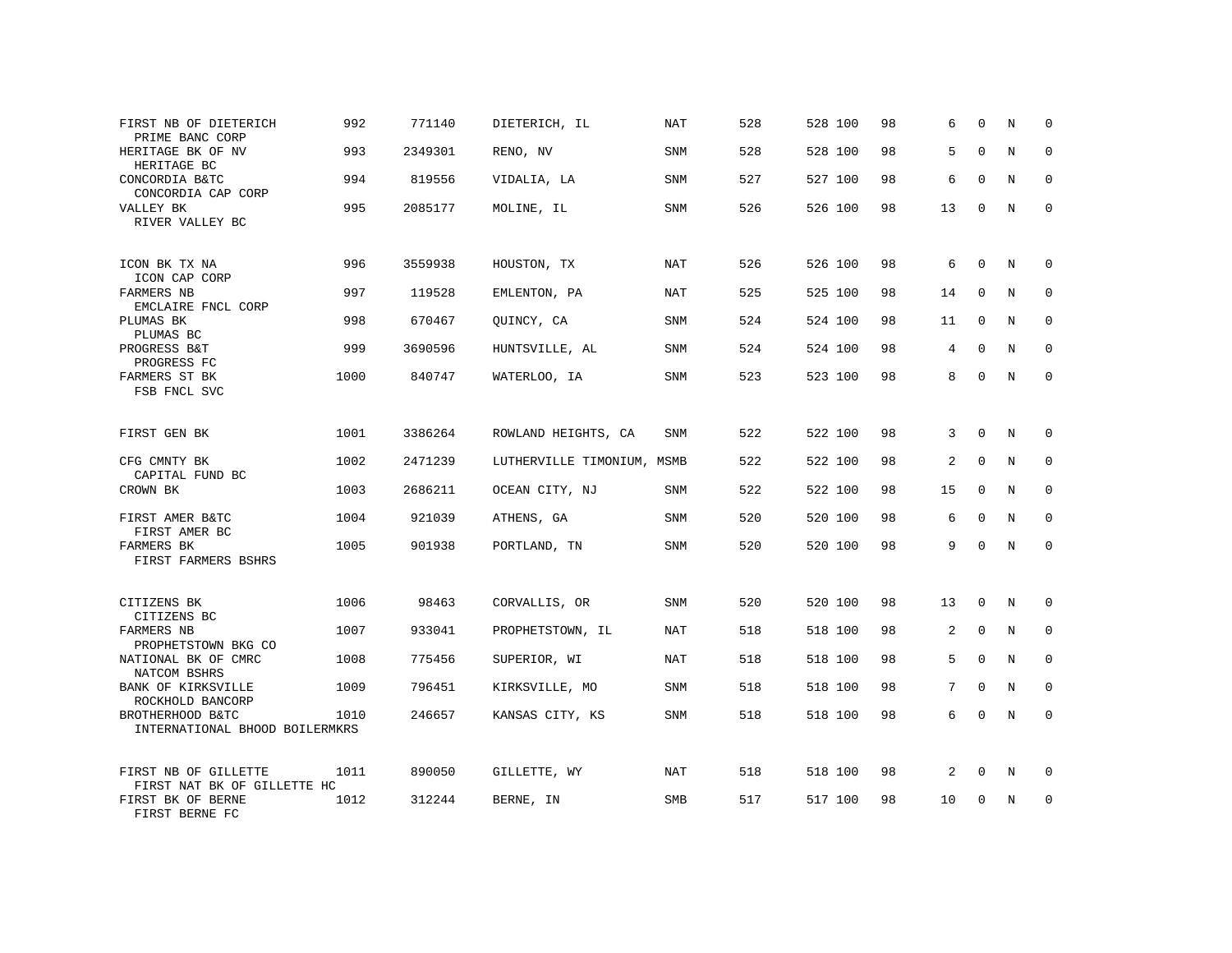| CONNECTICUT CMNTY BK NA<br>ASSOCIATED CMNTY BC | 1013 | 2756909 | WESTPORT, CT     | NAT        | 517 | 517 100 | 98 | 8           | $\Omega$    | N           | $\Omega$    |
|------------------------------------------------|------|---------|------------------|------------|-----|---------|----|-------------|-------------|-------------|-------------|
| NEW TRADITIONS NB                              | 1014 | 3813256 | ORLANDO, FL      | <b>NAT</b> | 517 | 517 100 | 98 | 2           | $\Omega$    | $\mathbf N$ | $\mathbf 0$ |
| NEWFIRST NB<br>NEWFIRST FNCL GROUP             | 1015 | 938859  | EL CAMPO, TX     | <b>NAT</b> | 516 | 516 100 | 98 | 8           | $\Omega$    | N           | $\Omega$    |
| BUSINESS BK<br><b>BUSINESS BSHRS</b>           | 1016 | 3076220 | CLAYTON, MO      | <b>SNM</b> | 516 | 516 100 | 98 | $\Omega$    | $\Omega$    | N           | $\Omega$    |
| ENTERPRISE BK<br>FARMERS & MRCH BSHRS          | 1017 | 365455  | HOUSTON, TX      | <b>SNM</b> | 516 | 516 100 | 98 | 8           | $\mathbf 0$ | N           | $\mathbf 0$ |
| FIRST TX BK<br>FIRST TX BC                     | 1018 | 444350  | GEORGETOWN, TX   | SNM        | 516 | 516 100 | 98 | 7           | $\mathbf 0$ | $\mathbf N$ | $\mathbf 0$ |
| ARTHUR ST BK<br>JCO VENTURES LLC               | 1019 | 591320  | UNION, SC        | <b>SNM</b> | 516 | 516 100 | 98 | 57          | $\Omega$    | $_{\rm N}$  | $\mathbf 0$ |
| ARTHUR ST BK<br>HAO MGMT CO LLC                | 1019 | 591320  | UNION, SC        | SNM        |     |         |    |             |             |             |             |
| ARTHUR ST BK<br>FOJ MGMT CO LLC                | 1019 | 591320  | UNION, SC        | SNM        |     |         |    |             |             |             |             |
| CITIZENS NB<br>CITIZENS NBC                    | 1020 | 673132  | ATHENS, TN       | <b>NAT</b> | 515 | 515 100 | 98 | 8           | $\mathbf 0$ | N           | 0           |
| CITIZENS BK                                    | 1021 | 126834  | CARTHAGE, TN     | <b>SNM</b> | 514 | 514 100 | 98 | 8           | $\Omega$    | N           | $\mathbf 0$ |
| MID-MISSOURI BK<br>MID-MO BSHRS                | 1022 | 950141  | SPRINGFIELD, MO  | <b>SNM</b> | 514 | 514 100 | 98 | 13          | $\mathbf 0$ | N           | $\mathbf 0$ |
| FIRST BK<br>FIRST BC                           | 1023 | 451068  | KETCHIKAN, AK    | <b>SNM</b> | 513 | 513 100 | 98 | 8           | $\mathbf 0$ | $\mathbf N$ | $\mathbf 0$ |
| JACKSONVILLE BK<br>CAPGEN CAP GRP IV LLC       | 1024 | 2737775 | JACKSONVILLE, FL | SNM        | 513 | 513 100 | 98 | 7           | $\mathbf 0$ | N           | 0           |
| VERMILLION ST BK<br>VERMILLION BSHRS           | 1025 | 208057  | VERMILLION, MN   | <b>SNM</b> | 513 | 513 100 | 98 | 5           | $\Omega$    | N           | $\mathbf 0$ |
| COMMONWEALTH BUS BK                            | 1026 | 3337097 | LOS ANGELES, CA  | SMB        | 512 | 512 100 | 98 | 2           | $\Omega$    | N           | $\mathbf 0$ |
| AMERICAN BK<br>AMERICAN BK INC                 | 1027 | 2580243 | ALLENTOWN, PA    | SMB        | 512 | 512 100 | 98 | $\mathbf 0$ | $\mathbf 0$ | N           | $\mathbf 0$ |
| TOWN & COUNTRY BK<br>TOWN & COUNTRY BSHRS      | 1028 | 487357  | SALEM, MO        | SMB        | 510 | 510 100 | 98 | 10          | 0           | N           | $\mathbf 0$ |
| FLORIDA CAP BK NA<br>FLORIDA CAP GRP           | 1029 | 188430  | JACKSONVILLE, FL | <b>NAT</b> | 510 | 510 100 | 98 | 9           | $\Omega$    | N           | 0           |
| FIRST ST BK<br>FIRST ST CORP                   | 1030 | 924236  | WAYNESBORO, MS   | <b>SNM</b> | 510 | 510 100 | 98 | 10          | $\mathbf 0$ | N           | $\mathbf 0$ |
| STERLING BK<br>STERLING BSHRS                  | 1031 | 3284490 | POPLAR BLUFF, MO | SNM        | 510 | 510 100 | 98 | 3           | U           | N           | $\mathbf 0$ |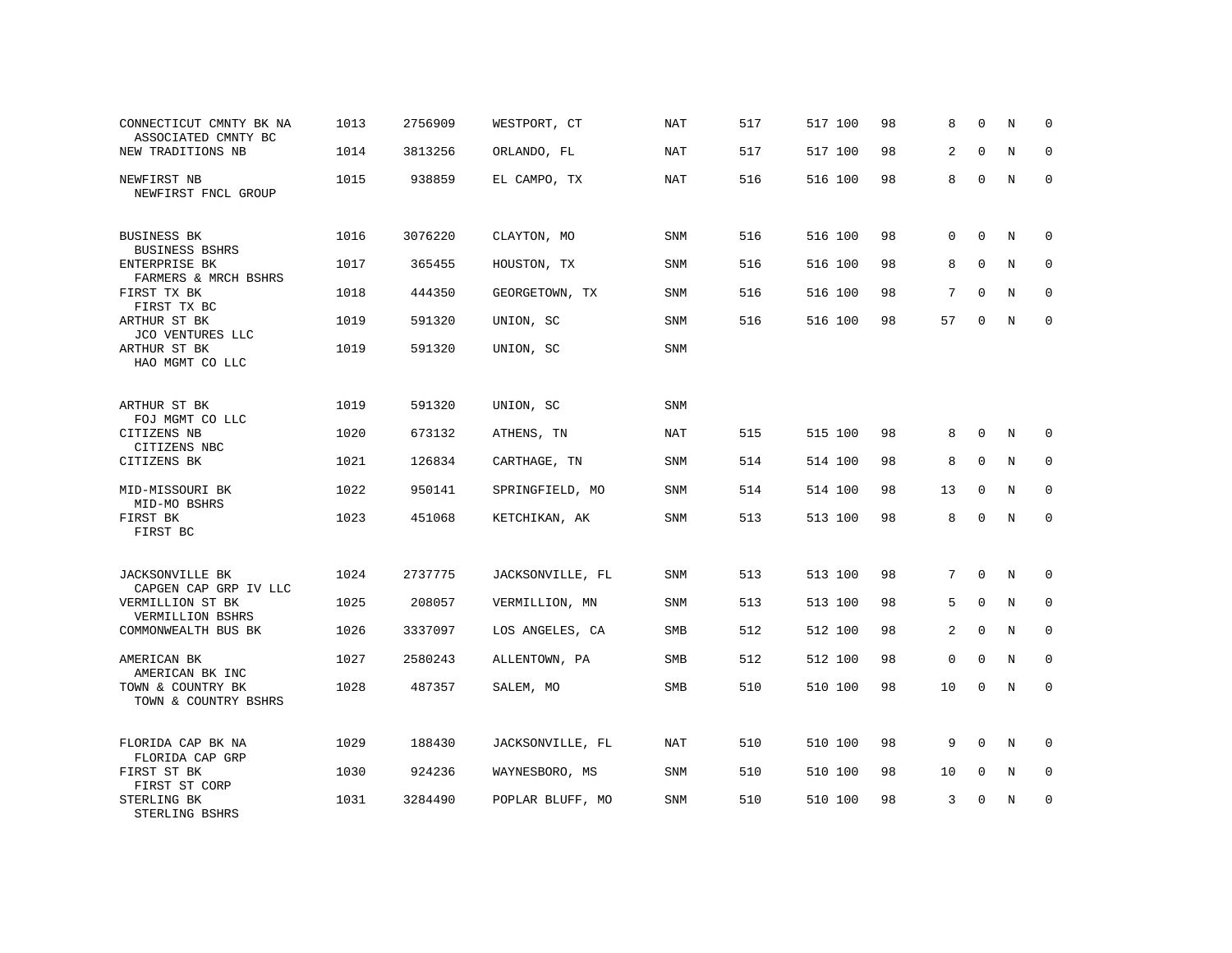| HEBRON SVG BK<br>HSB BANCORP                     | 1032 | 780722  | HEBRON, MD         | SNM        | 508 | 508 100 | 98 | 10             | $\Omega$    | N           | $\Omega$    |
|--------------------------------------------------|------|---------|--------------------|------------|-----|---------|----|----------------|-------------|-------------|-------------|
| DELAWARE CTY B&TC<br>DCB FNCL CORP               | 1033 | 616410  | LEWIS CENTER, OH   | SNM        | 508 | 508 100 | 98 | 14             | $\Omega$    | $\mathbb N$ | $\mathbf 0$ |
| SOUTHERN CMRL BK<br>SOUTHERN BSHRS CORP          | 1034 | 420457  | SAINT LOUIS, MO    | <b>SMB</b> | 508 | 508 100 | 98 | 9              | $\Omega$    | N           | $\Omega$    |
| NEBRASKALAND NB<br>NEBRASKALAND FS               | 1035 | 2667957 | NORTH PLATTE, NE   | NAT        | 508 | 508 100 | 98 | 7              | $\Omega$    | N           | $\mathbf 0$ |
| EVERGREEN BK GRP<br>BANCORP FNCL                 | 1036 | 2834759 | OAK BROOK, IL      | <b>SNM</b> | 507 | 507 100 | 98 | $\mathbf{1}$   | $\mathbf 0$ | N           | $\mathbf 0$ |
| CENTRAL BK<br>COMMERCIAL FNCL CORP               | 1037 | 546544  | STORM LAKE, IA     | SMB        | 506 | 506 100 | 98 | 10             | $\mathbf 0$ | $\mathbf N$ | $\mathbf 0$ |
| COUNTRY BK<br>COUNTRY BK HOLD CO                 | 1038 | 1191482 | NEW YORK, NY       | <b>SNM</b> | 506 | 506 100 | 98 | $\overline{4}$ | $\Omega$    | $\mathbf N$ | $\mathbf 0$ |
| RESOURCE BK<br>RESOURCE BSHRS                    | 1039 | 2716088 | COVINGTON, LA      | SNM        | 506 | 506 100 | 98 | 9              | $\mathbf 0$ | N           | 0           |
| IDAHO INDEP BK                                   | 1040 | 2110640 | COEUR D'ALENE, ID  | SNM        | 506 | 506 100 | 98 | 11             | $\mathbf 0$ | N           | 0           |
| COMMERCIAL BK OF TX NA<br>NACOGDOCHES CMRL BSHRS | 1041 | 885869  | NACOGDOCHES, TX    | <b>NAT</b> | 506 | 506 100 | 98 | 13             | $\mathbf 0$ | $\mathbf N$ | 0           |
| BANK OF TRAVELERS REST<br>TRAVELERS REST BSHRS   | 1042 | 589523  | TRAVELERS REST, SC | <b>SNM</b> | 505 | 505 100 | 98 | 8              | $\Omega$    | N           | $\mathbf 0$ |
| NORTH SIDE B&TC                                  | 1043 | 615217  | CINCINNATI, OH     | SMB        | 505 | 505 100 | 98 | 6              | $\Omega$    | $\mathbf N$ | $\mathbf 0$ |
|                                                  |      |         |                    |            |     |         |    |                |             |             |             |
| REPUBLIC BK                                      | 1044 | 2854113 | BOUNTIFUL, UT      | SNM        | 505 | 505 100 | 98 | $\mathbf{0}$   | 0           | N           | 0           |
| MAGNA BK                                         | 1045 | 2721176 | MEMPHIS, TN        | SMB        | 504 | 504 100 | 98 | 5              | $\mathbf 0$ | N           | 0           |
| LEGACY BK<br>MIDSTATE BC                         | 1046 | 320052  | HINTON, OK         | <b>SNM</b> | 504 | 504 100 | 98 | 10             | $\mathbf 0$ | N           | $\mathbf 0$ |
| FARMERS ST BK<br>F S BC                          | 1047 | 113441  | LAGRANGE, IN       | <b>SNM</b> | 503 | 503 100 | 98 | 13             | $\mathbf 0$ | N           | $\mathbf 0$ |
| FIRST METRO BK<br>FIRST METRO BC                 | 1048 | 1222519 | MUSCLE SHOALS, AL  | SNM        | 503 | 503 100 | 98 | 7              | $\Omega$    | N           | $\mathbf 0$ |
| BANK OF AGRI & CMRC<br>BAC FNCL                  | 1049 | 5461    | STOCKTON, CA       | <b>SNM</b> | 502 | 502 100 | 98 | 9              | $\mathbf 0$ | $\mathbf N$ | $\mathbf 0$ |
| METRO CITY BK                                    | 1050 | 3437456 | DORAVILLE, GA      | <b>SNM</b> | 502 | 502 100 | 98 | 8              | $\Omega$    | $\rm N$     | $\mathbf 0$ |
| SOUTHEAST BK<br>EDUCATIONAL SVC OF AMER          | 1051 | 3110197 | ATHENS, TN         | SNM        | 500 | 500 100 | 98 | 11             | $\mathbf 0$ | N           | $\mathbf 0$ |
| FIRST BK OF GA<br>GEORGIA-CAROLINA BSHRS         | 1052 | 1356852 | AUGUSTA, GA        | <b>SNM</b> | 500 | 500 100 | 98 | 6              | U           | N           | $\mathbf 0$ |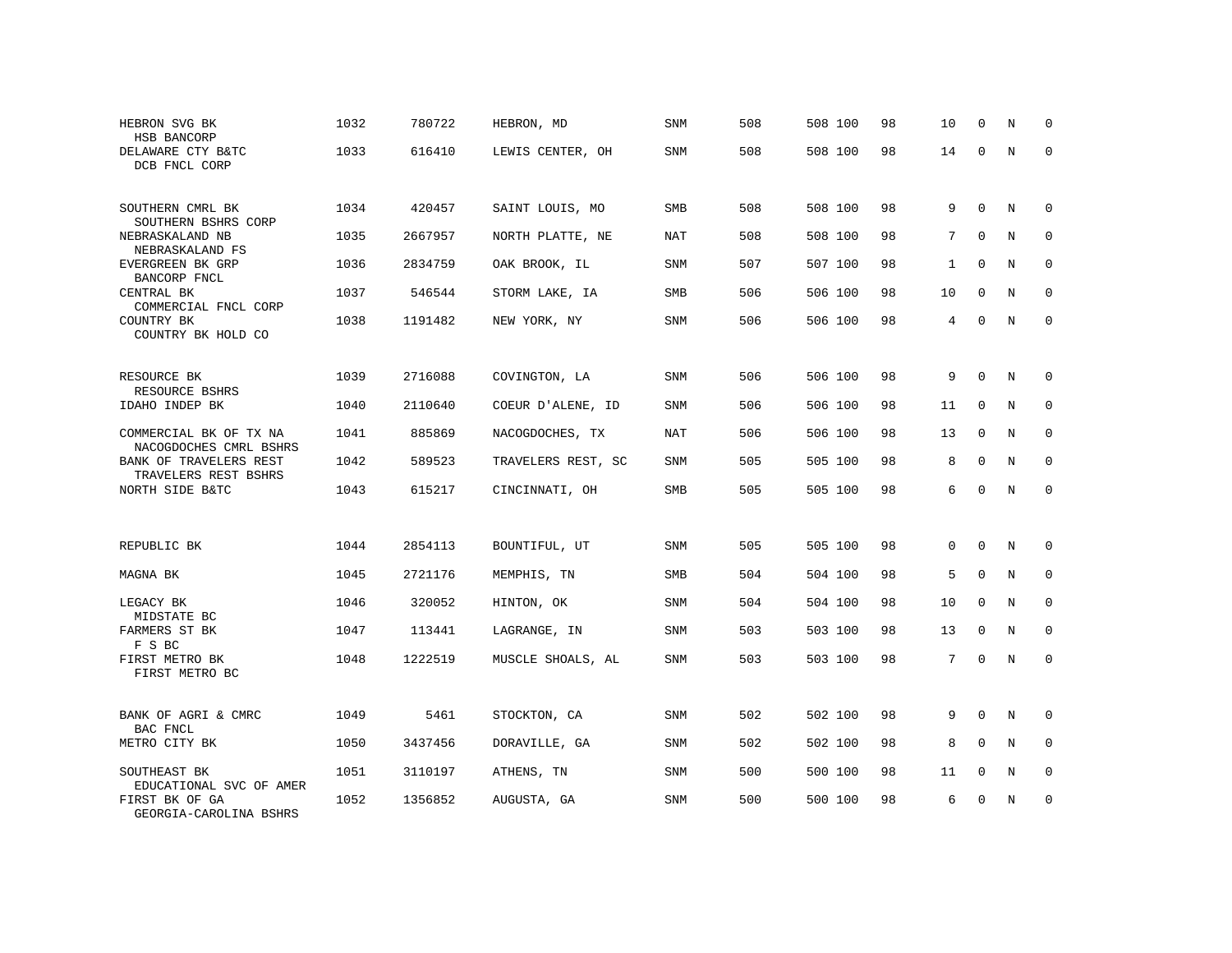| FIRST NB OF S MIAMI<br>FIRST MIAMI BC         | 1053 | 794336  | MIAMI, FL          | <b>NAT</b> | 499 | 499 100 | 98 | 4              | 0           | N           | $\Omega$    |
|-----------------------------------------------|------|---------|--------------------|------------|-----|---------|----|----------------|-------------|-------------|-------------|
| CHOICEONE BK<br>CHOICEONE FS                  | 1054 | 324340  | SPARTA, MI         | <b>SMB</b> | 498 | 498 100 | 98 | 12             | $\Omega$    | $_{\rm N}$  | $\Omega$    |
| FARMERS & MRCH BK<br>F&M FC                   | 1055 | 348720  | GRANITE QUARRY, NC | <b>SNM</b> | 497 | 497 100 | 98 | 10             | $\mathbf 0$ | N           | $\mathbf 0$ |
| FIRST BK RICHMOND NA<br>FIRST MUTUAL RICHMOND | 1056 | 419675  | RICHMOND, IN       | <b>NAT</b> | 496 | 496 100 | 98 | 8              | $\Omega$    | N           | $\Omega$    |
| FIRST SENTRY BK<br>FIRST SENTRY BSHRS         | 1057 | 2506757 | HUNTINGTON, WV     | SNM        | 496 | 496 100 | 98 | 3              | $\mathbf 0$ | N           | $\mathbf 0$ |
| COMMUNITY NAT B&T TX<br>COMMUNITY BK HOLD TX  | 1058 | 738769  | CORSICANA, TX      | <b>NAT</b> | 495 | 495 100 | 98 | 10             | $\Omega$    | N           | $\mathbf 0$ |
| COMMUNITY BK OF FL<br>COMMUNITY BK OF S FL    | 1059 | 999430  | HOMESTEAD, FL      | <b>SNM</b> | 495 | 495 100 | 98 | 10             | $\mathbf 0$ | N           | 0           |
| SUBURBAN B&TC<br>SUBURBAN IL BC               | 1060 | 591937  | ELMHURST, IL       | <b>SNM</b> | 495 | 495 100 | 98 | 10             | $\mathbf 0$ | N           | $\mathbf 0$ |
| FIRST CMRL BK USA                             | 1061 | 2332910 | ALHAMBRA, CA       | SNM        | 495 | 495 100 | 98 | 6              | $\mathbf 0$ | N           | 7           |
| MINNWEST BK MV<br>MINNWEST CORP               | 1062 | 302656  | REDWOOD FALLS, MN  | <b>SNM</b> | 494 | 494 100 | 98 | 7              | $\Omega$    | N           | $\mathbf 0$ |
| JEFFERSON BK OF MO<br>CENTRAL BANCOMPANY      | 1063 | 854454  | JEFFERSON CITY, MO | SNM        | 493 | 493 100 | 98 | 3              | $\Omega$    | $_{\rm N}$  | $\Omega$    |
| PLAINS CMRC BK                                | 1064 | 593052  | HOVEN, SD          | <b>SNM</b> | 493 | 493 100 | 98 | 6              | $\Omega$    | N           | 0           |
| INDEPENDENCE BK<br>MONTANA SECURITY           | 1065 | 606653  | HAVRE, MT          | SNM        | 492 | 492 100 | 98 | 4              | $\mathbf 0$ | N           | 0           |
| TIDELANDS BK<br>TIDELANDS BSHRS               | 1066 | 3185485 | MOUNT PLEASANT, SC | <b>SNM</b> | 492 | 492 100 | 98 | 6              | $\Omega$    | N           | $\mathbf 0$ |
| EXCHANGE BK<br>EXCHANGE CO                    | 1067 | 492650  | GIBBON, NE         | SNM        | 492 | 492 100 | 98 | $\overline{4}$ | $\Omega$    | N           | $\mathbf 0$ |
| LINDELL B&TC<br>FIRST IL BANCORP              | 1068 | 185859  | SAINT LOUIS, MO    | SMB        | 491 | 491 100 | 98 | 9              | $\Omega$    | N           | $\mathbf 0$ |
| TOWN & COUNTRY BK<br>TOWN & CNTRY FC          | 1069 | 590248  | SPRINGFIELD, IL    | SMB        | 491 | 491 100 | 98 | 10             | 0           | N           | 0           |
| FIRST BK OF MO<br>VALLEY VIEW BSHRS           | 1070 | 954457  | GLADSTONE, MO      | SNM        | 491 | 491 100 | 98 | 9              | $\mathbf 0$ | N           | 0           |
| BANKIOWA<br>FIDELITY BAN CORP                 | 1071 | 737548  | CEDAR RAPIDS, IA   | <b>SNM</b> | 490 | 490 100 | 98 | 10             | $\Omega$    | N           | $\mathbf 0$ |
| DELTA NB&TC<br>DELTA INV CO CAYMAN            | 1072 | 65513   | NEW YORK, NY       | <b>NAT</b> | 490 | 490 100 | 98 | $\mathbf{1}$   | $\mathbf 0$ | Y           | 99          |
| STEELE ST B&T<br>STEELE STREET BK CORP        | 1073 | 3168563 | DENVER, CO         | <b>SNM</b> | 490 | 490 100 | 98 | 4              | $\Omega$    | $\mathbb N$ | $\mathbf 0$ |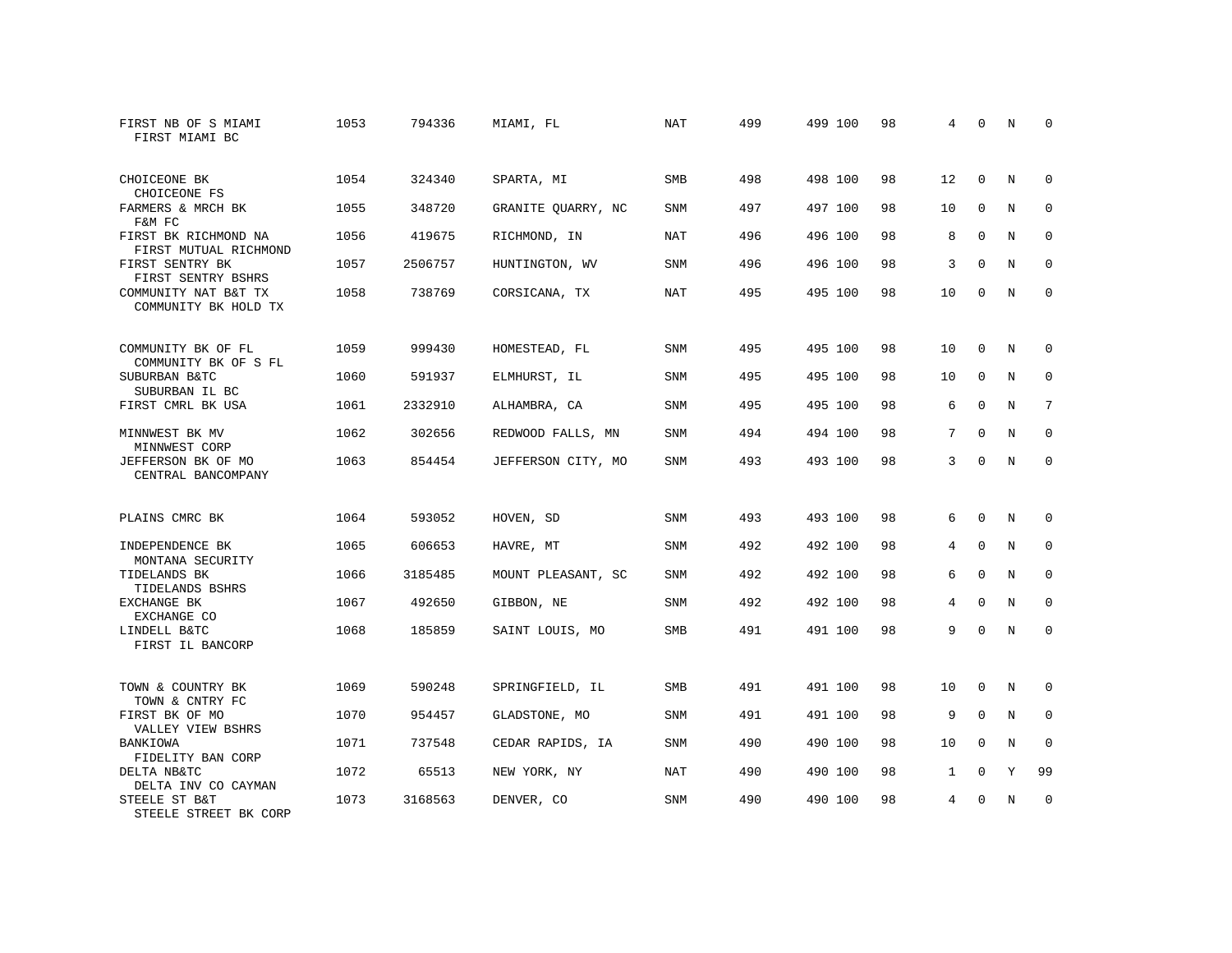| BANK FORWARD<br>SECURITY ST BHC                   | 1074 | 812557  | HANNAFORD, ND       | <b>SNM</b> | 489 | 489 100 | 98 | 12              | $\Omega$    | N           | $\Omega$    |
|---------------------------------------------------|------|---------|---------------------|------------|-----|---------|----|-----------------|-------------|-------------|-------------|
| METRO UNITED BK<br>METROCORP BSHRS                | 1075 | 1864601 | SAN DIEGO, CA       | <b>SNM</b> | 489 | 489 100 | 98 | 6               | $\mathbf 0$ | $\mathbb N$ | $\mathbf 0$ |
| FIRST SECURITY BK<br>SECURITY CAPITAL CORP        | 1076 | 718145  | BATESVILLE, MS      | <b>SNM</b> | 489 | 489 100 | 98 | 15              | $\mathbf 0$ | N           | $\mathbf 0$ |
| SIGNATURE BK<br>COMMUNITY FIRST BSHRS             | 1077 | 3350724 | FAYETTEVILLE, AR    | <b>SNM</b> | 489 | 489 100 | 98 | 4               | $\Omega$    | N           | $\mathbf 0$ |
| BAY CITIES BK<br>FLORIDA BUS BANCGROUP            | 1078 | 2805441 | TAMPA, FL           | <b>SNM</b> | 489 | 489 100 | 98 | 4               | $\mathbf 0$ | N           | $\mathbf 0$ |
| NORTHUMBERLAND NB                                 | 1079 | 70414   | NORTHUMBERLAND, PA  | NAT        | 488 | 488 100 | 98 | 6               | $\mathbf 0$ | N           | 0           |
| NORTHUMBERLAND BC<br>HERRING BK<br>HERRING BC     | 1080 | 610164  | AMARILLO, TX        | <b>SNM</b> | 488 | 488 100 | 98 | 13              | $\Omega$    | N           | $\mathbf 0$ |
| SMARTBANK<br>SMARTFINANCIAL                       | 1081 | 3532641 | PIGEON FORGE, TN    | SMB        | 488 | 488 100 | 98 | 7               | $\Omega$    | N           | 0           |
| TRADITION BK<br>TRADITION BSHRS                   | 1082 | 468954  | HOUSTON, TX         | <b>SMB</b> | 487 | 487 100 | 98 | 6               | $\Omega$    | $_{\rm N}$  | $\mathbf 0$ |
| RIVER VALLEY FNCL BK<br>RIVER VALLEY BC           | 1083 | 322177  | MADISON, IN         | <b>SNM</b> | 486 | 486 100 | 98 | 12              | $\Omega$    | N           | $\mathbf 0$ |
| FIRST NB IN STAUNTON                              | 1084 | 126740  | STAUNTON, IL        | <b>NAT</b> | 486 | 486 100 | 98 | 8               | $\Omega$    | N           | 0           |
| FIRST STAUNTON BSHRS                              |      |         |                     |            |     |         |    |                 |             |             |             |
| FIRST NB<br>INDUSTRY BSHRS                        | 1085 | 91754   | BELLVILLE, TX       | NAT        | 485 | 485 100 | 98 | 1               | $\mathbf 0$ | N           | $\mathsf 0$ |
| FIRST NB OF MCMINNVILLE<br>FIRST MCMINNVILLE CORP | 1086 | 87234   | MC MINNVILLE, TN    | NAT        | 485 | 485 100 | 98 | 5               | $\Omega$    | $_{\rm N}$  | $\mathbf 0$ |
| FIRST & FARMERS NB<br>ALBANY BANCORP              | 1087 | 721949  | SOMERSET, KY        | NAT        | 484 | 484 100 | 98 | 11              | $\mathbf 0$ | N           | $\mathbf 0$ |
| VIRGINIA NB                                       | 1088 | 2708122 | CHARLOTTESVILLE, VA | NAT        | 484 | 484 100 | 98 | 6               | $\Omega$    | N           | $\mathbf 0$ |
|                                                   |      |         |                     |            |     |         |    |                 |             |             |             |
| TEXAS GULF BK NA<br>TEXAS GULF BSHRS              | 1089 | 514655  | FREEPORT, TX        | <b>NAT</b> | 484 | 484 100 | 98 | 8               | $\Omega$    | $\mathbb N$ | 0           |
| COMMUNITY BK OF BROWARD                           | 1090 | 3082052 | DANIA BEACH, FL     | <b>SNM</b> | 483 | 483 100 | 98 | $7\overline{ }$ | $\Omega$    | N           | $\mathbf 0$ |
| AVIDBANK<br>AVIDBANK HOLD                         | 1091 | 3214059 | PALO ALTO, CA       | <b>SNM</b> | 483 | 483 100 | 98 | $\Omega$        | $\Omega$    | $\mathbf N$ | $\Omega$    |
| COMMERCIAL ST BK<br>ANDREWS HC                    | 1092 | 361653  | ANDREWS, TX         | <b>SNM</b> | 483 | 483 100 | 98 | 6               | $\Omega$    | N           | $\mathbf 0$ |
| UNITED BK<br>UNITED BC OF AL                      | 1093 | 994435  | ATMORE, AL          | <b>SNM</b> | 481 | 481 100 | 98 | 18              | $\mathbf 0$ | N           | 0           |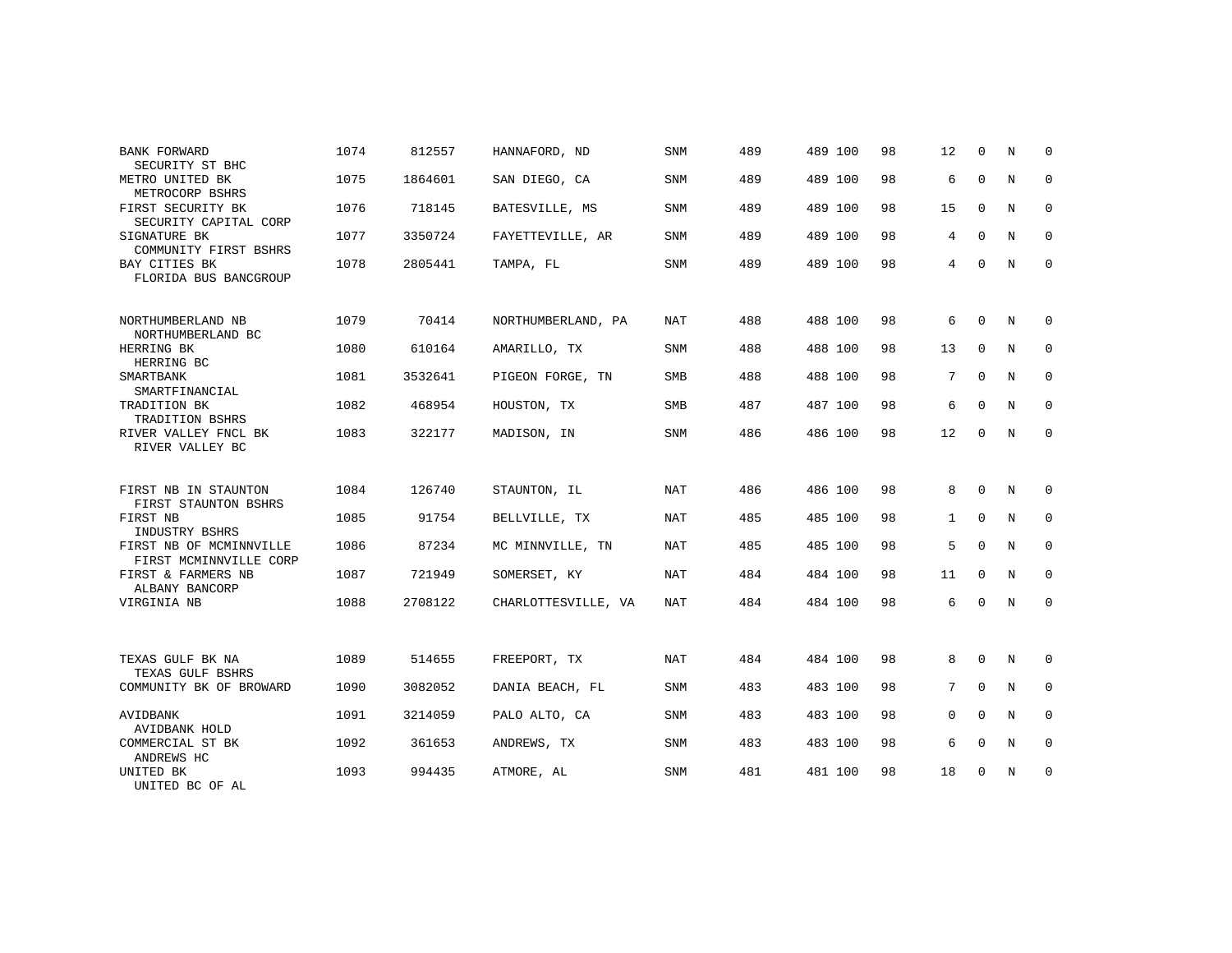| JEFFERSON B&TC<br>DELTA BSHRS CO             | 1094 | 598954  | EUREKA, MO         | <b>SNM</b> | 480 | 480 100 | 98 | 4            | $\Omega$    | N           | $\Omega$    |
|----------------------------------------------|------|---------|--------------------|------------|-----|---------|----|--------------|-------------|-------------|-------------|
| AMERICAN CMNTY B&T<br>AMERICAN CMNTY FNCL    | 1095 | 2869162 | WOODSTOCK, IL      | SNM        | 478 | 478 100 | 98 | 3            | $\Omega$    | $\mathbf N$ | $\mathbf 0$ |
| INTERNATIONAL BK OF CHICAGO<br>IBC BC        | 1096 | 2006024 | CHICAGO, IL        | SNM        | 478 | 478 100 | 98 | 6            | $\Omega$    | N           | 0           |
| BANK OF MANHATTAN NA<br>CARPENTER BK PTNRS   | 1097 | 3596111 | EL SEGUNDO, CA     | <b>NAT</b> | 477 | 477 100 | 98 | 4            | $\Omega$    | $_{\rm N}$  | $\Omega$    |
| FIRST NB&TC OF ARDMORE<br>FIRST NAT CORP     | 1098 | 984258  | ARDMORE, OK        | <b>NAT</b> | 477 | 477 100 | 98 | 8            | $\Omega$    | N           | $\mathbf 0$ |
| PROGRESSIVE BK<br>PROGRESSIVE BC             | 1099 | 1007154 | MONROE, LA         | SNM        | 476 | 476 100 | 98 | 6            | $\Omega$    | N           | $\Omega$    |
| CITIZENS BK<br>CITIZENS BC INV               | 1100 | 63733   | LAFAYETTE, TN      | <b>SNM</b> | 476 | 476 100 | 98 | 9            | $\Omega$    | $\mathbf N$ | $\mathbf 0$ |
| BANK OF PONTIAC<br>PONTIAC BC                | 1101 | 930442  | PONTIAC, IL        | SMB        | 475 | 475 100 | 98 | 7            | $\Omega$    | $\mathbf N$ | $\mathbf 0$ |
| COMMUNITY BK OF N MS<br>COMMUNITY BSHRS ESOP | 1102 | 653349  | AMORY, MS          | <b>SNM</b> | 475 | 475 100 | 98 | 7            | $\Omega$    | N           | $\Omega$    |
| FIRST VA CMNTY BK                            | 1103 | 3614976 | FAIRFAX, VA        | SMB        | 474 | 474 100 | 98 | 3            | $\Omega$    | N           | $\mathbf 0$ |
|                                              |      |         |                    |            |     |         |    |              |             |             |             |
| PLAZA BK<br>CARPENTER BK PTNRS               | 1104 | 3400928 | IRVINE, CA         | SNM        | 474 | 474 100 | 98 | $\mathbf{1}$ | 0           | N           | 0           |
| HERITAGE BK INC<br>COMMONWEALTH HOLDINGS LLC | 1105 | 1469677 | ERLANGER, KY       | <b>SNM</b> | 474 | 474 100 | 98 | 15           | $\mathbf 0$ | $\mathbf N$ | $\mathbf 0$ |
| CLEAR MNT BK<br>STATE BC                     | 1106 | 886624  | BRUCETON MILLS, WV | SMB        | 473 | 473 100 | 98 | 11           | $\mathbf 0$ | N           | 0           |
| CRESTMARK BK<br>CRESTMARK BC                 | 1107 | 2382308 | TROY, MI           | <b>SNM</b> | 473 | 473 100 | 98 | $\mathbf 0$  | $\Omega$    | N           | 0           |
| CITIZENS ALLI BK<br>FORSTROM BC              | 1108 | 279954  | CLARA CITY, MN     | SNM        | 472 | 472 100 | 98 | 7            | $\mathbf 0$ | $\mathbf N$ | $\mathbf 0$ |
| CAPITAL BANK NA                              | 1109 | 2808602 | ROCKVILLE, MD      | NAT        | 472 | 472 100 | 98 | 3            | 0           | N           | 0           |
| CAPITAL BC<br>ASIA BK NA                     | 1110 | 810900  | FLUSHING, NY       | <b>NAT</b> | 472 | 472 100 | 98 | 4            | $\mathbf 0$ | Y           | $\mathbf 0$ |
| ASIA BSHRS<br>FIRST NB<br>FIRST GRANBURY BC  | 1111 | 329952  | GRANBURY, TX       | <b>NAT</b> | 471 | 471 100 | 98 | 7            | $\Omega$    | $\mathbf N$ | $\mathbf 0$ |
| PEOPLESSOUTH BK<br>PEOPLESSOUTH BSHRS        | 1112 | 518037  | COLQUITT, GA       | SNM        | 471 | 471 100 | 98 | 18           | $\mathbf 0$ | N           | $\mathbf 0$ |
| YELLOWSTONE BK<br>YELLOWSTONE HC             | 1113 | 680457  | LAUREL, MT         | SMB        | 471 | 471 100 | 98 | 7            | $\Omega$    | $_{\rm N}$  | $\mathbf 0$ |
| REVERE BK                                    | 1114 | 3610567 | LAUREL, MD         | SNM        | 471 | 471 100 | 98 | 2            | 0           | N           | 0           |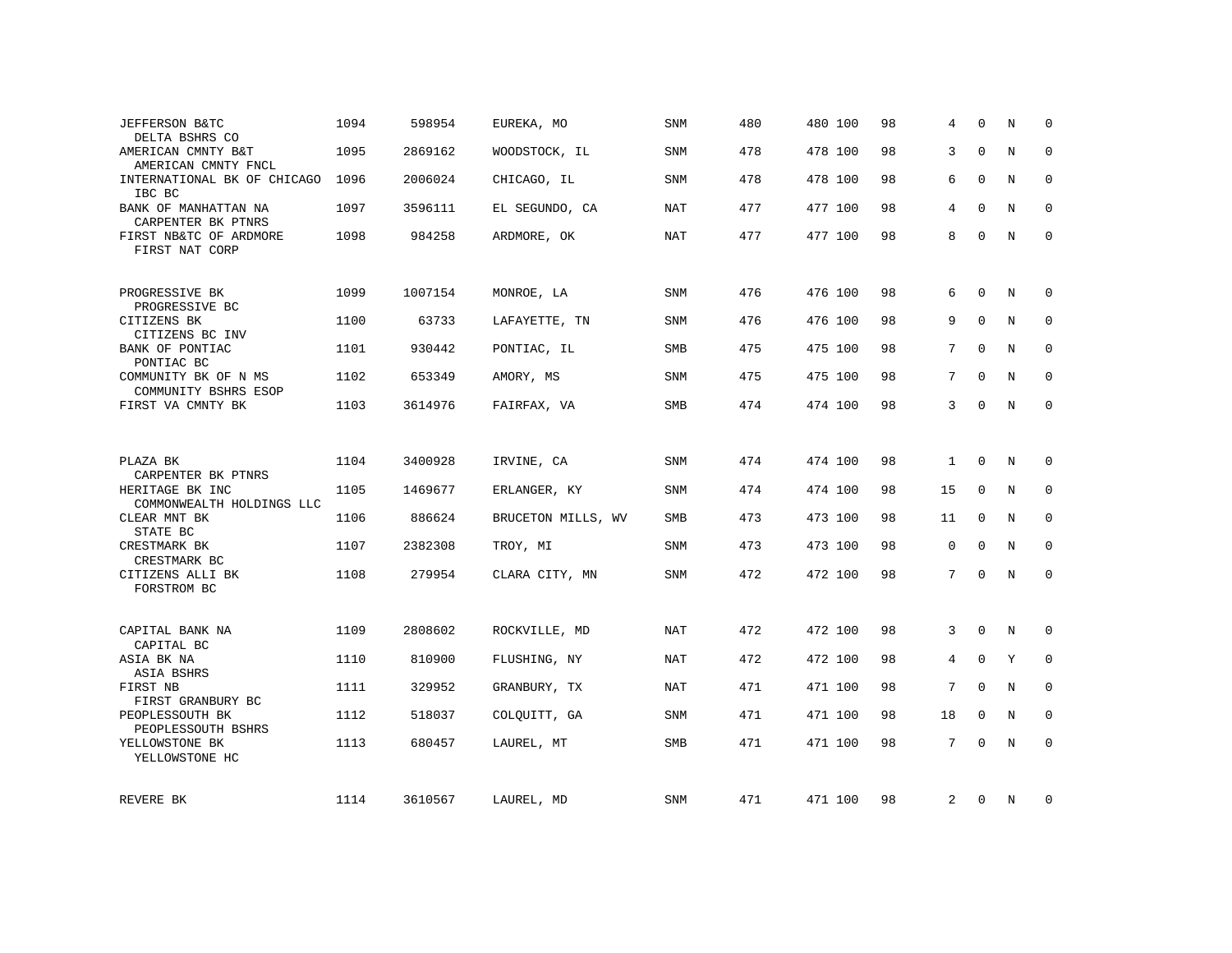| KLEBERG FIRST NB<br>KLEBERG & CO BKR                       | 1115 | 556459  | KINGSVILLE, TX    | NAT        | 470 | 470 100 | 98 | 10          | $\mathbf 0$  | N           | $\mathbf 0$         |
|------------------------------------------------------------|------|---------|-------------------|------------|-----|---------|----|-------------|--------------|-------------|---------------------|
| EMPIRE NAT BK<br>EMPIRE BC                                 | 1116 | 3706013 | ISLANDIA, NY      | NAT        | 470 | 470 100 | 98 | 0           | $\mathbf 0$  | N           | $\mathbf 0$         |
| UNITED BK MI<br>UNITED CMNTY FC                            | 1117 | 150044  | GRAND RAPIDS, MI  | SNM        | 469 | 469 100 | 98 | 10          | $\mathbf 0$  | N           | $\mathbf 0$         |
| WELLS FARGO BK<br>WELLS FARGO & CO                         | 1118 | 167565  | LOS ANGELES, CA   | SNM        | 468 | 468 100 | 98 | $\mathbf 0$ | $\mathbf 0$  | $\mathbf N$ | $\mathsf 0$         |
| HOMETOWN BK NA<br>MOODY BSHRS                              | 1119 | 393953  | GALVESTON, TX     | NAT        | 468 | 468 100 | 98 | 6           | $\mathbf 0$  | N           | $\mathbf 0$         |
| MERIDIAN BK                                                | 1120 | 3271799 | MALVERN, PA       | SNM        | 467 | 467 100 | 98 | 3           | $\mathbf 0$  | N           | $\mathbf 0$         |
| GBC INTL BK<br>GBC HOLD                                    | 1121 | 972769  | LOS ANGELES, CA   | SNM        | 467 | 467 100 | 98 | 6           | $\mathbf 0$  | N           | 0                   |
| HOWARD BK<br>HOWARD BC                                     | 1122 | 3282852 | ELLICOTT CITY, MD | SNM        | 467 | 467 100 | 98 | 6           | $\mathbf 0$  | N           | 0                   |
| FIRST CAPITAL BK OF KY<br>FCB BANCORP                      | 1123 | 2399119 | LOUISVILLE, KY    | SMB        | 466 | 466 100 | 98 | 7           | $\mathbf 0$  | N           | $\mathsf{O}\xspace$ |
| BANK OF THE ORIENT<br>ORIENT BC                            | 1124 | 777366  | SAN FRANCISCO, CA | SMB        | 466 | 463 99  | 98 | $7^{\circ}$ | $\mathbf{1}$ | N           | 0                   |
| BENNINGTON ST BK<br><b>BERCO</b>                           | 1125 | 1016259 | SALINA, KS        | SNM        | 465 | 465 100 | 98 | 6           | $\mathbf 0$  | N           | $\mathbf 0$         |
| ANDERSON BROS BK<br>ANDERSON BSHRS                         | 1126 | 6329    | MULLINS, SC       | SNM        | 465 | 465 100 | 98 | 18          | $\mathbf 0$  | N           | $\mathbf 0$         |
| BANK OF HEMET<br>HEMET BC                                  | 1127 | 183668  | RIVERSIDE, CA     | SNM        | 465 | 465 100 | 98 | 5           | $\mathbf 0$  | N           | $\mathbf 0$         |
| CALIFORNIA FIRST NB<br>CALIFORNIA FIRST NBC                | 1128 | 2907439 | IRVINE, CA        | NAT        | 464 | 464 100 | 98 | $\mathbf 0$ | $\mathbf 0$  | N           | $\mathsf{O}\xspace$ |
| ROCKY MOUNTAIN BK<br>HEARTLAND FNCL USA                    | 1129 | 663058  | BILLINGS, MT      | SNM        | 464 | 464 100 | 98 | 9           | $\mathbf 0$  | N           | $\mathbf 0$         |
| CENTRAL BK<br>CENTRAL BSHRS                                | 1130 | 31255   | HOUSTON, TX       | SNM        | 464 | 464 100 | 98 | 3           | $\mathbf 0$  | N           | $\mathbf 0$         |
| UNION ST BK<br>UNION ST BSHRS                              | 1131 | 452850  | FLORENCE, TX      | SNM        | 464 | 464 100 | 98 | $7^{\circ}$ | $\Omega$     | $_{\rm N}$  | $\mathbf 0$         |
| GREAT PLAINS NB<br>GREAT PLAINS BSHRS                      | 1132 | 2482824 | ELK CITY, OK      | <b>NAT</b> | 464 | 464 100 | 98 | 11          | $\Omega$     | N           | $\mathbf 0$         |
| FIRST NB<br>NATIONAL BSHRS CORP                            | 1133 | 217620  | ORRVILLE, OH      | <b>NAT</b> | 463 | 463 100 | 98 | 13          | $\mathbf 0$  | N           | $\mathbf 0$         |
| FIRST NB OF ALBANY BRECKENRI 1134<br>ALBANY BSHRS          |      | 340751  | ALBANY, TX        | NAT        | 463 | 463 100 | 98 | 3           | $\Omega$     | N           | $\mathbf 0$         |
| CALVIN B TAYLOR BKG CO BERLI 1135<br>CALVIN B TAYLOR BSHRS |      | 39327   | BERLIN, MD        | SNM        | 463 | 463 100 | 98 | 9           | 0            | N           | 0                   |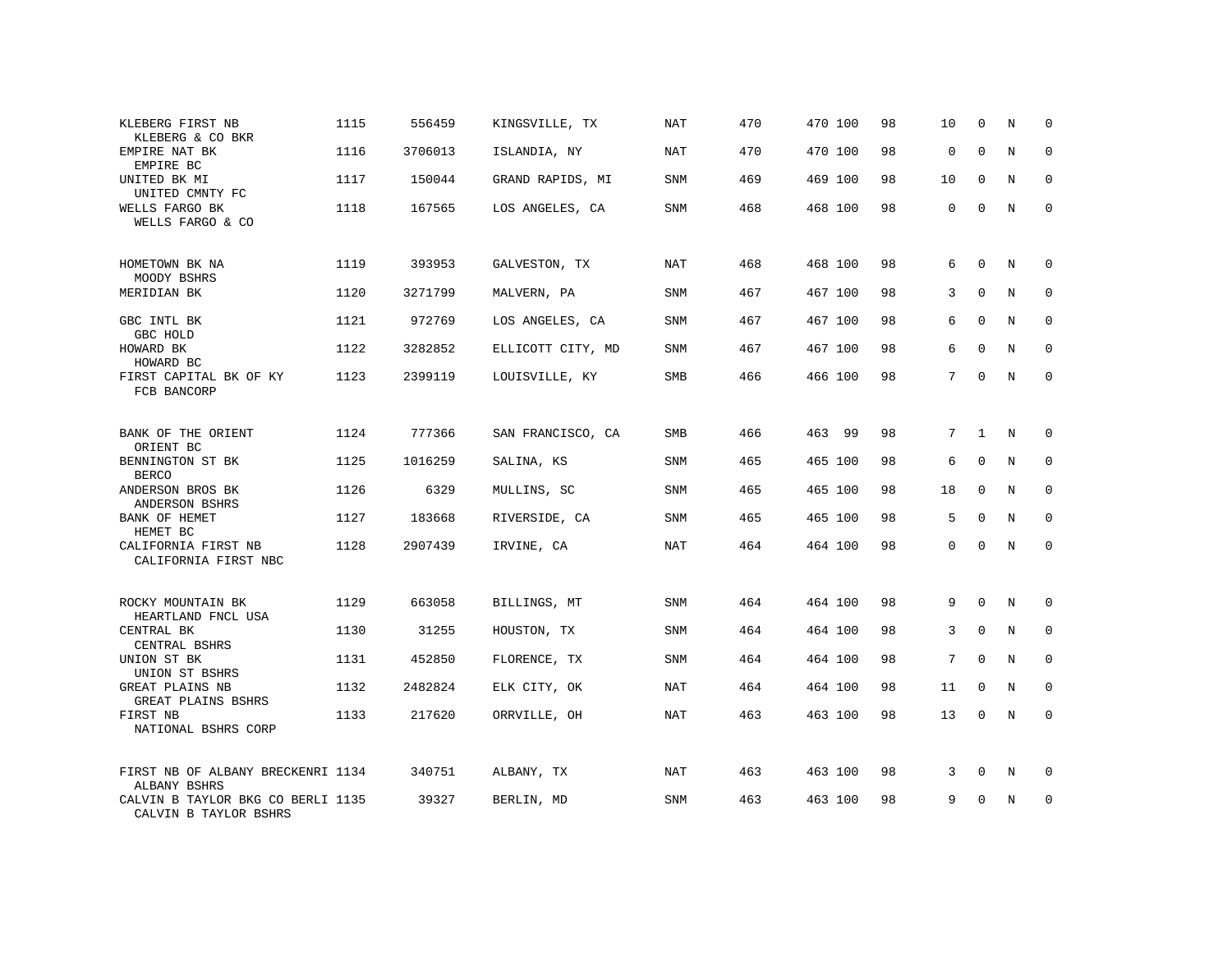| RIVERSIDE CNMTY BK<br>HEARTLAND FNCL USA      | 1136 | 2339900 | ROCKFORD, IL        | SNM        | 460 | 460 100 | 98 | 3            | $\mathbf 0$ | N | 0           |
|-----------------------------------------------|------|---------|---------------------|------------|-----|---------|----|--------------|-------------|---|-------------|
| COMMUNITY FIRST BK<br>COMMUNITY FIRST BSHRS   | 1137 | 2619732 | HARRISON, AR        | <b>SNM</b> | 460 | 460 100 | 98 | 4            | $\Omega$    | N | $\Omega$    |
| KILLBUCK SVGS BK CO<br>KILLBUCK BSHRS         | 1138 | 1017425 | KILLBUCK, OH        | <b>SMB</b> | 460 | 460 100 | 98 | 8            | $\mathbf 0$ | N | $\mathbf 0$ |
| SUMMIT ST BK                                  | 1139 | 561574  | SANTA ROSA, CA      | SNM        | 459 | 459 100 | 98 | 4            | $\Omega$    | N | $\Omega$    |
| DEUTSCHE BK TC DE<br>DEUTSCHE BK TR CORP      | 1140 | 304913  | WILMINGTON, DE      | <b>SNM</b> | 459 | 459 100 | 98 | $\Omega$     | $\Omega$    | N | 100         |
| BANK OF SACRAMENTO<br>GREATER SACRAMENTO BC   | 1141 | 2714217 | SACRAMENTO, CA      | SMB        | 459 | 459 100 | 98 | 3            | $\Omega$    | N | $\mathbf 0$ |
| BLUE RIDGE B&TC<br><b>BLUE RIDGE BSHRS</b>    | 1142 | 935250  | INDEPENDENCE, MO    | <b>SNM</b> | 459 | 459 100 | 98 | 8            | $\Omega$    | N | $\mathbf 0$ |
| WESTERN ST BK<br>WHITCORP FC                  | 1143 | 988153  | GARDEN CITY, KS     | <b>SNM</b> | 458 | 458 100 | 98 | 9            | $\Omega$    | N | $\mathbf 0$ |
| PILOT GROVE SVG BK<br>PILOT GROVE SVG BK ESOP | 1144 | 585749  | PILOT GROVE, IA     | <b>SNM</b> | 458 | 458 100 | 98 | 9            | $\Omega$    | N | 0           |
| VILLAGE BK<br>VILLAGE BK & TR FC              | 1145 | 2760232 | MIDLOTHIAN, VA      | SNM        | 458 | 458 100 | 98 | 12           | $\mathbf 0$ | N | $\mathbf 0$ |
| MALVERN NB<br>MNB BSHRS                       | 1146 | 906241  | MALVERN, AR         | <b>NAT</b> | 457 | 457 100 | 98 | 10           | $\Omega$    | N | $\Omega$    |
| <b>CNB</b><br>SHORE BSHRS                     | 1147 | 933023  | CENTREVILLE, MD     | <b>SMB</b> | 457 | 457 100 | 98 | 10           | $\Omega$    | N | $\mathbf 0$ |
| AMERICAN MW BK<br>NATIONAL BC                 | 1148 | 841436  | SYCAMORE, IL        | <b>SNM</b> | 457 | 457 100 | 98 | 5            | $\Omega$    | N | $\Omega$    |
| FIRST SCTY BK<br>FIRST SECURITY               | 1149 | 2586281 | OWENSBORO, KY       | <b>SNM</b> | 457 | 457 100 | 98 | 10           | $\Omega$    | N | $\Omega$    |
| CENTRAL BK IL<br>CENTRAL BANC                 | 1150 | 931038  | GENESEO, IL         | <b>SNM</b> | 456 | 456 100 | 98 | 4            | $\mathbf 0$ | N | 0           |
| FOUNDERS B&TC<br>FOUNDERS FC                  | 1151 | 1933927 | GRAND RAPIDS, MI    | <b>SNM</b> | 455 | 455 100 | 98 | 3            | $\Omega$    | N | $\mathbf 0$ |
| HORRY CTY ST BK<br>HCSB FC                    | 1152 | 1162530 | LORIS, SC           | <b>SNM</b> | 455 | 455 100 | 98 | 10           | $\mathbf 0$ | N | 0           |
| BENCHMARK CMNTY BK<br>BENCHMARK BSHRS         | 1153 | 94522   | KENBRIDGE, VA       | <b>SMB</b> | 455 | 455 100 | 98 | 11           | $\Omega$    | N | $\mathbf 0$ |
| WATERFORD BK NA<br>WATERFORD BC               | 1154 | 3588424 | TOLEDO, OH          | <b>NAT</b> | 454 | 454 100 | 98 | $\mathbf{1}$ | $\Omega$    | N | 0           |
| PORT WASHINGTON ST BK<br>PORT BSHRS           | 1155 | 937740  | PORT WASHINGTON, WI | SNM        | 453 | 453 100 | 98 | 6            | $\mathbf 0$ | N | 0           |
| HIGHLAND BK<br>HIGHLAND BSHRS                 | 1156 | 764058  | SAINT MICHAEL, MN   | <b>SNM</b> | 453 | 453 100 | 98 | 4            | $\Omega$    | N | $\mathbf 0$ |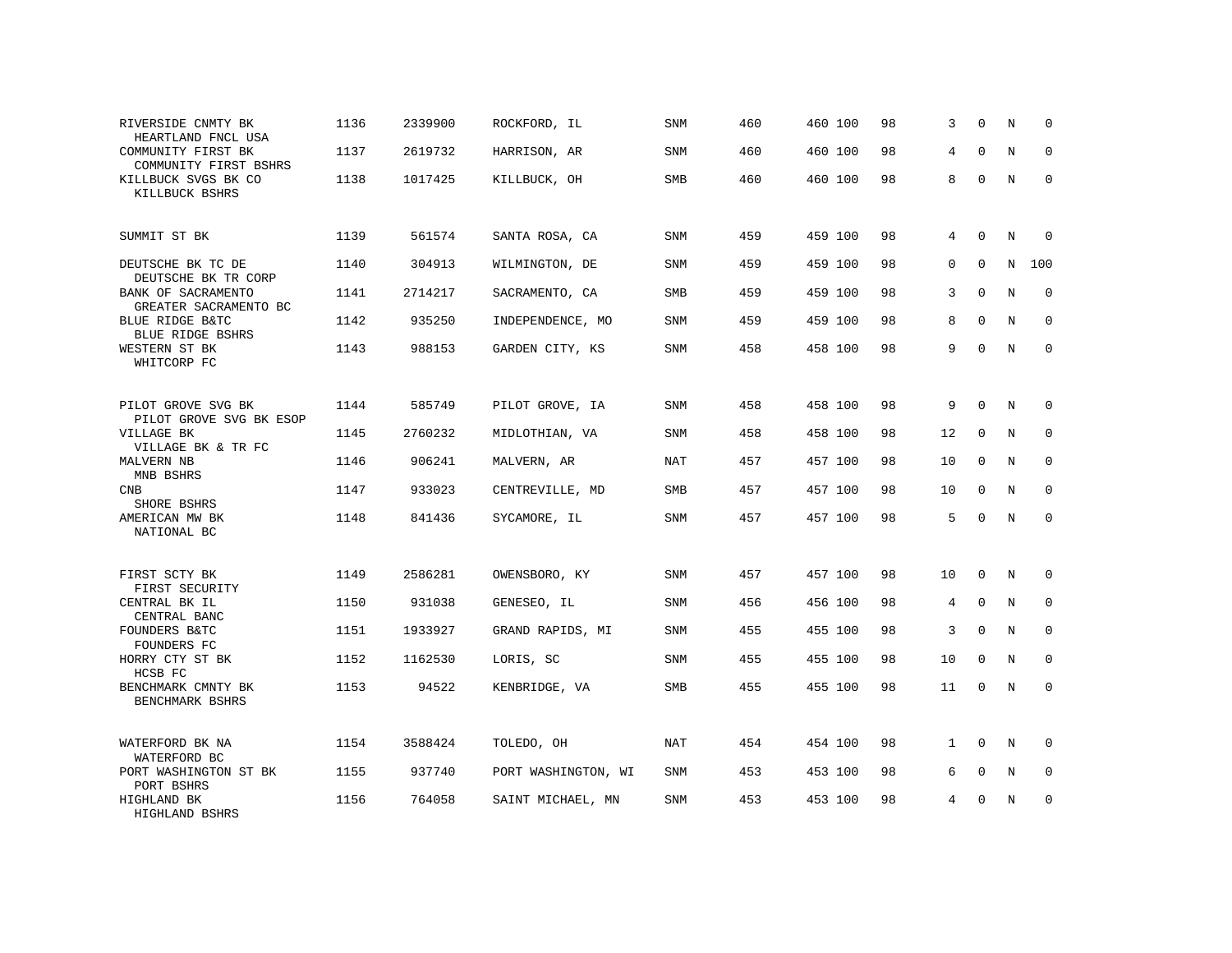| JUNIATA VALLEY BK<br>JUNIATA VALLEY FNCL CORP               | 1157 | 215710  | MIFFLINTOWN, PA  | <b>SNM</b> | 452 | 452 100 | 98 | 11             | $\mathbf 0$  | N           | $\mathbf 0$         |
|-------------------------------------------------------------|------|---------|------------------|------------|-----|---------|----|----------------|--------------|-------------|---------------------|
| FIRST SCTY B&TC<br>CEDAR VALLEY BSHRS                       | 1158 | 894544  | CHARLES CITY, IA | SNM        | 452 | 452 100 | 98 | 13             | $\Omega$     | N           | $\mathbf 0$         |
| QUEENSTOWN BK OF MD<br>QUEENSTOWN BC OF MD                  | 1159 | 429021  | QUEENSTOWN, MD   | SNM        | 451 | 451 100 | 98 | 7              | $\mathbf{0}$ | N           | $\mathbf 0$         |
| PLATINUM BK<br>PLATINUM BHC                                 | 1160 | 2631314 | BRANDON, FL      | SNM        | 450 | 450 100 | 98 | 5              | $\mathbf 0$  | N           | $\mathsf{O}\xspace$ |
| HOPEWELL VALLEY CMNTY BK                                    | 1161 | 2773867 | PENNINGTON, NJ   | SNM        | 449 | 449 100 | 98 | $\overline{4}$ | $\mathbf 0$  | N           | $\mathsf 0$         |
| COMMUNITY FIRST B&TC<br>COMMUNITY FIRST                     | 1162 | 2810007 | COLUMBIA, TN     | SNM        | 449 | 449 100 | 98 | 7              | $\mathbf 0$  | N           | $\mathbf 0$         |
| CORNERSTONE NB&TC<br>CORNERSTONE BC                         | 1163 | 2929392 | PALATINE, IL     | NAT        | 448 | 448 100 | 98 | 2              | $\mathbf 0$  | N           | $\mathsf{O}\xspace$ |
| FIRSTAR BK NA<br>FIRSTAR FNCL CORP                          | 1164 | 427353  | SALLISAW, OK     | <b>NAT</b> | 448 | 448 100 | 98 | $7^{\circ}$    | 0            | N           | $\mathbf 0$         |
| FIRST ST B&TC<br>MURPHY-PAYNE INV                           | 1165 | 1012251 | CARTHAGE, TX     | SNM        | 448 | 448 100 | 98 | $\Omega$       | $\Omega$     | N           | $\mathbf 0$         |
| FIRST HOPE BK A NAT BKG ASSN 1166<br>FIRST HOPE BC          |      | 434203  | HOPE, NJ         | NAT        | 448 | 448 100 | 98 | 5              | $\mathbf 0$  | N           | $\mathbf 0$         |
| BANKERS TC<br>BTC FC                                        | 1167 | 3142358 | CEDAR RAPIDS, IA | SNM        | 447 | 447 100 | 98 | 2              | $\mathbf 0$  | N           | $\mathbf 0$         |
| FIRST NB OF DURANGO<br>FIRST BC                             | 1168 | 68859   | DURANGO, CO      | NAT        | 447 | 447 100 | 98 | $\overline{4}$ | $\mathbf 0$  | N           | $\mathbf 0$         |
| FIRST NB&TC                                                 | 1169 | 830355  | MCALESTER, OK    | <b>NAT</b> | 446 | 446 100 | 98 | 3              | $\mathbf 0$  | N           | $\mathbf 0$         |
| FIRST OF MCALESTER CORP<br>FARMERS BK FRANKFORT IN          | 1170 | 423449  | FRANKFORT, IN    | SNM        | 446 | 446 100 | 98 | 9              | $\mathbf 0$  | $\mathbf N$ | $\mathbf 0$         |
| FARMERS BC<br>EDMONTON ST BK                                | 1171 | 845247  | GLASGOW, KY      | <b>SNM</b> | 446 | 446 100 | 98 | 12             | $\mathbf 0$  | N           | $\mathbf 0$         |
| EDMONTON BSHRS<br>FIRST NB&TC OF COLUMBUS<br>LAURITZEN CORP | 1172 | 77758   | COLUMBUS, NE     | <b>NAT</b> | 444 | 444 100 | 98 | 3              | $\mathbf 0$  | N           | $\mathbf 0$         |
| WESTERN BK NA<br>AMERICAN NAT CORP                          | 1173 | 829256  | SAINT PAUL, MN   | <b>NAT</b> | 444 | 444 100 | 98 | 4              | $\mathbf 0$  | N           | $\mathbf 0$         |
| OXFORD B&T<br>OXFORD FC                                     | 1174 | 647432  | OAK BROOK, IL    | SNM        | 444 | 444 100 | 98 | 7              | $\mathbf 0$  | N           | $\mathbf 0$         |
| METROPOLITAN NB<br>MARSHFIELD INV CO ESOP TR                | 1175 | 294256  | SPRINGFIELD, MO  | NAT        | 443 | 443 100 | 98 | 11             | $\mathbf 0$  | N           | $\mathbf 0$         |
| SECURITY BK<br>PAWNEE HC                                    | 1176 | 516855  | TULSA, OK        | SMB        | 443 | 443 100 | 98 | $\mathbf 0$    | 0            | N           | $\mathbf 0$         |
| FARMERS NB OF DANVILLE<br>BOYLE BANCORP                     | 1177 | 785147  | DANVILLE, KY     | NAT        | 442 | 442 100 | 98 | 10             | 0            | $\mathbf N$ | $\mathsf 0$         |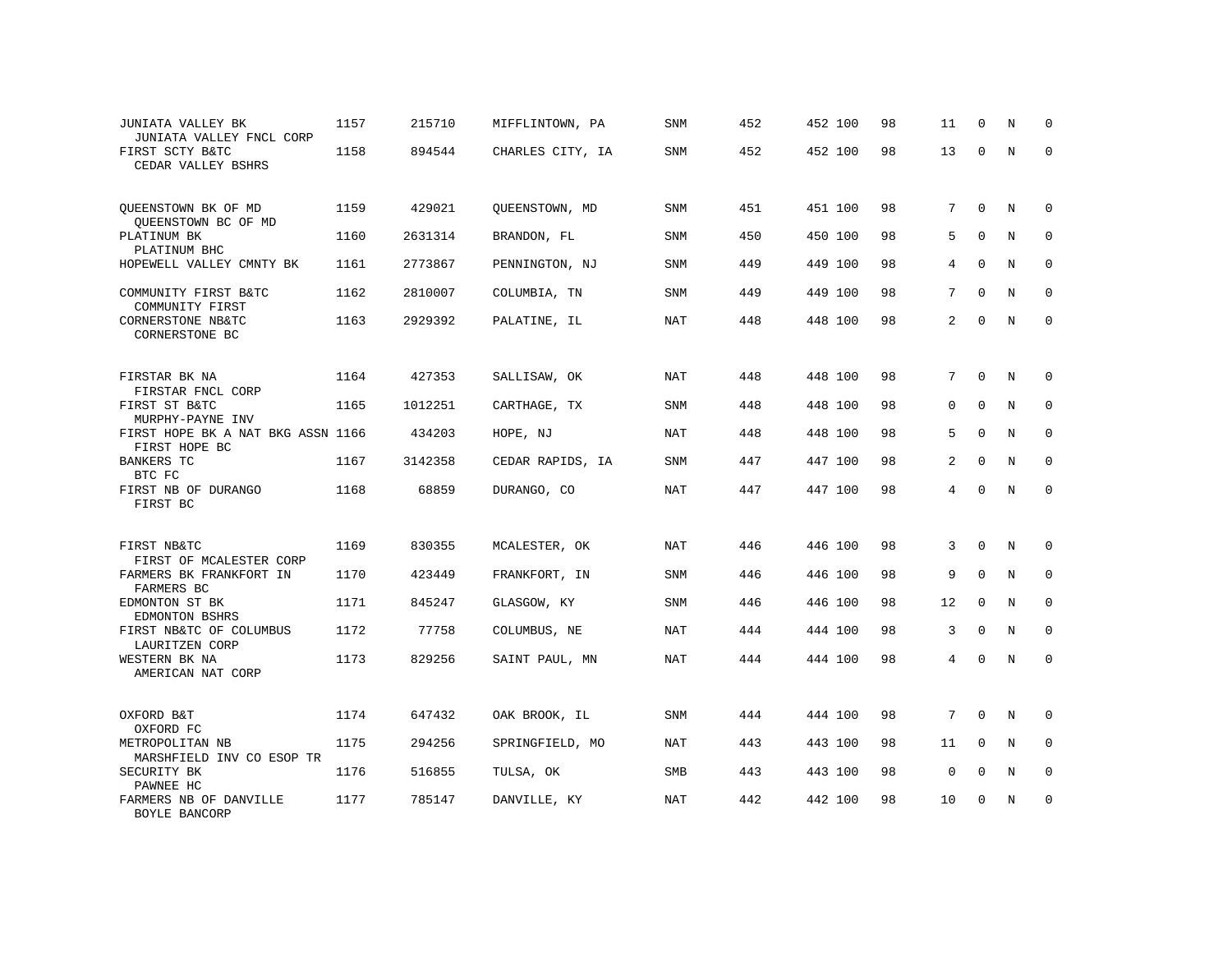| FIRST NB&TC<br>FIRST INDEPENDENT BC               | 1178 | 154154  | CHICKASHA, OK       | NAT        | 442 | 442 100 | 98 | 10 | $\Omega$    | N           | $\Omega$    |
|---------------------------------------------------|------|---------|---------------------|------------|-----|---------|----|----|-------------|-------------|-------------|
| PROVIDENCE BK LLC                                 | 1179 | 3280625 | SOUTH HOLLAND, IL   | SNM        | 442 | 442 100 | 98 | 7  | $\Omega$    | N           | $\mathbf 0$ |
| FNB CMNTY BK<br>FIRST MIDWEST ACQUISITION CORP    | 1180 | 839255  | MIDWEST CITY, OK    | <b>SMB</b> | 441 | 441 100 | 98 | 7  | $\Omega$    | $_{\rm N}$  | $\mathbf 0$ |
| FIRST NB<br>LAURITZEN CORP                        | 1181 | 181459  | NORTH PLATTE, NE    | <b>NAT</b> | 441 | 441 100 | 98 | 4  | $\Omega$    | N           | $\Omega$    |
| HAMLIN B&TC                                       | 1182 | 291611  | SMETHPORT, PA       | <b>SNM</b> | 441 | 441 100 | 98 | 6  | $\Omega$    | N           | $\Omega$    |
| CENTENNIAL BK<br>CIC BSHRS                        | 1183 | 154257  | CENTENNIAL, CO      | <b>SMB</b> | 441 | 441 100 | 99 | 8  | $\Omega$    | $_{\rm N}$  | $\Omega$    |
| SECURITY ST BK<br>BRISCOE RANCH                   | 1184 | 839068  | PEARSALL, TX        | <b>SNM</b> | 440 | 440 100 | 99 | 4  | $\Omega$    | N           | $\Omega$    |
| HILLSDALE CTY NB<br>CNB CMNTY BC                  | 1185 | 682143  | HILLSDALE, MI       | NAT        | 440 | 440 100 | 99 | 11 | $\mathbf 0$ | N           | $\mathbf 0$ |
| CIBM BK<br>CIB MARINE BSHRS                       | 1186 | 340742  | CHAMPAIGN, IL       | <b>SNM</b> | 440 | 440 100 | 99 | 9  | $\Omega$    | N           | $\Omega$    |
| MISSION CMNTY BK<br>CARPENTER BK PTNRS            | 1187 | 2640530 | SAN LUIS OBISPO, CA | <b>SMB</b> | 439 | 439 100 | 99 | 4  | $\mathbf 0$ | $\mathbf N$ | $\mathbf 0$ |
| CITY NB<br>SULPHUR SPRINGS BSHRS                  | 1188 | 596062  | SULPHUR SPRINGS, TX | <b>NAT</b> | 438 | 438 100 | 99 | 7  | $\Omega$    | $_{\rm N}$  | $\mathbf 0$ |
| SOUTHCOAST CMNTY BK<br>SOUTHCOAST FC              | 1189 | 2713555 | MOUNT PLEASANT, SC  | <b>SNM</b> | 437 | 437 100 | 99 | 9  | $\Omega$    | N           | 0           |
| CITIZENS NB OF GREATER STL<br>CARDINAL BC         | 1190 | 870650  | MAPLEWOOD, MO       | <b>NAT</b> | 437 | 437 100 | 99 | 5  | $\Omega$    | N           | $\mathbf 0$ |
| AMERIANA BK<br>AMERIANA BC                        | 1191 | 700672  | NEW CASTLE, IN      | SNM        | 437 | 437 100 | 99 | 11 | 0           | N           | 0           |
| BANK OF THE JAMES<br>BANK OF THE JAMES FNCL GROUP | 1192 | 2787770 | LYNCHBURG, VA       | <b>SMB</b> | 436 | 436 100 | 99 | 9  | $\Omega$    | $_{\rm N}$  | $\mathbf 0$ |
| MORRIS BK<br>MORRIS ST BSHRS                      | 1193 | 423739  | DUBLIN, GA          | SNM        | 435 | 435 100 | 99 | 3  | $\mathbf 0$ | $\mathbf N$ | $\mathbf 0$ |
| DIAMOND BK<br>BAINUM BANCORP                      | 1194 | 27847   | MURFREESBORO, AR    | SNM        | 435 | 435 100 | 99 | 12 | $\Omega$    | N           | $\Omega$    |
| AIMBANK<br>AIM BSHRS                              | 1195 | 1006951 | LITTLEFIELD, TX     | SNM        | 434 | 434 100 | 99 | 9  | $\mathbf 0$ | N           | $\mathbf 0$ |
| RIVER BK<br>RIVER HC                              | 1196 | 279842  | STODDARD, WI        | <b>SNM</b> | 434 | 434 100 | 99 | 10 | $\Omega$    | N           | $\mathbf 0$ |
| JEFF BK<br>JEFFERSONVILLE BC                      | 1197 | 306908  | JEFFERSONVILLE, NY  | SNM        | 433 | 433 100 | 99 | 11 | 0           | N           | $\mathbf 0$ |
| CONGRESSIONAL BK<br>CONGRESSIONAL BSHRS           | 1198 | 3187630 | POTOMAC, MD         | <b>SMB</b> | 433 | 433 100 | 99 | 3  | $\Omega$    | N           | $\mathbf 0$ |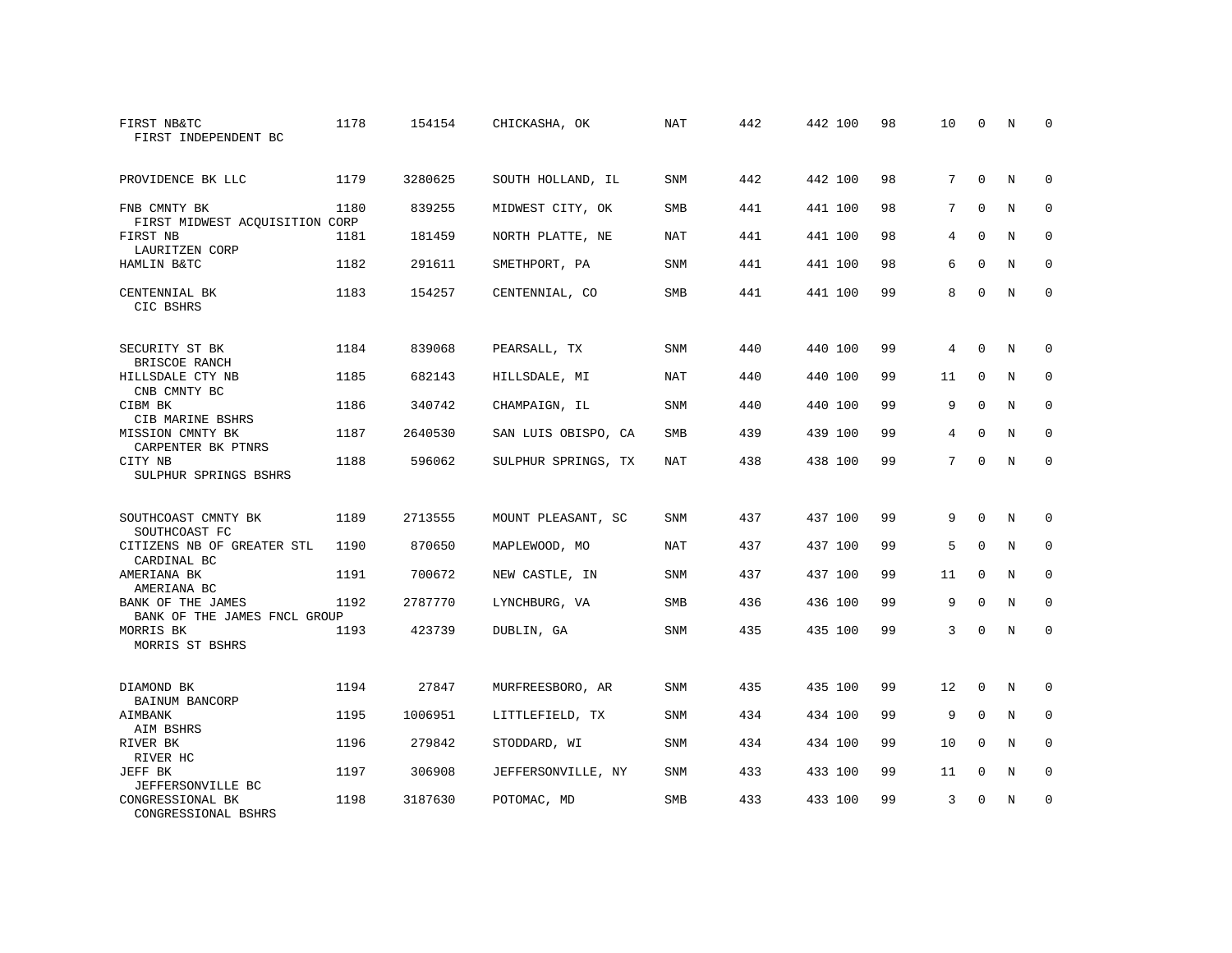| SOUND CMNTY BK<br>SOUND FNCL BC                     | 1199 | 429487  | SEATTLE, WA     | <b>SNM</b> | 432 | 432 100 | 99 | 4              | $\Omega$    | N | $\Omega$    |
|-----------------------------------------------------|------|---------|-----------------|------------|-----|---------|----|----------------|-------------|---|-------------|
| SOUTHWEST NB<br>REPUBLIC FC                         | 1200 | 499855  | WICHITA, KS     | <b>NAT</b> | 432 | 432 100 | 99 | 6              | $\mathbf 0$ | N | $\mathbf 0$ |
| FIRST NB OF MIFFLINTOWN<br>FIRST CMNTY FNCL CORP    | 1201 | 212018  | MIFFLINTOWN, PA | <b>NAT</b> | 432 | 432 100 | 99 | 11             | $\mathbf 0$ | N | 0           |
| GREENFIELD BKG CO<br>GREENFIELD BSHRS               | 1202 | 592644  | GREENFIELD, IN  | <b>SNM</b> | 431 | 431 100 | 99 | 6              | $\Omega$    | N | 0           |
| PALMETTO ST BK<br>PALMETTO ST BSHRS                 | 1203 | 277820  | HAMPTON, SC     | <b>SNM</b> | 431 | 431 100 | 99 | 7              | $\mathbf 0$ | N | $\mathbf 0$ |
| TRUPOINT BK<br>MINERS & MRCH BC                     | 1204 | 274829  | GRUNDY, VA      | <b>SMB</b> | 431 | 431 100 | 99 | 11             | $\Omega$    | N | $\Omega$    |
| DAIRY ST BK<br>DAIRY ST BC                          | 1205 | 57451   | RICE LAKE, WI   | SNM        | 431 | 431 100 | 99 | 9              | $\mathbf 0$ | N | $\mathbf 0$ |
| PLATTE VALLEY BK<br>PLATTE VALLEY FS CO             | 1206 | 2465881 | SCOTTSBLUFF, NE | <b>SMB</b> | 430 | 430 100 | 99 | 6              | $\Omega$    | N | 0           |
| CENTRAL ST BK<br>CENTRAL BSHRS                      | 1207 | 830542  | MUSCATINE, IA   | SMB        | 430 | 430 100 | 99 | 7              | $\mathbf 0$ | N | $\mathbf 0$ |
| GWINNETT CMNTY BK<br>COMMUNITY FHC                  | 1208 | 2853358 | DULUTH, GA      | <b>SNM</b> | 430 | 430 100 | 99 | $\overline{a}$ | $\mathbf 0$ | N | 0           |
| FAIRFIELD NB<br>FAIRFIELD BSHRS                     | 1209 | 640246  | FAIRFIELD, IL   | <b>NAT</b> | 429 | 429 100 | 99 | 3              | $\Omega$    | N | 0           |
| STEUBEN TC<br>STEUBEN TR CORP                       | 1210 | 929802  | HORNELL, NY     | SNM        | 429 | 429 100 | 99 | 13             | $\mathbf 0$ | N | $\mathbf 0$ |
| SOUTH LA BK<br>SOUTH LA FC                          | 1211 | 616036  | HOUMA, LA       | <b>SNM</b> | 429 | 429 100 | 99 | 5              | $\mathbf 0$ | N | 0           |
| JACKSON COUNTY BK<br>BANCORP OF SOUTHERN IN         | 1212 | 884442  | SEYMOUR, IN     | <b>SNM</b> | 429 | 429 100 | 99 | 8              | $\Omega$    | N | $\mathbf 0$ |
| STATE BK OF TX<br>SBT BSHRS                         | 1213 | 1157415 | DALLAS, TX      | <b>SNM</b> | 428 | 428 100 | 99 | 3              | $\mathbf 0$ | N | 0           |
| BANK OF THE CAROLINAS<br>BANK OF THE CAROLINAS CORP | 1214 | 2750699 | MOCKSVILLE, NC  | <b>SNM</b> | 428 | 428 100 | 99 | 7              | $\mathbf 0$ | N | 0           |
| ITASCA B&TC<br>ITASCA BC                            | 1215 | 812436  | ITASCA, IL      | <b>SNM</b> | 428 | 428 100 | 99 | $\mathbf{1}$   | $\Omega$    | N | $\mathbf 0$ |
| COASTAL BK<br>COASTAL BSHRS                         | 1216 | 224637  | SAVANNAH, GA    | <b>SNM</b> | 428 | 428 100 | 99 | 5              | $\mathbf 0$ | N | 0           |
| FIRST PRIORITY BK<br>FIRST PRIORITY FNCL CORP       | 1217 | 3355587 | MALVERN, PA     | <b>SNM</b> | 427 | 427 100 | 99 | 9              | $\Omega$    | N | $\mathbf 0$ |
| TRIUMPH BK<br>TRIUMPH BSHRS                         | 1218 | 3395293 | MEMPHIS, TN     | <b>SMB</b> | 427 | 427 100 | 99 | 4              | $\mathbf 0$ | N | 0           |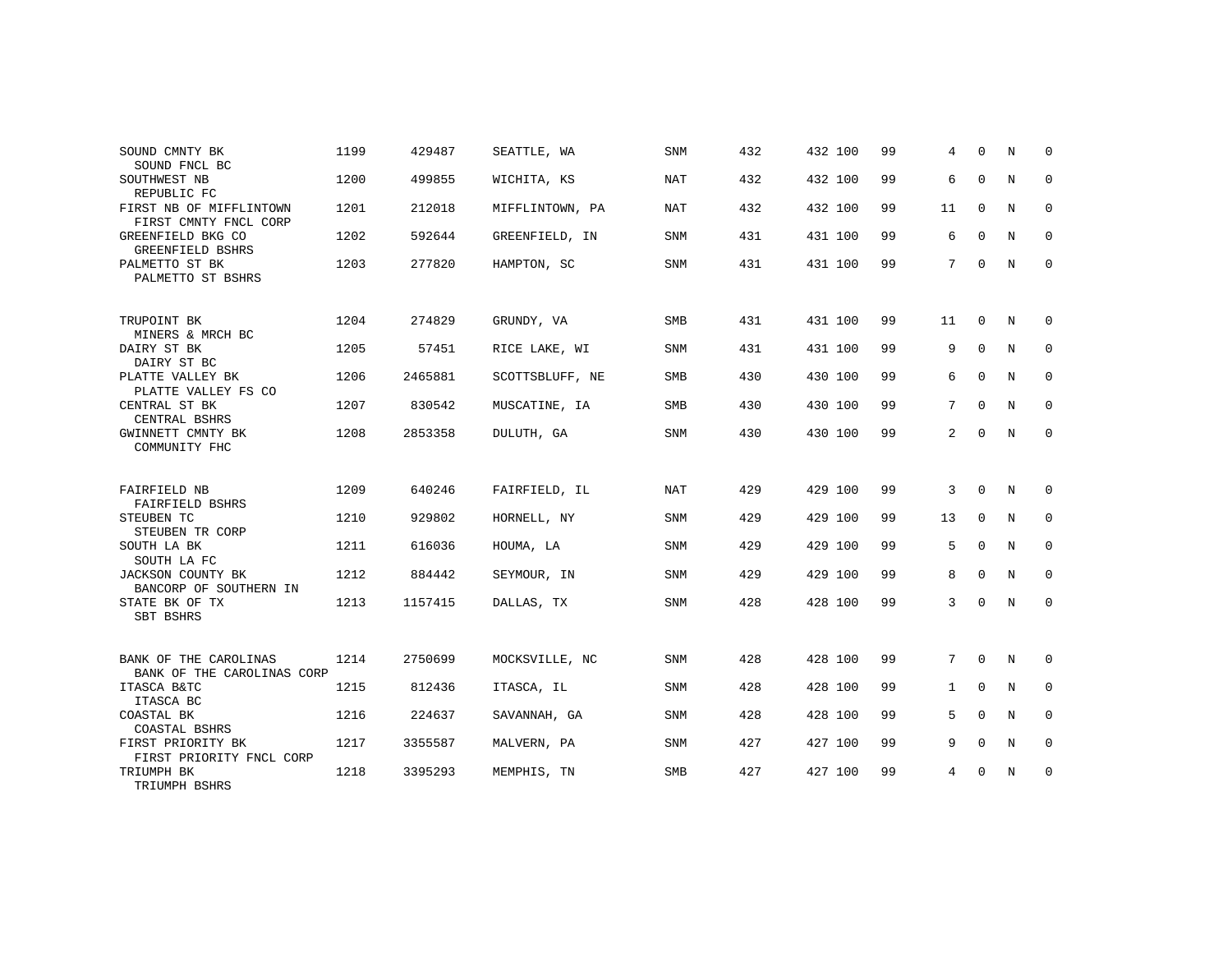| LIVE OAK BKG CO<br>LIVE OAK BSHRS                           | 1219 | 3650808 | WILMINGTON, NC      | SNM        | 427 | 427 100 | 99 | $\mathbf 0$  | $\Omega$    | N           | 0           |
|-------------------------------------------------------------|------|---------|---------------------|------------|-----|---------|----|--------------|-------------|-------------|-------------|
| FIDELITY BK<br>FIDELITY HC                                  | 1220 | 9357    | EDINA, MN           | SNM        | 427 | 427 100 | 99 | $\mathbf{1}$ | $\Omega$    | N           | $\Omega$    |
| CORNERSTONE CMNTY BK<br>CORNERSTONE BSHRS                   | 1221 | 2398596 | CHATTANOOGA, TN     | SNM        | 426 | 426 100 | 99 | 4            | $\Omega$    | N           | 0           |
| AMERICAN SCTY BK<br>AMERICA BSHRS                           | 1222 | 1471577 | NEWPORT BEACH, CA   | SMB        | 426 | 426 100 | 99 | 5            | $\Omega$    | N           | $\Omega$    |
| BNA BK<br>BNA BSHRS                                         | 1223 | 916745  | NEW ALBANY, MS      | SNM        | 426 | 426 100 | 99 | 4            | $\Omega$    | N           | 0           |
| FIRST BK                                                    | 1224 | 3401970 | HAMILTON, NJ        | SNM        | 426 | 426 100 | 99 | 4            | $\Omega$    | N           | $\Omega$    |
| CATSKILL HUDSON BK<br>CATSKILL HUDSON BC                    | 1225 | 2132594 | MONTICELLO, NY      | SNM        | 426 | 426 100 | 99 | 11           | $\Omega$    | N           | $\Omega$    |
| OLD FT BKG CO<br>GILLMOR FNCL SVC                           | 1226 | 564324  | OLD FORT, OH        | SNM        | 426 | 426 100 | 99 | 9            | $\Omega$    | N           | $\Omega$    |
| CLEARFIELD B&TC<br>CBT FNCL CORP                            | 1227 | 975911  | CLEARFIELD, PA      | SNM        | 425 | 425 100 | 99 | 13           | $\Omega$    | N           | $\Omega$    |
| BANK OF DELMARVA<br>DELMAR BC                               | 1228 | 885225  | SEAFORD, DE         | SNM        | 425 | 425 100 | 99 | 9            | $\Omega$    | N           | $\Omega$    |
| REPUBLIC BK & TR                                            | 1229 | 1198605 | NORMAN, OK          | SNM        | 424 | 424 100 | 99 | 4            | $\Omega$    | N           | $\Omega$    |
| IRONHORSE FNCL GRP<br>PRESIDIO BK                           | 1230 | 3398100 | SAN FRANCISCO, CA   | SMB        | 424 | 424 100 | 99 | 3            | $\mathbf 0$ | $\mathbf N$ | $\mathbf 0$ |
| CITIZENS ST BK<br>GOERING MGMT CO LLC                       | 1231 | 273550  | MOUNDRIDGE, KS      | <b>SNM</b> | 423 | 423 100 | 99 | 12           | $\Omega$    | N           | $\Omega$    |
| FIRST SOUTH BK<br>HARDEMAN COUNTY INVESTMENT                | 1232 | 327453  | JACKSON, TN         | <b>SNM</b> | 423 | 423 100 | 99 | 10           | $\mathbf 0$ | $\rm N$     | $\mathbf 0$ |
| CROCKETT NB<br>CROCKETT CTY NAT BSHRS                       | 1233 | 1015467 | OZONA, TX           | NAT        | 423 | 423 100 | 99 | 6            | $\Omega$    | N           | $\mathbf 0$ |
| CAPITAL CITY BK                                             | 1234 | 348551  | TOPEKA, KS          | <b>SNM</b> | 423 | 423 100 | 99 | 9            | $\Omega$    | N           | $\Omega$    |
| CAPITAL CITY BSHRS<br>COASTAL CMNTY BK<br>COASTAL FNCL CORP | 1235 | 2562164 | EVERETT, WA         | SMB        | 423 | 423 100 | 99 | 9            | $\mathbf 0$ | $\mathbf N$ | $\mathbf 0$ |
| DELTA TR&BK<br>DELTA TRUST & BKG CORP                       | 1236 | 914349  | PARKDALE, AR        | <b>SNM</b> | 423 | 423 100 | 99 | 8            | $\Omega$    | N           | $\mathbf 0$ |
| STILLMAN BANCCORP NA<br>STILLMAN BANCCORP                   | 1237 | 407645  | STILLMAN VALLEY, IL | NAT        | 422 | 422 100 | 99 | 5            | $\mathbf 0$ | $\mathbf N$ | $\mathbf 0$ |
| PLATTE VALLEY ST B&TC<br>LAURITZEN CORP                     | 1238 | 10858   | KEARNEY, NE         | <b>SMB</b> | 422 | 422 100 | 99 | 4            | $\Omega$    | N           | $\Omega$    |
| SYNERGY BK<br>SYNERGY BSHRS                                 | 1239 | 2748502 | HOUMA, LA           | SNM        | 422 | 422 100 | 99 | 4            | $\Omega$    | N           | $\Omega$    |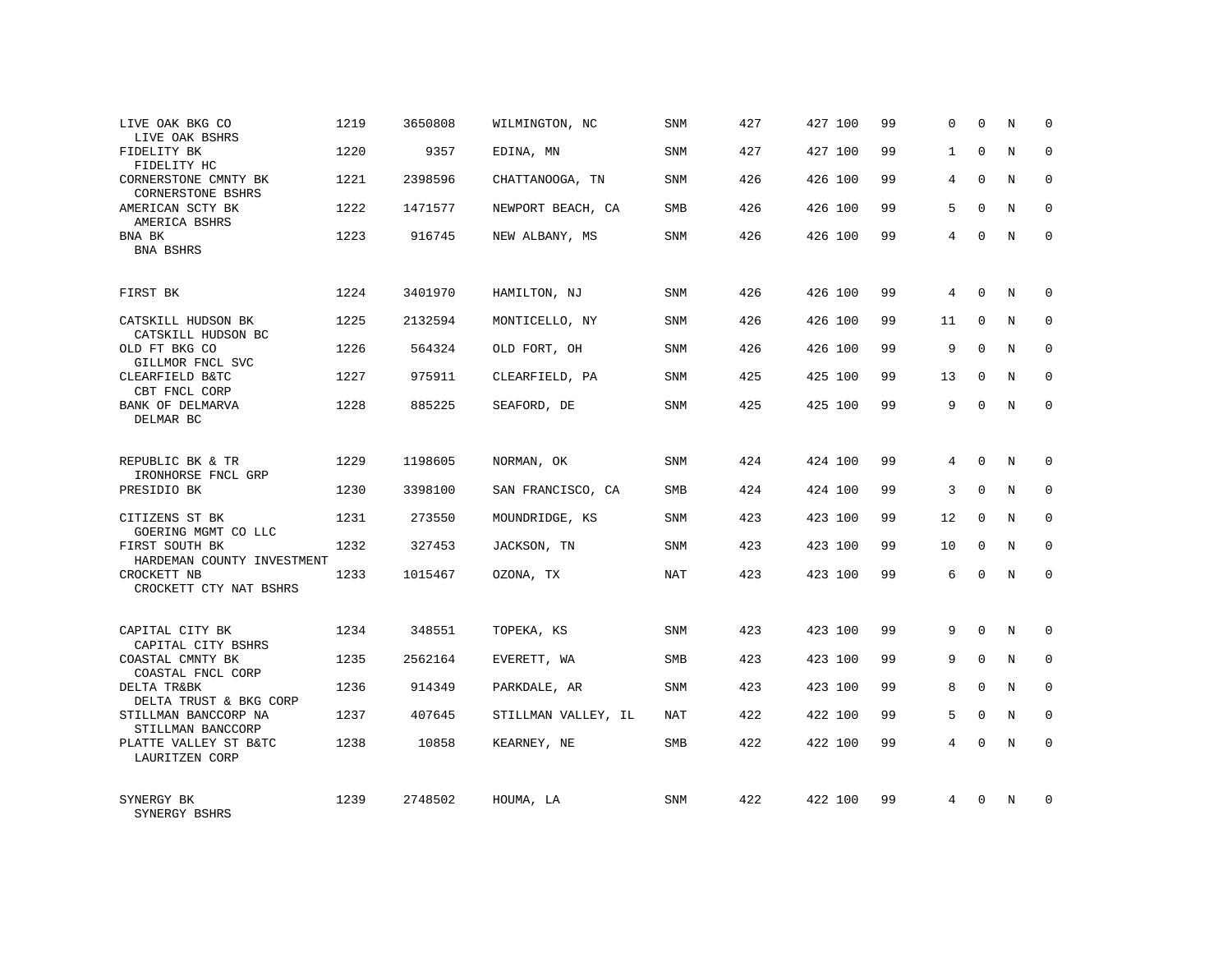| CONVERSE CTY BK<br>CONVERSE CTY CAP CORP           | 1240 | 72258   | DOUGLAS, WY               | SNM        | 422 | 422 100 | 99 | 2            | $\Omega$    | N | 0           |
|----------------------------------------------------|------|---------|---------------------------|------------|-----|---------|----|--------------|-------------|---|-------------|
| PARK CITIES BK<br>NORTH TX BSHRS                   | 1241 | 2955458 | DALLAS, TX                | SNM        | 422 | 422 100 | 99 | 3            | $\Omega$    | N | $\Omega$    |
| WOODHAVEN NB<br>MYERS BSHRS                        | 1242 | 513050  | FORT WORTH, TX            | NAT        | 421 | 421 100 | 99 | 7            | $\Omega$    | N | 0           |
| BANK OF SAN ANTONIO<br>SOUTHWEST BSHRS             | 1243 | 3548567 | SAN ANTONIO, TX           | <b>SNM</b> | 421 | 421 100 | 99 | 3            | $\Omega$    | N | $\Omega$    |
| SAINT MARTIN B&TC<br>SAINT MARTIN BSHRS            | 1244 | 841539  | SAINT MARTINVILLE, LA SNM |            | 421 | 421 100 | 99 | 10           | $\mathbf 0$ | N | $\Omega$    |
| <b>BANKERS BK</b><br>BANKERS BC                    | 1245 | 408642  | MADISON, WI               | SMB        | 420 | 420 100 | 99 | $\mathbf 0$  | $\mathbf 0$ | N | $\mathbf 0$ |
| PEOPLES B&TC<br>PBT BSHRS                          | 1246 | 153353  | MCPHERSON, KS             | <b>SNM</b> | 420 | 420 100 | 99 | 9            | $\Omega$    | N | $\mathbf 0$ |
| ROYAL BKS OF MO<br>ROYAL BSHRS                     | 1247 | 501459  | SAINT LOUIS, MO           | <b>SNM</b> | 420 | 420 100 | 99 | 6            | $\Omega$    | N | $\mathbf 0$ |
| FIRST NB&TC OF WILLISTON<br>JORGENSON WILLISTON HC | 1248 | 248455  | WILLISTON, ND             | <b>NAT</b> | 419 | 419 100 | 99 | 4            | $\Omega$    | N | $\mathbf 0$ |
| CCB CMNTY BK<br>SOUTHERN NAT CORP                  | 1249 | 655839  | ANDALUSIA, AL             | <b>SMB</b> | 419 | 419 100 | 99 | 3            | $\Omega$    | N | $\mathbf 0$ |
| JONESTOWN B&TC                                     | 1250 | 653611  | JONESTOWN, PA             | <b>SNM</b> | 419 | 419 100 | 99 | 8            | $\Omega$    | N | $\Omega$    |
| FARMERS & MRCH BK<br>FMB BKG CORP                  | 1251 | 271631  | MONTICELLO, FL            | SNM        | 419 | 419 100 | 99 | 7            | $\Omega$    | N | $\mathbf 0$ |
| SIGNATURE BK<br>SIGNATURE BC                       | 1252 | 3437483 | CHICAGO, IL               | <b>SNM</b> | 418 | 418 100 | 99 | $\mathbf{1}$ | $\Omega$    | N | $\Omega$    |
| AMERICAN NB&TC<br>AMERIBANCSHARES                  | 1253 | 498362  | WICHITA FALLS, TX         | <b>NAT</b> | 418 | 418 100 | 99 | 5            | $\Omega$    | N | $\mathbf 0$ |
| WESTCHESTER BK<br>WESTCHESTER BHC                  | 1254 | 3716320 | YONKERS, NY               | <b>SNM</b> | 418 | 418 100 | 99 | 3            | $\mathbf 0$ | N | 0           |
| <b>BANKORION</b><br>ORION BC                       | 1255 | 855741  | ORION, IL                 | <b>SNM</b> | 418 | 418 100 | 99 | 7            | $\Omega$    | N | $\mathbf 0$ |
| CITIZENS BK<br>AMADOR BSHRS                        | 1256 | 1016857 | LAS CRUCES, NM            | SNM        | 418 | 418 100 | 99 | 5            | $\mathbf 0$ | N | $\mathbf 0$ |
| <b>BALLSTON SPA NB</b><br>BALLSTON SPA BC          | 1257 | 505     | BALLSTON SPA, NY          | <b>NAT</b> | 417 | 417 100 | 99 | 9            | $\Omega$    | N | $\Omega$    |
| COMMUNITY BK<br>COMMUNITY BC OF LA                 | 1258 | 90337   | RACELAND, LA              | <b>SNM</b> | 417 | 417 100 | 99 | 8            | $\Omega$    | N | $\mathbf 0$ |
| FIRST CENTURY BK<br>FIRST CENTURY BSHRS            | 1259 | 569422  | BLUEFIELD, WV             | SMB        | 417 | 417 100 | 99 | 11           | 0           | N | 0           |
| RIVER B&T<br>RIVER FC                              | 1260 | 3437157 | PRATTVILLE, AL            | <b>SNM</b> | 417 | 417 100 | 99 | 5            | $\Omega$    | N | $\mathbf 0$ |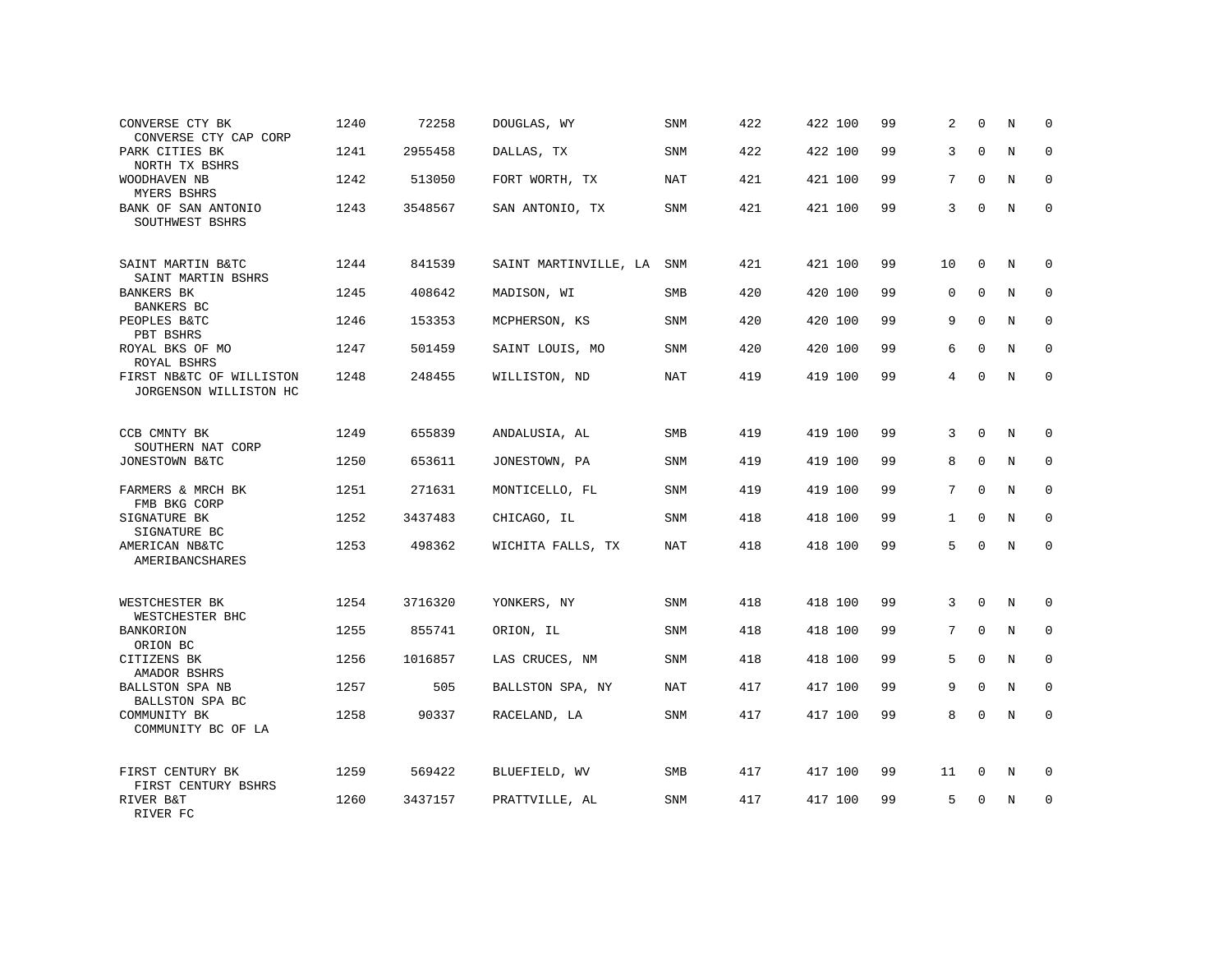| RELYANCE BK NA<br><b>JEFFERSON BSHRS</b>               | 1261 | 49241   | PINE BLUFF, AR             | NAT | 417 | 417 100 | 99 | 7               | $\Omega$            | N           | $\Omega$    |
|--------------------------------------------------------|------|---------|----------------------------|-----|-----|---------|----|-----------------|---------------------|-------------|-------------|
| PEOPLES BK CO<br>PEOPLES HC                            | 1262 | 702911  | COLDWATER, OH              | SNM | 417 | 417 100 | 99 | 6               | $\Omega$            | N           | $\mathbf 0$ |
| CITIZENS ST BK NEW CASTLE<br>TOWN FC                   | 1263 | 1000641 | NEW CASTLE, IN             | SNM | 417 | 417 100 | 99 | 13              | $\mathbf 0$         | N           | $\mathbf 0$ |
| FARMERS AND MERCHANTS BK OF 1264                       |      | 18827   | KITTANNING, PA             | NAT | 416 | 416 100 | 99 | $7^{\circ}$     | $\Omega$            | N           | $\Omega$    |
| FARMERS AND MERCHANTS BC OF PA<br>FIRST MN BK          | 1265 | 75053   | MINNETONKA, MN             | SNM | 416 | 416 100 | 99 | 10              | $\mathbf{0}$        | N           | $\mathbf 0$ |
| MCLEOD BSHRS<br>FIRST NB OF SCOTIA                     | 1266 | 472616  | SCOTIA, NY                 | NAT | 416 | 416 100 | 99 | 9               | $\mathbf 0$         | N           | $\mathbf 0$ |
| GLENVILLE BHC<br>ARIZONA BK & TR<br>HEARTLAND FNCL USA | 1267 | 3187612 | PHOENIX, AZ                | SNM | 415 | 415 100 | 99 | 6               | $\mathbf 0$         | N           | $\mathbf 0$ |
| FIRST EAGLE BK<br>FIRST EAGLE BSHRS                    | 1268 | 759045  | CHICAGO, IL                | SMB | 414 | 414 100 | 99 | $\mathbf{1}$    | $\mathbf{0}$        | N           | $\mathbf 0$ |
| HARDIN CTY BK<br>HARDIN CTY BSHRS                      | 1269 | 526854  | SAVANNAH, TN               | SNM | 414 | 414 100 | 99 | $\overline{4}$  | $\mathbf{0}$        | N           | $\mathbf 0$ |
| AMERICAN B&T<br>LEACKCO BHC                            | 1270 | 275358  | WESSINGTON SPRINGS, SD SNM |     | 413 | 413 100 | 99 | $7\phantom{.0}$ | $\mathsf{O}\xspace$ | N           | $\mathbf 0$ |
| MONUMENT BK                                            | 1271 | 3336607 | BETHESDA, MD               | SNM | 412 | 412 100 | 99 | $\mathbf{1}$    | $\Omega$            | N           | $\mathbf 0$ |
| PEOPLES BK<br>WINTER TR OF 12/3/74                     | 1272 | 177957  | LAWRENCE, KS               | SMB | 412 | 412 100 | 99 | 14              | $\mathbf{0}$        | N           | $\mathbf 0$ |
| MIDWEST BK WESTERN IL<br>WESTERN IL BSHRS              | 1273 | 709143  | MONMOUTH, IL               | SMB | 411 | 411 100 | 99 | $7\phantom{.0}$ | $\mathbf 0$         | N           | $\mathbf 0$ |
| FIRST NB<br>FIRST NAT BSHRS                            | 1274 | 583352  | HUNTSVILLE, TX             | NAT | 411 | 411 100 | 99 | 3               | $\mathbf 0$         | N           | 0           |
| CORNHUSKER BK<br>CORNHUSKER GROWTH CORP                | 1275 | 544652  | LINCOLN, NE                | SMB | 411 | 411 100 | 99 | 8               | $\mathbf 0$         | $\rm N$     | $\mathbf 0$ |
| CITIZENS FIRST BK<br>CITIZENS FIRST CORP               | 1276 | 2751007 | BOWLING GREEN, KY          | SNM | 411 | 411 100 | 99 | 8               | 0                   | $\mathbf N$ | $\mathbf 0$ |
| VOLUNTEER ST BK<br>VOLUNTEER ST BSHRS                  | 1277 | 774132  | PORTLAND, TN               | SNM | 410 | 410 100 | 99 | 8               | $\Omega$            | N           | $\Omega$    |
| CITIZENS B&TC<br>CITIZENS BKG CORP                     | 1278 | 701839  | FROSTPROOF, FL             | SNM | 410 | 410 100 | 99 | 12              | $\Omega$            | $\mathbb N$ | $\Omega$    |
| TOMATOBANK NA<br>TFC HC                                | 1279 | 2943389 | ALHAMBRA, CA               | NAT | 409 | 409 100 | 99 | 5               | $\Omega$            | N           | $\Omega$    |
| WILSON & MUIR B&TC<br>WILSON & MUIR BANCORP            | 1280 | 899343  | BARDSTOWN, KY              | SNM | 409 | 409 100 | 99 | 10              | 0                   | N           | $\mathbf 0$ |
| THIRD NB OF SEDALIA<br>CENTRAL BANCOMPANY              | 1281 | 611451  | SEDALIA, MO                | NAT | 409 | 409 100 | 99 | 5               | $\Omega$            | N           | $\mathbf 0$ |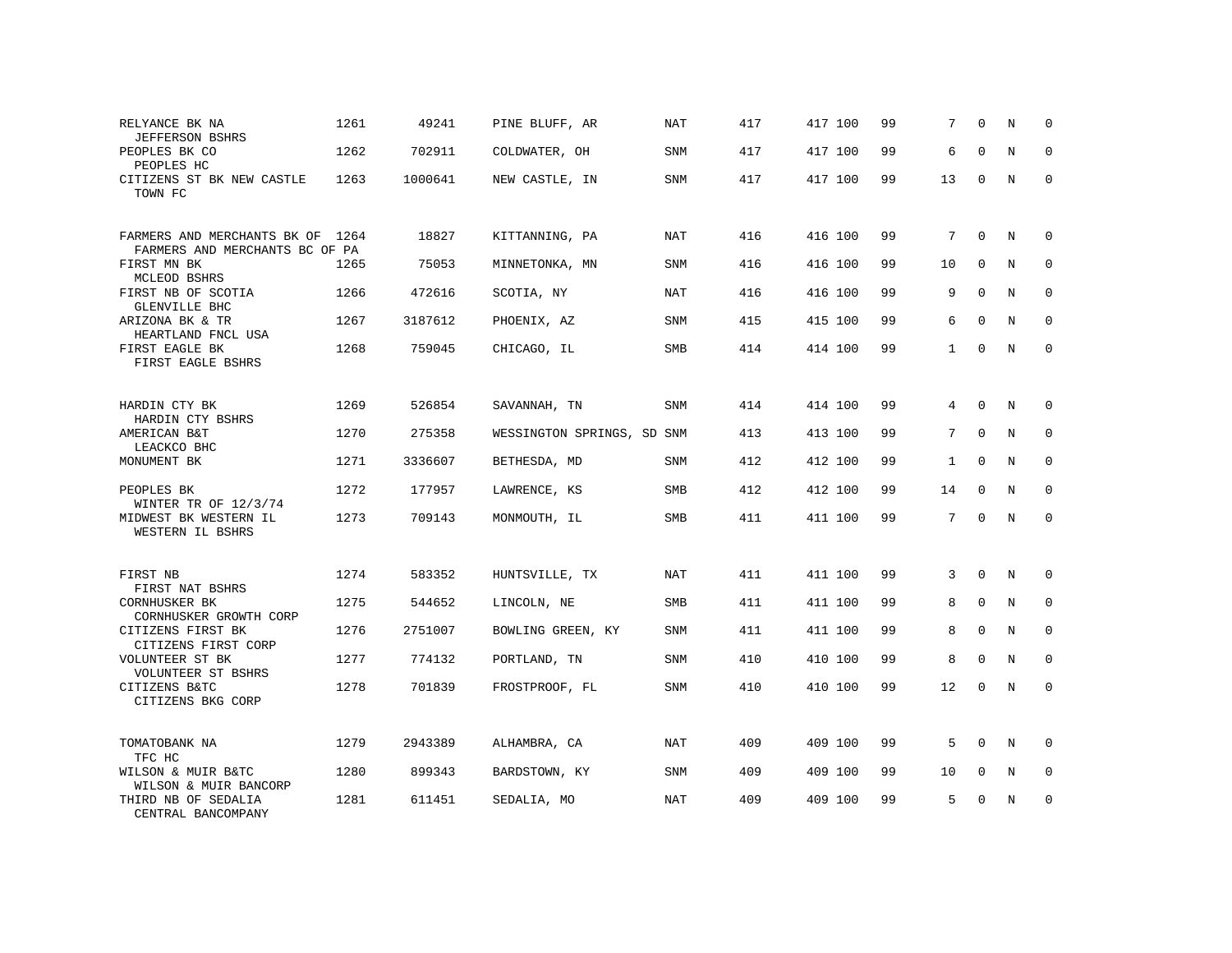| C US BK<br>HOW-WIN DEV CO                            | 1282 | 900146  | CRESCO, IA          | SMB        | 409 | 409 100 | 99 | 4            | $\Omega$    | N | $\Omega$    |
|------------------------------------------------------|------|---------|---------------------|------------|-----|---------|----|--------------|-------------|---|-------------|
| MCFARLAND ST BK<br>NORTHERN BSHRS                    | 1283 | 663647  | MCFARLAND, WI       | SNM        | 408 | 408 100 | 99 | 3            | $\Omega$    | N | $\Omega$    |
| FIRST ST BK MIDDLEBURY<br>CRYSTAL VALLEY FC          | 1284 | 967046  | MIDDLEBURY, IN      | <b>SNM</b> | 408 | 408 100 | 99 | 5            | $\Omega$    | N | $\Omega$    |
| ROUND TOP ST BK<br>ROUND TOP BSHRS                   | 1285 | 665865  | ROUND TOP, TX       | SNM        | 408 | 408 100 | 99 | 4            | $\Omega$    | N | 0           |
| RICHWOOD BKG CO<br>RICHWOOD BSHRS                    | 1286 | 150727  | RICHWOOD, OH        | <b>SMB</b> | 408 | 408 100 | 99 | 5            | $\Omega$    | N | $\Omega$    |
| NATIONAL CAPITAL BK OF WA                            | 1287 | 791821  | WASHINGTON, DC      | <b>NAT</b> | 407 | 407 100 | 99 | $\mathbf{1}$ | $\mathbf 0$ | N | $\mathbf 0$ |
| SIMSBURY B&TC<br>SBT BC                              | 1288 | 2290887 | SIMSBURY, CT        | <b>SNM</b> | 407 | 407 100 | 99 | 4            | $\Omega$    | N | $\Omega$    |
| NORSTATES BK<br>NORTHERN ST FC                       | 1289 | 545042  | WAUKEGAN, IL        | <b>SNM</b> | 406 | 406 100 | 99 | 7            | $\mathbf 0$ | N | 0           |
| CAPSTONE BK<br>CAPSTONE BSHRS                        | 1290 | 450034  | TUSCALOOSA, AL      | <b>SNM</b> | 406 | 406 100 | 99 | 7            | $\Omega$    | N | $\mathbf 0$ |
| WESTERN CMRC BK<br>WESTERN CMRC BSHRS CARLSBAD       | 1291 | 169756  | CARLSBAD, NM        | SNM        | 406 | 406 100 | 99 | 11           | $\Omega$    | N | $\mathbf 0$ |
| CUMBERLAND VALLEY NB&TC<br>CUMBERLAND VALLEY FNCL CO | 1292 | 647218  | EAST BERNSTADT, KY  | <b>NAT</b> | 405 | 405 100 | 99 | 13           | $\Omega$    | N | $\Omega$    |
| FCN BK NA<br>FCN BANC CORP                           | 1293 | 321947  | BROOKVILLE, IN      | NAT        | 404 | 404 100 | 99 | 4            | $\Omega$    | N | $\mathbf 0$ |
| MERCHANTS & SOUTHERN BK<br>MERCHANTS & S BK OF FL    | 1294 | 726234  | GAINESVILLE, FL     | <b>SNM</b> | 404 | 404 100 | 99 | 13           | $\mathbf 0$ | N | 0           |
| HNB NB                                               | 1295 | 908553  | HANNIBAL, MO        | <b>NAT</b> | 404 | 404 100 | 99 | 11           | $\Omega$    | N | $\Omega$    |
| INTEGRITY FIRST BK NA<br>MOUNTAIN HOME BSHRS         | 1296 | 26242   | MOUNTAIN HOME, AR   | NAT        | 404 | 404 100 | 99 | 8            | $\mathbf 0$ | N | $\mathbf 0$ |
| FNB BK<br>JACKSON FINANCIAL CORP                     | 1297 | 400141  | MAYFIELD, KY        | <b>SNM</b> | 404 | 404 100 | 99 | 7            | $\Omega$    | N | $\Omega$    |
| FARMERS B&TC<br>FARMERS BANCORP                      | 1298 | 33147   | BLYTHEVILLE, AR     | SMB        | 403 | 403 100 | 99 | 6            | $\Omega$    | N | $\mathbf 0$ |
| TRUSTATLANTIC BK<br>TRUSTATLANTIC FC                 | 1299 | 2913551 | RALEIGH, NC         | <b>SNM</b> | 403 | 403 100 | 99 | 4            | $\mathbf 0$ | N | 0           |
| SANTA CRUZ CTY BK                                    | 1300 | 3235410 | SANTA CRUZ, CA      | <b>SNM</b> | 403 | 403 100 | 99 | 4            | $\mathbf 0$ | N | $\mathbf 0$ |
| BANK OF WI DELLS<br>DELLS BSHRS                      | 1301 | 894348  | WISCONSIN DELLS, WI | SNM        | 403 | 403 100 | 99 | 2            | 0           | N | 0           |
| CITIZENS NB<br>CITIZENS NAT BC                       | 1302 | 509400  | PUTNAM, CT          | <b>NAT</b> | 402 | 402 100 | 99 | 4            | $\Omega$    | N | $\mathbf 0$ |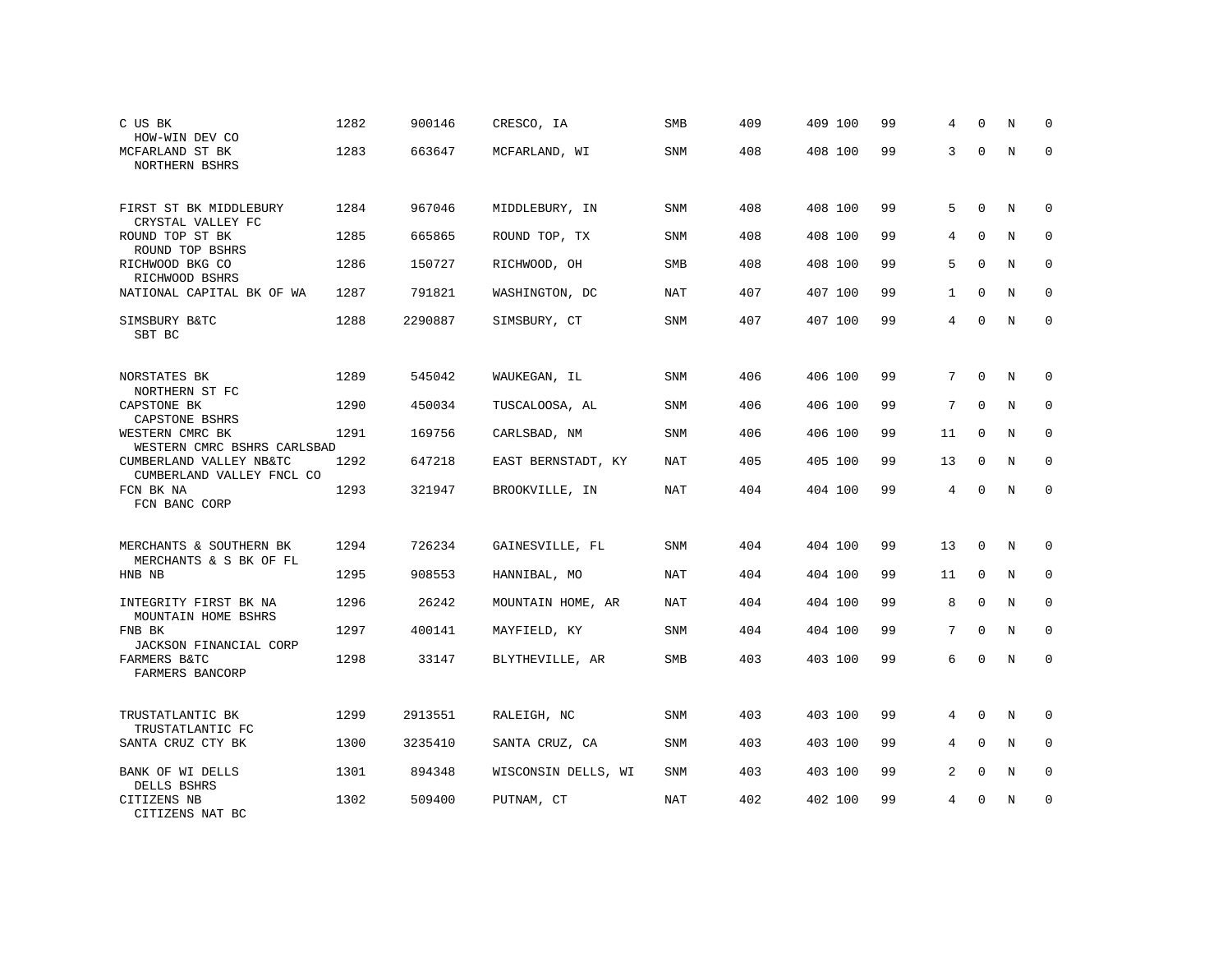| DENMARK ST BK<br>DENMARK BSHRS                     | 1303 | 222446  | DENMARK, WI       | <b>SNM</b> | 402 | 402 100 | 99 | 5              | $\Omega$    | N           | $\Omega$    |
|----------------------------------------------------|------|---------|-------------------|------------|-----|---------|----|----------------|-------------|-------------|-------------|
| HERITAGE BK NA<br>HERITAGE BSHRS GRP               | 1304 | 901358  | SPICER, MN        | <b>NAT</b> | 401 | 401 100 | 99 | 11             | $\mathbf 0$ | N           | $\mathbf 0$ |
| BRANNEN BK<br>BRANNEN BK OF FL                     | 1305 | 760331  | INVERNESS, FL     | <b>SNM</b> | 401 | 401 100 | 99 | 11             | $\mathbf 0$ | N           | $\mathbf 0$ |
| PEOPLES BK<br>PEOPLES BC                           | 1306 | 998844  | ROCK VALLEY, IA   | <b>SNM</b> | 401 | 401 100 | 99 | 6              | $\Omega$    | N           | $\Omega$    |
| VENTURE BK<br>VENTURE BSHRS                        | 1307 | 3049699 | BLOOMINGTON, MN   | <b>SNM</b> | 400 | 400 100 | 99 | 2              | $\Omega$    | N           | $\mathbf 0$ |
| BENCHMARK BK<br><b>QUINLAN BSHRS</b>               | 1308 | 980960  | PLANO, TX         | <b>SNM</b> | 399 | 399 100 | 99 | $\overline{4}$ | $\Omega$    | $_{\rm N}$  | $\Omega$    |
| FARMERS ST BK<br>FARMERS BSHRS                     | 1309 | 875057  | CENTER, TX        | <b>SNM</b> | 399 | 399 100 | 99 | 5              | $\Omega$    | N           | $\Omega$    |
| PASCACK CMNTY BK<br>PASCACK BC                     | 1310 | 3090338 | WALDWICK, NJ      | SNM        | 399 | 399 100 | 99 | 8              | $\mathbf 0$ | N           | $\mathbf 0$ |
| LEDYARD NB<br>LEDYARD FNCL GRP                     | 1311 | 1863097 | NORWICH, VT       | <b>NAT</b> | 399 | 399 100 | 99 | 7              | $\Omega$    | N           | $\Omega$    |
| CITIZENS SVG BK<br>UNITED BC                       | 1312 | 584724  | MARTINS FERRY, OH | SNM        | 399 | 399 100 | 99 | 19             | $\mathbf 0$ | $\rm N$     | $\mathbf 0$ |
| PLATTE VALLEY BK OF MO<br>PLATTE CTY BSHRS         | 1313 | 701259  | PLATTE CITY, MO   | <b>SNM</b> | 399 | 399 100 | 99 | 7              | $\Omega$    | N           | $\mathbf 0$ |
| FARMERS BK WINDSOR VA                              | 1314 | 619327  | WINDSOR, VA       | <b>SMB</b> | 399 | 399 100 | 99 | 5              | $\Omega$    | N           | 0           |
| FIRST ADVAN BK<br>FIRST ADVAN BC                   | 1315 | 62772   | CLARKSVILLE, TN   | SNM        | 398 | 398 100 | 99 | 6              | $\Omega$    | N           | $\mathbf 0$ |
| BLOOMFIELD ST BK<br>UNIVERSAL BANCORP              | 1316 | 64543   | BLOOMFIELD, IN    | SNM        | 398 | 398 100 | 99 | 13             | $\mathbf 0$ | N           | 0           |
| PEOPLES B&TC CO<br>LINCOLN CTY BC                  | 1317 | 909055  | TROY, MO          | <b>SMB</b> | 398 | 398 100 | 99 | 6              | $\Omega$    | N           | $\mathbf 0$ |
| FIRST ST BK NE<br>FIRST ST HOLD CO                 | 1318 | 499453  | LINCOLN, NE       | SMB        | 398 | 398 100 | 99 | 13             | $\mathbf 0$ | $\mathbf N$ | $\mathbf 0$ |
| COMMUNITY B&T<br>COMMUNITY CO                      | 1319 | 549862  | WACO, TX          | SNM        | 397 | 397 100 | 99 | 2              | $\Omega$    | N           | 0           |
| TIOGA ST BK<br>TSB SVC                             | 1320 | 910118  | SPENCER, NY       | SMB        | 397 | 397 100 | 99 | 10             | $\mathbf 0$ | N           | 0           |
| FIRST NB IN GREEN FOREST<br>FIRST NATIONAL BANCORP | 1321 | 261940  | GREEN FOREST, AR  | <b>NAT</b> | 397 | 397 100 | 99 | 8              | $\Omega$    | N           | $\mathbf 0$ |
| NORTHEAST GA BK<br>FIRST SCTY BSHRS                | 1322 | 888833  | LAVONIA, GA       | SNM        | 396 | 396 100 | 99 | 11             | 0           | N           | $\mathbf 0$ |
| ALLEGHENY VALLEY BK<br>ALLEGHENY VALLEY BC         | 1323 | 1829    | PITTSBURGH, PA    | <b>SNM</b> | 396 | 396 100 | 99 | 9              | $\Omega$    | N           | $\mathbf 0$ |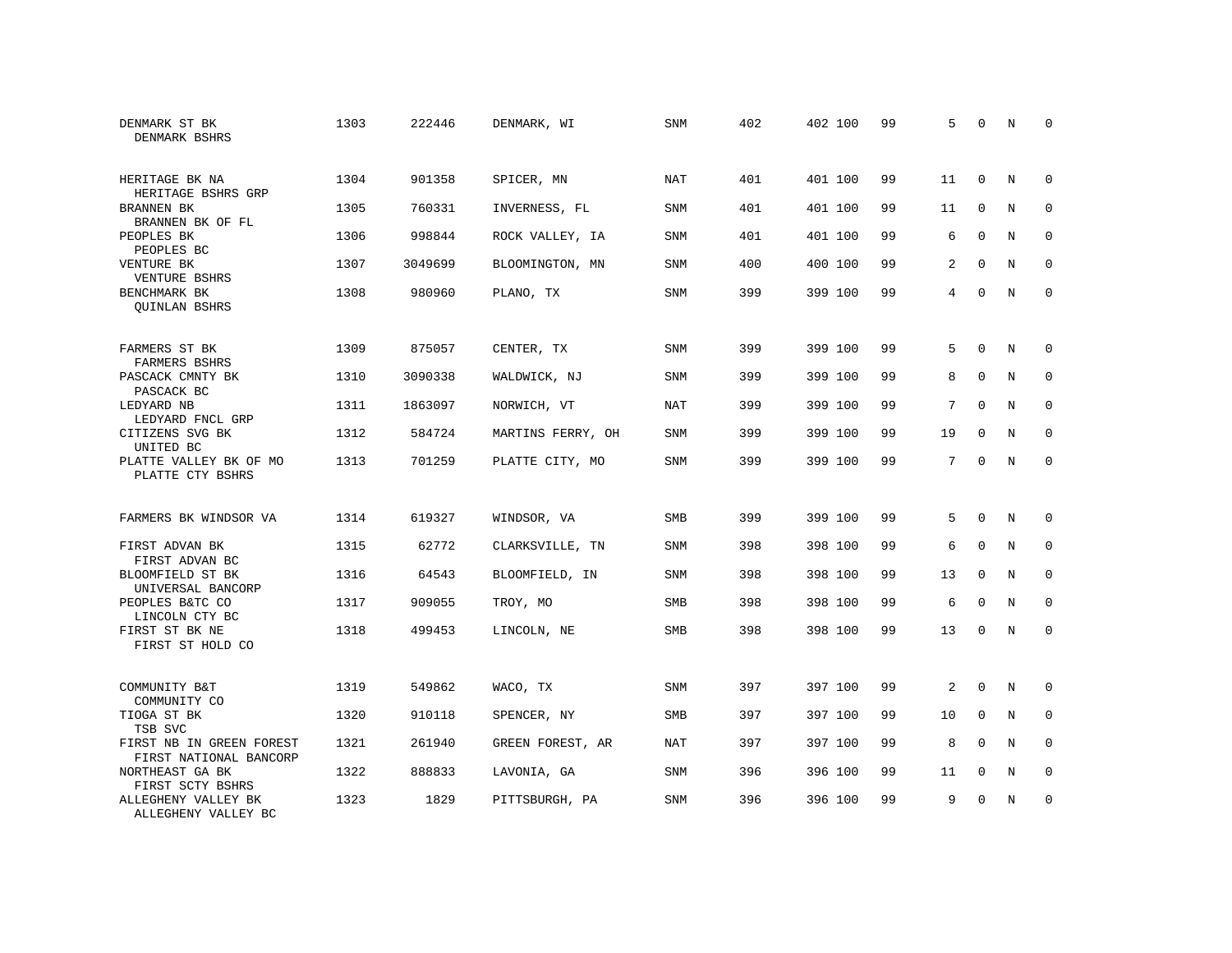| BANK NA                                                        | 1324 | 829050  | MCALESTER, OK   | <b>NAT</b> | 395 | 395 100 | 99 | 6            | $\Omega$    | N           | $\Omega$    |
|----------------------------------------------------------------|------|---------|-----------------|------------|-----|---------|----|--------------|-------------|-------------|-------------|
| NBM CORP<br>WEST SHORE BK                                      | 1325 | 832546  | LUDINGTON, MI   | <b>SNM</b> | 395 | 395 100 | 99 | 7            | $\mathbf 0$ | N           | $\mathbf 0$ |
| WEST SHORE BK CORP<br>TOLLESON PRIV BK<br>TOLLESON WEALTH MGMT | 1326 | 3166699 | DALLAS, TX      | <b>SNM</b> | 395 | 395 100 | 99 | 0            | $\mathbf 0$ | N           | 0           |
| FIRST NB<br>MONEYTREE CORP                                     | 1327 | 198831  | LENOIR CITY, TN | NAT        | 394 | 394 100 | 99 | 8            | $\Omega$    | N           | $\mathbf 0$ |
| UNITED S BK<br>UNISOUTH                                        | 1328 | 327435  | UMATILLA, FL    | <b>SNM</b> | 394 | 394 100 | 99 | 12           | $\mathbf 0$ | N           | $\mathbf 0$ |
| FORT SILL NB<br>JRMB II                                        | 1329 | 125154  | FORT SILL, OK   | NAT        | 394 | 394 100 | 99 | 77           | $\mathbf 0$ | N           | 0           |
| RIDGESTONE BK<br>RIDGESTONE FS                                 | 1330 | 2342160 | BROOKFIELD, WI  | <b>SNM</b> | 394 | 394 100 | 99 | $\mathbf{1}$ | $\mathbf 0$ | N           | 0           |
| ONE B&T NA<br>ONEFINANCIAL CORP                                | 1331 | 568144  | LITTLE ROCK, AR | NAT        | 393 | 393 100 | 99 | 9            | $\Omega$    | N           | 0           |
| WALLIS ST BK<br>WALLIS BSHRS                                   | 1332 | 283867  | WALLIS, TX      | <b>SNM</b> | 393 | 393 100 | 99 | 10           | $\mathbf 0$ | N           | $\mathbf 0$ |
| COASTAL CMRC BK<br>COASTAL CMRC BSHRS                          | 1333 | 2760102 | HOUMA, LA       | <b>SNM</b> | 393 | 393 100 | 99 | 5            | $\Omega$    | N           | 0           |
| INLAND NW BK                                                   | 1334 | 1411032 | SPOKANE, WA     | SNM        | 393 | 393 100 | 99 | 10           | $\Omega$    | N           | 0           |
| NORTHWEST BC<br>FIRST NB                                       | 1335 | 18050   | BASTROP, TX     | NAT        | 392 | 392 100 | 99 | 5            | 0           | N           | 0           |
| BASTROP BSHRS<br>CITIZENS TR BK<br>CITIZENS BSHRS CORP         | 1336 | 680130  | ATLANTA, GA     | SMB        | 392 | 392 100 | 99 | 9            | $\mathbf 0$ | N           | 0           |
| AMERASIA BK                                                    | 1337 | 1169650 | FLUSHING, NY    | SNM        | 392 | 392 100 | 99 | 2            | $\mathbf 0$ | N           | 0           |
| BANK OF NORTHERN MI<br>LAKE MI FC                              | 1338 | 2843724 | PETOSKEY, MI    | SNM        | 391 | 391 100 | 99 | $\mathbf{1}$ | $\mathbf 0$ | N           | $\mathbf 0$ |
| <b>FARMERS NB</b><br>FARMERS BC                                | 1339 | 307062  | BUHL, ID        | <b>NAT</b> | 391 | 391 100 | 99 | 5            | $\mathbf 0$ | N           | 0           |
| MISSION BK<br>MISSION BC                                       | 1340 | 2736714 | BAKERSFIELD, CA | SNM        | 390 | 390 100 | 99 | 6            | $\mathbf 0$ | N           | $\mathbf 0$ |
| FIRST COUNTY BK<br>FIRST CO BANCORP                            | 1341 | 327949  | NEW BADEN, IL   | <b>SNM</b> | 390 | 390 100 | 99 | 4            | $\Omega$    | $\mathbf N$ | $\mathbf 0$ |
| RELIANT BK                                                     | 1342 | 3402575 | BRENTWOOD, TN   | <b>SMB</b> | 388 | 388 100 | 99 | 3            | $\mathbf 0$ | N           | $\mathbf 0$ |
| FIRST CHATHAM BK<br>FCB FNCL CORP                              | 1343 | 3075474 | SAVANNAH, GA    | <b>SNM</b> | 388 | 388 100 | 99 | 8            | $\mathbf 0$ | N           | 0           |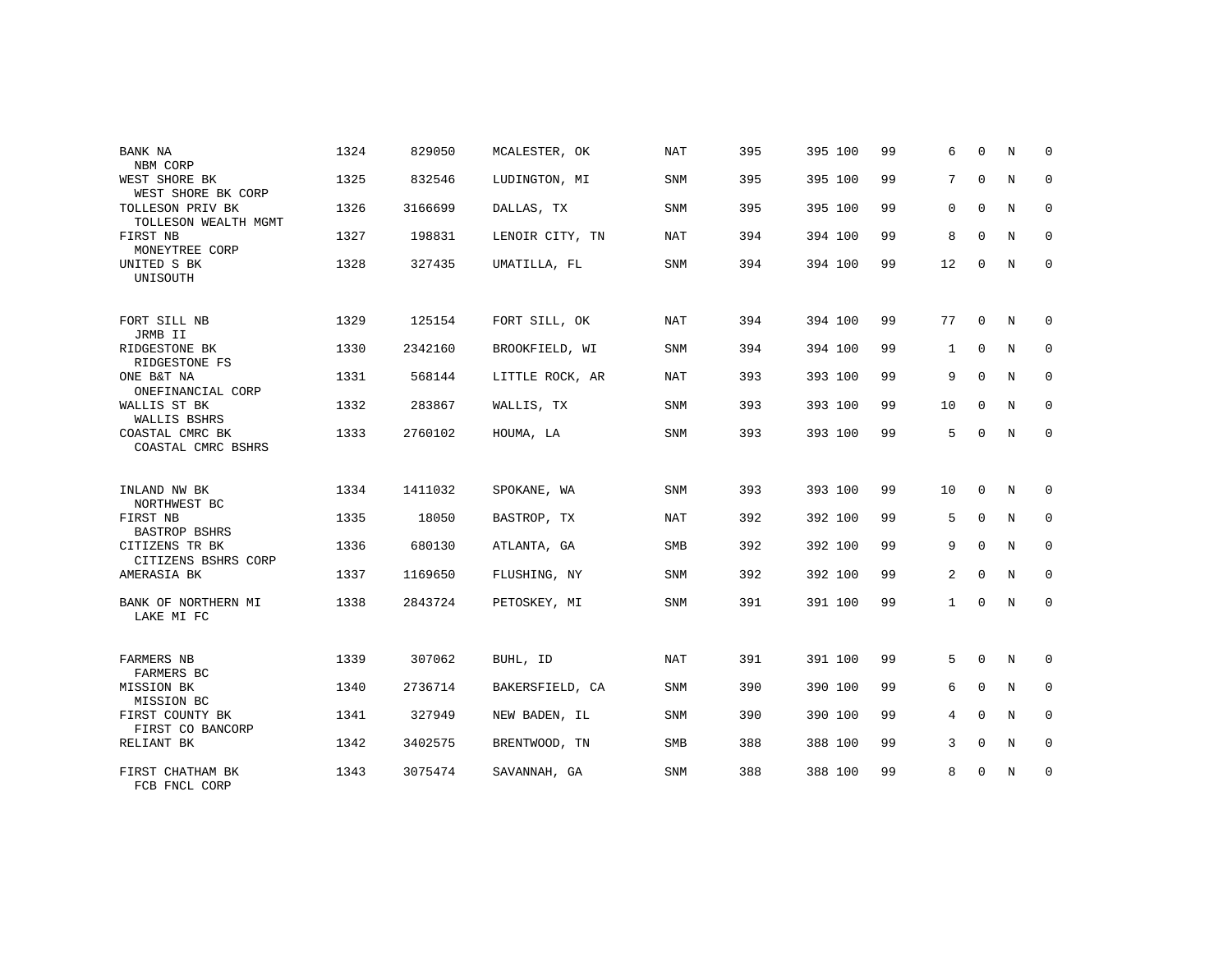| GRANDSOUTH BK<br>GRANDSOUTH BC                      | 1344 | 2728661 | GREENVILLE, SC  | <b>SNM</b> | 388 | 388 100 | 99 | 2            | $\Omega$    | N           | $\Omega$    |
|-----------------------------------------------------|------|---------|-----------------|------------|-----|---------|----|--------------|-------------|-------------|-------------|
| PILGRIM BK<br>PILGRIM BC                            | 1345 | 911160  | PITTSBURG, TX   | SNM        | 387 | 387 100 | 99 | 7            | $\Omega$    | N           | $\Omega$    |
| CAROLINA B&TC<br>FIRST CAROLINA BSHRS CORP          | 1346 | 355120  | LAMAR, SC       | SNM        | 387 | 387 100 | 99 | 15           | $\mathbf 0$ | N           | 0           |
| PEOPLES B&TC OF MADISON CTY<br>WHITAKER BC          | 1347 | 746513  | BEREA, KY       | SMB        | 386 | 386 100 | 99 | 9            | $\Omega$    | N           | 0           |
| CITIZENS ST BK<br>CSB BSHRS                         | 1348 | 261360  | SOMERVILLE, TX  | SNM        | 386 | 386 100 | 99 | 5            | $\Omega$    | N           | $\Omega$    |
| GREENVILLE NB<br>GREENVILLE NAT BC                  | 1349 | 295011  | GREENVILLE, OH  | <b>NAT</b> | 385 | 385 100 | 99 | 6            | $\Omega$    | N           | 0           |
| AMERICAN BK NA<br>AMERICAN NAT BSHRS                | 1350 | 307361  | WACO, TX        | <b>NAT</b> | 385 | 385 100 | 99 | $\mathbf{1}$ | $\mathbf 0$ | N           | $\mathbf 0$ |
| HOMETOWN BK<br>HOMETOWN BSHRS CORP                  | 1351 | 3357910 | ROANOKE, VA     | <b>SMB</b> | 385 | 385 100 | 99 | 4            | $\Omega$    | N           | $\Omega$    |
| FIRST NB OF TALLADEGA<br>FIRST NAT TALLADEGA CORP   | 1352 | 257233  | TALLADEGA, AL   | <b>NAT</b> | 385 | 385 100 | 99 | 2            | $\mathbf 0$ | $\mathbf N$ | $\Omega$    |
| CITIZENS BK<br>CITIZENS BSHRS CORP                  | 1353 | 898627  | OLANTA, SC      | SNM        | 384 | 384 100 | 99 | 15           | 0           | N           | $\mathbf 0$ |
| PEOPLES B&T<br>PEOPLE FIRST BSHRS                   | 1354 | 922344  | PANA, IL        | SNM        | 384 | 384 100 | 99 | 10           | $\mathbf 0$ | N           | 0           |
| FLORIDA SHORES BK-SW<br>SMITH ASSC BK FUND MGMT LLC | 1355 | 3632448 | VENICE, FL      | <b>SNM</b> | 383 | 383 100 | 99 | 3            | $\mathbf 0$ | $\mathbf N$ | $\mathbf 0$ |
| 21ST CENTURY BK<br>DOLPHIN FAMILY MGMT CO           | 1356 | 340256  | LORETTO, MN     | <b>SNM</b> | 383 | 383 100 | 99 | 6            | $\mathbf 0$ | N           | 0           |
| BANK OF THE WEST<br>GREATER SW BSHRS                | 1357 | 859552  | GRAPEVINE, TX   | SNM        | 383 | 383 100 | 99 | 8            | $\mathbf 0$ | N           | 0           |
| REGENT BK<br>REGENT BC                              | 1358 | 1008731 | DAVIE, FL       | SNM        | 383 | 383 100 | 99 | 4            | $\Omega$    | N           | $\mathbf 0$ |
| FIRST CHOICE BK                                     | 1359 | 3374878 | CERRITOS, CA    | SNM        | 382 | 382 100 | 99 | 2            | $\mathbf 0$ | N           | 0           |
| SOY CAP B&TC<br>SCB BC                              | 1360 | 899736  | DECATUR, IL     | SNM        | 382 | 382 100 | 99 | 9            | $\mathbf 0$ | N           | 0           |
| BANK OF PUTNAM CTY<br>BPC CORP                      | 1361 | 99536   | COOKEVILLE, TN  | SNM        | 382 | 382 100 | 99 | 6            | $\mathbf 0$ | N           | 0           |
| IOWA ST BK<br>VOGEL BSHRS                           | 1362 | 982348  | HULL, IA        | <b>SMB</b> | 381 | 381 100 | 99 | 6            | $\Omega$    | N           | $\Omega$    |
| LEGENDS BK<br>LEGENDS FNCL HOLD                     | 1363 | 2745426 | CLARKSVILLE, TN | SNM        | 381 | 381 100 | 99 | 7            | $\Omega$    | $\mathbf N$ | $\mathbf 0$ |
| EASTERN NB                                          | 1364 | 171133  | MIAMI, FL       | NAT        | 381 | 377 99  | 99 | 5            | 0           | Y           | 0           |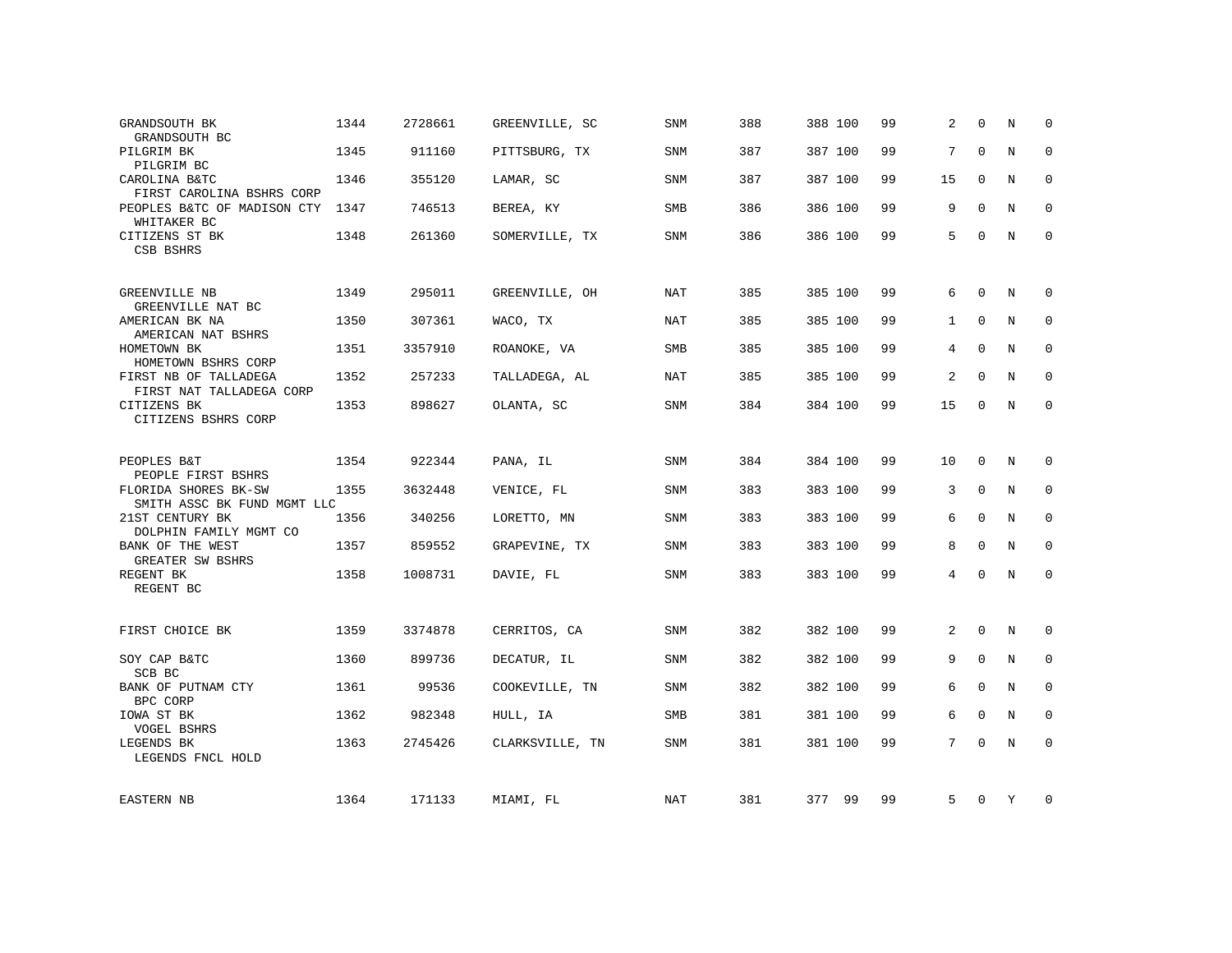| VALLEY REPUBLIC BK                                  | 1365 | 3885123 | BAKERSFIELD, CA            | <b>SNM</b> | 381 | 381 100 | 99 | 1               | $\Omega$    | N           | $\Omega$    |
|-----------------------------------------------------|------|---------|----------------------------|------------|-----|---------|----|-----------------|-------------|-------------|-------------|
| SAINT LOUIS BK<br>SAINT LOUIS BSHRS                 | 1366 | 3354599 | TOWN AND COUNTRY, MO       | SNM        | 381 | 381 100 | 99 | $\mathbf 0$     | $\Omega$    | N           | $\mathbf 0$ |
| FIRST KENTUCKY BK INC<br>EXCHANGE BSHRS             | 1367 | 263243  | MAYFIELD, KY               | <b>SNM</b> | 380 | 380 100 | 99 | 10              | $\mathbf 0$ | N           | 0           |
| FIRST ST BK OF BLAKELY<br>FIRST ST BSHRS OF BLAKELY | 1368 | 5135    | BLAKELY, GA                | SNM        | 379 | 379 100 | 99 | 6               | $\Omega$    | N           | $\mathbf 0$ |
| VISIONBANK OF IA<br>VISIONBANKSHARES                | 1369 | 269049  | AMES, IA                   | <b>SMB</b> | 378 | 378 100 | 99 | 7               | $\Omega$    | N           | $\Omega$    |
| COASTALSTATES BK<br>COASTALSOUTH BSHRS              | 1370 | 3274709 | HILTON HEAD ISLAND, SC SNM |            | 378 | 378 100 | 99 | 3               | $\Omega$    | N           | 0           |
| GENESEE REGIONAL BK<br>GREATER ROCHESTER BC         | 1371 | 852704  | ROCHESTER, NY              | SNM        | 378 | 378 100 | 99 | 2               | $\Omega$    | N           | 0           |
| NORTHWESTERN BK<br>NW BSHRS                         | 1372 | 153054  | CHIPPEWA FALLS, WI         | SMB        | 378 | 378 100 | 99 | 6               | $\Omega$    | N           | $\Omega$    |
| BANK OF GLEN BURNIE<br><b>GLEN BURNIE BC</b>        | 1373 | 628123  | GLEN BURNIE, MD            | SNM        | 378 | 378 100 | 99 | 7               | $\Omega$    | N           | $\mathbf 0$ |
|                                                     |      |         |                            |            |     |         |    |                 |             |             |             |
| CITIZENS BK<br>CITBA FC                             | 1374 | 44741   | MOORESVILLE, IN            | SNM        | 378 | 378 100 | 99 | 10              | 0           | N           | 0           |
| COMMUNITY FIRST BK<br>COMMUNITY FIRST BC            | 1375 | 1440117 | WALHALLA, SC               | <b>SNM</b> | 378 | 378 100 | 99 | 7               | $\Omega$    | N           | 0           |
| FIRST NB OF CARMI<br>SOUTHERN IL BANCORP            | 1376 | 209148  | CARMI, IL                  | <b>NAT</b> | 378 | 378 100 | 99 | 9               | $\Omega$    | N           | $\mathbf 0$ |
| CLINTON NB<br>WJ YOUNG & CO                         | 1377 | 773443  | CLINTON, IA                | <b>NAT</b> | 378 | 378 100 | 99 | 8               | 0           | N           | 0           |
| WEST TX ST BK<br>WEST TX BSHRS                      | 1378 | 167864  | ODESSA, TX                 | <b>SNM</b> | 377 | 377 100 | 99 | $7\phantom{.0}$ | $\Omega$    | $\mathbf N$ | $\mathbf 0$ |
|                                                     |      |         |                            |            |     |         |    |                 |             |             |             |
| HERITAGE BK<br>CCF HC                               | 1379 | 628178  | JONESBORO, GA              | SNM        | 377 | 377 100 | 99 | 5               | $\Omega$    | N           | 0           |
| DBA BONNEVILLE BK<br>GREEN DOT CORP                 | 1380 | 243375  | PROVO, UT                  | SMB        | 377 | 377 100 | 99 | $\mathbf{0}$    | $\mathbf 0$ | N           | 0           |
| CAPSTONE BK                                         | 1381 | 3452310 | RALEIGH, NC                | SNM        | 376 | 376 100 | 99 | 3               | 0           | N           | 0           |
| CECIL BK<br>CECIL BC                                | 1382 | 813572  | ELKTON, MD                 | <b>SMB</b> | 376 | 376 100 | 99 | 8               | $\Omega$    | $\mathbf N$ | $\mathbf 0$ |
| CITY NB OF METROPOLIS<br>CITY NAT BANKCORP          | 1383 | 298245  | METROPOLIS, IL             | <b>NAT</b> | 376 | 376 100 | 99 | $\mathbf{1}$    | $\mathbf 0$ | N           | $\mathbf 0$ |
| STATE BK OF LIZTON<br>LIZTON FC                     | 1384 | 345747  | LIZTON, IN                 | SNM        | 376 | 376 100 | 99 | 10              | $\Omega$    | N           | 0           |
| CALIFORNIA BK OF CMRC                               | 1385 | 3614958 | LAFAYETTE, CA              | SNM        | 375 | 375 100 | 99 | $\mathbf 0$     | $\Omega$    | N           | 0           |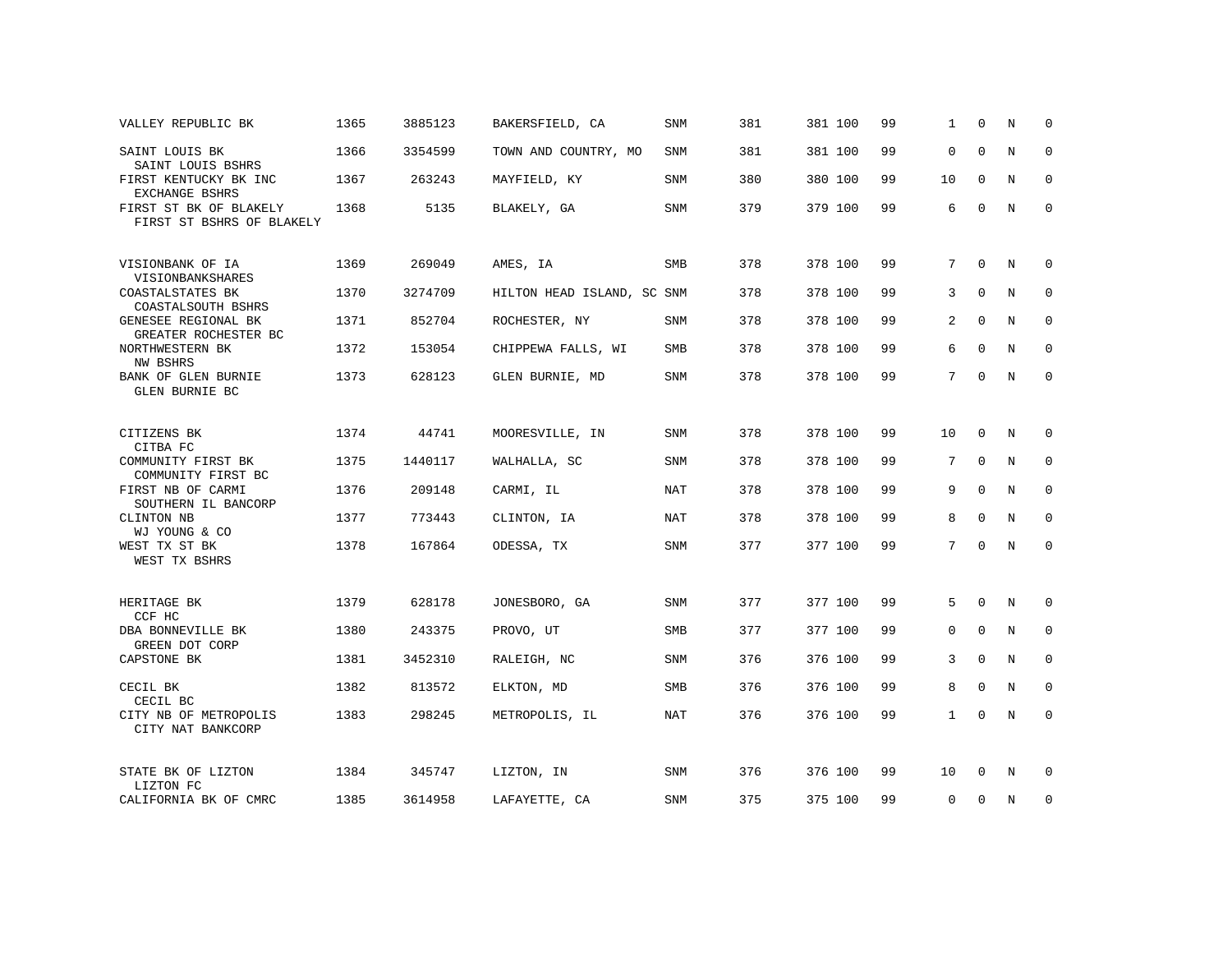| FIRST NAT BKG CO<br>FNBC BC                          | 1386 | 100843  | ASH FLAT, AR          | NAT        | 375 | 375 100 | 99 | 13           | $\mathbf 0$ | N           | $\Omega$    |
|------------------------------------------------------|------|---------|-----------------------|------------|-----|---------|----|--------------|-------------|-------------|-------------|
| AMERICAN GATEWAY BK<br>AMERICAN GATEWAY FNCL CORP    | 1387 | 893538  | BATON ROUGE, LA       | <b>SNM</b> | 375 | 375 100 | 99 | 9            | $\Omega$    | N           | $\Omega$    |
| COMMERCIAL BK<br>COMMERCIAL NAT FC                   | 1388 | 513340  | ALMA, MI              | <b>SNM</b> | 374 | 374 100 | 99 | 8            | $\mathbf 0$ | $\mathbb N$ | $\mathbf 0$ |
| COMMERCIAL BK & TR OF PA<br>COMMERCIAL NAT FNCL CORP | 1389 | 945026  | LATROBE, PA           | <b>SNM</b> | 373 | 373 100 | 99 | 9            | $\Omega$    | N           | $\Omega$    |
| CITIZENS NB<br>CENTRAL TX FNCL CORP                  | 1390 | 59352   | CAMERON, TX           | NAT        | 373 | 373 100 | 99 | 9            | $\Omega$    | N           | $\mathbf 0$ |
| FIRST CR BK                                          | 1391 | 5069    | WEST HOLLYWOOD, CA    | <b>SNM</b> | 373 | 373 100 | 99 | $\mathbf{1}$ | $\Omega$    | N           | $\Omega$    |
| MINSTER BK<br>MINSTER FNCL CORP                      | 1392 | 604024  | MINSTER, OH           | SMB        | 373 | 373 100 | 99 | 6            | $\Omega$    | N           | $\mathbf 0$ |
| MIDSOUTH BK NA<br>MIDSOUTH BC                        | 1393 | 929932  | DOTHAN, AL            | NAT        | 373 | 373 100 | 99 | 8            | $\Omega$    | N           | $\Omega$    |
| WEST GATE BK<br>WEST GATE BSHRS                      | 1394 | 207050  | LINCOLN, NE           | <b>SNM</b> | 373 | 373 100 | 99 | 6            | $\Omega$    | N           | $\Omega$    |
| CBC NB<br>COASTAL BKG CO                             | 1395 | 2855914 | FERNANDINA BEACH, FL  | <b>NAT</b> | 373 | 373 100 | 99 | 3            | $\mathbf 0$ | $\mathbb N$ | $\mathbf 0$ |
| FARMERS CITIZENS BK<br>FC BC                         | 1396 | 858210  | BUCYRUS, OH           | <b>SMB</b> | 372 | 372 100 | 99 | 6            | $\Omega$    | N           | $\mathbf 0$ |
| SOUTHWEST GA BK<br>SOUTHWEST GA FC                   | 1397 | 699534  | MOULTRIE, GA          | <b>SNM</b> | 371 | 371 100 | 99 | 5            | $\Omega$    | N           | $\Omega$    |
| CITIZENS BK<br>CITIZENS CORP                         | 1398 | 514132  | COLUMBIA, MS          | <b>SNM</b> | 371 | 371 100 | 99 | 6            | $\Omega$    | N           | $\mathbf 0$ |
| EXCHANGE NB&TC CO<br>EXCHANGE BSHRS CORP OF KS       | 1399 | 144052  | ATCHISON, KS          | <b>NAT</b> | 371 | 371 100 | 99 | 10           | $\mathbf 0$ | N           | 0           |
| FNBT.COM BK<br>SOUTHERN NB                           | 1400 | 697231  | FORT WALTON BEACH, FL | SNM        | 371 | 371 100 | 99 | 10           | $\mathbf 0$ | $\mathbb N$ | $\mathbf 0$ |
| FIRST NB OF WALKER<br>WALKER BAN CO                  | 1401 | 805755  | WALKER, MN            | <b>NAT</b> | 370 | 370 100 | 99 | 7            | $\Omega$    | $\mathbb N$ | $\mathbf 0$ |
| DEPARTMENT STORES NB<br>CITIGROUP                    | 1402 | 3382547 | SIOUX FALLS, SD       | <b>NAT</b> | 370 | 370 100 | 99 | $\mathbf{0}$ | $\Omega$    | N           | $\mathbf 0$ |
| FIRST NB OF WATERLOO<br>FIRST WATERLOO BSHRS         | 1403 | 145545  | WATERLOO, IL          | <b>NAT</b> | 370 | 370 100 | 99 | 5            | $\Omega$    | N           | $\Omega$    |
| CENTRAL VA BK<br>CENTRAL VA BSHRS                    | 1404 | 436823  | POWHATAN, VA          | <b>SMB</b> | 370 | 370 100 | 99 | 6            | $\Omega$    | N           | 0           |
| NORTHWEST GA BK<br>N W SVC CORP                      | 1405 | 712031  | RINGGOLD, GA          | <b>SNM</b> | 370 | 370 100 | 99 | 9            | $\mathbf 0$ | N           | 0           |
| GULF COAST BK<br>GULF COAST BSHRS                    | 1406 | 459130  | ABBEVILLE, LA         | <b>SNM</b> | 370 | 370 100 | 99 | 14           | $\Omega$    | N           | $\mathbf 0$ |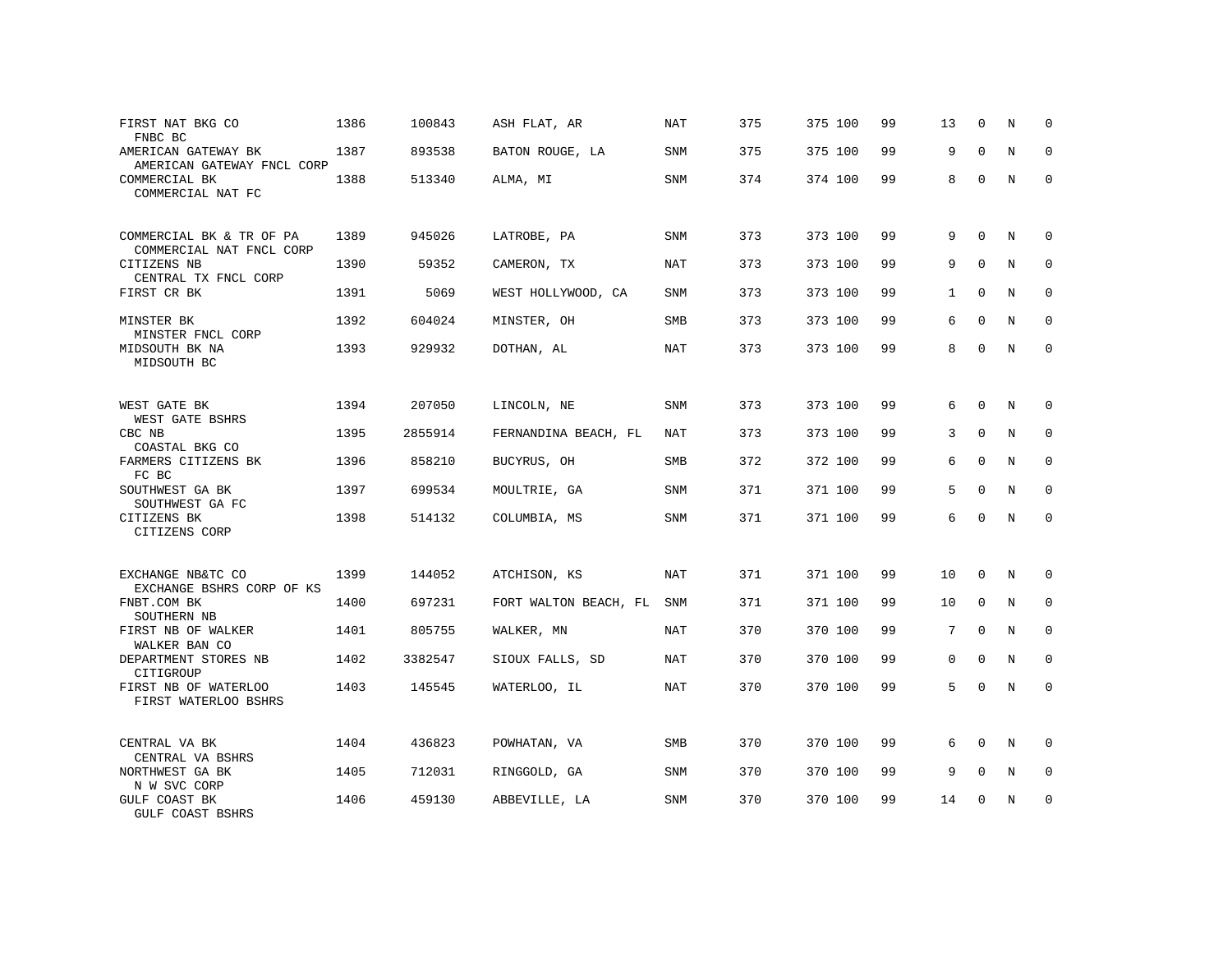| POINTBANK<br>PILOT POINT BC ESOP                     | 1407 | 844567  | PILOT POINT, TX    | <b>SMB</b> | 369 | 369 100 | 99 | 8  | $\Omega$            | N           | 0            |
|------------------------------------------------------|------|---------|--------------------|------------|-----|---------|----|----|---------------------|-------------|--------------|
| EAGLE B&TC<br>STATE HOLDING CO                       | 1408 | 453446  | LITTLE ROCK, AR    | <b>SMB</b> | 368 | 368 100 | 99 | 13 | $\mathbf 0$         | $\mathbf N$ | $\mathbf{0}$ |
| DEMOTTE ST BK                                        | 1409 | 539340  | DEMOTTE, IN        | <b>SMB</b> | 368 | 368 100 | 99 | 10 | $\mathbf 0$         | N           | $\Omega$     |
| DEMOTTE BC<br>1ST CAP BK                             | 1410 | 3594797 | MONTEREY, CA       | SNM        | 368 | 368 100 | 99 | 3  | $\Omega$            | N           | $\mathbf 0$  |
| RESOURCE BK NA                                       | 1411 | 235530  | DEKALB, IL         | <b>NAT</b> | 368 | 368 100 | 99 | 8  | $\Omega$            | N           | $\mathbf 0$  |
| RESOURCE BSHRS<br>SECURITY ST BK                     | 1412 | 111979  | CENTRALIA, WA      | SNM        | 368 | 368 100 | 99 | 11 | 0                   | N           | $\mathbf 0$  |
| SECURITY ST CORP<br>FIRST FSB<br>FIRST BC OF INDIANA | 1413 | 613679  | EVANSVILLE, IN     | SNM        | 368 | 368 100 | 99 | 8  | $\Omega$            | N           | $\mathbf 0$  |
| FIRST NB SD                                          | 1414 | 379359  | YANKTON, SD        | <b>NAT</b> | 368 | 368 100 | 99 | 3  | $\Omega$            | N           | $\Omega$     |
| LAURITZEN CORP<br>TEXAS CHAMPION BK                  | 1415 | 579364  | ALICE, TX          | SNM        | 367 | 367 100 | 99 | 13 | 0                   | N           | $\mathbf 0$  |
| MESQUITE FNCL SVC<br>KAW VALLEY BK                   | 1416 | 485456  | TOPEKA, KS         | SNM        | 367 | 367 100 | 99 | 7  | $\Omega$            | N           | 0            |
| KAW VALLEY BC<br>CITIZENS DEPOSIT B&TC               | 1417 | 344816  | VANCEBURG, KY      | SNM        | 366 | 366 100 | 99 | 12 | $\mathbf 0$         | N           | $\mathbf 0$  |
| PREMIER FNCL BC<br>BLACKRIDGEBANK<br>BLACKRIDGE FNCL | 1418 | 3580334 | FARGO, ND          | SNM        | 365 | 365 100 | 99 | 10 | $\mathbf 0$         | N           | $\mathbf 0$  |
| FOUNDATION BK<br>FOUNDATION BC                       | 1419 | 2941509 | BELLEVUE, WA       | SNM        | 365 | 365 100 | 99 | 0  | $\mathsf{O}\xspace$ | N           | $\mathbf 0$  |
| FIRST CMNTY BK<br>COASTAL BEND BSHRS                 | 1420 | 339456  | CORPUS CHRISTI, TX | SNM        | 365 | 365 100 | 99 | 8  | $\Omega$            | N           | $\mathbf 0$  |
| GREER ST BK<br><b>GREER BSHRS</b>                    | 1421 | 1356526 | GREER, SC          | SNM        | 364 | 364 100 | 99 | 3  | $\mathbf 0$         | $\mathbf N$ | $\mathbf 0$  |
| MONONA ST BK<br>MONONA BSHRS                         | 1422 | 1872996 | MONONA, WI         | <b>SNM</b> | 364 | 364 100 | 99 | 2  | $\Omega$            | N           | $\mathbf 0$  |
| STATE B&TC<br>RIGLER INV CO                          | 1423 | 231149  | NEW HAMPTON, IA    | SMB        | 364 | 364 100 | 99 | 7  | $\mathbf 0$         | $\mathbf N$ | $\mathbf 0$  |
| CITIZENS BK<br>EAST TX FC                            | 1424 | 744854  | KILGORE, TX        | SNM        | 363 | 363 100 | 99 | 10 | $\mathbf 0$         | Ν           | $\mathbf 0$  |
| FRANKLIN B&TC<br>FRANKLIN BANCORP                    | 1425 | 493844  | FRANKLIN, KY       | SNM        | 363 | 363 100 | 99 | 3  | $\mathbf{0}$        | N           | $\mathbf 0$  |
| DRUMMOND CMNTY BK<br>DRUMMOND BKG CO                 | 1426 | 1436071 | CHIEFLAND, FL      | SNM        | 363 | 363 100 | 99 | 12 | 0                   | N           | 0            |
| FIRST ST FNCL<br>FIRST ST BSHRS                      | 1427 | 961811  | PINEVILLE, KY      | SNM        | 363 | 363 100 | 99 | 10 | $\Omega$            | N           | $\mathbf{0}$ |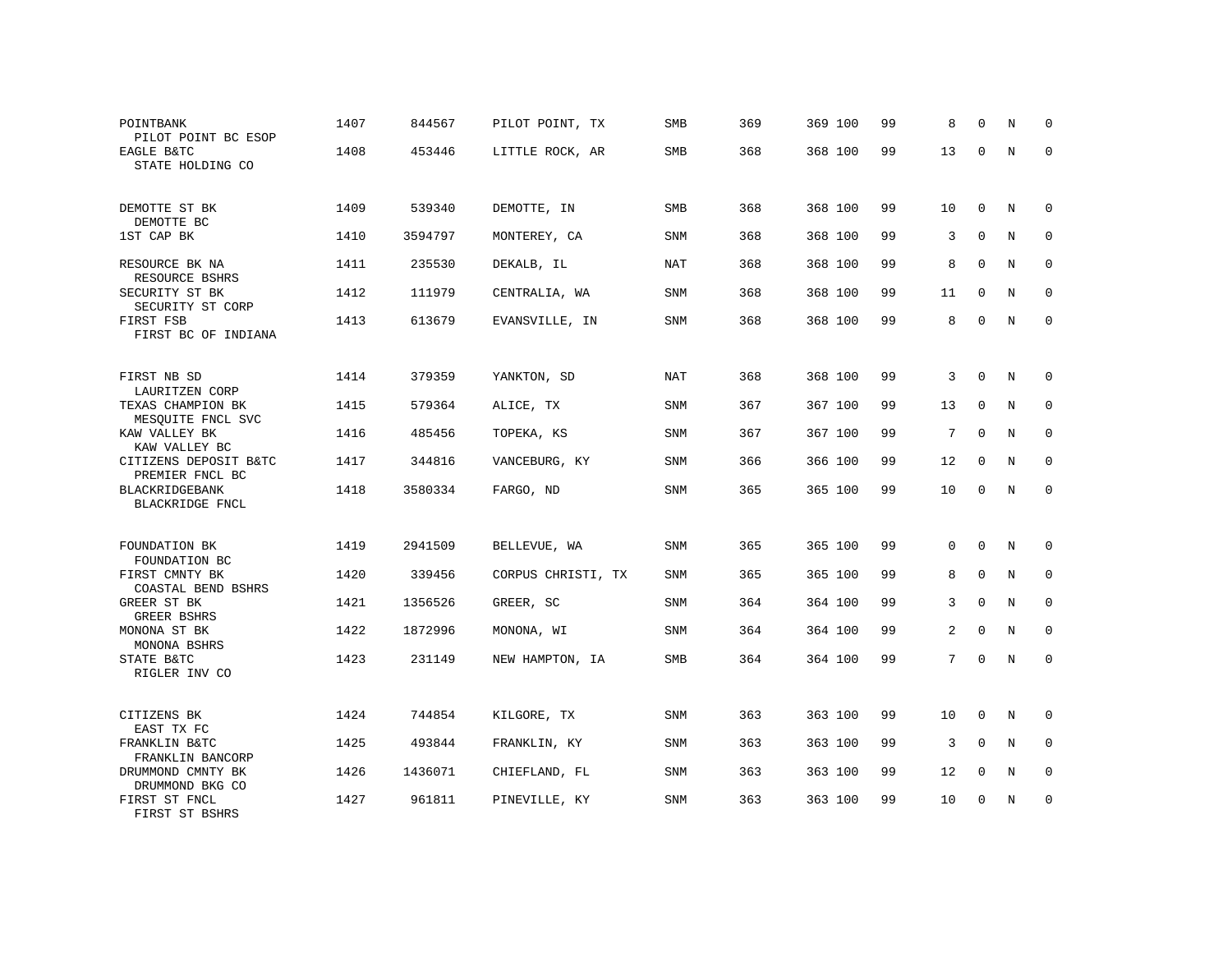| EDGAR CTY B&TC PARIS IL<br>EDGAR CTY BSHRS            | 1428 | 738143  | PARIS, IL        | <b>SNM</b> | 363 | 363 100 | 99 | 7              | $\mathbf 0$ | N          | 0           |
|-------------------------------------------------------|------|---------|------------------|------------|-----|---------|----|----------------|-------------|------------|-------------|
| BANK OF ELK RIVER<br>METRO NORTH BSHRS                | 1429 | 10250   | ELK RIVER, MN    | <b>SNM</b> | 362 | 362 100 | 99 | 4              | $\Omega$    | N          | $\Omega$    |
| FIRST RELIANCE BK<br>FIRST RELIANCE BSHRS             | 1430 | 2839790 | FLORENCE, SC     | <b>SNM</b> | 361 | 361 100 | 99 | 5              | $\mathbf 0$ | N          | $\mathbf 0$ |
| CARROLL CTY ST BK<br>CARROLL CTY BSHRS                | 1431 | 859141  | CARROLL, IA      | <b>SNM</b> | 361 | 361 100 | 99 | 5              | $\Omega$    | N          | $\Omega$    |
| AMERICAN B&TC NA<br>AMBANK HOLD                       | 1432 | 2733263 | DAVENPORT, IA    | NAT        | 361 | 361 100 | 99 | 7              | $\Omega$    | N          | $\mathbf 0$ |
| CONSUMERS NB<br>CONSUMERS BC                          | 1433 | 477321  | MINERVA, OH      | <b>NAT</b> | 360 | 360 100 | 99 | 11             | $\Omega$    | N          | $\mathbf 0$ |
| MERCANTILE BK<br>MERCANTILE BANCORP                   | 1434 | 481542  | QUINCY, IL       | <b>SNM</b> | 360 | 360 100 | 99 | 3              | $\mathbf 0$ | N          | 0           |
| FIRST BK<br>FIRST SW CORP                             | 1435 | 875936  | MCCOMB, MS       | SNM        | 360 | 360 100 | 99 | 9              | $\Omega$    | N          | $\mathbf 0$ |
| LEADERS BK<br>LEADERS GRP                             | 1436 | 2855978 | OAK BROOK, IL    | SNM        | 359 | 359 100 | 99 | $\mathbf{1}$   | $\mathbf 0$ | N          | $\mathbf 0$ |
| DECORAH B&TC<br>SECURITY AGY                          | 1437 | 872047  | DECORAH, IA      | <b>SNM</b> | 359 | 359 100 | 99 | 2              | $\Omega$    | N          | $\mathbf 0$ |
| BANK & TC                                             | 1438 | 3415454 | BRYAN, TX        | SNM        | 358 | 358 100 | 99 | $\overline{4}$ | $\Omega$    | N          | $\Omega$    |
| FNB BK NA                                             | 1439 | 131418  | DANVILLE, PA     | <b>NAT</b> | 358 | 358 100 | 99 | 7              | $\Omega$    | N          | 0           |
| FULTON FNCL CORP                                      |      |         |                  |            |     |         |    |                |             |            |             |
| FIRST NB OF CLARKSDALE<br>FIRST VALLEY NAT CORP       | 1440 | 11640   | CLARKSDALE, MS   | <b>NAT</b> | 358 | 358 100 | 99 | 4              | $\mathbf 0$ | N          | 0           |
| VALLEY BUS BK<br>VALLEY CMRC BC                       | 1441 | 2446152 | VISALIA, CA      | <b>SNM</b> | 358 | 358 100 | 99 | 4              | $\mathbf 0$ | N          | $\mathbf 0$ |
| SIMMONS FIRST BK OF NRTHEST<br>SIMMONS FIRST NAT CORP | 1442 | 471749  | JONESBORO, AR    | SMB        | 358 | 358 100 | 99 | $\overline{4}$ | $\Omega$    | $_{\rm N}$ | $\mathbf 0$ |
| BTC BK<br>BETHANY BSHRS                               | 1443 | 1009242 | BETHANY, MO      | <b>SNM</b> | 357 | 357 100 | 99 | 5              | $\mathbf 0$ | N          | $\mathbf 0$ |
| MARS NB                                               | 1444 | 978622  | MARS, PA         | <b>NAT</b> | 357 | 357 100 | 99 | 6              | 0           | N          | 0           |
| FIRST NB FOX VALLEY<br>FIRST MENASHA BSHRS            | 1445 | 675949  | NEENAH, WI       | <b>NAT</b> | 357 | 357 100 | 99 | 3              | $\mathbf 0$ | N          | $\mathbf 0$ |
| BREMER BK NA<br>OTTO BREMER FOUNDATION                | 1446 | 275750  | BRAINERD, MN     | NAT        | 357 | 357 100 | 99 | 2              | $\Omega$    | N          | $\mathbf 0$ |
| SIUSLAW BK<br>SIUSLAW FNCL GRP                        | 1447 | 849665  | FLORENCE, OR     | <b>SNM</b> | 356 | 356 100 | 99 | 9              | 0           | N          | 0           |
| FIRST NB OF EAST ARKANSAS<br>BANCSHARES OF EASTERN AR | 1448 | 251745  | FORREST CITY, AR | NAT        | 356 | 356 100 | 99 | 13             | $\Omega$    | N          | $\mathbf 0$ |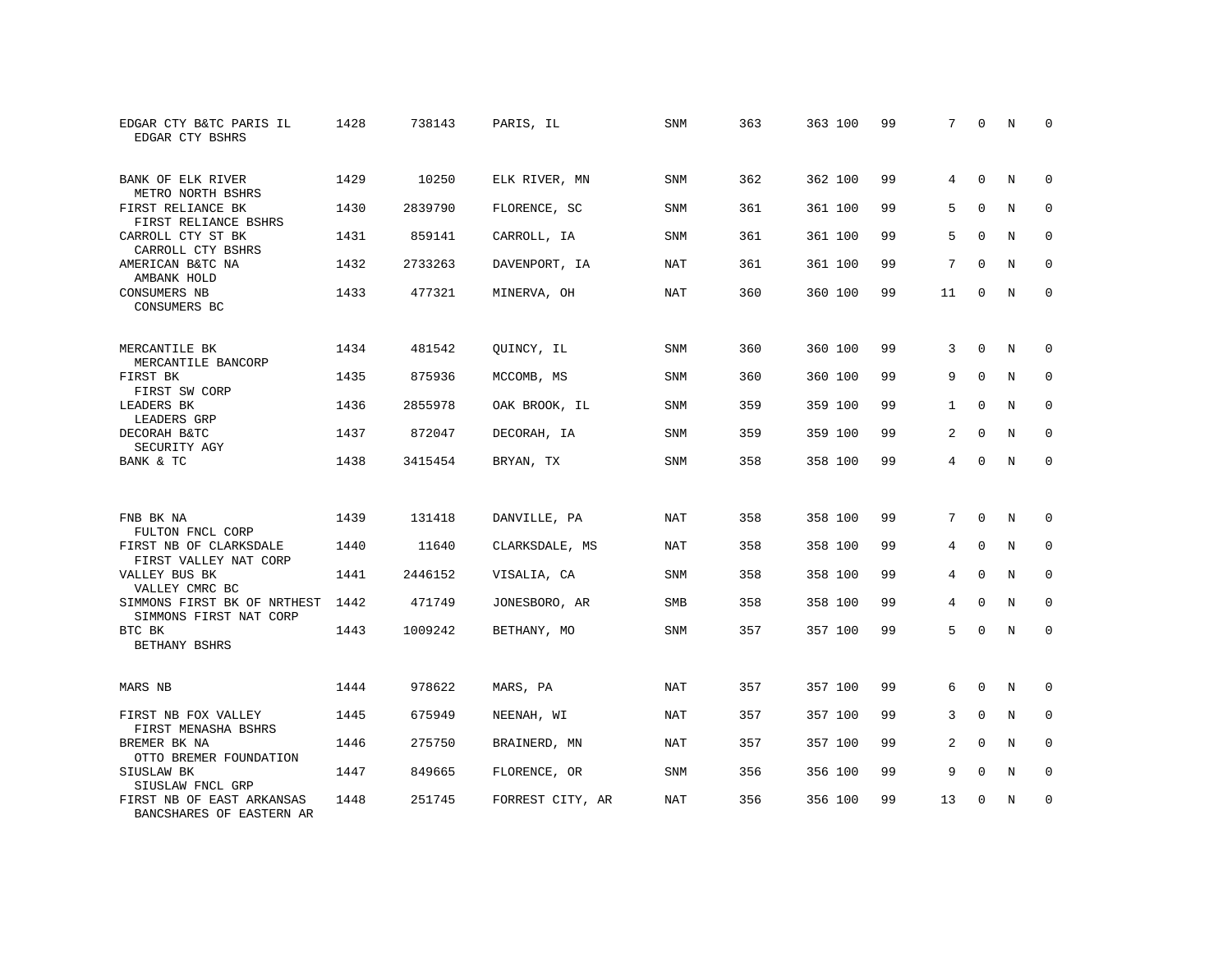| NEW TRIPOLI BK                                             | 1449 | 331713  | NEW TRIPOLI, PA      | <b>SMB</b> | 356 | 356 100 | 99 | $\mathbf{1}$   | $\Omega$    | N           | $\Omega$    |
|------------------------------------------------------------|------|---------|----------------------|------------|-----|---------|----|----------------|-------------|-------------|-------------|
| NEW TRIPOLI BC                                             |      |         |                      |            |     |         | 99 | 4              | $\mathbf 0$ | $\mathbb N$ | $\mathbf 0$ |
| WOODTRUST BK NA<br>WOODTRUST FC                            | 1450 | 833749  | WISCONSIN RAPIDS, WI | NAT        | 355 | 355 100 |    |                |             |             |             |
| PACIFIC NB                                                 | 1451 | 577137  | MIAMI, FL            | NAT        | 355 | 347 98  | 99 | 0              | $\mathbf 0$ | Y           | 99          |
| FARMERS & MRCH SVG BK<br>DUNN INV CO                       | 1452 | 863746  | MANCHESTER, IA       | SMB        | 354 | 354 100 | 99 | 5              | $\Omega$    | N           | $\mathbf 0$ |
| COMMERCEWEST BK                                            | 1453 | 3052813 | NEWPORT BEACH, CA    | SMB        | 354 | 354 100 | 99 | $\overline{a}$ | $\mathbf 0$ | N           | $\mathbf 0$ |
|                                                            |      |         |                      |            |     |         |    |                |             |             |             |
| TEXAS NB<br>TEXAS NAT BC                                   | 1454 | 739355  | JACKSONVILLE, TX     | NAT        | 354 | 354 100 | 99 | 4              | $\Omega$    | N           | 0           |
| INDUSTRIAL BK<br>IBW FC                                    | 1455 | 536527  | WASHINGTON, DC       | <b>SNM</b> | 354 | 354 100 | 99 | 7              | $\mathbf 0$ | N           | 0           |
| MUNCY B&TC<br>MUNCY BK FNCL                                | 1456 | 141211  | MUNCY, PA            | <b>SNM</b> | 353 | 353 100 | 99 | 4              | $\Omega$    | N           | $\mathbf 0$ |
| FIRST ST BK<br>JSA FAM LP                                  | 1457 | 264455  | ATHENS, TX           | <b>SNM</b> | 353 | 353 100 | 99 | 8              | $\mathbf 0$ | N           | $\mathbf 0$ |
| FIRST ST BK<br>JANE AUSTIN CHAPMAN LP                      | 1457 | 264455  | ATHENS, TX           | SNM        |     |         |    |                |             |             |             |
|                                                            |      |         |                      |            |     |         |    |                |             |             |             |
| FIRST NB<br>PINNACLE BSHRS CORP                            | 1458 | 979629  | ALTAVISTA, VA        | <b>NAT</b> | 353 | 353 100 | 99 | 7              | $\mathbf 0$ | N           | $\mathbf 0$ |
| COMMUNITY BK<br>COMMUNITY BSHRS                            | 1459 | 779360  | JOSEPH, OR           | <b>SNM</b> | 353 | 353 100 | 99 | 14             | $\mathbf 0$ | N           | $\mathbf 0$ |
| TRADERS & FARMERS BK<br>TRADERS & FARMERS BSHRS            | 1460 | 390336  | HALEYVILLE, AL       | SNM        | 353 | 353 100 | 99 | 8              | $\mathbf 0$ | N           | 0           |
| NATIONAL BK OF CA<br>NCAL BC                               | 1461 | 667869  | LOS ANGELES, CA      | NAT        | 352 | 352 100 | 99 | 3              | $\Omega$    | $_{\rm N}$  | $\Omega$    |
| PROGRESSIVE BK NA<br>FIRST WV BC                           | 1462 | 600129  | WHEELING, WV         | NAT        | 352 | 352 100 | 99 | 9              | $\Omega$    | N           | $\mathbf 0$ |
|                                                            |      |         |                      |            |     |         |    |                |             |             |             |
| FIDELITY NB<br>CARLSON BSHRS                               | 1463 | 848248  | WEST MEMPHIS, AR     | NAT        | 352 | 352 100 | 99 | $\overline{4}$ | $\mathbf 0$ | N           | 0           |
| SOUTHEASTERN BK<br>SOUTHEASTERN BKG CORP                   | 1464 | 210238  | DARIEN, GA           | SNM        | 352 | 352 100 | 99 | 12             | $\mathbf 0$ | N           | 0           |
| SOUTHWESTERN NB<br>SWNB BC                                 | 1465 | 2625724 | HOUSTON, TX          | <b>NAT</b> | 352 | 352 100 | 99 | 4              | $\Omega$    | $\mathbf N$ | $\mathbf 0$ |
| COMMUNITY BK-WHEATON/GLEN EL 1466<br>COMMUNITY FNCL SHARES |      | 2253725 | GLEN ELLYN, IL       | <b>SNM</b> | 351 | 351 100 | 99 | 3              | $\Omega$    | N           | $\mathbf 0$ |
| STATE BK OF LINCOLN<br>LINCOLN SB CORP                     | 1467 | 490535  | LINCOLN, IL          | <b>SNM</b> | 351 | 351 100 | 99 | 6              | $\Omega$    | $\mathbf N$ | $\mathbf 0$ |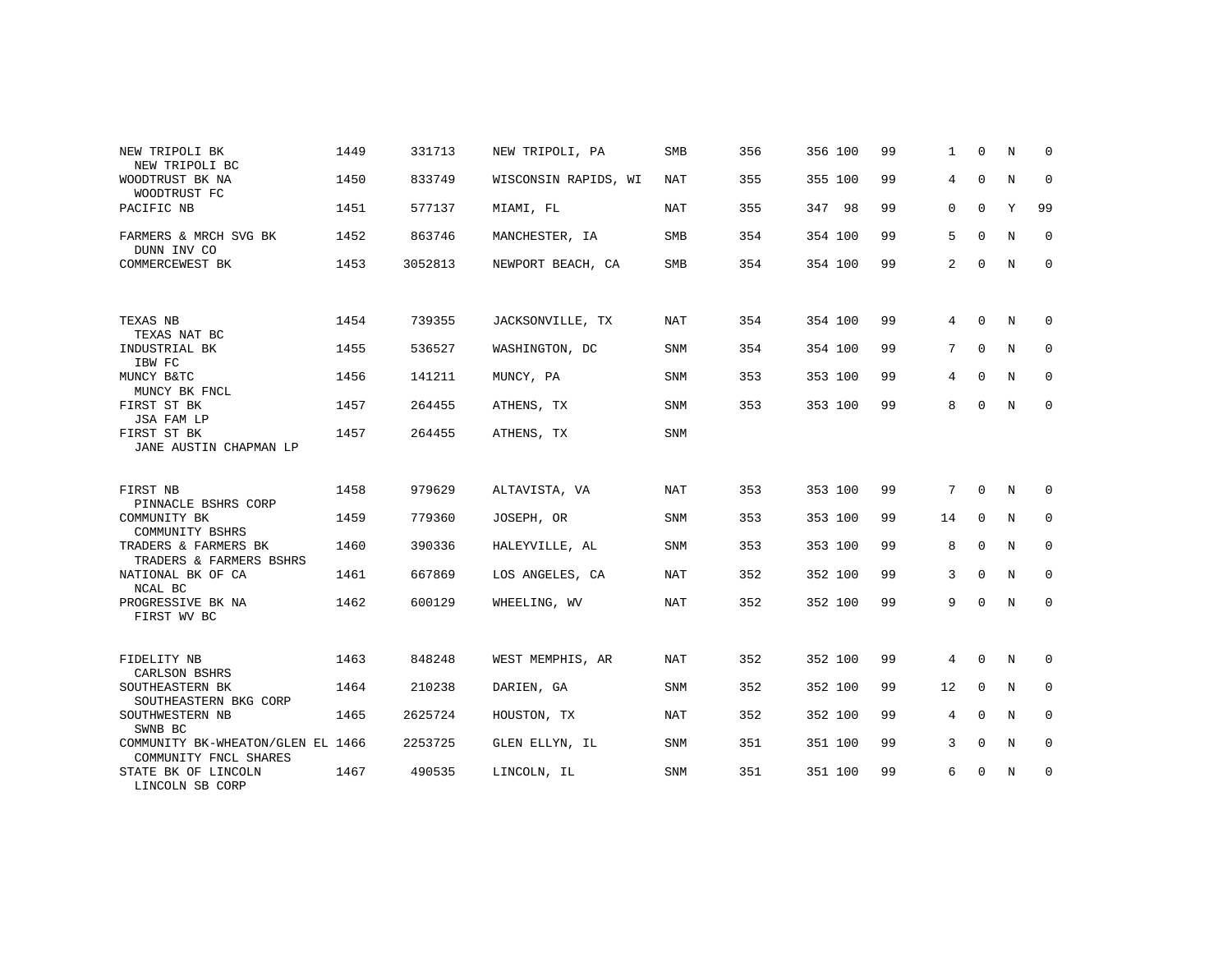| RSNB BK<br>RSNB BC                        | 1468 | 550952  | ROCK SPRINGS, WY | <b>SMB</b> | 351 | 351 100 | 99 | 1            | $\mathbf 0$ | N           | 0           |
|-------------------------------------------|------|---------|------------------|------------|-----|---------|----|--------------|-------------|-------------|-------------|
| COMMUNITY BK OF THE S<br>CBS FC           | 1469 | 2837200 | SMYRNA, GA       | SNM        | 351 | 351 100 | 99 | 3            | $\Omega$    | $_{\rm N}$  | $\Omega$    |
| FNB BK<br>FNS BSHRS                       | 1470 | 441434  | SCOTTSBORO, AL   | SNM        | 351 | 351 100 | 99 | 8            | $\Omega$    | N           | 0           |
| BANK OF OAK RIDGE<br>OAK RIDGE FS         | 1471 | 2903123 | OAK RIDGE, NC    | SNM        | 351 | 351 100 | 99 | 3            | $\Omega$    | N           | $\Omega$    |
| METAIRIE B&TC<br>ALBERT J ORTTE FAM LP    | 1472 | 55336   | METAIRIE, LA     | SNM        | 351 | 351 100 | 99 | 6            | $\Omega$    | N           | 0           |
| BANK OF BARTLETT<br>WEST TENNESSEE BSHRS  | 1473 | 225559  | BARTLETT, TN     | SMB        | 350 | 350 100 | 99 | 7            | $\Omega$    | N           | $\Omega$    |
| PEOPLES BK<br>PEOPLES CORP                | 1474 | 593249  | RIPLEY, MS       | <b>SNM</b> | 350 | 350 100 | 99 | 5            | $\Omega$    | N           | $\Omega$    |
| CITIZENS B&TC<br>FIRST BK CORP            | 1475 | 192147  | VAN BUREN, AR    | SMB        | 350 | 350 100 | 99 | 6            | $\Omega$    | N           | 0           |
| FIRST PRIV BK TX<br>FIRST PRIV HOLD       | 1476 | 3467556 | DALLAS, TX       | SNM        | 350 | 350 100 | 99 | $\mathbf{1}$ | $\Omega$    | N           | $\Omega$    |
| CORE BK<br>DS HC                          | 1477 | 976552  | OMAHA, NE        | SNM        | 350 | 350 100 | 99 | 9            | $\Omega$    | N           | $\Omega$    |
| PEOPLES BK<br>PEOPLES BC                  | 1478 | 819855  | LUBBOCK, TX      | <b>SMB</b> | 349 | 349 100 | 99 | 6            | $\Omega$    | N           | $\Omega$    |
| BANK OF MARION<br>MIDWEST COMMUNITY BSHRS | 1479 | 382649  | MARION, IL       | SNM        | 349 | 349 100 | 99 | 8            | $\mathbf 0$ | N           | $\mathbf 0$ |
| FIRST NB                                  | 1480 | 500256  | MERTZON, TX      | <b>NAT</b> | 349 | 349 100 | 99 | 2            | $\Omega$    | N           | $\Omega$    |
| FIRST S ST BK<br>FIRST BSHRS OF STEVENSON | 1481 | 246134  | STEVENSON, AL    | SNM        | 348 | 348 100 | 99 | 7            | $\Omega$    | $\rm N$     | $\mathbf 0$ |
| SUTTON BK<br><b>SUTTON BSHRS</b>          | 1482 | 110413  | ATTICA, OH       | <b>SNM</b> | 348 | 348 100 | 99 | 6            | $\Omega$    | N           | $\mathbf 0$ |
| TEXAS FIRST ST BK<br>TEXAS FIRST BSHRS    | 1483 | 655660  | RIESEL, TX       | <b>SNM</b> | 347 | 347 100 | 99 | 4            | $\Omega$    | N           | 0           |
| MERCER CTY ST BK<br>MERCER CTY ST BC      | 1484 | 866121  | SANDY LAKE, PA   | SNM        | 347 | 347 100 | 99 | 9            | $\mathbf 0$ | $\mathbf N$ | $\mathbf 0$ |
| BORDER ST BK<br>BORDER BSHRS              | 1485 | 977951  | GREENBUSH, MN    | <b>SNM</b> | 347 | 347 100 | 99 | 6            | $\Omega$    | N           | $\Omega$    |
| CITIZENS ST BK<br>HERKY HAWK FNCL CORP    | 1486 | 795548  | MONTICELLO, IA   | SNM        | 346 | 346 100 | 99 | 6            | $\mathbf 0$ | $\mathbf N$ | $\mathbf 0$ |
| VALLEY GREEN BK                           | 1487 | 3391606 | PHILADELPHIA, PA | SNM        | 346 | 346 100 | 99 | 2            | $\Omega$    | N           | $\Omega$    |
| PEOPLES BK<br>PEOPLES BSHRS               | 1488 | 530655  | PRATT, KS        | SNM        | 346 | 346 100 | 99 | 9            | $\Omega$    | N           | $\Omega$    |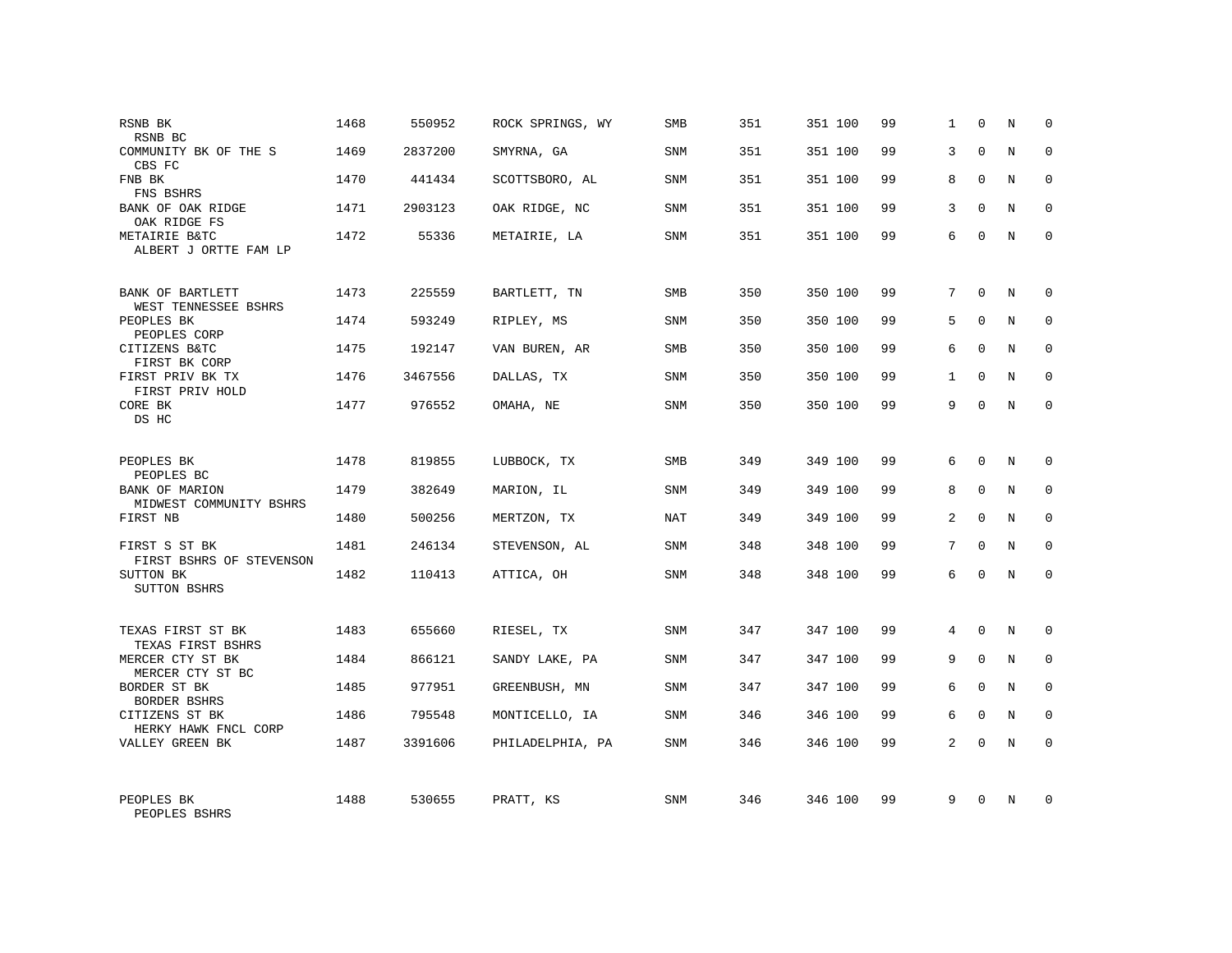| BITTERROOT VALLEY BK<br>BITTERROOT HC            | 1489 | 615954  | LOLO, MT           | SNM        | 346 | 346 100 | 99 | 10             | $\mathbf 0$ | N | 0           |
|--------------------------------------------------|------|---------|--------------------|------------|-----|---------|----|----------------|-------------|---|-------------|
| INTERNATIONAL FNC BK                             | 1490 | 867632  | MIAMI, FL          | SNM        | 345 | 345 100 | 99 | $\overline{4}$ | $\Omega$    | Y | $\Omega$    |
| FIRST NB&TC<br>CRACO                             | 1491 | 288358  | VINITA, OK         | NAT        | 345 | 345 100 | 99 | 3              | $\Omega$    | N | 0           |
| BISCAYNE BK<br>BISCAYNE BSHRS                    | 1492 | 3363975 | COCONUT GROVE, FL  | SNM        | 345 | 345 100 | 99 | 2              | $\Omega$    | N | $\Omega$    |
| NORTHEAST BK<br>NORTHEAST SECURITIES CORP        | 1493 | 689357  | MINNEAPOLIS, MN    | <b>SNM</b> | 344 | 344 100 | 99 | 2              | $\Omega$    | N | $\Omega$    |
| COMMUNITY BK<br>COMMUNITYBANC                    | 1494 | 729011  | ZANESVILLE, OH     | SNM        | 344 | 344 100 | 99 | 8              | $\mathbf 0$ | N | $\mathbf 0$ |
| FIRST NB<br>INDUSTRY BSHRS                       | 1495 | 342362  | SHINER, TX         | <b>NAT</b> | 344 | 344 100 | 99 | 2              | $\Omega$    | N | $\mathbf 0$ |
| LABETTE BK<br>LABETTE CTY BSHRS                  | 1496 | 483751  | ALTAMONT, KS       | SNM        | 344 | 344 100 | 99 | 11             | $\mathbf 0$ | N | $\mathbf 0$ |
| GNB BK<br>GNB BC                                 | 1497 | 724744  | GRUNDY CENTER, IA  | SMB        | 343 | 343 100 | 99 | 4              | $\Omega$    | N | $\mathbf 0$ |
| PIEDMONT BK<br>PIEDMONT BC                       | 1498 | 3489035 | NORCROSS, GA       | SNM        | 343 | 343 100 | 99 | 2              | $\mathbf 0$ | N | $\mathbf 0$ |
| ENTERPRISE BK OF SC                              | 1499 | 457426  | EHRHARDT, SC       | <b>SNM</b> | 343 | 343 100 | 99 | 11             | $\Omega$    | N | $\Omega$    |
| MIDSTATES BK NA<br>MIDSTATES BSHRS               | 1500 | 728948  | COUNCIL BLUFFS, IA | NAT        | 342 | 342 100 | 99 | 5              | $\mathbf 0$ | N | $\mathbf 0$ |
| SOUTH GA BKG CO<br>SOUTH GA BHC                  | 1501 | 767732  | OMEGA, GA          | <b>SNM</b> | 342 | 342 100 | 99 | 6              | $\Omega$    | N | $\Omega$    |
| BANK OF MARION<br>SOUTHWEST VA BSHRS             | 1502 | 858528  | MARION, VA         | SMB        | 342 | 342 100 | 99 | 14             | $\Omega$    | N | $\mathbf 0$ |
| FAYETTEVILLE BK                                  | 1503 | 450753  | FAYETTEVILLE, TX   | <b>SNM</b> | 341 | 341 100 | 99 | 2              | $\mathbf 0$ | N | $\mathbf 0$ |
| INDUSTRY BSHRS<br>MARIES CTY BK<br>MARIES CTY BC | 1504 | 441359  | VIENNA, MO         | <b>SNM</b> | 341 | 341 100 | 99 | 7              | $\Omega$    | N | $\mathbf 0$ |
| GREEN BELT B&TC<br>GREEN BELT BC                 | 1505 | 803649  | IOWA FALLS, IA     | SNM        | 341 | 341 100 | 99 | 5              | $\mathbf 0$ | N | 0           |
| NATIONAL BK<br>COUNTRY BANCORP                   | 1506 | 659341  | HILLSBORO, IL      | <b>NAT</b> | 341 | 341 100 | 99 | 11             | $\Omega$    | N | $\mathbf 0$ |
| PIONEER TR BK NA<br>PTB CORP                     | 1507 | 852973  | SALEM, OR          | <b>NAT</b> | 341 | 341 100 | 99 | $\mathbf{1}$   | $\mathbf 0$ | N | $\mathbf 0$ |
| HOMESTAR BK & FS<br>HOMESTAR FNCL GRP            | 1508 | 300036  | MANTENO, IL        | SNM        | 340 | 340 100 | 99 | 4              | $\mathbf 0$ | N | 0           |
| SHORE BK<br>CAPGEN CAP GRP VI LLC                | 1509 | 310875  | ONLEY, VA          | <b>SMB</b> | 340 | 340 100 | 99 | 5              | $\Omega$    | N | $\mathbf 0$ |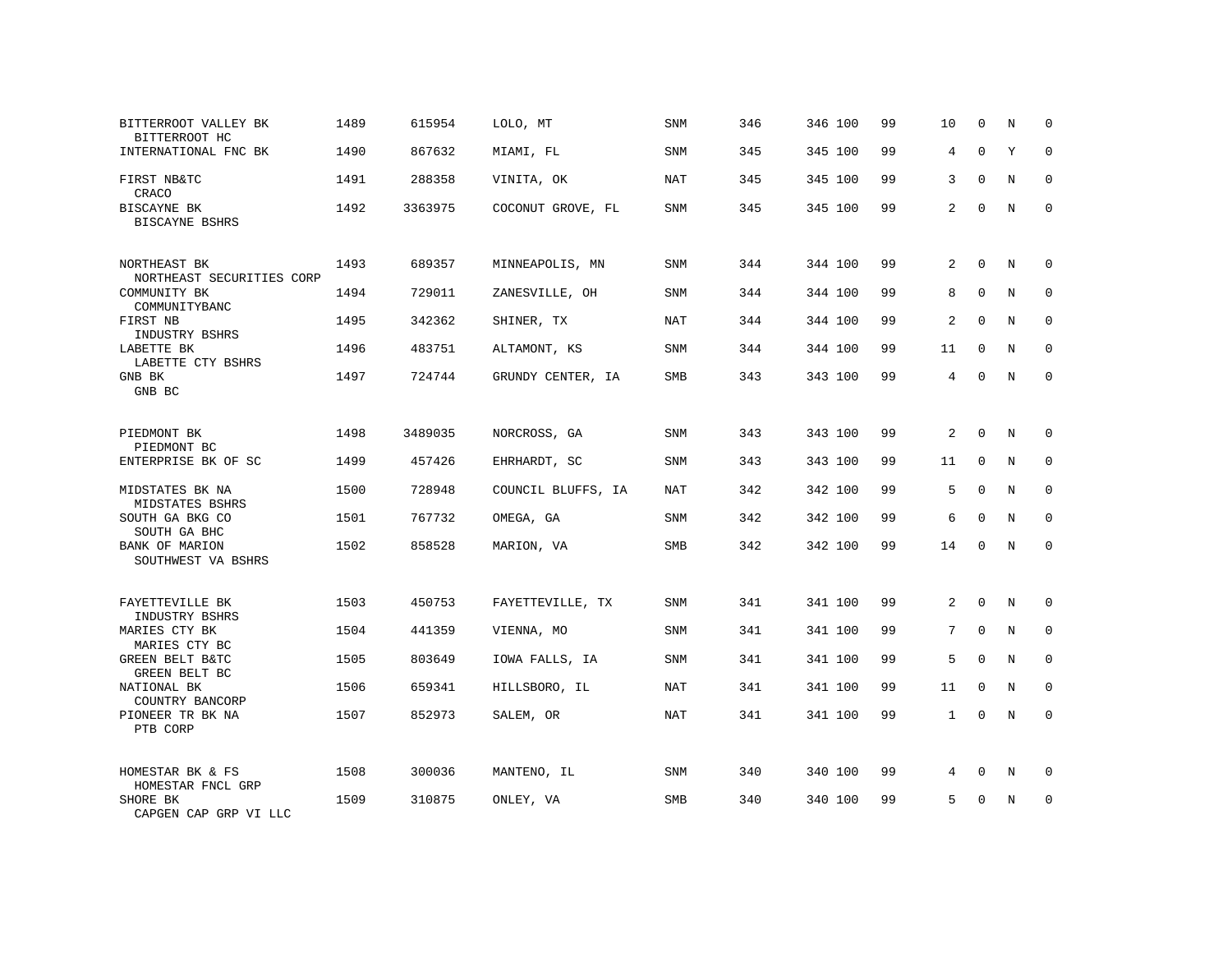| VALLEY B&TC<br>FIRST EXPRESS OF NE                  | 1510 | 2472508 | SCOTTSBLUFF, NE   | SNM        | 340 | 340 100     | 99  | 10           | 0           | N           | $\mathbf 0$ |
|-----------------------------------------------------|------|---------|-------------------|------------|-----|-------------|-----|--------------|-------------|-------------|-------------|
| MOUNTAIN CMRC BK<br>MOUNTAIN CMRC BC                | 1511 | 1016231 | ERWIN, TN         | SNM        | 339 | 339 100     | 99  | 4            | $\mathbf 0$ | N           | $\mathbf 0$ |
| FIRST BK NA<br>FBC BSHRS                            | 1512 | 685658  | CONROE, TX        | NAT        | 339 | 339 100     | 100 | 7            | $\mathbf 0$ | $\mathbf N$ | $\mathbf 0$ |
| FIRST AMER BK<br>CONSOLIDATED EQT CORP              | 1513 | 462756  | PURCELL, OK       | SMB        | 339 | 339 100     | 100 | 8            | 0           | N           | $\mathbf 0$ |
| PEOPLES ST BK                                       | 1514 | 326344  | NEWTON, IL        | SNM        | 339 | 339 100     | 100 | 4            | 0           | N           | $\mathbf 0$ |
| ABBYBANK<br>ABBY BC                                 | 1515 | 198149  | ABBOTSFORD, WI    | SNM        | 339 | 339 100     | 100 | 4            | $\Omega$    | N           | $\mathbf 0$ |
| COLUMBIA CMNTY BK<br>COLUMBIA CMRL BC               | 1516 | 2802664 | HILLSBORO, OR     | SNM        | 339 | 339 100     | 100 | 3            | $\mathbf 0$ | N           | $\mathbf 0$ |
| BANKERS BK OF THE WEST<br>BANKERS BK OF THE WEST BC | 1517 | 732758  | DENVER, CO        | <b>SMB</b> | 339 | 339 100     | 100 | $\mathbf{0}$ | $\mathbf 0$ | $\mathbf N$ | $\mathbf 0$ |
| CITIZENS BK<br>CBC                                  | 1518 | 710859  | CLOVIS, NM        | <b>SNM</b> | 338 | 338 100     | 100 | 4            | 0           | N           | $\mathbf 0$ |
| BANK OF CMRC & TC                                   | 1519 | 476539  | CROWLEY, LA       | SNM        | 338 | 338 100     | 100 | 4            | $\mathbf 0$ | N           | 0           |
| M C B&TC<br>M C BSHRS                               | 1520 | 1003839 | MORGAN CITY, LA   | SNM        | 337 | 337 100     | 100 | 4            | $\mathbf 0$ | N           | $\mathbf 0$ |
| MACON B&TC<br>MACON BANCTRUST                       | 1521 | 709639  | LAFAYETTE, TN     | SNM        | 337 | 337 100     | 100 | 6            | $\mathbf 0$ | N           | $\mathbf 0$ |
| FIRST NB<br>FIRST SONORA BSHRS                      | 1522 | 591366  | SONORA, TX        | <b>NAT</b> | 337 | 337 100 100 |     | 4            | $\mathbf 0$ | $\mathbf N$ | $\mathbf 0$ |
| MIFFLINBURG B&TC                                    | 1523 | 779016  | MIFFLINBURG, PA   | <b>SNM</b> | 337 | 337 100     | 100 | 5            | $\mathbf 0$ | N           | $\Omega$    |
| MIFFLINBURG BC<br>MIDWEST BK<br>MIDWEST BK GROUP    | 1524 | 806958  | DETROIT LAKES, MN | <b>SNM</b> | 337 | 337 100     | 100 | 6            | $\mathbf 0$ | $_{\rm N}$  | $\mathbf 0$ |
| UNION NB<br>ELGIN BSHRS                             | 1525 | 963730  | ELGIN, IL         | <b>NAT</b> | 337 | 337 100     | 100 | $\mathbf{1}$ | $\Omega$    | N           | $\mathbf 0$ |
| CITIZENS B&TC<br>CITIZENS BC OF VA                  | 1526 | 991621  | BLACKSTONE, VA    | SMB        | 337 | 337 100     | 100 | 10           | $\Omega$    | N           | $\mathbf 0$ |
| BEACON BK<br>EXCELSIOR FNCL SVC                     | 1527 | 719955  | SHOREWOOD, MN     | SNM        | 337 | 337 100     | 100 | 5            | 0           | N           | $\mathbf 0$ |
| BANK OF BRIDGER NA<br>BRIDGER CO                    | 1528 | 17950   | BRIDGER, MT       | NAT        | 336 | 336 100     | 100 | 8            | 0           | N           | $\mathbf 0$ |
| QUANTUM NB<br>QUANTUM CAP CORP                      | 1529 | 2354387 | SUWANEE, GA       | NAT        | 336 | 336 100     | 100 | 1            | 0           | N           | $\mathbf 0$ |
| PACIFIC ENT BK<br>PACIFIC ENT BC                    | 1530 | 3490871 | IRVINE, CA        | SMB        | 335 | 335 100     | 100 | $\mathbf{1}$ | $\Omega$    | $\mathbf N$ | $\mathsf 0$ |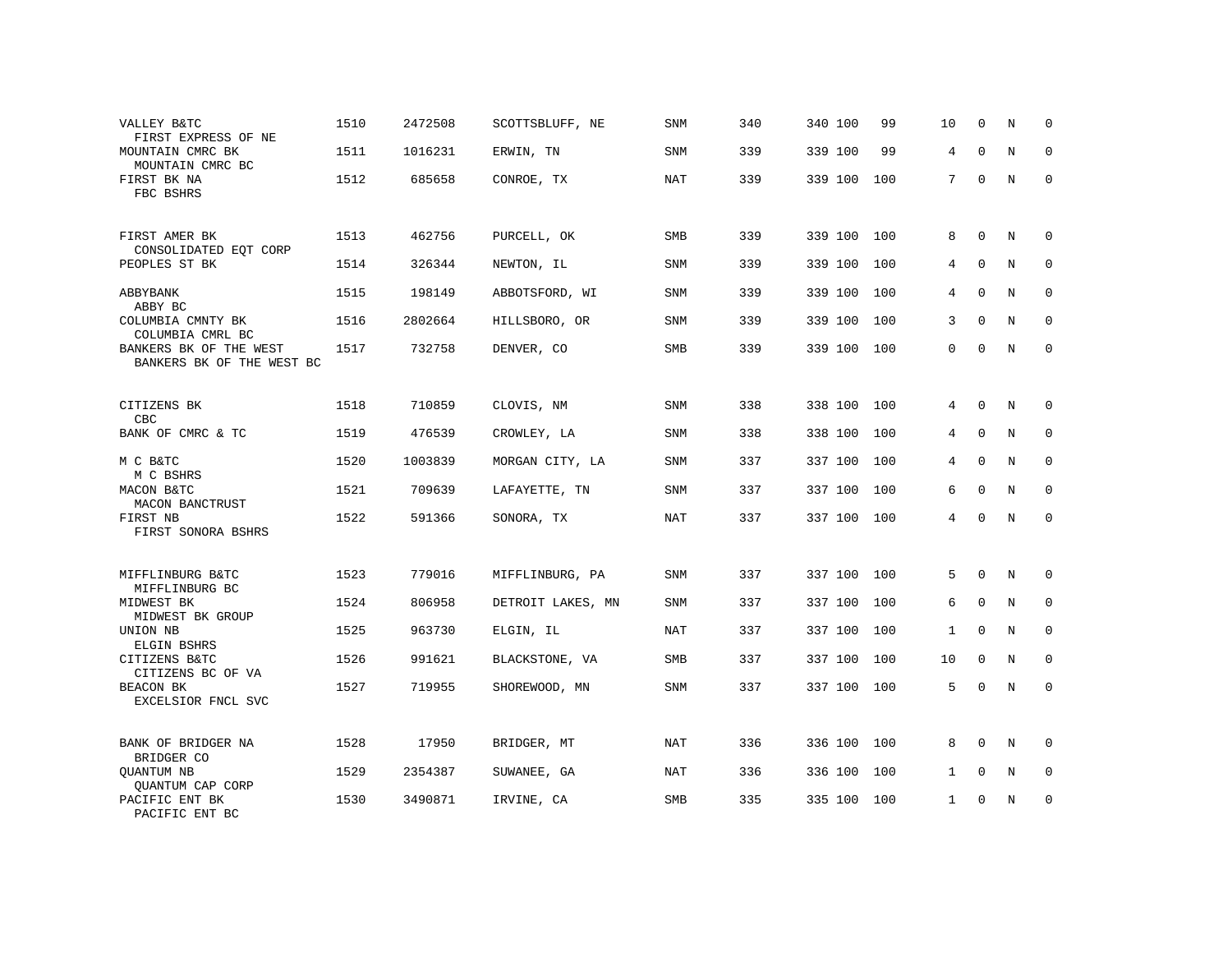| FREEDOM BK<br>FREEDOM BC                       | 1531 | 2858492 | HUNTINGBURG, IN    | SNM        | 335 | 335 100 | 100 | 3            | $\Omega$    | N           | 0           |
|------------------------------------------------|------|---------|--------------------|------------|-----|---------|-----|--------------|-------------|-------------|-------------|
| COUNTY BK<br>CB FNCL CORP                      | 1532 | 1459735 | REHOBOTH BEACH, DE | SNM        | 335 | 335 100 | 100 | 7            | $\mathbf 0$ | $\mathbf N$ | $\Omega$    |
| FINANCIAL FED BK<br>FINANCIAL FEDCORP          | 1533 | 590976  | MEMPHIS, TN        | <b>SMB</b> | 335 | 335 100 | 100 | $\mathbf 0$  | $\Omega$    | N           | $\Omega$    |
| LUZERNE BK<br>PENNS WOODS BC                   | 1534 | 501815  | LUZERNE, PA        | SMB        | 335 | 335 100 | 100 | 7            | $\Omega$    | N           | 0           |
| NATIONAL UNION BK<br>KINDERHOOK BK CORP        | 1535 | 313401  | KINDERHOOK, NY     | <b>NAT</b> | 335 | 335 100 | 100 | 5            | $\Omega$    | N           | $\Omega$    |
| FIRST ST B&TC<br>FIRST ST BC ESOP              | 1536 | 489548  | CARUTHERSVILLE, MO | SMB        | 335 | 335 100 | 100 | 4            | $\Omega$    | N           | 0           |
| KEYWORTH BK                                    | 1537 | 3642287 | DULUTH, GA         | SNM        | 335 | 335 100 | 100 | 2            | $\Omega$    | N           | $\Omega$    |
|                                                |      |         |                    |            |     |         |     |              |             |             |             |
| GERMANTOWN T&SB<br>GERMANTOWN BANC CORP        | 1538 | 830748  | BREESE, IL         | SNM        | 335 | 335 100 | 100 | 3            | $\Omega$    | N           | $\Omega$    |
| WOODLANDS BK<br>WOODLANDS FS CO                | 1539 | 1479470 | WILLIAMSPORT, PA   | SMB        | 334 | 334 100 | 100 | 5            | $\Omega$    | N           | $\mathbf 0$ |
| BANK OF LANCASTER<br>BAY BK OF VA              | 1540 | 34425   | KILMARNOCK, VA     | <b>SMB</b> | 334 | 334 100 | 100 | 8            | $\Omega$    | N           | $\Omega$    |
| BANK OF SC<br>BANK OF SC CORP                  | 1541 | 246022  | CHARLESTON, SC     | SNM        | 334 | 334 100 | 100 | 3            | $\Omega$    | N           | $\Omega$    |
| ROCKFORD B&TC<br>QCR HOLDS                     | 1542 | 3303917 | ROCKFORD, IL       | SMB        | 334 | 334 100 | 100 | $\mathbf{1}$ | $\mathbf 0$ | N           | $\mathbf 0$ |
| POINTS WEST CMNTY BK                           | 1543 | 654252  | SIDNEY, NE         | SNM        | 334 | 334 100 | 100 | 8            | $\mathbf 0$ | N           | $\mathbf 0$ |
| FIRST NE BANCS<br>WEST MILTON ST BK            | 1544 | 556011  | WEST MILTON, PA    | <b>SNM</b> | 333 | 333 100 | 100 | 4            | $\mathbf 0$ | N           | $\mathbf 0$ |
| WEST MILTON BC<br>LIBERTY BK                   | 1545 | 708164  | HURST, TX          | SNM        | 333 | 333 100 | 100 | 4            | $\mathbf 0$ | $\mathbf N$ | $\mathbf 0$ |
| LIBERTY BSHRS<br>CITY NB&TC                    | 1546 | 294751  | LAWTON, OK         | <b>NAT</b> | 333 | 333 100 | 100 | 38           | $\mathbf 0$ | N           | $\mathbf 0$ |
| JRMB II<br>BANK 7                              | 1547 | 18854   | OKLAHOMA CITY, OK  | SMB        | 333 | 333 100 | 100 | 4            | $\mathbf 0$ | $\mathbf N$ | $\mathbf 0$ |
| HAINES FC                                      |      |         |                    |            |     |         |     |              |             |             |             |
| BANK OF SULLIVAN<br>MID-MISSOURI HC            | 1548 | 436953  | SULLIVAN, MO       | SNM        | 333 | 333 100 | 100 | 6            | $\mathbf 0$ | N           | $\mathbf 0$ |
| COMMUNITY BK PICKENS CTY<br>COMMUNITY BK OF GA | 1549 | 2943615 | JASPER, GA         | SNM        | 333 | 333 100 | 100 | $\mathbf{1}$ | $\mathbf 0$ | N           | $\mathbf 0$ |
| TEXAS BK                                       | 1550 | 232856  | BROWNWOOD, TX      | SNM        | 333 | 333 100 | 100 | 7            | $\mathbf 0$ | N           | 0           |
| CONTINENTAL NB OF MIAMI<br>CONTINENTAL BC      | 1551 | 837037  | MIAMI, FL          | <b>NAT</b> | 332 | 332 100 | 100 | 6            | $\Omega$    | N           | $\mathbf 0$ |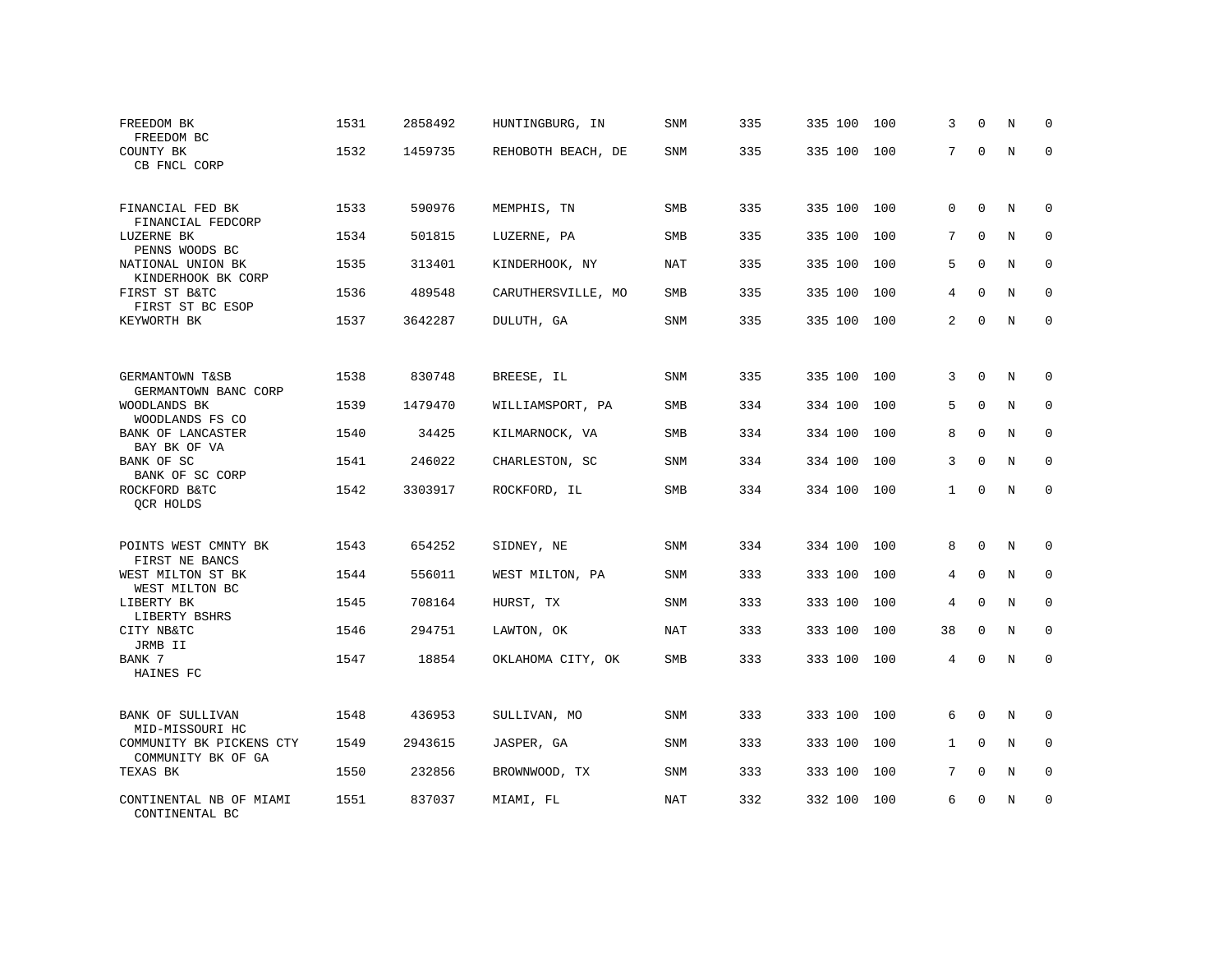| PROVIDENT CMNTY BK NA<br>PROVIDENT CMNTY BSHRS     | 1552 | 937674  | ROCK HILL, SC      | <b>NAT</b> | 332 | 332 100 | 100 | 8            | $\Omega$    | N           | $\Omega$    |
|----------------------------------------------------|------|---------|--------------------|------------|-----|---------|-----|--------------|-------------|-------------|-------------|
| ANDOVER BK<br>ANDOVER BC                           | 1553 | 27614   | ANDOVER, OH        | SMB        | 332 | 332 100 | 100 | 7            | $\mathbf 0$ | N           | $\mathbf 0$ |
| HOME FED BK CORP<br>HFB FNCL CORP                  | 1554 | 902672  | MIDDLESBORO, KY    | <b>SNM</b> | 332 | 332 100 | 100 | 5            | $\Omega$    | N           | $\mathbf 0$ |
| COLLEGIATE PEAKS BK<br>COLUMBINE CAP CORP          | 1555 | 622756  | BUENA VISTA, CO    | <b>SMB</b> | 332 | 332 100 | 100 | 3            | $\Omega$    | N           | $\Omega$    |
| BANK OF UNION<br>UNION CITY CORP                   | 1556 | 535258  | EL RENO, OK        | <b>SNM</b> | 331 | 331 100 | 100 | $\mathbf{1}$ | $\Omega$    | N           | $\Omega$    |
| CITIZENS BK MN<br>CITIZENS BC OF NEW ULM           | 1557 | 874050  | NEW ULM, MN        | <b>SNM</b> | 331 | 331 100 | 100 | 3            | $\Omega$    | N           | $\Omega$    |
| BANK OF FAYETTEVILLE<br>BANKSHARES OF FAYETTEVILLE | 1558 | 308443  | FAYETTEVILLE, AR   | <b>SMB</b> | 331 | 331 100 | 100 | 7            | $\Omega$    | N           | $\Omega$    |
| COTTONPORT BK<br>MANSURA BSHRS                     | 1559 | 473930  | COTTONPORT, LA     | SNM        | 330 | 330 100 | 100 | 11           | 0           | N           | $\mathbf 0$ |
| NORTH AMER BKG CO<br>N A CORP                      | 1560 | 2631846 | ROSEVILLE, MN      | <b>SNM</b> | 330 | 330 100 | 100 | 3            | $\Omega$    | N           | $\Omega$    |
| AUSTIN BK CHICAGO<br>GREATER CHICAGO FC            | 1561 | 4839    | CHICAGO, IL        | <b>SNM</b> | 330 | 330 100 | 100 | 4            | $\mathbf 0$ | $\rm N$     | $\mathbf 0$ |
| BANK TX NA<br>BT HOLD                              | 1562 | 24668   | QUITMAN, TX        | <b>NAT</b> | 330 | 330 100 | 100 | 8            | $\Omega$    | N           | $\mathbf 0$ |
| BANK OF GA<br>GEORGIA BSHRS                        | 1563 | 2885171 | PEACHTREE CITY, GA | <b>SNM</b> | 330 | 330 100 | 100 | 6            | $\Omega$    | N           | 0           |
| MID AMER BK<br>FRIENDSHIP BSHRS                    | 1564 | 873259  | LINN, MO           | SNM        | 330 | 330 100 | 100 | 4            | $\Omega$    | N           | $\mathbf 0$ |
| CITIZENS ST BK<br>CITIZENS NAT CORP                | 1565 | 482053  | WISNER, NE         | SMB        | 329 | 329 100 | 100 | 9            | $\mathbf 0$ | N           | 0           |
| MERCHANTS BK OF BANGOR<br>MNB CORP                 | 1566 | 935111  | BANGOR, PA         | <b>SMB</b> | 329 | 329 100 | 100 | 8            | $\Omega$    | $_{\rm N}$  | $\mathbf 0$ |
| FARMERS ST BK<br>FARMERS ST FC                     | 1567 | 475354  | VICTOR, MT         | SMB        | 329 | 329 100 | 100 | 6            | $\mathbf 0$ | $\mathbf N$ | $\mathbf 0$ |
| MIDAMERICA NB<br>MIDAMERICA NAT BSHRS              | 1568 | 510938  | CANTON, IL         | <b>NAT</b> | 329 | 329 100 | 100 | 5            | $\Omega$    | N           | $\Omega$    |
| TEXAS BK<br>HENDERSON TX BSHRS                     | 1569 | 414764  | HENDERSON, TX      | <b>SNM</b> | 329 | 329 100 | 100 | 5            | $\mathbf 0$ | N           | $\mathbf 0$ |
| ENCORE BK NA<br>OVATION HOLD                       | 1570 | 3603457 | PORT CHARLOTTE, FL | <b>NAT</b> | 329 | 329 100 | 100 | 5            | $\Omega$    | N           | $\mathbf 0$ |
| BNB HANA BK NA<br>HANA BC                          | 1571 | 609609  | FORT LEE, NJ       | <b>NAT</b> | 329 | 329 100 | 100 | 2            | 0           | N           | 52          |
| <b>FARMERS T&amp;SB</b><br>EASTER ENT              | 1572 | 543945  | SPENCER, IA        | <b>SNM</b> | 328 | 328 100 | 100 | $\Omega$     | $\Omega$    | N           | $\mathbf 0$ |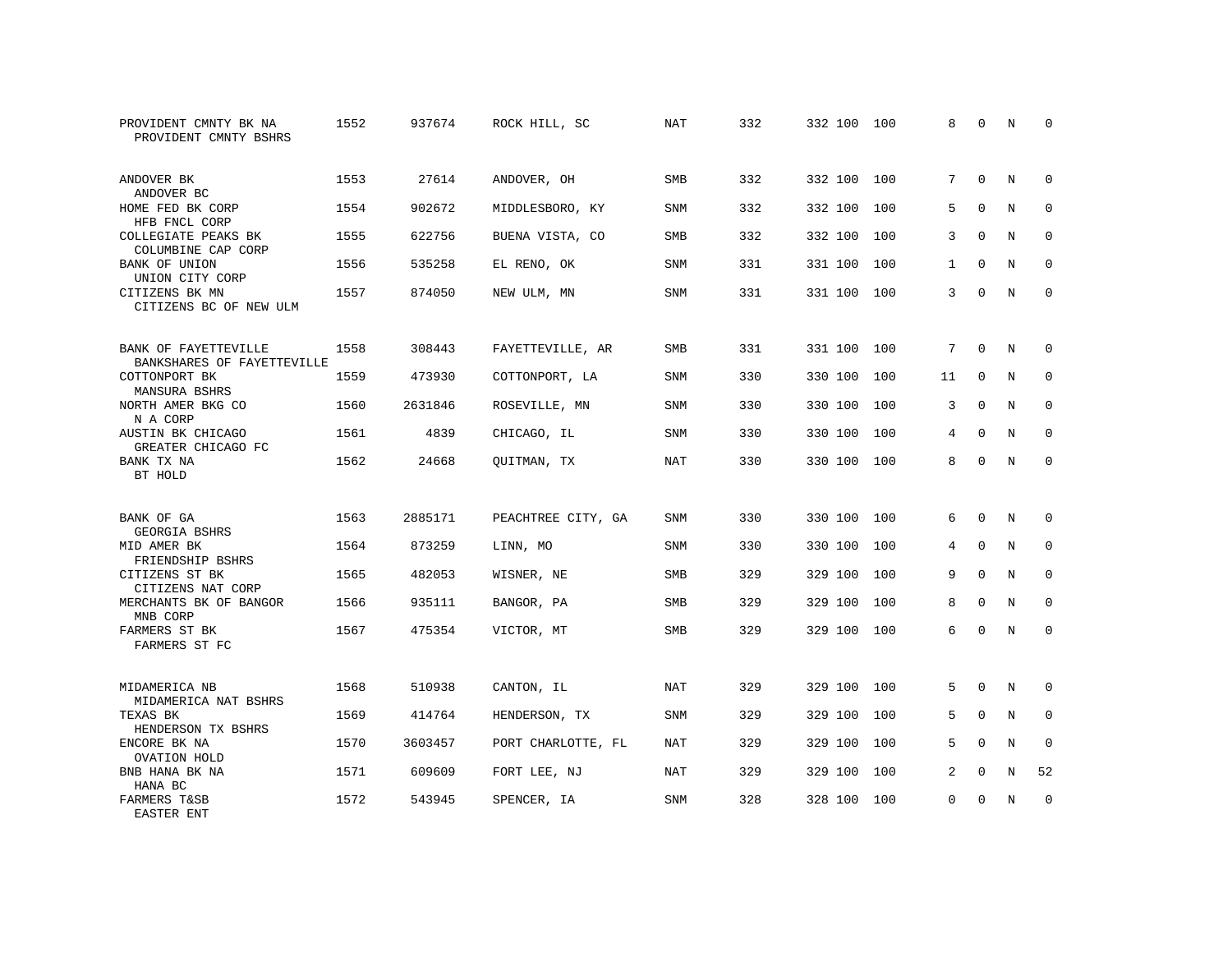| LAKESIDE ST BK                                     | 1573 | 879457  | NEW TOWN, ND       | <b>SNM</b> | 328 | 328 100     | 100 | 4           | $\Omega$    | N | $\Omega$    |
|----------------------------------------------------|------|---------|--------------------|------------|-----|-------------|-----|-------------|-------------|---|-------------|
| LAKESIDE BHC<br>GRAYSON NB<br><b>GRAYSON BSHRS</b> | 1574 | 90328   | INDEPENDENCE, VA   | NAT        | 328 | 328 100     | 100 | 9           | $\mathbf 0$ | N | 0           |
| CITIZENS NB OF SOMERSET<br>CITIZENS BSHRS          | 1575 | 410917  | SOMERSET, KY       | NAT        | 327 | 327 100     | 100 | 7           | $\mathbf 0$ | N | 0           |
| AMERICAN BK<br>AMERICAN BC                         | 1576 | 34153   | SAINT PAUL, MN     | <b>SMB</b> | 327 | 327 100     | 100 | 5           | $\Omega$    | N | 0           |
| BAY CMRL BK                                        | 1577 | 3281510 | WALNUT CREEK, CA   | SMB        | 327 | 327 100 100 |     | 5           | $\mathbf 0$ | N | $\mathbf 0$ |
|                                                    |      |         |                    |            |     |             |     |             |             |   |             |
| <b>BUSINESS BK</b><br>UNITED FNCL BKG CO           | 1578 | 913520  | VIENNA, VA         | <b>SNM</b> | 327 | 327 100     | 100 | 7           | $\mathbf 0$ | N | 0           |
| BANK OF RIVER OAKS                                 | 1579 | 3386554 | HOUSTON, TX        | <b>SNM</b> | 327 | 327 100     | 100 | 2           | $\Omega$    | N | $\mathbf 0$ |
| FIRST NB OF MONTEREY                               | 1580 | 44040   | MONTEREY, IN       | NAT        | 327 | 327 100 100 |     | 3           | $\Omega$    | N | 0           |
| COUNTYBANK<br>TCB CORP                             | 1581 | 271529  | GREENWOOD, SC      | <b>SNM</b> | 327 | 327 100     | 100 | 4           | $\Omega$    | N | $\mathbf 0$ |
| IOWA ST BK<br>IOWA ST BHC                          | 1582 | 662949  | DES MOINES, IA     | <b>SNM</b> | 327 | 327 100 100 |     | 4           | $\Omega$    | N | $\mathbf 0$ |
| BANK OF PRAIRIE DU SAC                             | 1583 | 997847  | PRAIRIE DU SAC, WI | SNM        | 326 | 326 100     | 100 | 1           | $\Omega$    | N | 0           |
| PLOETZ INV LP<br>EASTERN COLORADO BK               | 1584 | 775054  | CHEYENNE WELLS, CO | SNM        | 326 | 326 100 100 |     | 6           | 0           | N | 0           |
| WEED INV GROUP<br>MAUCH CHUNK TC                   | 1585 | 857811  | JIM THORPE, PA     | SNM        | 326 | 326 100     | 100 | 5           | $\Omega$    | N | $\mathbf 0$ |
| MAUCH CHUNK TR FC                                  |      |         |                    |            | 325 |             |     | 3           | $\Omega$    | N | $\mathbf 0$ |
| PRIMESOUTH BK<br><b>JONES BSHRS</b>                | 1586 | 1011638 | BLACKSHEAR, GA     | SNM        |     | 325 100     | 100 |             |             |   |             |
| RAYNE ST B&TC<br>FINANCIAL CORP OF LA              | 1587 | 900034  | RAYNE, LA          | SNM        | 325 | 325 100 100 |     | 6           | $\Omega$    | N | $\mathbf 0$ |
| SAN DIEGO PRIV BK                                  | 1588 | 3545258 | CORONADO, CA       | <b>SNM</b> | 325 | 325 100 100 |     | 3           | $\mathbf 0$ | N | 0           |
| SPRINGFIELD FIRST CMNTY BK<br>SPRINGFIELD BSHRS    | 1589 | 3804535 | SPRINGFIELD, MO    | SNM        | 325 | 325 100     | 100 | $\mathbf 0$ | $\Omega$    | N | 0           |
| PEOPLES EXCH BK<br>GENBEACH CO                     | 1590 | 129910  | STANTON, KY        | <b>SNM</b> | 325 | 325 100     | 100 | 10          | $\Omega$    | N | $\mathbf 0$ |
| PUGET SOUND BK                                     | 1591 | 3345944 | BELLEVUE, WA       | <b>SNM</b> | 325 | 325 100     | 100 | 0           | $\Omega$    | N | $\mathbf 0$ |
| FIRST ST BK<br>LOUISE BSHRS                        | 1592 | 888552  | LOUISE, TX         | <b>SNM</b> | 324 | 324 100 100 |     | 7           | $\mathbf 0$ | N | 0           |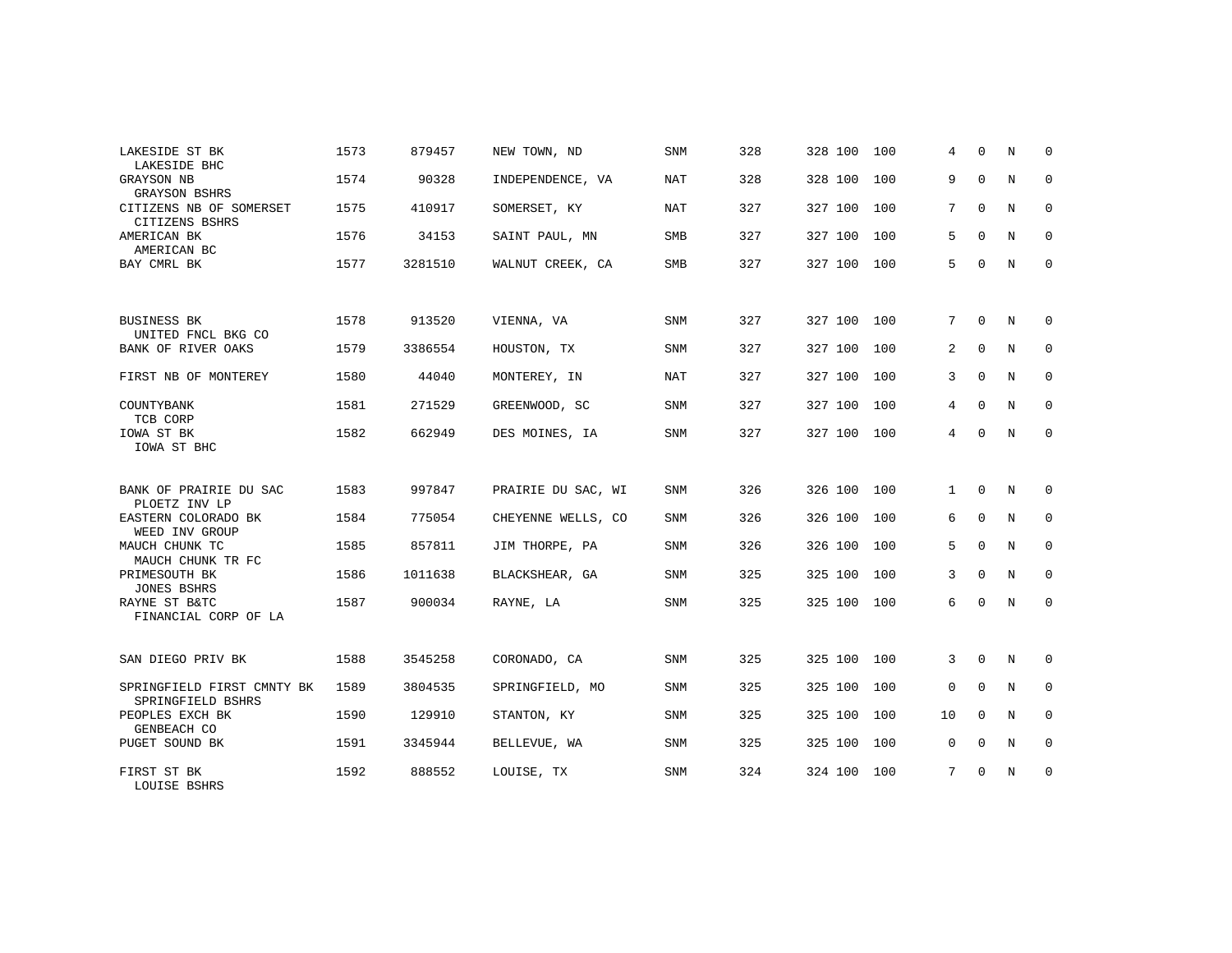| WASHINGTON CTY BK<br>LAURITZEN CORP               | 1593 | 1000052 | BLAIR, NE          | <b>SNM</b> | 324 | 324 100     | 100 | 1            | $\Omega$    | N | $\Omega$    |
|---------------------------------------------------|------|---------|--------------------|------------|-----|-------------|-----|--------------|-------------|---|-------------|
| MEADOWS BK                                        | 1594 | 3719648 | LAS VEGAS, NV      | <b>SNM</b> | 323 | 323 100     | 100 | $\mathbf{1}$ | $\Omega$    | N | $\mathbf 0$ |
| INTERCREDIT BK NA                                 | 1595 | 44433   | MIAMI, FL          | NAT        | 323 | 323 100     | 100 | 4            | $\Omega$    | N | 0           |
| FIRST NB OF THE ROCKIES<br>FNBR HC                | 1596 | 338758  | GRAND JUNCTION, CO | NAT        | 323 | 323 100     | 100 | 9            | $\Omega$    | N | 0           |
| GRUNDY NB<br>GNB BSHRS CORP                       | 1597 | 268828  | GRUNDY, VA         | <b>NAT</b> | 323 | 323 100     | 100 | 7            | $\Omega$    | N | $\Omega$    |
| BANK OF FAYETTE CTY<br>MOSCOW BSHRS               | 1598 | 466754  | COLLIERVILLE, TN   | <b>SMB</b> | 323 | 323 100     | 100 | 9            | $\Omega$    | N | 0           |
| OZARK MNT BK<br>CENTRAL BANCOMPANY                | 1599 | 576541  | BRANSON, MO        | SNM        | 323 | 323 100     | 100 | 4            | $\mathbf 0$ | N | $\mathbf 0$ |
| FIRST NB OF LA GRANGE<br>FNBC LA GRANGE           | 1600 | 766735  | LA GRANGE, IL      | <b>NAT</b> | 323 | 323 100     | 100 | 2            | $\Omega$    | N | $\Omega$    |
| FIRST NB<br>FIRST FABENS BC                       | 1601 | 378651  | FABENS, TX         | <b>NAT</b> | 322 | 322 100     | 100 | 6            | $\Omega$    | N | $\mathbf 0$ |
| FIRST LIBERTY NB<br>FIRST LIBERTY NATL BSHRS      | 1602 | 629353  | LIBERTY, TX        | <b>NAT</b> | 322 | 322 100     | 100 | $\mathbf{1}$ | 0           | N | 0           |
| CITIZENS BK OF BLOUNT CTY<br>TWIN CITIES FNCL SVC | 1603 | 218131  | MARYVILLE, TN      | <b>SNM</b> | 322 | 322 100     | 100 | 9            | $\Omega$    | N | 0           |
| NATIONAL BK OF GA<br>NBG BC                       | 1604 | 2872340 | ATHENS, GA         | NAT        | 322 | 322 100     | 100 | $\mathbf{1}$ | $\Omega$    | N | $\mathbf 0$ |
| AMERICAN NB<br>AMCORP FNCL                        | 1605 | 256058  | ARDMORE, OK        | NAT        | 321 | 321 100     | 100 | 7            | $\mathbf 0$ | N | $\mathbf 0$ |
| <b>EVABANK</b>                                    | 1606 | 498531  | EVA, AL            | SNM        | 321 | 321 100     | 100 | 4            | 0           | N | 0           |
| PROFINIUM<br>PROFINIUM FNCL HOLD                  | 1607 | 865450  | TRUMAN, MN         | <b>SMB</b> | 320 | 320 100     | 100 | 3            | $\Omega$    | N | $\mathbf 0$ |
| FARMERS BK OF NORTHERN MO<br>NORTHERN MO BSHRS    | 1608 | 303952  | UNIONVILLE, MO     | SMB        | 320 | 320 100     | 100 | 6            | $\mathbf 0$ | N | 0           |
| STATE BK FNCL<br>FIRST BC                         | 1609 | 2631172 | LA CROSSE, WI      | SMB        | 320 | 320 100     | 100 | 6            | 0           | N | 0           |
| FIRST FIDELITY BK<br>FIDELITY CORP                | 1610 | 80150   | BURKE, SD          | SNM        | 320 | 320 100     | 100 | 6            | $\mathbf 0$ | N | $\mathbf 0$ |
| BANK OF CENT FL                                   | 1611 | 3588312 | LAKELAND, FL       | <b>SNM</b> | 320 | 320 100     | 100 | 2            | $\Omega$    | N | $\Omega$    |
| COMMUNITY BK<br>MANSFIELD BSHRS                   | 1612 | 974754  | MANSFIELD, LA      | SNM        | 319 | 319 100     | 100 | 8            | $\Omega$    | N | $\mathbf 0$ |
| GREATER HUDSON BK NA                              | 1613 | 3086256 | MIDDLETOWN, NY     | NAT        | 319 | 319 100 100 |     | 3            | 0           | N | 0           |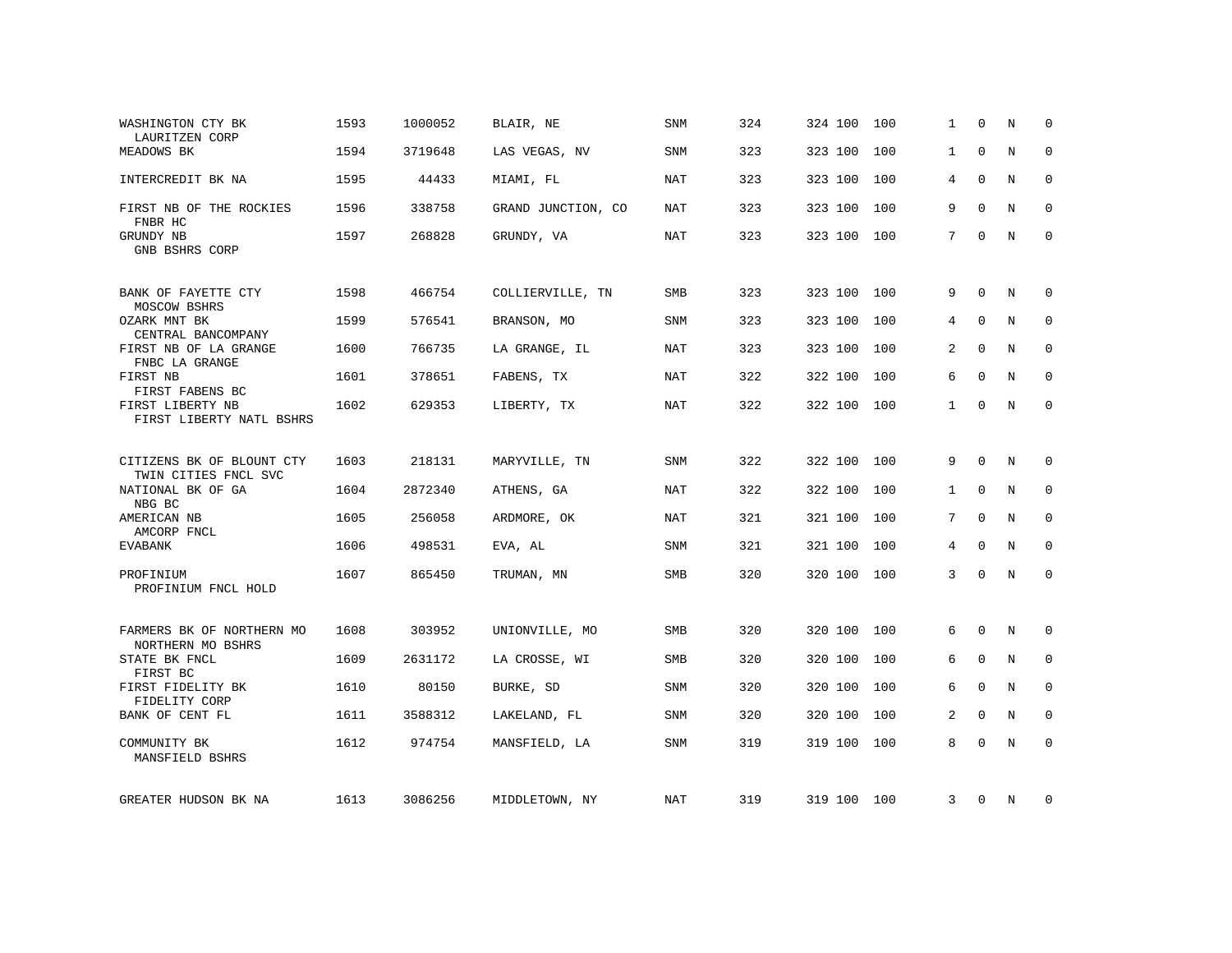| ROYAL BK<br>ROYAL BSHRS                                 | 1614 | 532042  | ELROY, WI         | <b>SNM</b> | 319 | 319 100 | 100 | 14 | $\Omega$    | N           | $\Omega$    |
|---------------------------------------------------------|------|---------|-------------------|------------|-----|---------|-----|----|-------------|-------------|-------------|
| WHEATLAND BK<br>COMMUNITY FNCL GRP                      | 1615 | 129479  | SPOKANE, WA       | SNM        | 319 | 319 100 | 100 | 12 | $\Omega$    | $\mathbf N$ | $\mathbf 0$ |
| BANCCENTRAL NA<br>MYERS BSHRS                           | 1616 | 251352  | ALVA, OK          | NAT        | 318 | 318 100 | 100 | 1  | $\mathbf 0$ | N           | 0           |
| FIRST NB<br>FIRST WAVERLY CORP                          | 1617 | 376442  | WAVERLY, IA       | NAT        | 318 | 318 100 | 100 | 5  | 0           | $\mathbf N$ | $\mathbf 0$ |
| FIRST CITIZENS BK<br>FARMERS CAPITAL BK CORP            | 1618 | 786742  | ELIZABETHTOWN, KY | SMB        | 318 | 318 100 | 100 | 5  | $\Omega$    | N           | $\Omega$    |
| VOYAGER BK<br>VFSC                                      | 1619 | 430670  | EDEN PRAIRIE, MN  | SNM        | 318 | 318 100 | 100 | 3  | $\Omega$    | N           | 0           |
| STEPHENSON NB&TC<br>STEPHENSON NAT BC                   | 1620 | 598048  | MARINETTE, WI     | <b>NAT</b> | 318 | 318 100 | 100 | 2  | 0           | N           | 0           |
| PRIMEBANK<br>PRIMEBANK                                  | 1621 | 671147  | LE MARS, IA       | <b>SMB</b> | 318 | 318 100 | 100 | 2  | $\Omega$    | N           | $\Omega$    |
| FIRST NB<br>FNB CO                                      | 1622 | 630658  | LIVINGSTON, TX    | <b>NAT</b> | 318 | 318 100 | 100 | 2  | $\mathbf 0$ | $\mathbf N$ | $\mathbf 0$ |
|                                                         |      |         |                   |            |     |         |     |    |             |             |             |
| PUEBLO B&TC<br>PUEBLO BC                                | 1623 | 106452  | PUEBLO, CO        | SNM        | 317 | 317 100 | 100 | 8  | 0           | N           | 0           |
| BANK OF TESCOTT<br>TESCOTT BSHRS                        | 1624 | 54058   | TESCOTT, KS       | <b>SNM</b> | 317 | 317 100 | 100 | 4  | $\Omega$    | N           | $\mathbf 0$ |
| ALLIANCE BK<br>ALLIANCE BC                              | 1625 | 493741  | FRANCESVILLE, IN  | <b>SNM</b> | 317 | 317 100 | 100 | 6  | $\mathbf 0$ | N           | $\mathbf 0$ |
| COMMUNITY ST BK OF ORBISONIA 1626<br>ORBISONIA CMNTY BC |      | 121914  | ORBISONIA, PA     | <b>SNM</b> | 317 | 317 100 | 100 | 6  | $\mathbf 0$ | N           | $\mathbf 0$ |
| TEXAS STAR BK<br>VAN ALSTYNE FC                         | 1627 | 274164  | VAN ALSTYNE, TX   | SMB        | 317 | 317 100 | 100 | 6  | 0           | N           | 0           |
|                                                         |      |         |                   |            |     |         |     |    |             |             |             |
| SECURITY NB<br>SECURITY FS CORP                         | 1628 | 119153  | ENID, OK          | <b>NAT</b> | 317 | 317 100 | 100 | 2  | $\mathbf 0$ | N           | 0           |
| RIVERVIEW BK<br>RIVERVIEW FC                            | 1629 | 757612  | MARYSVILLE, PA    | SNM        | 317 | 317 100 | 100 | 10 | $\mathbf 0$ | N           | 0           |
| STATE BK<br>FENTURA FNCL                                | 1630 | 602048  | FENTON, MI        | SNM        | 316 | 316 100 | 100 | 7  | $\mathbf 0$ | N           | 0           |
| FIRST NB<br>WICHITA FALLS BSHRS                         | 1631 | 375566  | WICHITA FALLS, TX | NAT        | 316 | 316 100 | 100 | 2  | 0           | N           | 0           |
| POCA VALLEY BK<br>POCA VALLEY BSHRS                     | 1632 | 851239  | WALTON, WV        | <b>SNM</b> | 316 | 316 100 | 100 | 6  | $\Omega$    | $\mathbb N$ | $\mathbf 0$ |
| FIRST ST BK<br>NORTON BSHRS                             | 1633 | 394259  | NORTON, KS        | <b>SNM</b> | 315 | 315 100 | 100 | 3  | $\Omega$    | N           | 0           |
| NORTHMARK BK                                            | 1634 | 1161216 | NORTH ANDOVER, MA | <b>SNM</b> | 315 | 315 100 | 100 | 2  | 0           | N           | $\mathbf 0$ |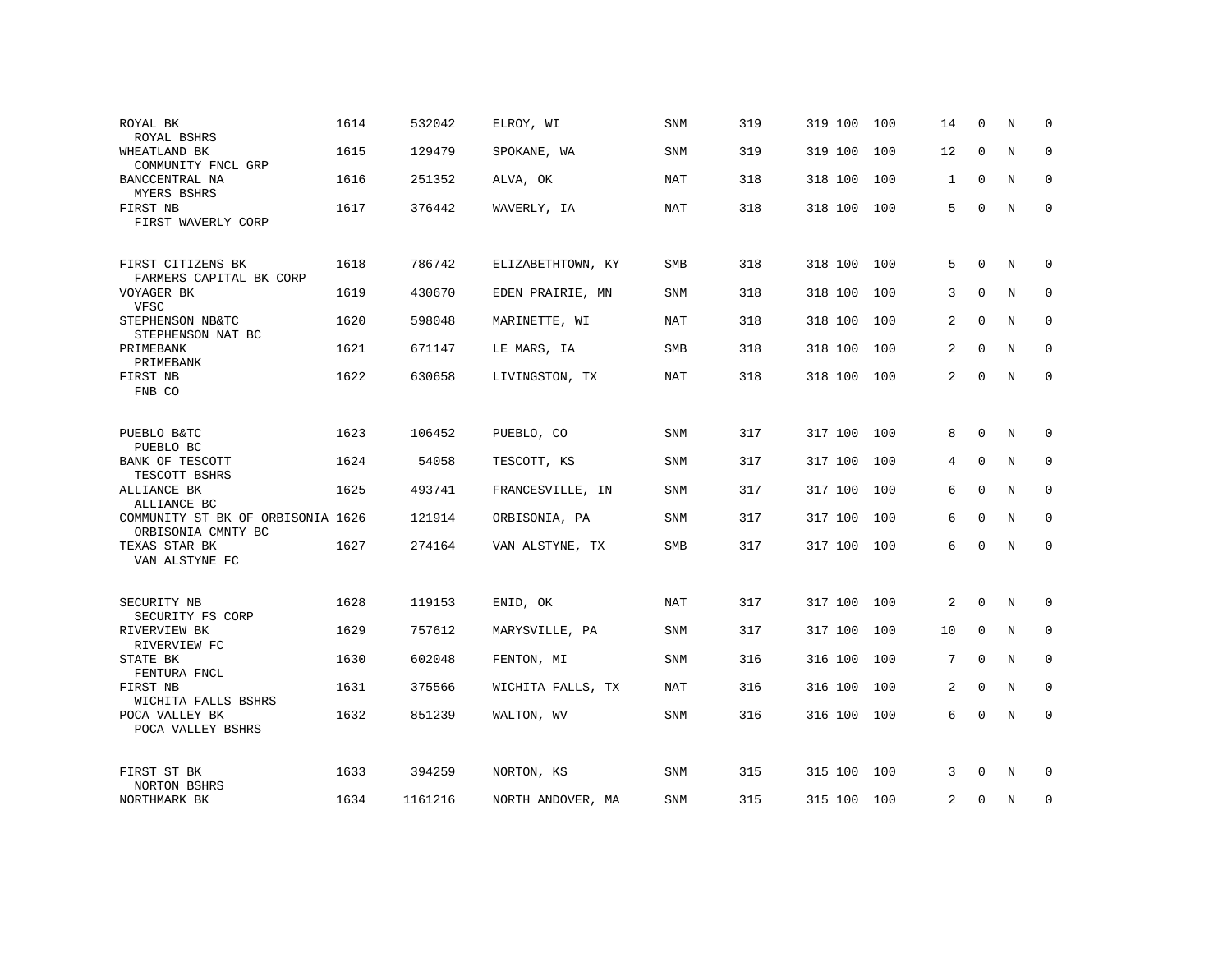| 1ST COLONIAL CMNTY BK<br>1ST COLONIAL BC            | 1635 | 2920773 | COLLINGSWOOD, NJ     | SNM        | 315 | 315 100 | 100 | 2              | $\Omega$     | N           | 0            |
|-----------------------------------------------------|------|---------|----------------------|------------|-----|---------|-----|----------------|--------------|-------------|--------------|
| FIRST CMRL BK<br>FIRST COML BSHRS                   | 1636 | 2396547 | EDMOND, OK           | SNM        | 315 | 315 100 | 100 | 8              | $\Omega$     | N           | 0            |
| SARATOGA NB&TC<br>ARROW FC                          | 1637 | 1211371 | SARATOGA SPRINGS, NY | NAT        | 315 | 315 100 | 100 | 6              | $\Omega$     | N           | $\Omega$     |
| FIRST NB<br>FIRST ALAMOGORDO BC NV                  | 1638 | 823450  | ALAMOGORDO, NM       | <b>NAT</b> | 315 | 315 100 | 100 | 7              | $\Omega$     | N           | $\mathbf 0$  |
| FREDERICK CTY BK<br>FREDERICK CTY BC                | 1639 | 3058329 | FREDERICK, MD        | SMB        | 315 | 315 100 | 100 | 4              | $\Omega$     | N           | $\mathbf{0}$ |
| FIRST NB IN OLNEY<br>SUMMIT BSHRS                   | 1640 | 412845  | OLNEY, IL            | <b>NAT</b> | 315 | 315 100 | 100 | 6              | $\Omega$     | N           | $\mathbf{0}$ |
| FRIENDSHIP ST BK<br>FRIENDSHIP BC                   | 1641 | 427241  | FRIENDSHIP, IN       | SMB        | 315 | 315 100 | 100 | 5              | $\mathbf 0$  | $\mathbf N$ | $\mathbf 0$  |
| FIRST IPSWICH BK<br>BROOKLINE BC                    | 1642 | 442806  | IPSWICH, MA          | SMB        | 315 | 315 100 | 100 | 5              | $\Omega$     | N           | $\Omega$     |
| CAPITAL BK OF NJ                                    | 1643 | 3595262 | VINELAND, NJ         | SNM        | 314 | 314 100 | 100 | 3              | $\mathbf{0}$ | N           | $\mathbf 0$  |
| MAQUOKETA ST BK<br>OHNWARD BSHRS                    | 1644 | 683449  | MAQUOKETA, IA        | SMB        | 314 | 314 100 | 100 | 3              | $\Omega$     | N           | $\mathbf{0}$ |
| MITSUBISHI UFJ TR&BKG CORP U 1645                   |      | 128511  | NEW YORK, NY         | SNM        | 314 | 238 76  | 100 | 0              | $\Omega$     | Y           | 100          |
| LUMBEE GUARANTY BK                                  | 1646 | 651121  | PEMBROKE, NC         | SNM        | 314 | 314 100 | 100 | 13             | $\mathbf 0$  | N           | $\mathbf 0$  |
| SAGE CAP BK NA<br>ANB BSHRS                         | 1647 | 448554  | GONZALES, TX         | <b>NAT</b> | 314 | 314 100 | 100 | 5              | $\Omega$     | N           | $\mathbf 0$  |
| FIRST CMNTY BK OF BEDFORD CT 1648<br>FIRST CMNTY BC |      | 1188772 | SHELBYVILLE, TN      | SNM        | 314 | 314 100 | 100 | 3              | $\mathbf{0}$ | $\mathbf N$ | 0            |
| COMMERCE ST BK<br>COMMERCE FNCL HOLDS               | 1649 | 3366239 | WEST BEND, WI        | SNM        | 314 | 314 100 | 100 | $\mathbf 1$    | $\mathbf{0}$ | N           | $\mathbf 0$  |
| CROSS KEYS BK<br><b>BSJ BSHRS</b>                   | 1650 | 755252  | SAINT JOSEPH, LA     | <b>SNM</b> | 313 | 313 100 | 100 | 6              | $\mathbf{0}$ | N           | $\mathbf 0$  |
| WEST PLAINS B&TC<br>WEST PLAINS BSHRS               | 1651 | 317258  | WEST PLAINS, MO      | SNM        | 313 | 313 100 | 100 | $\overline{4}$ | $\mathbf 0$  | $\mathbf N$ | $\mathbf 0$  |
| CITY NB OF NJ<br>CITY NAT BSHRS CORP                | 1652 | 567905  | NEWARK, NJ           | <b>NAT</b> | 313 | 313 100 | 100 | 6              | $\mathbf 0$  | $\mathbf N$ | $\mathbf 0$  |
| SEVIER CTY BK<br>SEVIER CTY BSHRS                   | 1653 | 982937  | SEVIERVILLE, TN      | SNM        | 313 | 313 100 | 100 | 5              | $\mathbf 0$  | N           | 0            |
| PHELPS CTY BK<br>PHELPS CTY BK ESOP                 | 1654 | 342054  | ROLLA, MO            | <b>SNM</b> | 313 | 313 100 | 100 | 3              | $\Omega$     | N           | 0            |
| FIRST NAT BK & TR ELK CITY O 1655<br>WESTERN OK FS  |      | 114457  | ELK CITY, OK         | NAT        | 313 | 313 100 | 100 | 2              | $\Omega$     | N           | $\mathbf{0}$ |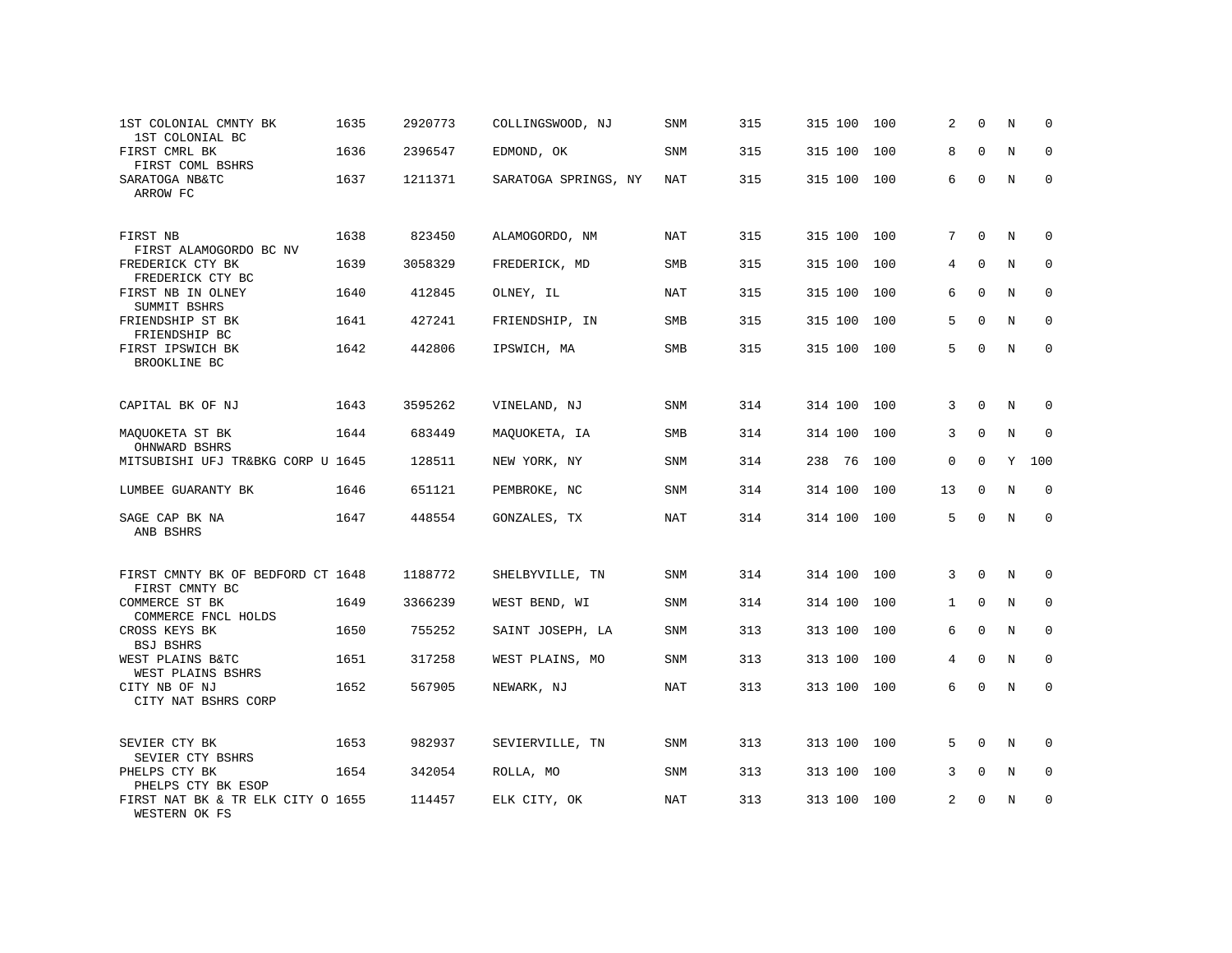| BRITTON & KOONTZ BK NA<br>BRITTON & KOONTZ CAP CORP | 1656 | 539939  | NATCHEZ, MS       | NAT        | 313 | 313 100 | 100 | 7        | $\Omega$    | N           | $\Omega$    |
|-----------------------------------------------------|------|---------|-------------------|------------|-----|---------|-----|----------|-------------|-------------|-------------|
| REGAL BK                                            | 1657 | 3650563 | LIVINGSTON, NJ    | <b>SNM</b> | 313 | 313 100 | 100 | $\Omega$ | $\Omega$    | $\mathbf N$ | $\Omega$    |
| TEXAS CITIZENS BK NA                                | 1658 | 3440830 | PASADENA, TX      | <b>NAT</b> | 312 | 312 100 | 100 | 5        | $\Omega$    | N           | $\Omega$    |
| FIRST ST BK<br>VAN DIEST INV CO                     | 1659 | 561145  | WEBSTER CITY, IA  | <b>SNM</b> | 312 | 312 100 | 100 | 5        | $\Omega$    | N           | 0           |
| FIRST CMNTY BK<br>SOUTHWEST BANC SHARES             | 1660 | 186838  | CHATOM, AL        | SNM        | 312 | 312 100 | 100 | 9        | $\mathbf 0$ | $\mathbf N$ | $\mathbf 0$ |
| COMMUNITY SVG BK<br>COMMUNITY FC                    | 1661 | 646743  | EDGEWOOD, IA      | SNM        | 312 | 312 100 | 100 | 6        | $\Omega$    | N           | $\Omega$    |
| SOUTH ATLANTIC BK<br>SOUTH ATLANTIC BSHRS           | 1662 | 3637247 | MYRTLE BEACH, SC  | SNM        | 312 | 312 100 | 100 | 3        | $\Omega$    | N           | 0           |
| INDEPENDENCE BK                                     | 1663 | 3295320 | NEWPORT BEACH, CA | SNM        | 312 | 312 100 | 100 | 3        | 0           | N           | 0           |
| SAVINGS BK<br>SAVINGS BC                            | 1664 | 578116  | CIRCLEVILLE, OH   | SNM        | 312 | 312 100 | 100 | 4        | $\Omega$    | N           | $\Omega$    |
| FIRST NB S<br>FIRST BSHRS OF THE SE                 | 1665 | 12030   | ALMA, GA          | NAT        | 312 | 312 100 | 100 | 3        | $\Omega$    | N           | 0           |
| STATE NB<br>SNB FNCL                                | 1666 | 169354  | BIG SPRING, TX    | NAT        | 311 | 311 100 | 100 | 2        | $\Omega$    | N           | $\Omega$    |
| WAYNE CTY BK<br>WAYNE CTY BSHRS                     | 1667 | 511832  | WAYNESBORO, TN    | SNM        | 311 | 311 100 | 100 | 5        | $\Omega$    | N           | $\mathbf 0$ |
| CITIZENS B&TC<br>CITIZENS B&T HOLD                  | 1668 | 3174920 | GUNTERSVILLE, AL  | SNM        | 311 | 311 100 | 100 | 6        | $\Omega$    | N           | 0           |
| MCNB BK&TC<br>MCNB BANKS                            | 1669 | 20633   | WELCH, WV         | SNM        | 310 | 310 100 | 100 | 5        | 0           | N           | 0           |
| REPUBLIC BK<br>REPUBLIC BSHRS                       | 1670 | 316354  | DULUTH, MN        | SNM        | 309 | 309 100 | 100 | 6        | $\Omega$    | N           | $\Omega$    |
| HERITAGE BK<br>HERITAGE BSHRS                       | 1671 | 911825  | NORFOLK, VA       | SMB        | 309 | 309 100 | 100 | 4        | $\mathbf 0$ | N           | $\mathbf 0$ |
| FIRST CMRC BK                                       | 1672 | 3404373 | LAKEWOOD, NJ      | <b>SNM</b> | 309 | 309 100 | 100 | $\Omega$ | $\Omega$    | N           | $\mathbf 0$ |
| AMERICAN BK<br>GUARANTY DEVELOPMENT CO              | 1673 | 630555  | BOZEMAN, MT       | SMB        | 309 | 309 100 | 100 | 5        | $\mathbf 0$ | N           | 0           |
| VANTAGE BK TX<br>VANTAGE BC                         | 1674 | 26765   | SAN ANTONIO, TX   | SMB        | 309 | 309 100 | 100 | 5        | $\mathbf 0$ | N           | 0           |
| LAPEER CTY B&TC<br>COUNTY BK CORP                   | 1675 | 184142  | LAPEER, MI        | SMB        | 308 | 308 100 | 100 | 6        | $\mathbf 0$ | N           | $\mathbf 0$ |
| HANCOCK B&TC<br>HANCOCK BANCORP                     | 1676 | 545846  | HAWESVILLE, KY    | SNM        | 308 | 308 100 | 100 | 5        | $\Omega$    | N           | $\mathbf 0$ |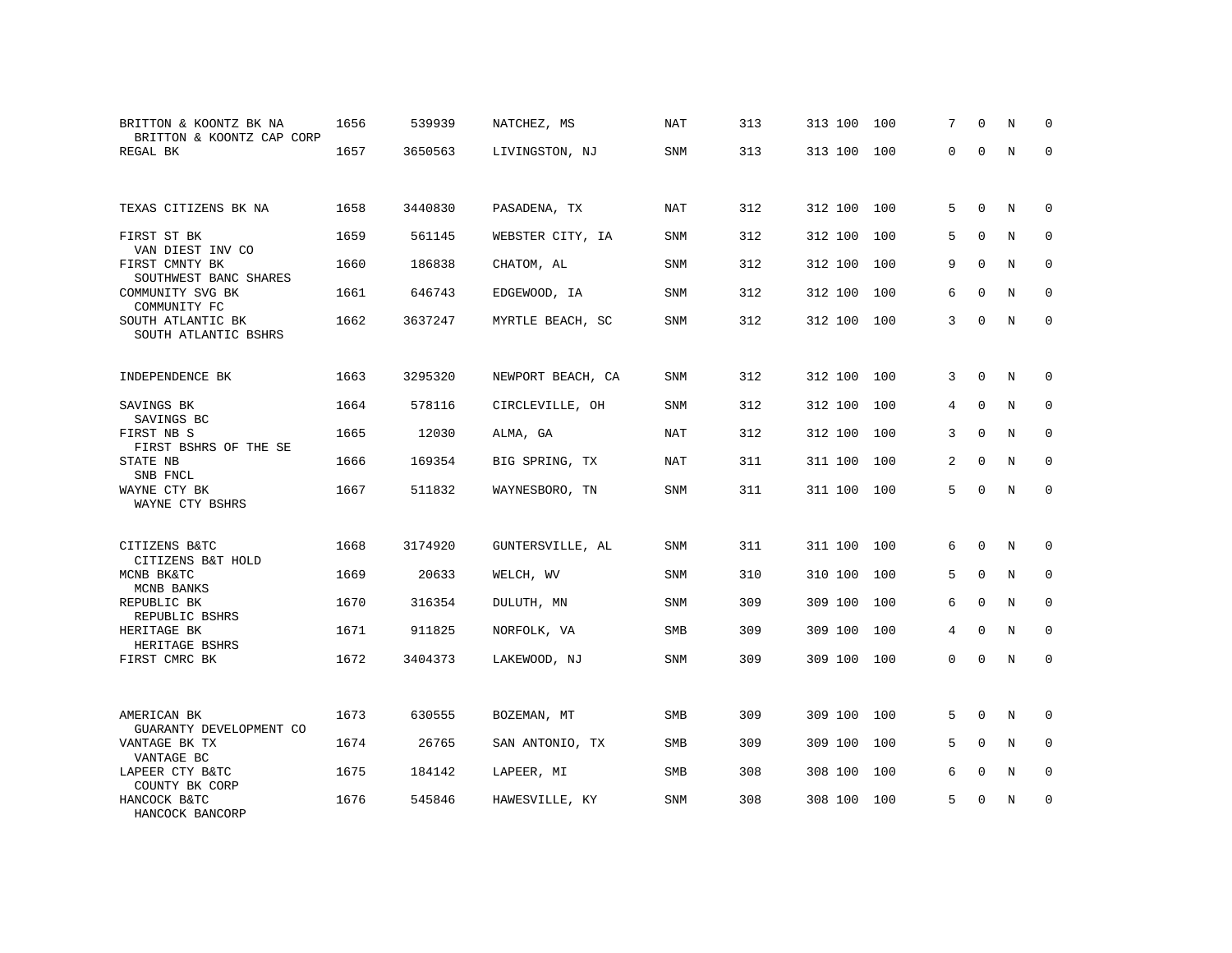| COMMERCIAL SVG BK<br>COMMERCIAL BSHRS             | 1677 | 533928  | UPPER SANDUSKY, OH | SNM        | 308 | 308 100 100 |     | 8            | $\mathbf 0$  | N          | <sup>0</sup> |
|---------------------------------------------------|------|---------|--------------------|------------|-----|-------------|-----|--------------|--------------|------------|--------------|
| FIRST NB&TC IRON MOUNTAIN<br>FNB BSHRS            | 1678 | 251558  | IRON MOUNTAIN, MI  | NAT        | 308 | 308 100     | 100 | 6            | $\Omega$     | N          | $\Omega$     |
| BANK OF BOTETOURT<br>BOTETOURT BSHRS              | 1679 | 759625  | BUCHANAN, VA       | SNM        | 308 | 308 100     | 100 | 9            | $\mathbf 0$  | N          | $\mathbf 0$  |
| FIRST ST BK OF ND<br>FIRST FC                     | 1680 | 721350  | ARTHUR, ND         | SNM        | 308 | 308 100     | 100 | 7            | $\Omega$     | N          | $\Omega$     |
| GRAND VALLEY BK<br>PORTER MNT III LLLP            | 1681 | 178851  | HEBER CITY, UT     | SNM        | 308 | 308 100     | 100 | 14           | $\mathbf 0$  | N          | $\mathbf{0}$ |
| GRAND VALLEY BK<br>SAGEBRUSH PTNR LLLP            | 1681 | 178851  | HEBER CITY, UT     | SNM        |     |             |     |              |              |            |              |
| FIRST NB OF WYOMING<br>FIRST WYOMING FNCL CORP    | 1682 | 323718  | WYOMING, DE        | NAT        | 308 | 308 100     | 100 | 5            | $\mathbf 0$  | N          | $\mathbf 0$  |
| MCCOOK NB<br>GRAFF FAM                            | 1683 | 575759  | MCCOOK, NE         | <b>NAT</b> | 307 | 307 100     | 100 | 4            | $\mathbf 0$  | $_{\rm N}$ | $\mathbf 0$  |
| SAINT JOHNS B&TC<br>UNITY BSHRS LLC               | 1684 | 173557  | SAINT LOUIS, MO    | SNM        | 307 | 307 100     | 100 | 4            | $\mathbf 0$  | N          | $\mathbf 0$  |
| 1ST NB OF S FL<br>HOMETOWN OF HMSTD BKG CO        | 1685 | 737632  | HOMESTEAD, FL      | <b>NAT</b> | 307 | 307 100     | 100 | 6            | $\Omega$     | N          | $\mathbf 0$  |
| SECURITY ST BK<br>FINANCIAL SCTY CORP             | 1686 | 955959  | BASIN, WY          | SMB        | 307 | 307 100 100 |     | 3            | $\Omega$     | $_{\rm N}$ | $\Omega$     |
| CHAIN BRIDGE BK NA<br>CHAIN BRIDGE BC             | 1687 | 3597211 | MC LEAN, VA        | NAT        | 306 | 306 100     | 100 | $\Omega$     | $\Omega$     | N          | $\mathbf 0$  |
| FIRST NB OF LA<br>FINANCIAL CORP OF LA            | 1688 | 575834  | CROWLEY, LA        | NAT        | 306 | 306 100     | 100 | 4            | 0            | N          | 0            |
| CENTRIC BK<br>CENTRIC FNCL CORP                   | 1689 | 411512  | HARRISBURG, PA     | SNM        | 306 | 306 100     | 100 | 3            | $\Omega$     | N          | $\mathbf 0$  |
| DMB CMNTY BK<br>DMB CORP                          | 1690 | 56548   | DE FOREST, WI      | SNM        | 306 | 306 100     | 100 | $\mathbf{1}$ | $\Omega$     | $_{\rm N}$ | $\Omega$     |
| TRUXTON TC<br>TRUXTON CORP                        | 1691 | 3290240 | NASHVILLE, TN      | <b>SMB</b> | 306 | 306 100 100 |     | $\mathbf 0$  | $\mathbf 0$  | N          | $\mathbf 0$  |
| BANK<br>DECATUR INV                               | 1692 | 333650  | OBERLIN, KS        | SNM        | 306 | 306 100     | 100 | 11           | $\mathbf{0}$ | N          | $\mathbf 0$  |
| FARMERS BK OF WILLARDS                            | 1693 | 105026  | WILLARDS, MD       | SNM        | 306 | 306 100     | 100 | 7            | $\mathbf 0$  | N          | $\mathbf 0$  |
| BRUNING ST BK<br>BRUNING BSHRS                    | 1694 | 71457   | BRUNING, NE        | SNM        | 305 | 305 100     | 100 | 3            | $\Omega$     | N          | $\mathbf 0$  |
| FIRST COMMONWEALTH BK<br>FIRST PRESTONSBURG BSHRS | 1695 | 511618  | PRESTONSBURG, KY   | SNM        | 304 | 304 100     | 100 | 9            | $\mathbf 0$  | N          | $\mathbf 0$  |
| CITIZENS CMNTY BK<br>CITIZENS BANCORP             | 1696 | 2007991 | MASCOUTAH, IL      | <b>SNM</b> | 304 | 304 100 100 |     | 3            | $\Omega$     | N          | $\mathbf{0}$ |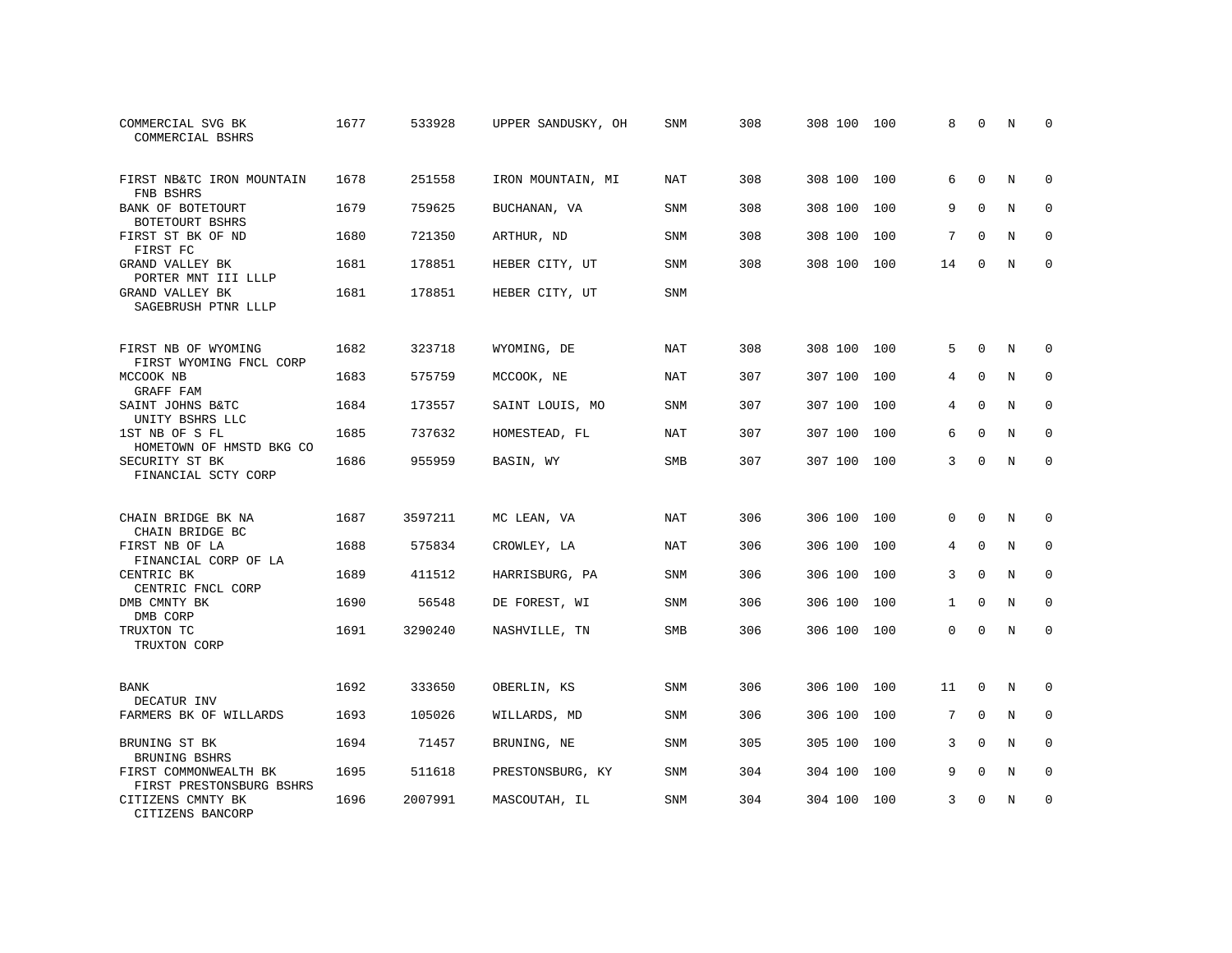| VICTORY ST BK                                                 | 1697 | 2631323 | STATEN ISLAND, NY | <b>SNM</b> | 304 | 304 100 | 100 | 4              | $\Omega$    | N | $\Omega$    |
|---------------------------------------------------------------|------|---------|-------------------|------------|-----|---------|-----|----------------|-------------|---|-------------|
| VSB BC<br>NORTHPOINTE BK<br>NORTHPOINTE BSHRS                 | 1698 | 2737980 | GRAND RAPIDS, MI  | <b>SNM</b> | 303 | 303 100 | 100 | 0              | 0           | N | 0           |
| FIRST NB<br>FIRST BEEVILLE FC                                 | 1699 | 28255   | BEEVILLE, TX      | NAT        | 303 | 303 100 | 100 | 2              | $\mathbf 0$ | N | 0           |
| FIRST NATIONS BK<br>ILLINOIS ST BC                            | 1700 | 277240  | CHICAGO, IL       | <b>SNM</b> | 302 | 302 100 | 100 | $\overline{a}$ | $\Omega$    | N | 0           |
| EXECUTIVE NB<br>EXECUTIVE BKG CORP                            | 1701 | 1002430 | MIAMI, FL         | <b>NAT</b> | 302 | 302 100 | 100 | $\mathbf{3}$   | $\Omega$    | N | $\mathbf 0$ |
| HOUSTON CMNTY BK<br>HOUSTON CITY BSHRS                        | 1702 | 472858  | HOUSTON, TX       | <b>NAT</b> | 302 | 302 100 | 100 | 5              | 0           | N | 0           |
| LAKE ELMO BK<br>LAKE ELMO BSHRS                               | 1703 | 1015850 | LAKE ELMO, MN     | <b>SNM</b> | 302 | 302 100 | 100 | 5              | $\Omega$    | N | 0           |
| BANK OF OLD MONROE<br><b>CUIVRE RIVER BSHRS</b>               | 1704 | 880855  | OLD MONROE, MO    | <b>SNM</b> | 302 | 302 100 | 100 | 3              | $\Omega$    | N | 0           |
| FIRST NB OF LAS ANIMAS<br>FIRST BSHRS                         | 1705 | 513256  | LAS ANIMAS, CO    | <b>NAT</b> | 302 | 302 100 | 100 | 5              | $\Omega$    | N | $\Omega$    |
| FIRST NB IN HOWELL<br>FNBH BC                                 | 1706 | 755047  | HOWELL, MI        | <b>NAT</b> | 302 | 302 100 | 100 | 8              | 0           | N | $\mathbf 0$ |
| HOMETOWN BK OF AL                                             | 1707 | 3217331 | ONEONTA, AL       | <b>SNM</b> | 302 | 302 100 | 100 | 2              | 0           | N | 0           |
| HOMETOWN BC OF AL<br>COMMUNITY ST BK                          | 1708 | 130345  | UNION GROVE, WI   | <b>SNM</b> | 301 | 301 100 | 100 | 8              | $\Omega$    | N | $\Omega$    |
| COMMUNITY ST BK ESOP & TR<br>OMNIBANK NA<br><b>BANCSHARES</b> | 1709 | 26859   | HOUSTON, TX       | NAT        | 301 | 301 100 | 100 | 6              | $\Omega$    | N | 0           |
| COMMUNITY NB<br>COMMUNITY BSHRS                               | 1710 | 354552  | SENECA, KS        | <b>NAT</b> | 300 | 300 100 | 100 | 3              | $\Omega$    | N | 0           |
| FIRST CMNTY BK OF CENT AL<br>CENTRAL AL BSHRS                 | 1711 | 3034257 | WETUMPKA, AL      | <b>SNM</b> | 300 | 300 100 | 100 | 5              | $\Omega$    | N | 0           |

Summary: Total number of banks: 1,711 Total assets (millions): Consolidated: \$12,779,235 | Domestic: \$11,185,408

Explanation of column headings: Charter: Chartering authority and Federal Reserve membership status NAT=Nationally chartered member bank SMB=State-chartered member bank SNM=State-chartered nonmember bank Consol Assets: Consolidated assets Pct Domestic Assets: Domestic assets as a percentage of consolidated assets